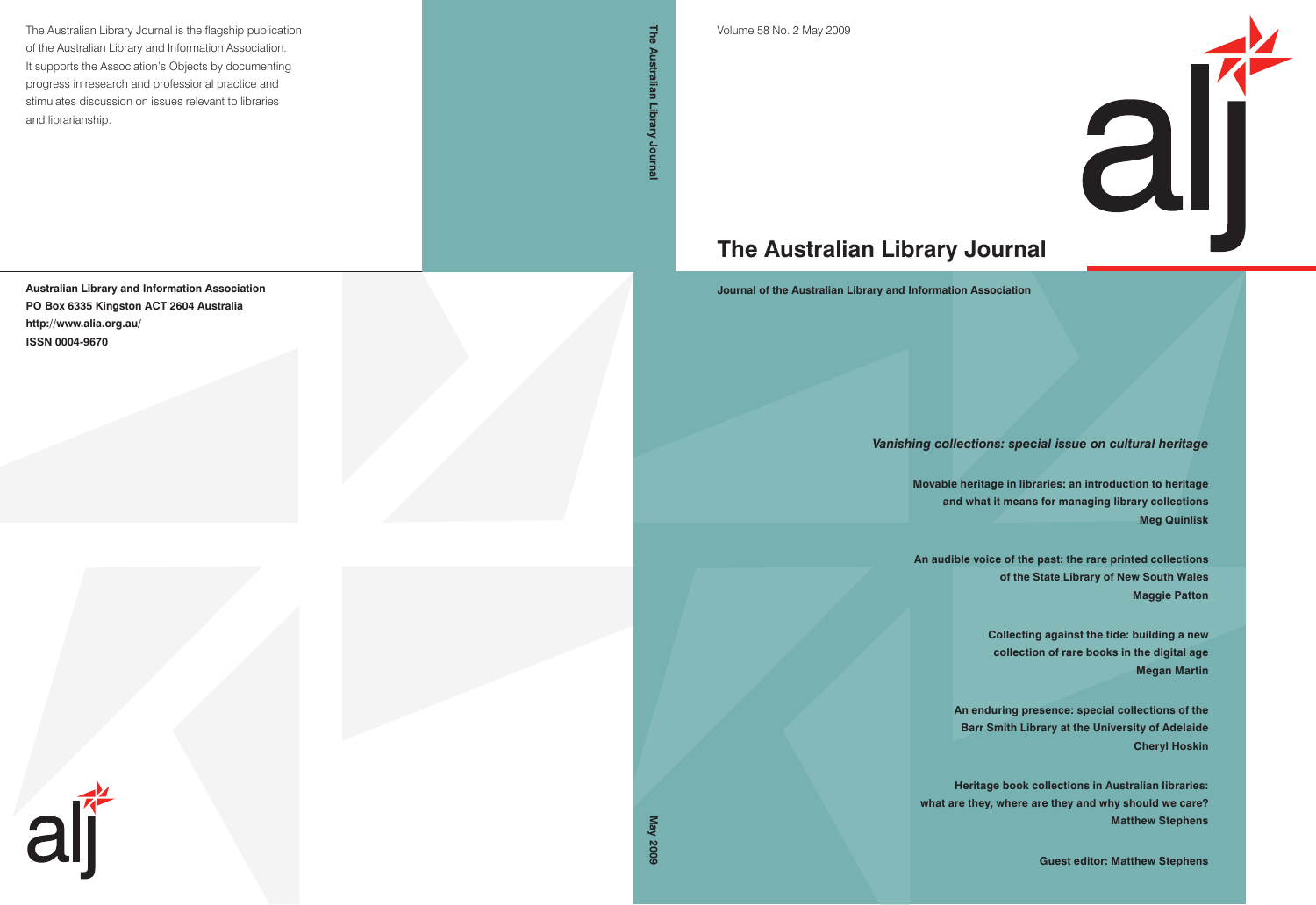### **Australian Library Journal Volume 58 No. 2 May 2009**

## **Contents**

- **127 Editorial**
- *Vanishing collections: special issue on cultural heritage*
- **129 Guest editorial**
- **131 Movable heritage in libraries: an introduction to heritage and what it means for managing library collections** Meg Quinlisk
- **138 An audible voice of the past: the rare printed collections of the State Library of New South Wales** Maggie Patton
- **147 Collecting against the tide: building a new collection of rare books in the digital age** Megan Martin
- **160 An enduring presence: special collections of the Barr Smith Library at the University of Adelaide** Cheryl Hoskin
- **173 Heritage book collections in Australian libraries: what are they, where are they and why should we care?** Matthew Stephens
- **190 Book reviews**
- **228 Guidelines for authors**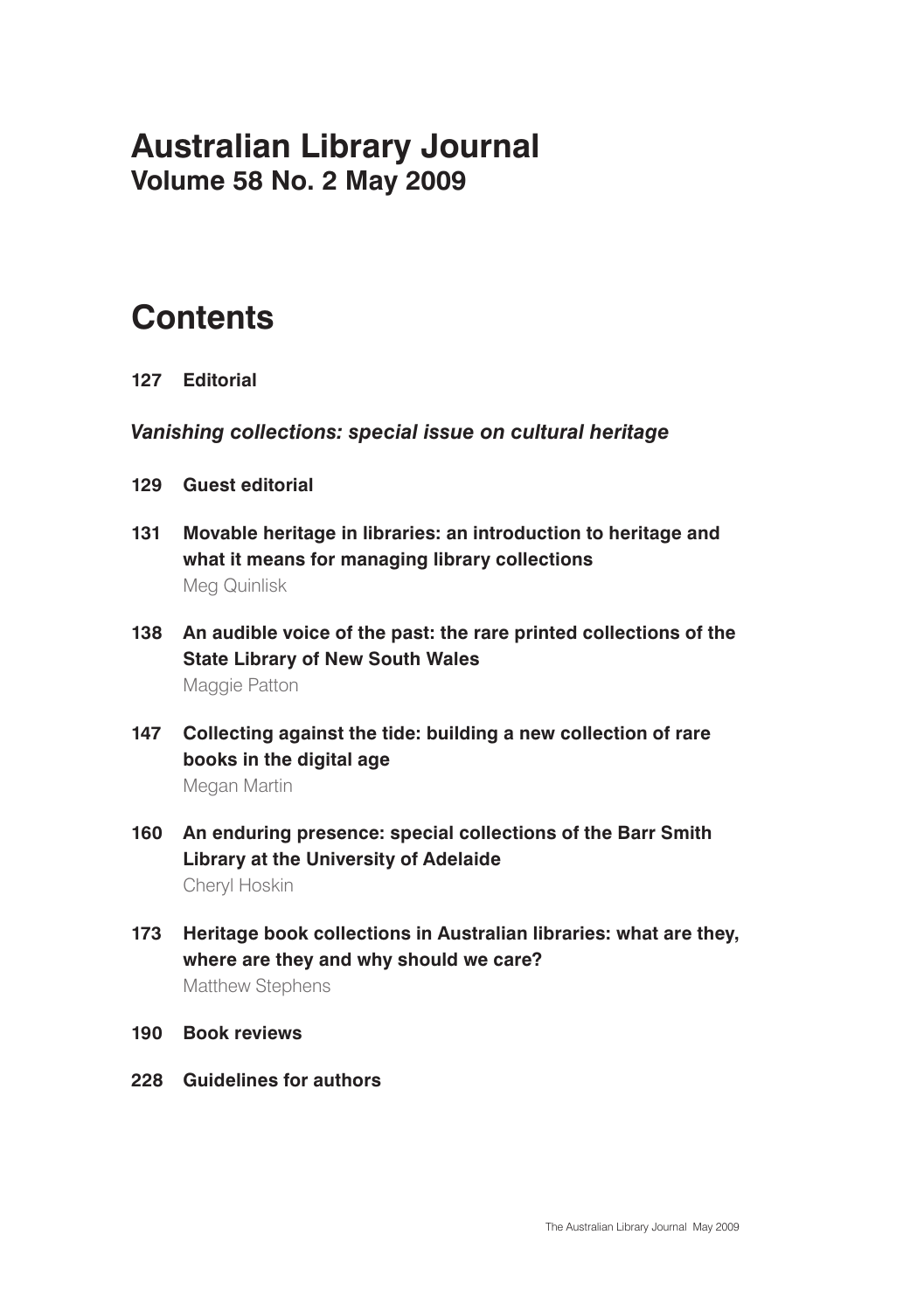#### *The Australian Library Journal*

| Editor                 | Ian McCallum, FALIA<br>PO Box 4057 Ainslie ACT 2602 Australia<br>Phone $+61$ 2 6257 9177<br>ian.mccallum@alianet.alia.org.au                                                                                                                                                                                                                                                                |
|------------------------|---------------------------------------------------------------------------------------------------------------------------------------------------------------------------------------------------------------------------------------------------------------------------------------------------------------------------------------------------------------------------------------------|
| Editorial adviser      | Sherrey Quinn, FALIA                                                                                                                                                                                                                                                                                                                                                                        |
| Book reviews editor    | Professor G E Gorman, FCLIP, FRSA, AALIA<br>School of Information Management<br>Victoria University of Wellington<br>PO Box 600 Wellington 6140 New Zealand<br>gary.gorman@vuw.ac.nz                                                                                                                                                                                                        |
| <b>Editorial Board</b> | Dr Marianne Broadbent, Dr David Jones,<br>Dr Neil Radford, Ian McCallum<br>The Australian Library Journal is published quarterly by<br>the Australian Library and Information Association Ltd<br>ACN 090 953 236<br>PO Box 6335 Kingston ACT 2604 Australia<br>Phone $+61$ 2 6215 8222 Fax $+61$ 2 6282 2249<br>alj@alia.org.au<br>http://www.alia.org.au/publishing/alj/<br>ISSN 0004-9670 |

Set in Swiss 721 BT 9.5/14.25, original design by Brian Sadgrove.

Typeset by Spectrum Graphics, printed by CanPrint Communications Pty Ltd.

Subscriptions: Current prices are available at http://www.alia.org.au/publishing/subscriptions.html

Enquiries and claims: Please contact enquiry@alia.org.au

Advertising: Please contact ALIA, +61 2 6215 8231

*The Australian Library Journal* is indexed in *Australian Education Index, Australian Public Affairs Information Service (APAIS), ERIC: Education Resources Information Center, Library Literature and Information Science, LISA: Library and Information Science Abstracts, Library Information Science & Technology Abstracts, and Social Sciences Citation Index.*

The Australian Library and Information Association reserves the right to reproduce in any form material which appears in *The Australian Library Journal*.

Microfilm edition available from National Archive Publishing Company PO Box 998, 300 N Zeeb Road, Ann Arbor MI 48106-0998 USA Phone 0015 1 800 420 6272 or 0015 1 734 302 3500; http://www.napubco.com

© Copyright in *The Australian Library Journal* is owned by the Australian Library and Information Association Ltd 2009 and vested in each of the authors in respect of his or her contributions 2009.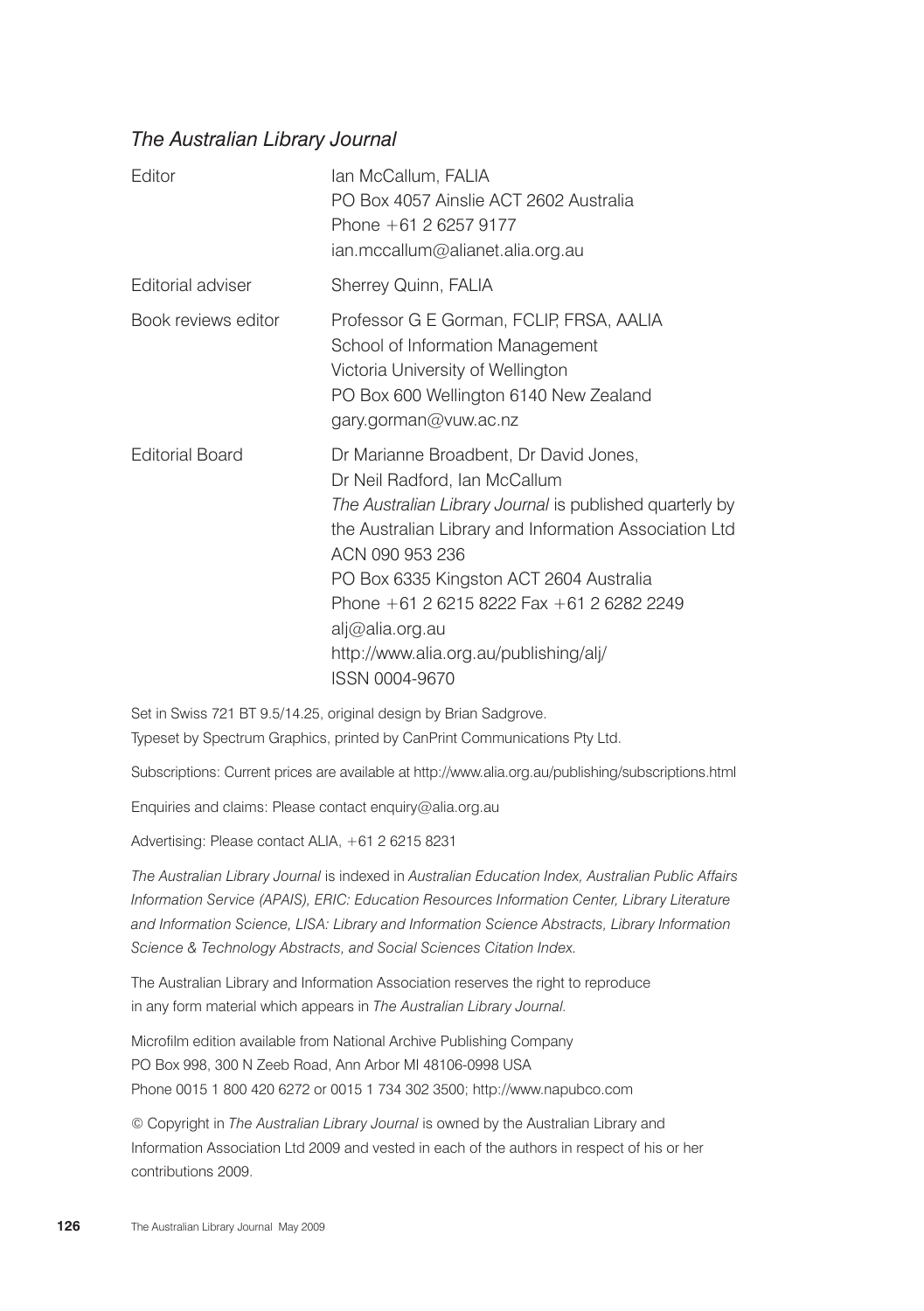# **Editorial**

If you were the editor of a professional journal you would want authors to want to submit papers and be published in your publication. You would also want your journal to be attractively designed, with a physical appearance inviting readers to come inside to enjoy interesting articles across the range of interests of Australian librarians. And you would want your readers to feel pride in belonging to a profession which produced such a reputable publication. We're nearly there.

The re-design began in 2007, and thanks to some generous assistance from one of Australia's foremost designers (www.sadgrove.com), our journal's 'look' has been refined issue by issue into the elegant object you are holding right now. The only change we now make is to the colour of the ALIA star on the front cover. Red becomes black when we carry an obituary.

We have also been working on *ALJ's* academic credentials. On the second page of each issue you will find a list of the indexing and abstracting services that make the work of our authors more widely accessible. You may have noticed that *ERIC: Education Resources Information Center* was recently added to the list. *Ulrich's periodicals directory* already includes *ALJ* in its list of refereed titles. But until recently a major accolade had eluded us. No longer. Following almost two years' of submission and discussion with Thomson Reuters we received the response we so keenly sought: **beginning in calendar 2009**  *ALJ* **will be indexed in** *Social Sciences Citation Index*.

All this must be working. In the January 2009 survey (www.alia.org.au/ membersurvey2008/) of personal members *ALJ* ranked ninth in the 10 'highest importance variables' and eighth in the 10 'highest performance variables'. Institutional members – easily the largest category of subscribers – ranked *ALJ* tenth for importance and sixth for performance. According to the survey methodology the close correlation found between importance and performance indicates no 'areas of frustration or dissatisfaction for clients [which] represent potential improvement opportunities'. In other words, *ALJ* appears to be doing its job. Now to give it some new jobs.

*ALJ* has always been our journal of record, publishing comprehensively refereed papers written by eminent members of our tribe and charting our voyages and landfalls on the seas of librarianship, and it will continue to do this. But in your editor's view, now that we have 'arrived' (as it were), it is time to encourage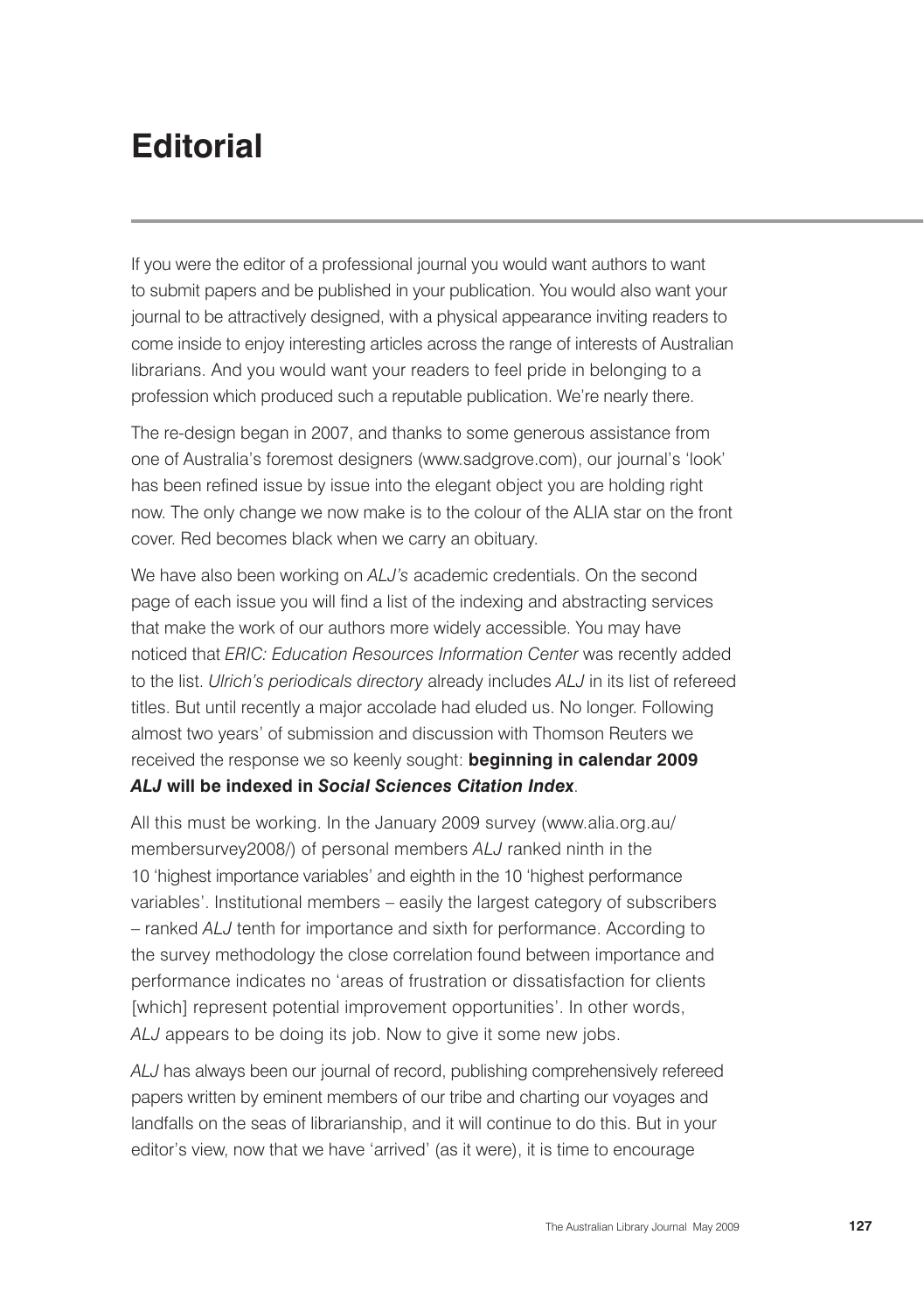articles from new authors on new topics reflecting the theory and practice of contemporary librarianship. There will be no changes in standards of scholarship (although more editing may be needed), but there will be a renewed intention to showcase the vitality possible when building from such solid foundations.

Radical as it might seem, this special issue considers books; specifically, the formation, status and fate of our heritage collections. Arising from a chance conversation with Matthew Stephens at the Australian Library History Forum held at the State Library of NSW in September 2007 (*ALJ*, Vol. 56, Nos. 3 and 4 November 2007), this issue is devoted to our 'vanishing collections'. Matthew has recruited a knowledgeable and enthusiastic group of authors; he introduces the subject and contributes one of the papers.

> **Ian McCallum** Editor May 2009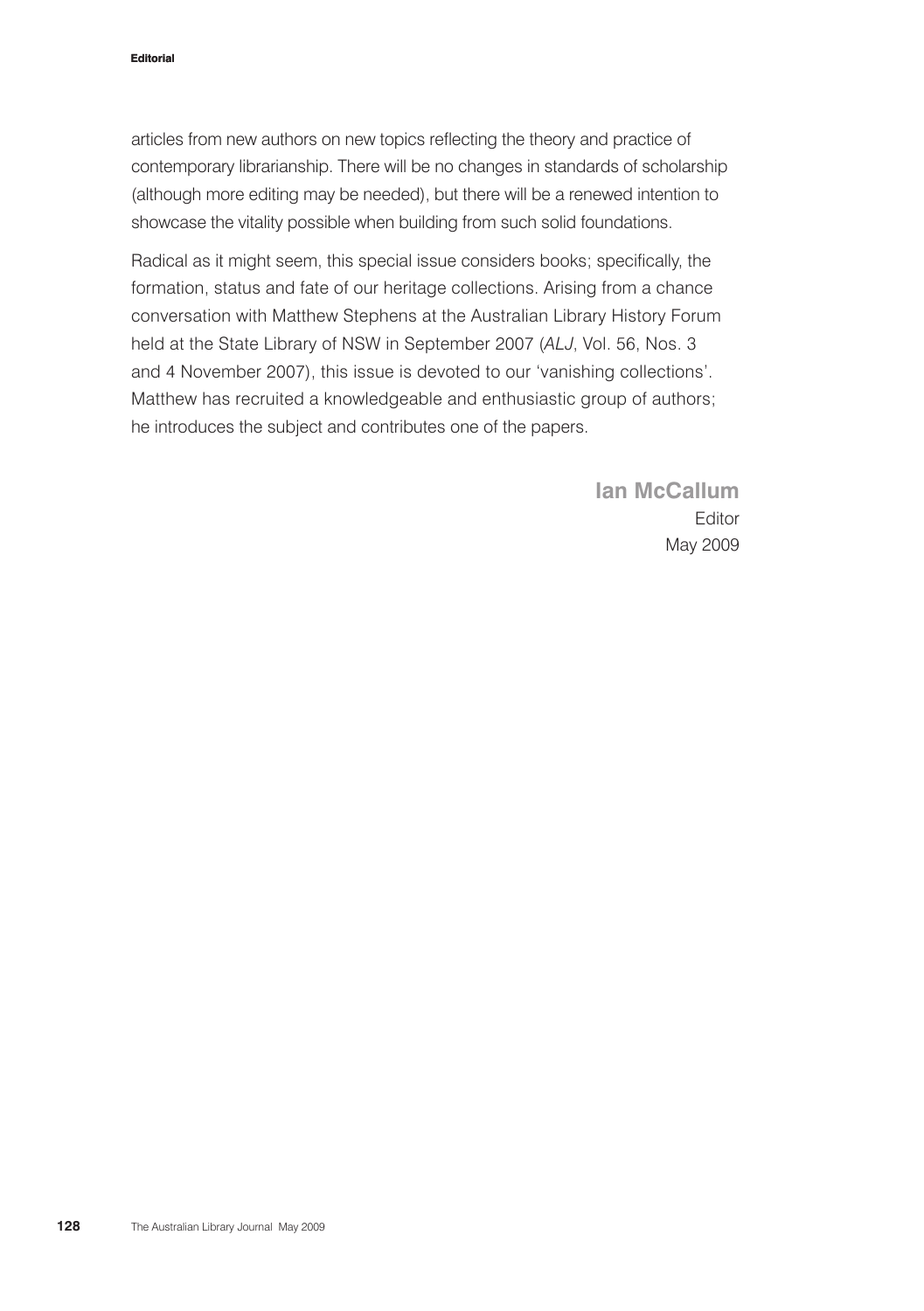# **Guest editorial: vanishing collections**

Early nineteenth century Australian newspapers are littered with advertisements for missing books. Novels, histories, biographies, works of science and religion, all vanished faster than these valuable commodities could be shipped to the colony. Burglars, forgetful friends and lazy library patrons were publicly accused in the classifieds of 'injuring the cause of literature'. In the fate of books there are winners and losers and often our publicly-owned libraries have come out on top. Our library collections are constantly mutating, reforming and articulating changes in community tastes, and the older these collections become the more stories they have to tell.

Anyone who has been privileged to physically share rare book material with library visitors in a reading room or public program knows well the excitement that can be generated from the youngest child to those almost as old as the books themselves. And how often have I heard a researcher proclaim that they must be the only person in the world interested in the subject matter of the 'old book' before them? I don't have the heart to tell them that there have been others or that there is an army of 'niche subject' researchers accessing material few librarians would have thought of interest to anyone only a few years ago. It seems that the facility to access information in the Google world has enabled users to explore like never before what was once considered esoteric and obscure. Often this leads to the less stereotypical researcher, sometimes quite reluctantly, seeking out library material in rare book and special collections which have not been digitised and require physical interaction.

It is a paradox that information seekers are increasingly expecting to access material electronically and yet many also expect libraries to be custodians of the physical artefacts of Australia's cultural heritage. Assuming this trend will continue, libraries face the challenge of providing increased electronic access while ensuring physical heritage collections are maintained. This tension is exacerbated by a combination of rapid technological change and limited resources and raises questions about how integrated the library profession's approach is to these competing demands.

Strategies relating to a combined approach have been articulated by such groups as the US Association of Research Libraries, whose latest report,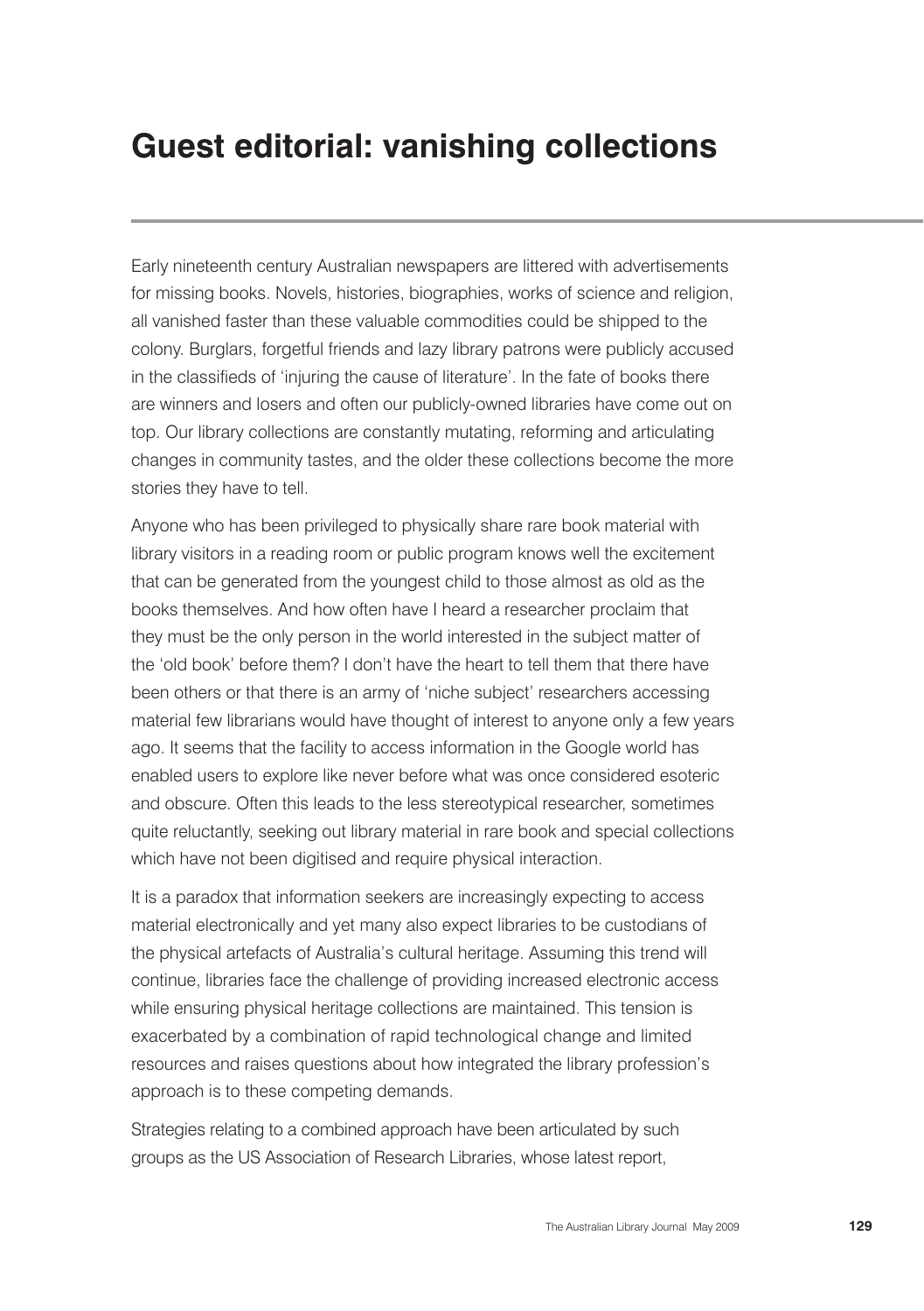Special Collections in ARL Libraries<sup>1</sup>, discusses issues relating to collecting and accessing pre-21st century formats along with managing born-digital collections.

In this special Australian issue, library and heritage experts challenge readers to rethink how we should define library heritage collections, where these collections actually reside, how heritage material is being used in different library sectors, how heritage collections are being managed and communicated in a digital environment, who is using this material, and what threats there are to heritage collections now and in the future.

This issue focuses just as much on the future of our heritage collections as it does on their past, and is a call to arms for those who are concerned that some of these collections may be on the road to becoming history.

> **Matthew Stephens** Caroline Simpson Library & Research Collection Historic Houses Trust of New South Wales April 2009

<sup>1</sup> *Special Collections in ARL Libraries: A Discussion Report from the ARL Working Group on Special Collections*, March 2009, http://www.arl.org/bm~doc/scwg-report.pdf [accessed April 2009].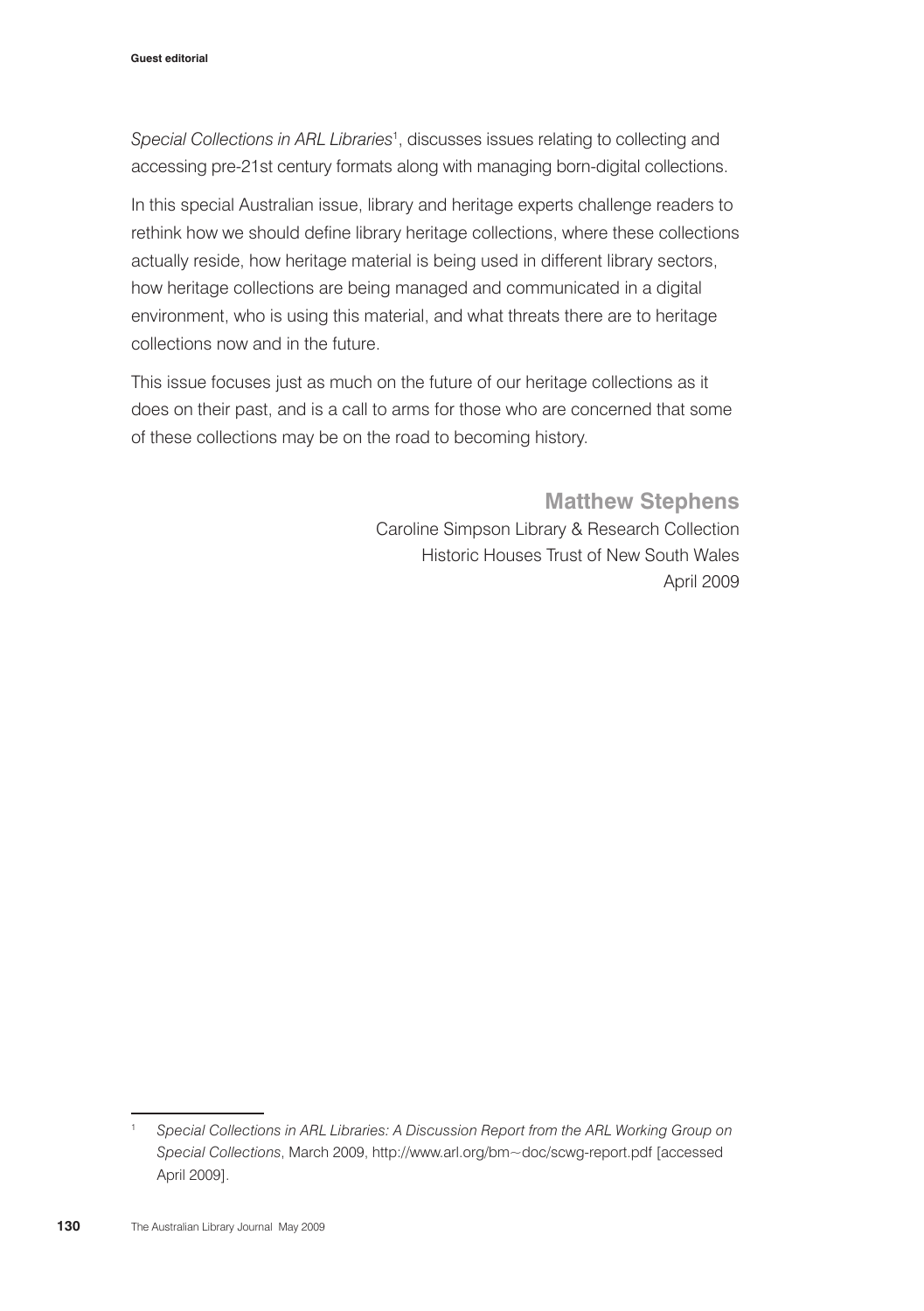# **Movable heritage in libraries: an introduction to heritage and what it means for managing library collections**

# **Meg Quinlisk**

**The cultural heritage of library collections and individual items is of importance and interest outside the profession of librarianship. This paper gives an introduction to the concept of 'movable heritage' from the heritage professional's perspective and provides suggestions as to how this concept can be applied to libraries. Identifying what is of cultural heritage significance and how a collection/item is significant is the key to making management decisions which balance the conservation of a library's heritage items with other pressures in library management.**

*Manuscript received April 2009 This is a refereed article*

Many people have a notion of what the word 'heritage' means. We encounter heritage places while on holidays, or read about heritage concerns as part of the latest political scuffle over a local development. Most heritage listings and a large part of heritage interest focus primarily on structures or places, such as buildings of all types and sizes, engineering works such as railways and bridges, natural sites such as parks and impressive trees, and other historic sites, such as archaeological remains. However, nearly all of the states and territories in Australia also have legislation in place to identify and protect heritage objects or movable heritage. While 'movable heritage' often applies to items which are intrinsically related to a heritage place, such as a house which retains its original furnishings, the concept of movable heritage can be equally applied to library collections and individual books. This paper outlines the methodology behind identifying and managing objects of heritage value with specific reference to library contents.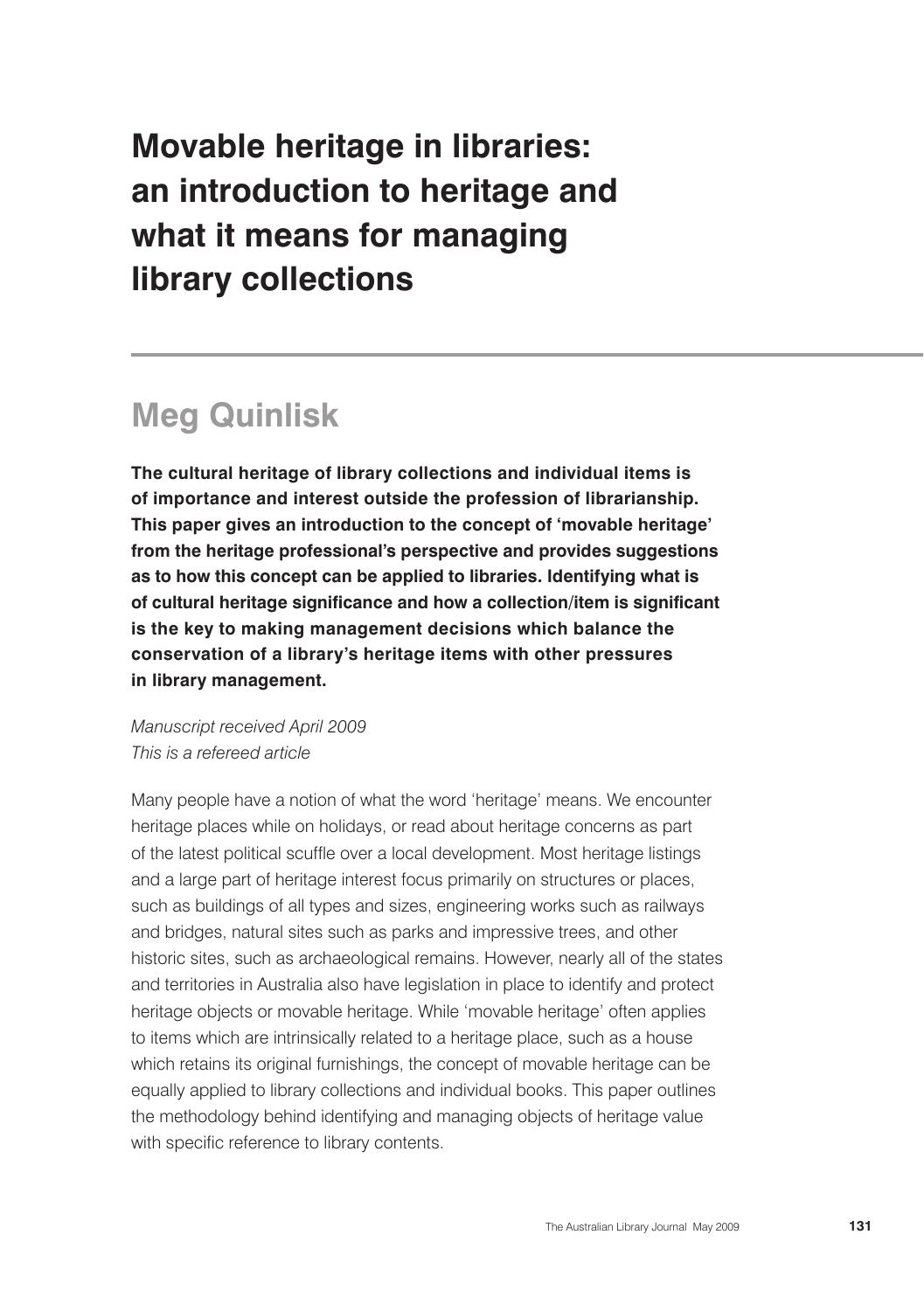It acknowledged that libraries contain an information resource which itself is of an overarching significance to society. However, this paper focuses on the cultural heritage significance of the physical collections, individual books, documents, and other resources themselves, which is the more traditional territory of the heritage consultant. While such a focus may be akin to telling a winemaker that we're really only interested in the bottles, not the wine contained therein, it is hoped that librarians might find a benefit in the different perspective which is offered by considering their collections within the framework of cultural heritage management.

#### **Australia's heritage framework**

Heritage in Australia is philosophically guided by the Australia ICOMOS (International Council on Monuments and Sites) Charter for the Conservation of Places of Cultural Significance (the Burra Charter). The Burra Charter sets out a process for identifying the cultural heritage significance of a place. 'Place' is broadly defined as 'site, area, land, landscape, building or other work, group of buildings or other works, and may include components, contents, spaces and views' (Burra Charter Article 1.1). Once the significance is identified, the Burra Charter sets out approaches for conserving the significance of the place or object. In heritage terms, conservation refers to 'all the processes of looking after a place so as to retain its cultural significance' (Burra Charter Article 1.4).

While the state, territory, and Commonwealth governments have adopted the principles of identifying heritage significance using the Burra Charter values of aesthetic, historic, scientific, social or spiritual significance, each government has produced its own set of criteria for use in assessing the heritage significance of a place or object. The assessment criteria, without a great deal of adjustment, can be applied to the full gamut of places, including buildings, groups of buildings, structures such as bridges, roads, or railways, objects, landscapes, and collections. The standard heritage assessment criteria are listed below, with a few ideas as to how each criterion could be applied to libraries and their contents.

#### *Historical – importance in the course, or pattern, of natural or cultural history*

An historically significant library collection may have been developed over a long period of time, showing the evolution of acquisition priorities over the life of an organisation or collecting institution. Conversely, a library collection which demonstrates particularly well the collection policies of an organisation at a particular period in time, providing a 'snapshot' of library history could be considered significant.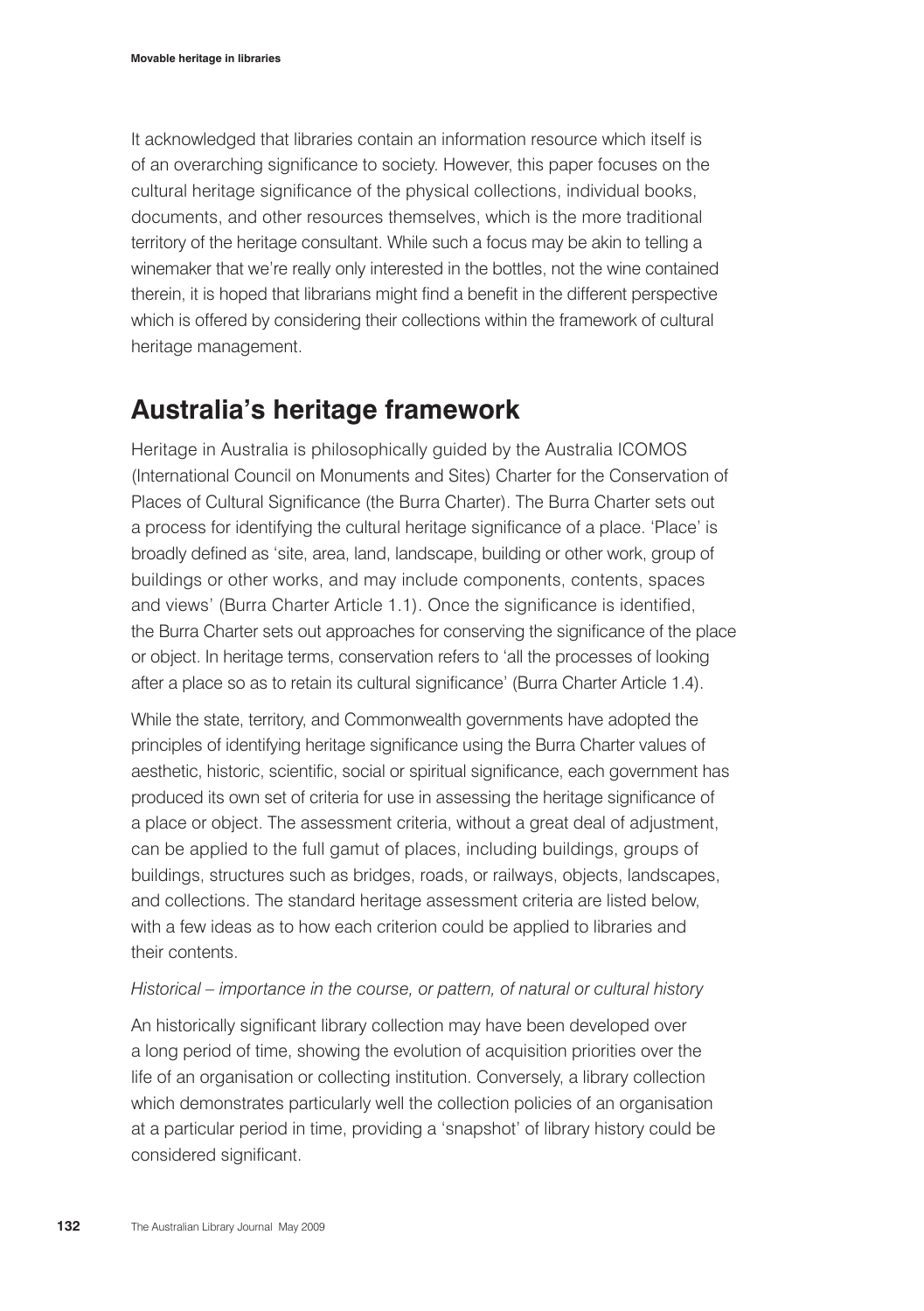#### *Research – potential to yield information that will contribute to an understanding of natural or cultural history*

A library collection or individual book may be of research significance if it can provide information on, for example, binding techniques, early printing processes, or perhaps early or non-traditional cataloguing methods. For example, one of the delights of using the Mitchell Library card catalogue is the evidence, in various styles of handwriting, of cataloguers of the past. Careful study of the catalogue cards themselves could reveal a great deal about the Mitchell Library's past staff, their work, and possibly their priorities.

*Rarity – possession of uncommon, rare or endangered aspects of natural or cultural history*

#### *Representativeness – ability to demonstrate the principal characteristics of a class of natural or cultural places or environments*

Rarity and representativeness are essentially flip sides of a coin and are often considered together or in contrast. Something which is a good example of a class of items is said to be representative. For example, if a tourist wanted to see a typical example of an Australian public library would a particular library be a good representative of the group? If something is such a good example of a class of items that it is unparalleled by other examples, or if it is the finest collection of a particular type, it could be said to be rare. A collection might be rare if it contains a high degree of completeness of, say, a range of periodicals, or for its depth or breadth in a particular subject area.

*Aesthetic – importance in demonstrating a high degree of creative or technical achievement, or demonstrating particular aesthetic characteristics valued by a community or cultural group*

Certain printing and binding techniques are particularly valued for their aesthetic qualities and the craftsmanship which goes into the production of such volumes. Well-designed book jackets, limited and early editions (before the film companion edition takes over) may also be pleasing to the eye and aesthetically significant. Other documentary items, such as illuminated manuscripts, hand-coloured lithographs, maps, and images also can possess a very high level of aesthetic significance. Other aspects of the physical book itself may be of aesthetic significance, for example, bookplates and marbled endpapers.

#### *Social – strong or special associations with a particular community or cultural group for social, cultural, or spiritual reasons*

One hopes that libraries are frequented by individuals, groups, and communities who see the library as a resource of very great value. Can this attitude be translated into a high level of esteem, whereby library users feel that their identity (professional, cultural, or otherwise) can be seen to rely to an extent on the library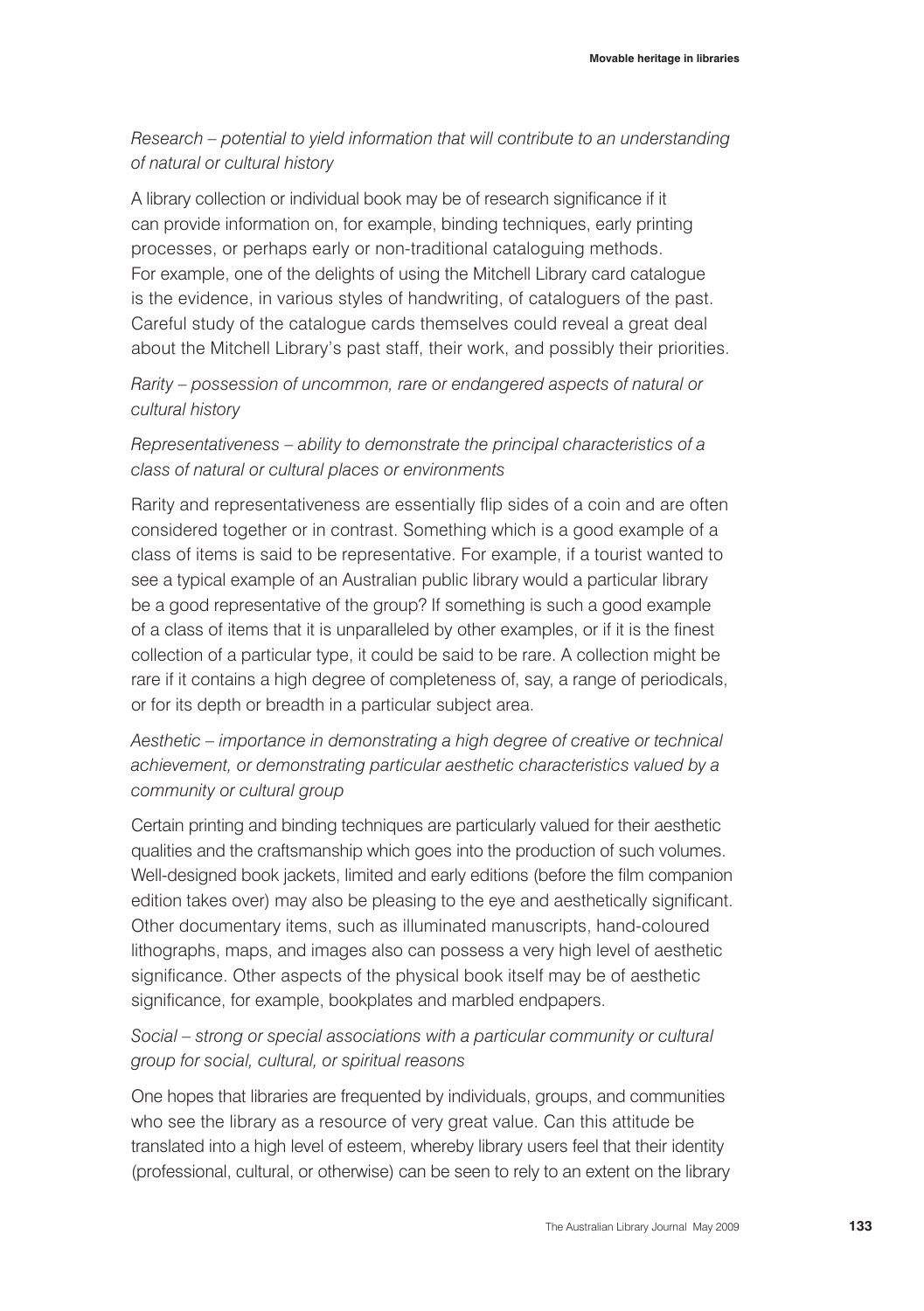or its collections? Certain scholarly or academic libraries would appear to be of immense social significance to the researchers who use them and alumni who used the collection during their study; likewise other specialised library collections, such as scientific libraries or organisational/corporate libraries. As libraries' acquisition policies increasingly tend to favour digital items, some academics and other researchers may develop a high regard (or nostalgia) for the physical books which formerly characterised the collections they used.

#### *Association – special association with the life or works of a person, or group of persons, of importance in natural or cultural history*

Was a library collection developed by a person of note in Australia's, the state's, or the local area's history? Is the collection particularly associated with an organisation or corporate entity? For example, the Australian Museum library contains books collected and annotated by many of the Museum's former directors and scientists. Not only are these items associated with important people in the history of the Australian Museum and in the history of scientific pursuits in colonial NSW, the collection is intimately associated with, and forms part of the identity of, the Australian Museum. As the Museum's collections have grown, so has its collection of documentary sources.

It is often the case that multiple criteria apply to a place or object, and it is the combined importance of all of the types of significance a place or object possesses which leads to an overall conclusion that an item is of cultural heritage significance. Criteria may also be applied in a wide variety of contexts. For example, an object of profoundly outstanding significance might be said to be important in the course or pattern of world history. However, the same criteria can be applied to items, objects, or places which are important in the course or pattern of Australia's history, or in the history of a state, region, community, city, or even in the pattern of an organisation's history. Determining the context within which an object or place is significant requires careful comparison with other similar objects or places. Certainly, if a manuscript or early imprint is one of only a small handful known to exist worldwide, then it can be said to be significant in an Australian, or even world, context. However, in most cases, librarians will find that their collections and individual items occupy a more local context. This does not, however, reduce the necessity to consider the heritage significance of an item or collection when making decisions about its care or management.

Heritage professionals regularly use the standard heritage criteria, together with a comparative analysis, to assess the significance of places and objects. The standard criteria are useful as a general framework for understanding exactly why an item is significant. The criteria are broadly worded, allowing every conceivable aspect of significance to be placed against a particular criterion. Items outside the heritage practitioner's usual domain of old buildings and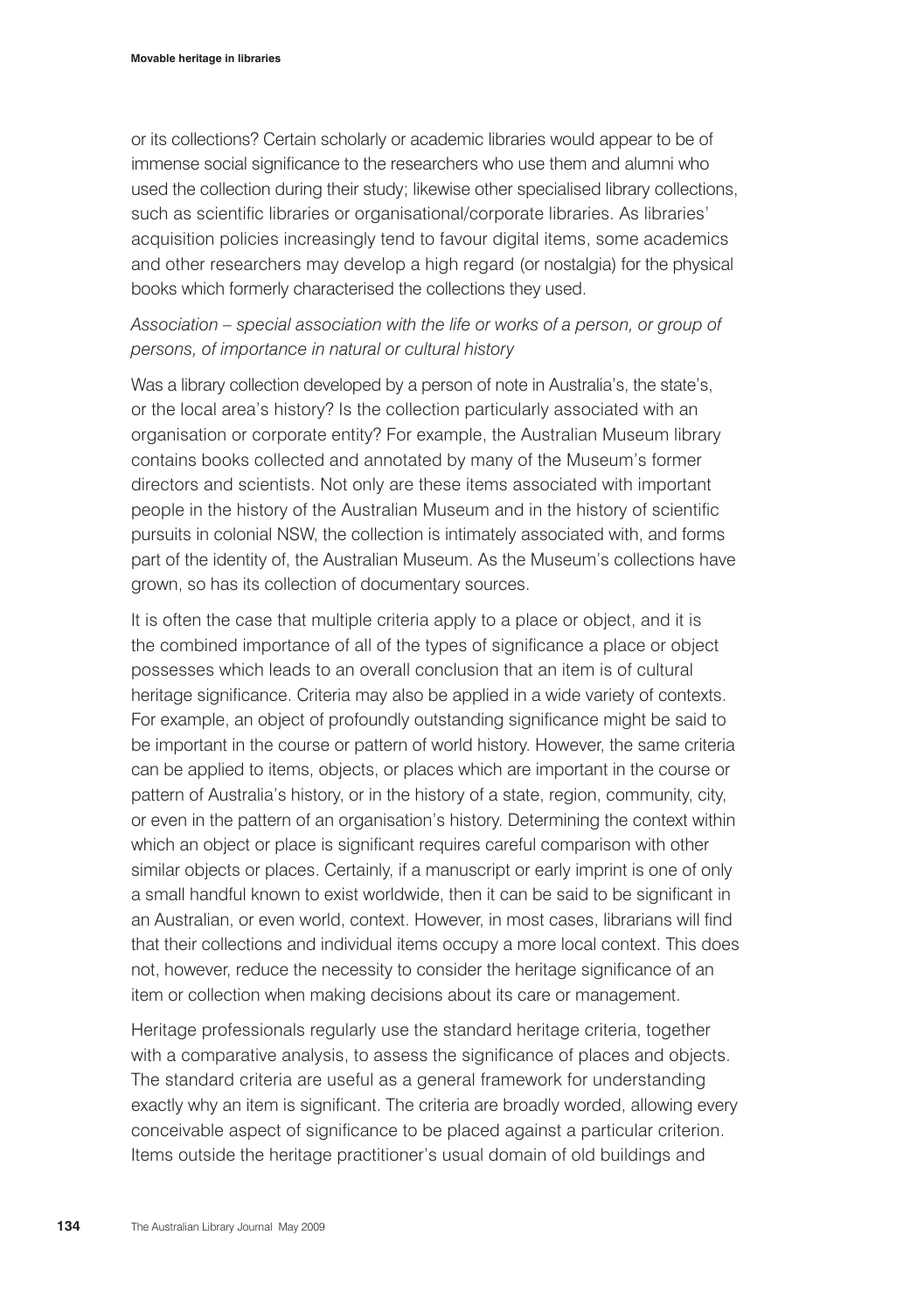structures sometimes pose a challenge in fitting into the standard heritage criteria framework. However, with careful consideration, the framework can be applied in any situation where cultural heritage significance is assessed, from modern architecture to living items such as trees, and from collections to individual objects.

#### **Constraints and opportunities in managing heritage significance in libraries**

Like more substantial built heritage items, movable heritage objects require care and attention in order to properly preserve them. Most librarians are familiar with the myriad challenges which arise in the care and management of a collection. The usual constraints of space, collection priorities, user expectations, and budget apply equally to heritage and non-heritage components of a collection. Because of the delicate and sometimes ephemeral, non-tangible qualities of heritage objects, they can be more vulnerable to change. In the best of all possible worlds, the heritage significance of an object or collection would occupy equal footing as a consideration in managing a library's holdings as other constraints. Although this may be difficult to achieve, some strategies for approaching the management of a significant object or collection are provided below.

Once it is known what is significant about a place or object, it can be very clearly seen what management options are available for the conservation of that significance. For example, if a library collection is found to be significant because it contains the most complete collection of a particular author's works, and few or no other libraries contain such a complete collection, it naturally follows that it is the presence of all of those works in the single collection which must be maintained and preserved. If a library has received a private collection of books from a notable person, then the bookplates which demonstrate this special association should be retained and preserved.

The challenge for a librarian is to balance decision making for practical purposes with the constraints imposed by looking after a collection of cultural significance. Generally, the Burra Charter recommends the cautious approach of doing as much as necessary and as little as possible in order to maintain the place or object in sound condition and retain its heritage significance. For example, in many cases, heavily used volumes will show physical signs of wear and tear. Rather than send out a finely bound rare volume for rebinding, it may be worth considering having the volume microfilmed or scanned, so that a facsimile copy is readily available for consultation. This allows the fine original volume itself to be preserved and only brought out for those interested in studying its particular binding or manufacture.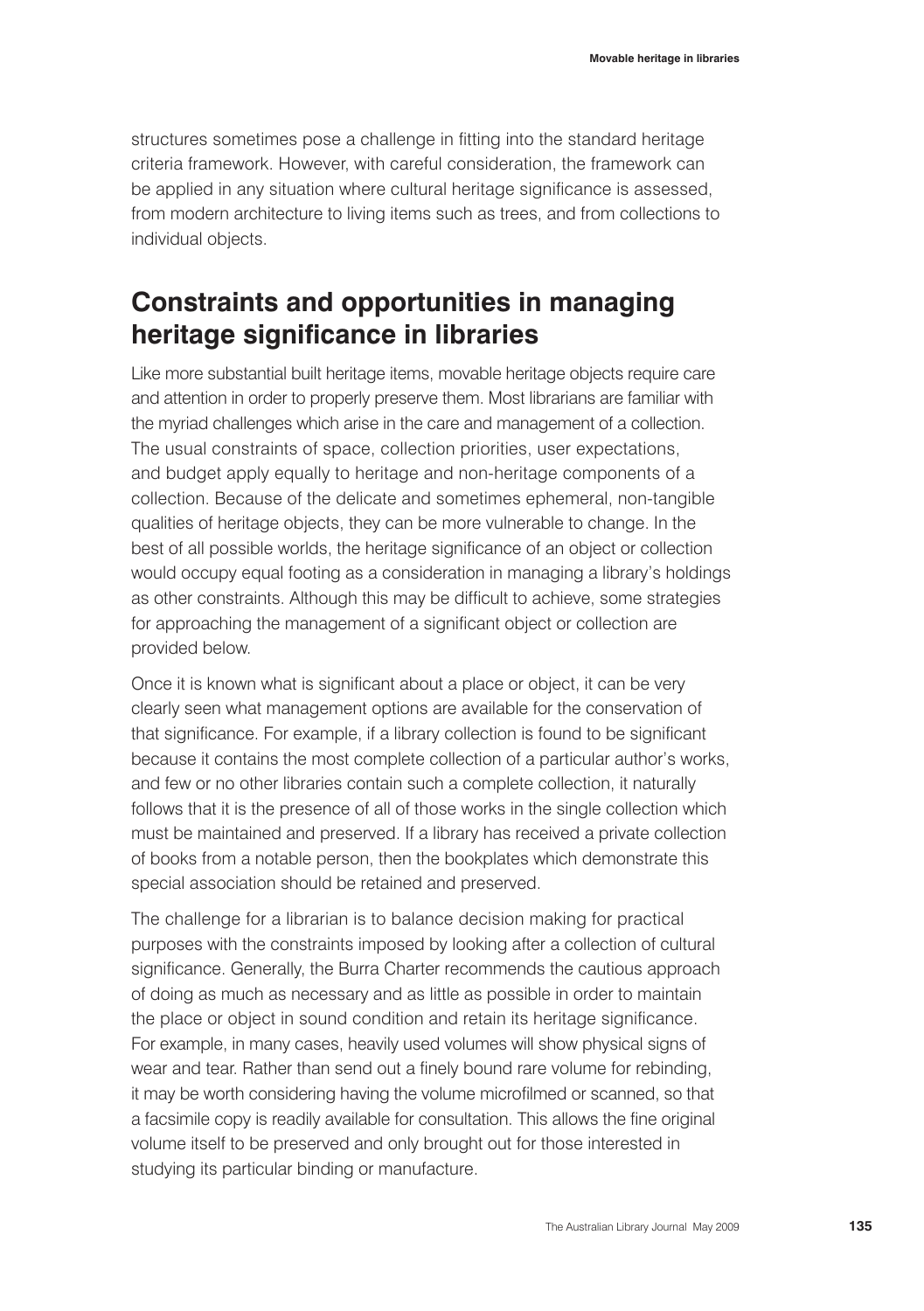Frequently, library collections reside in a purpose-built home. It is inevitably the case that the growth of a library's holdings will dictate a rearrangement of space, culling of some of the collection, or removal of some of the collection to an off-site storage area. Prior to taking this step, it is necessary to consider what exactly is significant about the library's collections. Is there a series of bookshelves which were purpose-made to house a collection? Perhaps it will be impossible to retain these shelves with their collection, but a series of photographs of the books in situ could be taken prior to removal. This would create a lasting record for those interested in the history of the library and the development of its collection. Perhaps two separate collections must be interfiled due to their commonality of subject matter. Consider adding bookplates to individual books so that shelf browsers will be reminded of the historical nature of the collection. An additional guarantee to retain the collection's identity would be a method of indicating on the computer catalogue what collection a book was originally a part of, enabling users who are interested in a particular collection to view a record of all items held in that collection. This would assist, for example, a biographer studying a private library which belonged to the subject of their study, who donated the collection to a public repository.

Before culling items, it should be considered whether the collection was developed by an organisation or corporate body over time. Does it reflect the history of the organisation itself, or contain volumes with handwritten notes by a noted former director of the organisation? For some organisations, the collection built up by members over time now equates to a substantial collection in its own right. For example, a small medical special library of books, periodicals, documents, photographs, and nineteenth century medical equipment may represent decades of collecting, amounting to a significant patrimony for an organisation with otherwise limited assets. While public access to the collection may be restricted by demands on the volunteer librarian's time, is it an appropriate alternative that a State library manages the content of the library?

### **Conclusion**

There are often no straightforward answers to the challenges raised by heritage objects in a library collection, especially when significance must also be balanced by the numerous other demands of a library collection. While technological preservation may provide an attractive means of providing widespread and easy access to significant objects, such techniques are not without their concomitant problems, such as media corruption, keeping up with changes in media format over time, and balancing fair use with copyright issues. It may also be the case that it is the book or object *itself* which is significant,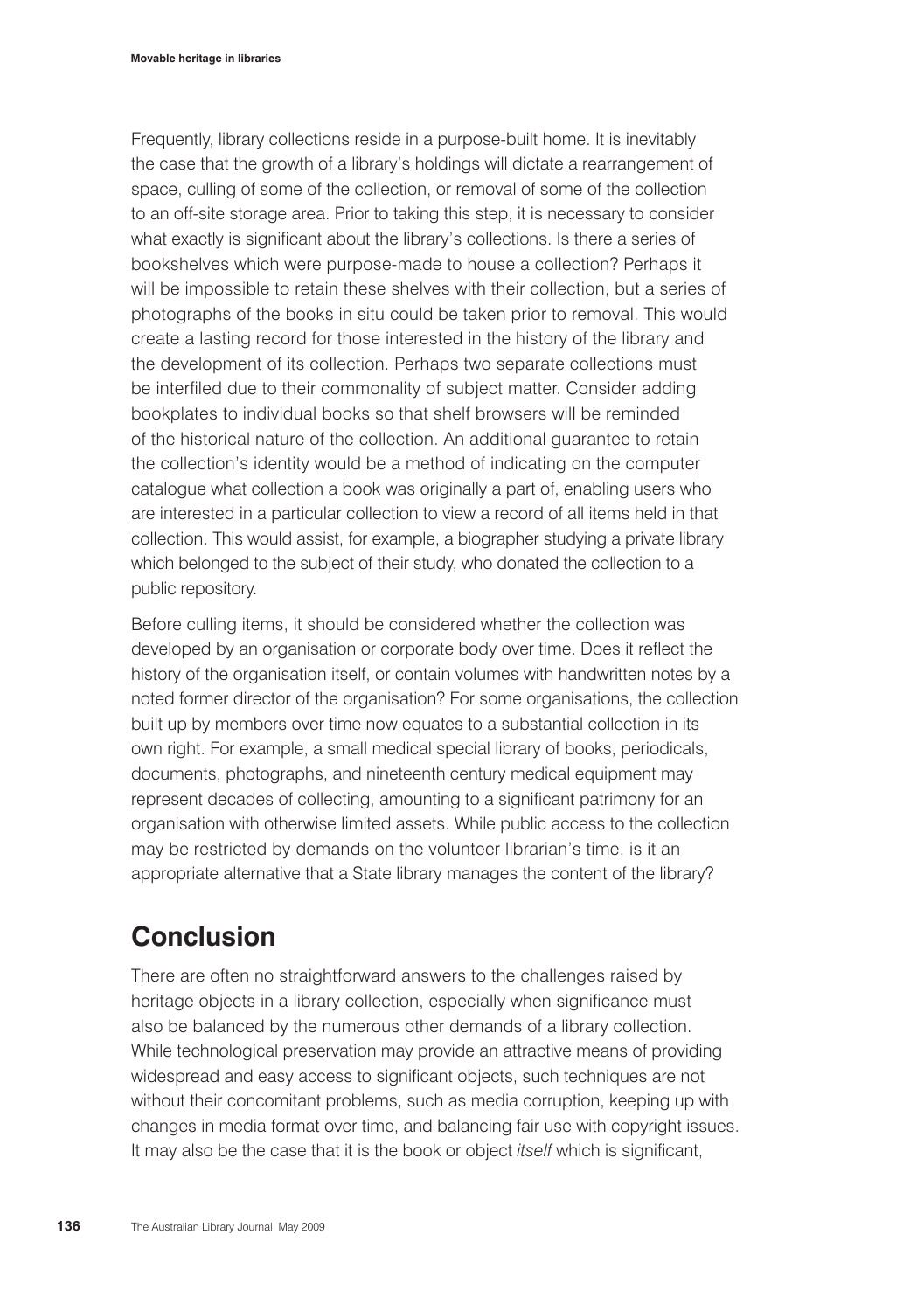evocative of its own history. As libraries in Australia forge the way forward into the next generation, it is essential to maintain a focus on the history of our libraries and their role in research, scholarship, and collecting which make them repositories of a great deal of our communities' cultural heritage.

#### **References**

All websites were accessed in April 2009.

- Australia ICOMOS (International Council on Monuments and Sites) Charter for the Conservation of Places of Cultural Significance (the Burra Charter), 1999: *www.icomos.org/australia/burra.html*
- The NSW Department of Planning, Heritage Branch has a general introduction to movable heritage and principles for its management: *http://www.heritage.nsw.gov.au/06\_subnav\_04.htm*
- Links to State and Territory government and non-government heritage organisations: *http://www.environment.gov.au/heritage/organisations/state/index.html*
- The Commonwealth Department of the Environment, Water, Heritage and the Arts provides information on Australia's World, National, and Commonwealth heritage, including an Australia-wide database of heritage items: *http://www.environment.gov.au/heritage/index.html*
- The Commonwealth government controls the export of movable heritage objects of Australian significance. This site provides information on export policies and permits, as well as funding sources available to public bodies to import objects of Australian significance: *http://www.arts.gov.au/movable\_heritage*

**Meg Quinlisk** is a heritage consultant with Clive Lucas, Stapleton & Partners Pty Ltd, and is the descendant of two generations of librarians. She may be contacted at: mquinlisk@clsparchitects.com

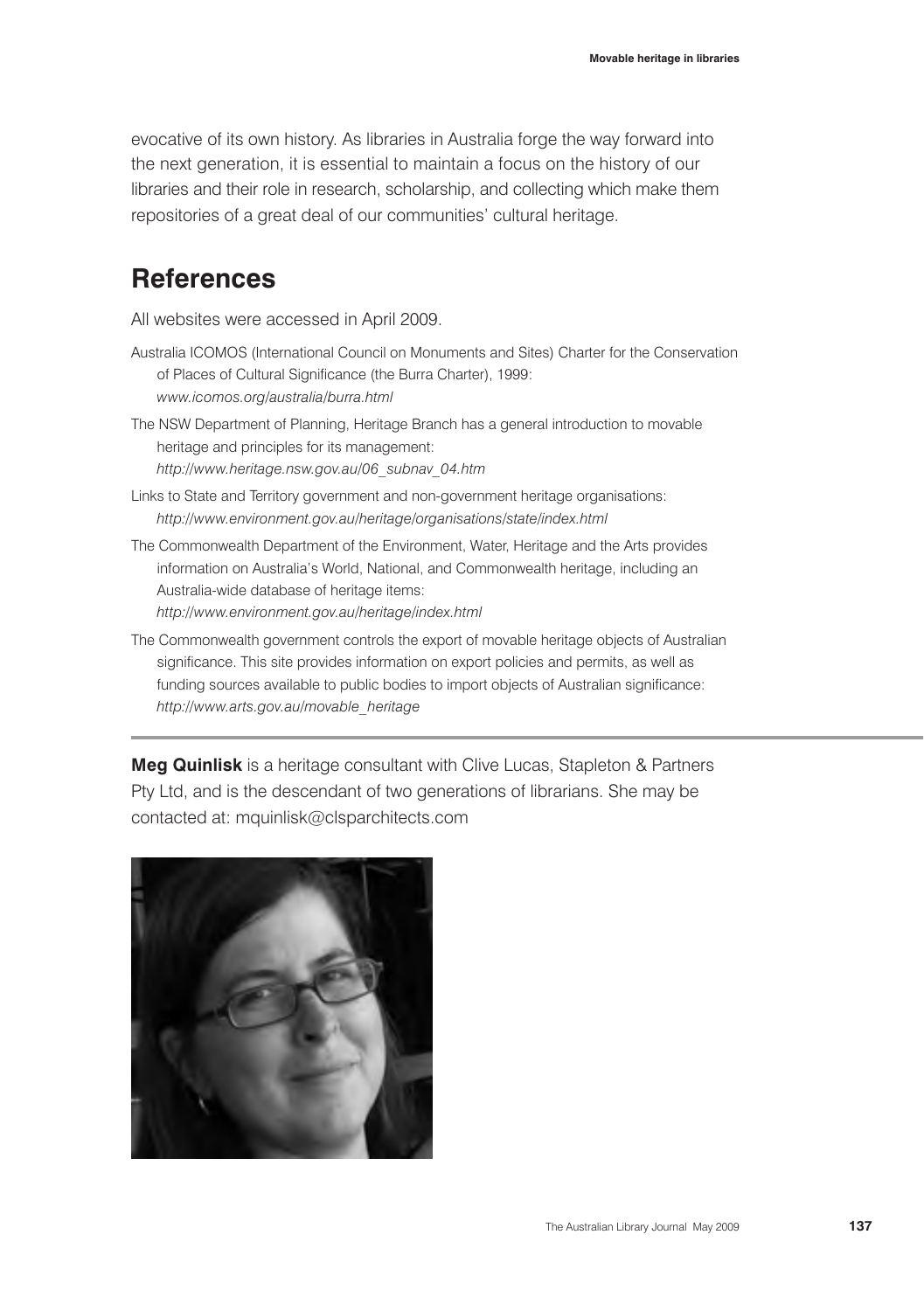**An audible voice of the past: the rare printed collections of the State Library of New South Wales**

# **Maggie Patton**

**Since 2005 the State Library of New South Wales has provided staff with an opportunity to research aspects of the Library's services and collections through the State Librarian's Staff Fellowship Program. In January 2008, Maggie Patton commenced a project to rediscover and document the development of the rare printed collections at the State Library. This article provides an introduction to these collections, their provenance, and the challenges the acquisition and management of such collections present to their custodians.**

*Manuscript received April 2009 This is a refereed article*

#### **Introduction**

In the vestibule of the Mitchell Library, carved in the golden Sydney sandstone, is the following quote from Thomas Carlyle:

In books lies the soul of the whole Past Time; the articulate audible voice of the Past when the body and material substance of it has altogether vanished like a dream. (Carlyle 1840)

The quote is a constant reminder of the intentions of the Library's founders to build a storehouse of knowledge and ideas. It is also a reminder that the Library's vast collections of printed books are in many ways the most tangible witness to the Library's past and the rarest of these books its very soul.

This article aims to describe a recent project to rediscover and document the rare printed collections at the State Library. A wander through the collections, examining volumes bound in well worn calfskin and smooth shiny vellum, spending time investigating how this material came to form part of the Library's collections. On the way, to understand a little more of the history of the Library and the challenges these collections present to their custodians.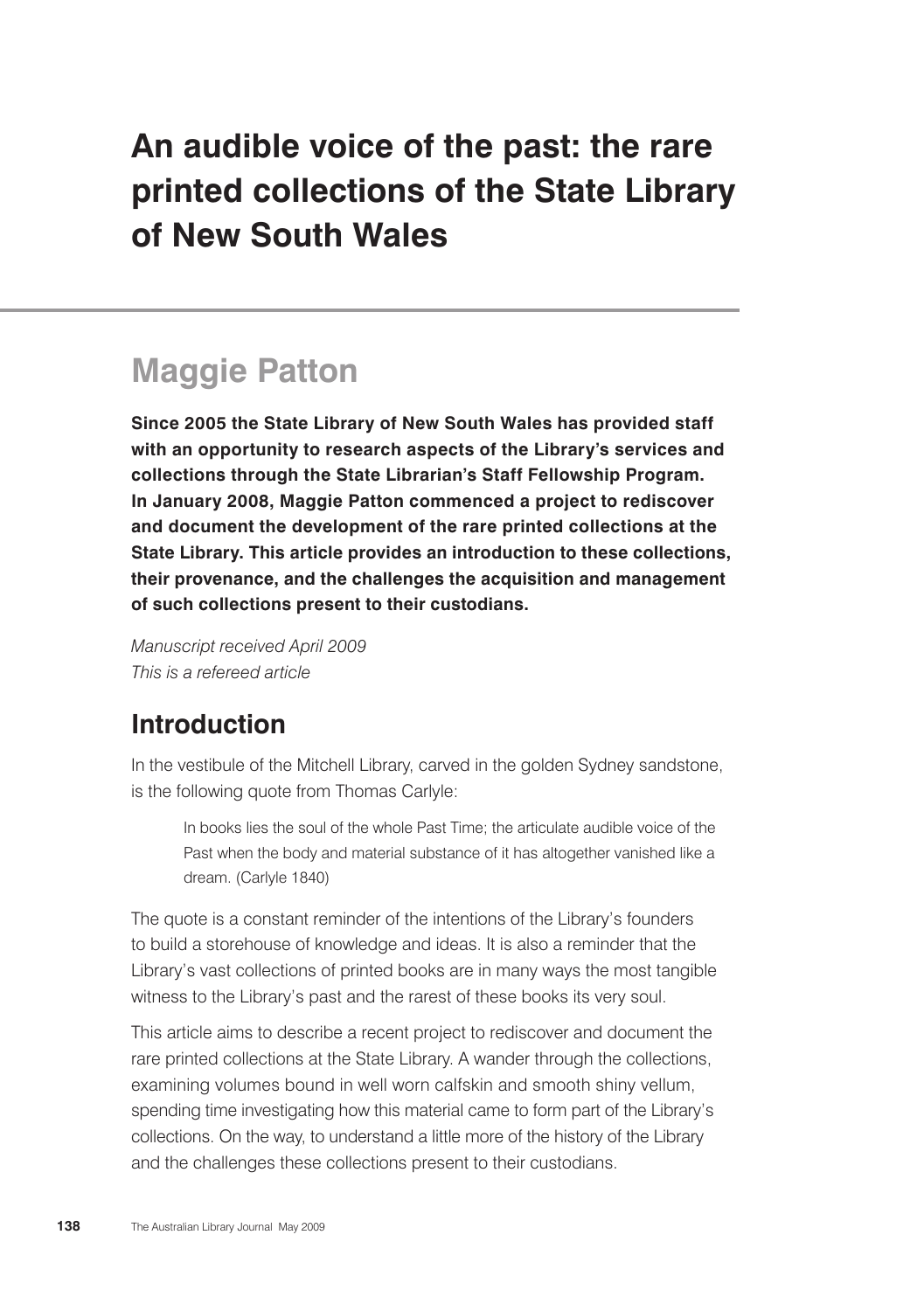### **Exploring the collections**

Since 2005 the State Library of New South Wales has provided staff with an opportunity to research aspects of the Library's services and collections through the State Librarian's Staff Fellowship Program. Successful Fellows have the opportunity to immerse themselves in an area of the collections or Library activities which would not form a regular aspect of their work. In January 2008, as the most recent State Librarian's Fellow, I commenced a six month project to research the rare printed book collections at the State Library.

The State Library of New South Wales consists of three separate libraries and a number of discrete collections. The State Reference Library is a general reference library of both Australian and overseas material which traces its foundations back to the Australian Subscription Library founded in 1826. The Mitchell Library was opened in 1910 following the magnificent bequest of David Scott Mitchell in 1907. The Dixson Library was established in 1952 with the bequest of Sir William Dixson. The printed book collections of the Mitchell and Dixson Libraries form a world-renowned research collection relating to Australia and especially New South Wales.

The State Library is fortunate to hold an extremely important collection of Australian rare books including a number of Australian firsts: the first book printed in Australia, *The New South Wales general standing orders* 1802, several complete runs of the first newspaper in Australia, *The Sydney Gazette and New South Wales Advertiser*, and the first illustrated book, *Birds of New South Wales, with their natural history* by John William Lewin, 1813.

Less known about are the extensive collections of overseas material: incunabula, sixteenth century press, numerous volumes of beautifully illustrated travel, costume and natural history publications. Besides his obsession with works on Australia and the Pacific, David Scott Mitchell also collected early printed books, Elizabethan drama and eighteenth century fiction. The Library also holds a number of 'unknown' formed collections on a range of subjects including chess, Judaica, magic, pre-Raphaelite literature, Cervantes, bibles and obstetrics.

The first stage of the Fellowship was spent delving into files held in different depositories across the Library, both unofficial and official, including annual reports, minutes, memos and general correspondence. I was seeking records on the management of rare and special collections, as well as information on the acquisition and provenance of particular items and formed collections. As with many large institutional libraries, there is a great deal of missing information on how collections were developed and how, when and why items were acquired. This applied particularly to the nineteenth century collections.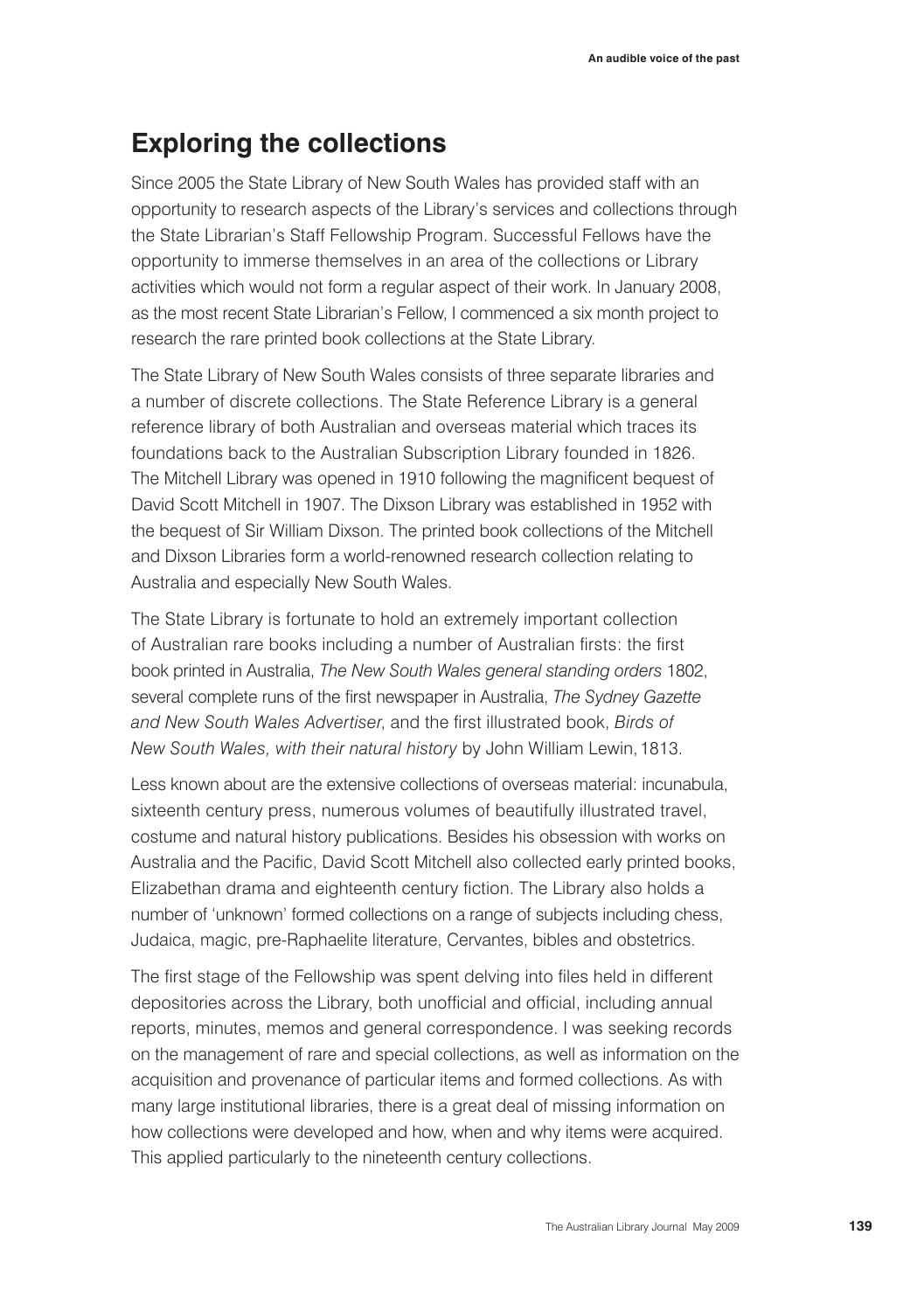Despite these absences, information on the management of the rare and special material in the Library's collections was relatively easy to compile. The first indication of a separate management policy was in the Trustees' *Annual Report*, 1899:

It has been found expedient to make two special reserves in the reference Library, and to provide that books included therein may be referred to only on written application, viz: - a) Books of special value demanding exceptional care b) Books which should not be indiscriminately issued to all classes of readers. In the great reference libraries of the Old World no book whatever is issued except on written requisition; and this system has been found to be very useful in helping library authorities to trace damages and losses.

This special reserve system evolved into a formal location area indicated by an 'L' prefix which meant that the item was stored in the Librarian's office. It was not until 1963 that the Special Collections section of the Public Library of New South Wales and the position of Special Collections Librarian were established. The Principal Librarian, G.D. Richardson informed the Trustees in January 1963 that:

Special Collections was subject to the same general regulations that applied to the Mitchell and Dixson Libraries, not with the object of inhibiting proper use of the books in them but in order to ensure that valuable and important property of the trustees is adequately safeguarded and properly cared for.

#### **Accidental accumulation**

More recently, British rare book expert Nicolas Barker reflected on the special collections and rare book libraries he visited in America during the 1970s. He observed that:

The collections themselves were, it seemed to me then, less the result of deliberate acquisition, more often of accidental accumulation… There was not much pattern, still less an acquisitions policy, in evidence. (Barker 2007)

The phrase 'accidental accumulation' seems to fit well with the development of the rare printed collections in the State Reference Library. Much of the material we now designate as rare due to its age, rarity, and monetary, bibliographical or historical significance was originally purchased as part of a working collection acquired from whatever sources or bequests were available to the Trustees.

The foundation collections of the State Library originate from the first Australian Subscription Library formed in 1826, not strictly a public library but open to any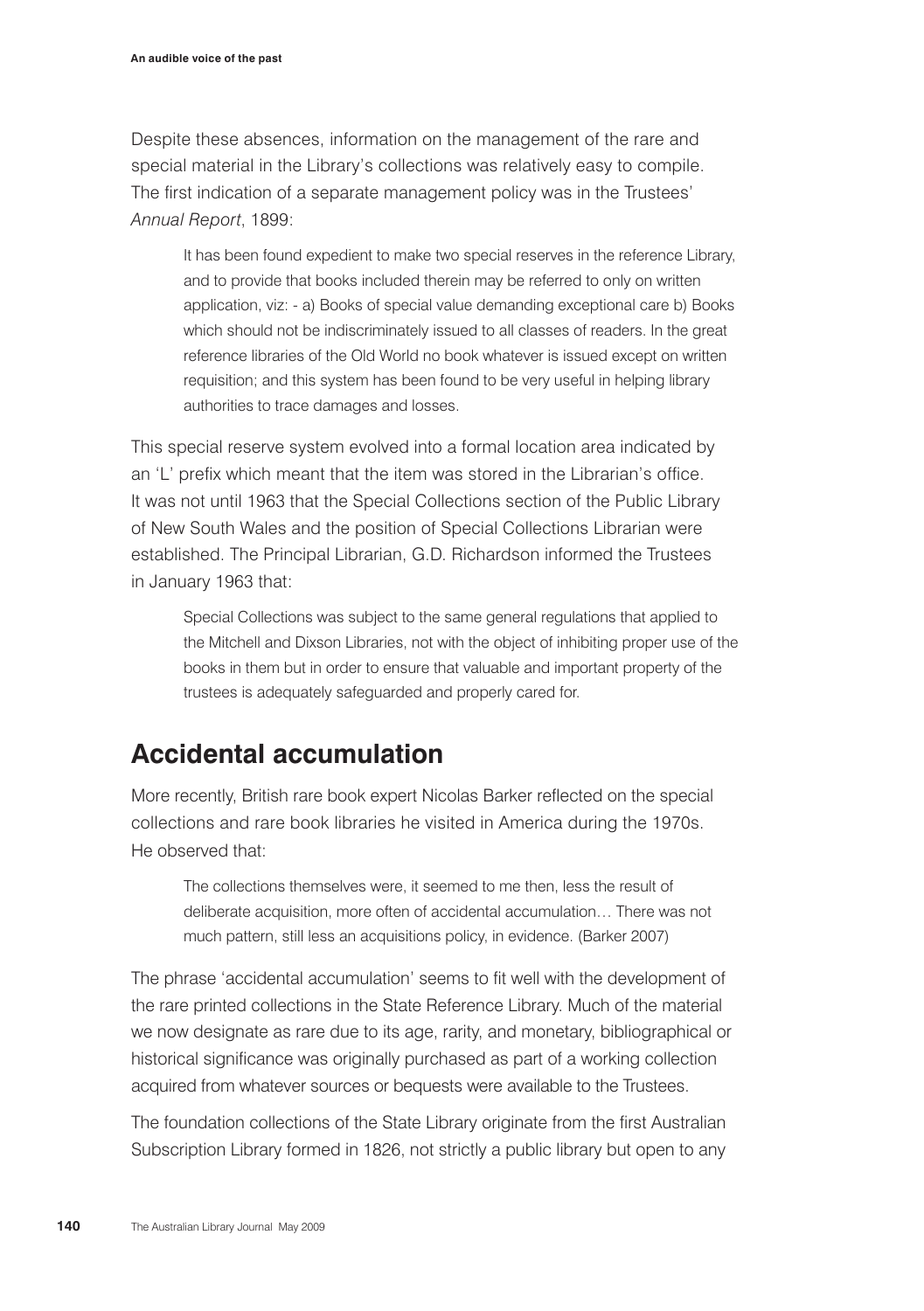member of the Public with 5 guineas spare for the membership subscription and a further 2 guineas for the annual fee. The Library opened with a collection of around 1,000 titles, many of them generously provided by donations from leading figures in the colony including Governor Darling, Archdeacon Scott and John Thomas Campbell. The Subscription Library had a long history of financial difficulties and in 1853 was incorporated and the name changed to the Australian Library and Literary Institution. A few volumes in the Library's collections contain a faint stamp from this period of the Library's history. After many years of negotiations the Institution building and the collection of over 16,000 volumes was purchased for £1,500 by the New South Wales government. The Free Public Library of Sydney opened on 30 September 1869.

The opening of the Free Public Library was influenced by a significant bequest in 1865. Justice Edward Wise, politician and Judge, was an advocate for education and social justice. In 1861 he was a founder and committee-man of the Sydney Ragged Schools and the Working Men's Book Society and Book-Hawking Society. He was also the first person to systematically collect Australiana and his library contained a number of noteworthy Australian books, pamphlets and manuscripts. The collection of approximately 6,000 items was given on condition that it became part of a Free Public Library. Each book was stamped and then placed in the Australian Museum pending the opening of the proposed library. The Justice Wise collection was particularly significant as, at the time, the trustees of the Australian Library and Literary Institution unashamedly devoted their funds to English and European literature.

Finding a rare first edition of Jane Austen, Elizabeth Gaskell or Charlotte Bronte is unlikely in the State Library's current collections. In 1870 a decision was made to remove all novels from the collections. The Library trustees considered that they were a bad influence on young people and 'time-wasters'. Library files from 1870 contain a list of novels sent to the Asylum at Rozelle for the entertainment of the inmates. The list included the dubious but fascinating titles *Rough and smooth*, *Nanette and her lovers*, *Respectable sinners*, and *Tempter and the tempted*. Also included was the popular tale *The last of the Mohicans* and various Austen novels – *Emma*, *Pride and prejudice* and *Northanger Abbey.*  The novels of Sir Walter Scott, however, escaped the ban!

From the 1870s the annual reports and minutes of the Trustees' meetings remain the richest source for information on the acquisition of many significant individual items and formed collections. For example, in 1870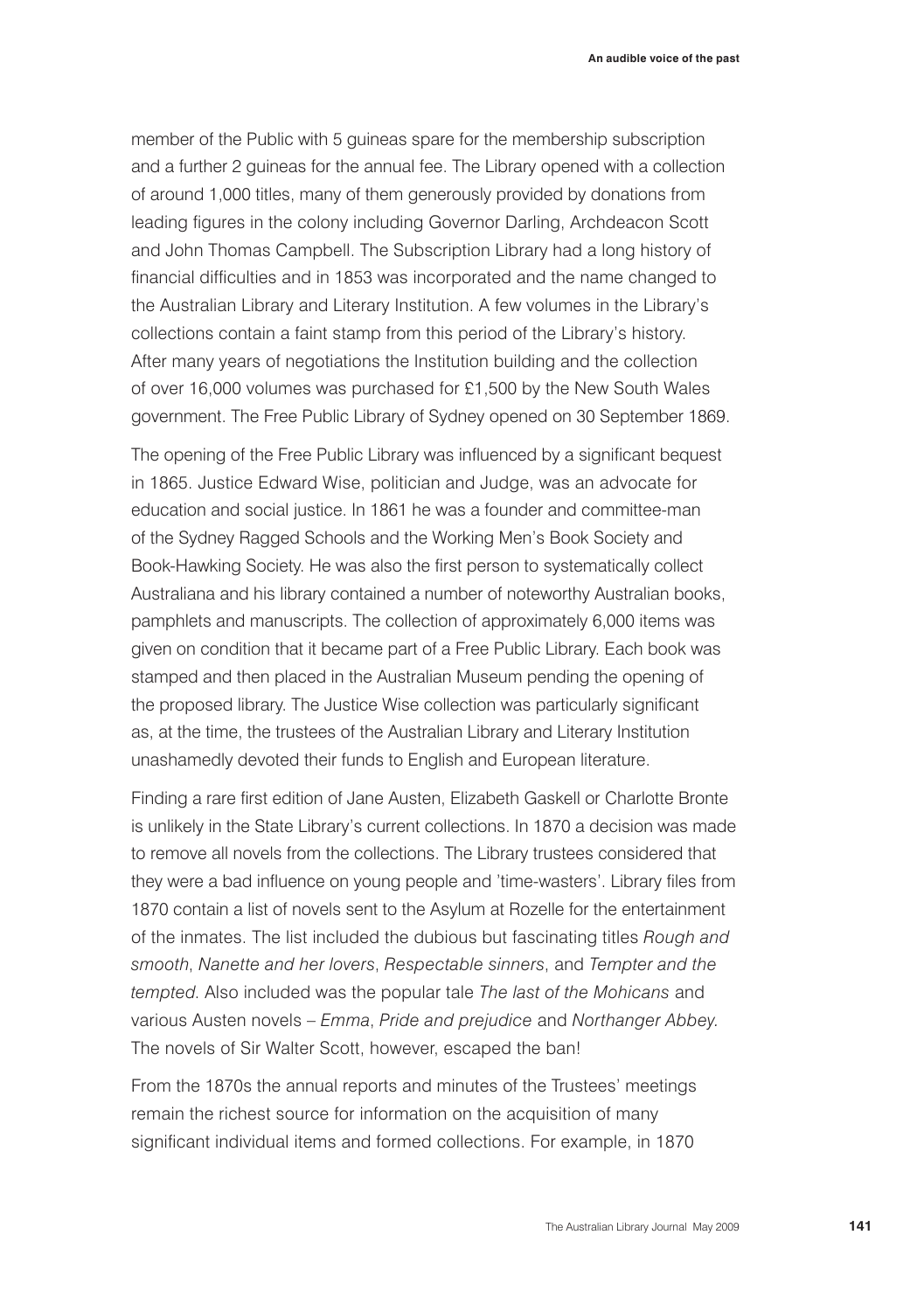Messrs Trübner & Co. were appointed as the Library's official agents in London. The Library Council papers of 13 June 1879 note that:

A special catalogue of Works on ornithology was submitted through Messrs Trübner & Co. from Mr John Gould giving his nett cash price for these scarce and valuable books. On the motion of Mr Stewart, seconded by Mr Norton, the Librarian was directed to order all of the books mentioned in this catalogue, not already in the library, the nett cash price of which is £309.

Acquisitions in 1885 included 1,200 volumes purchased from the library of solicitor Henry Gürner of Melbourne, a copy of Shakespeare's First Folio presented by Sir Richard Tangye of Birmingham and the purchase of Audubon's *Birds of America* from the London dealer Henry Sotheran for £260.

The Audubon came to the Library via the Australian Museum who felt that this price was much higher than they could afford. A decision they may now regret as these volumes are the most valuable in the printed collections. In 1886, 439 volumes were acquired from Dr Von Lendenfeld's scientific library and in 1891, 1,431 classical and scientific volumes were acquired from Professor William Stephens, Sydney scholar and trustee of the Free Public Library of New South Wales from 1870 to 1890.

#### **Where are they now?**

Could I trace these titles to the current collections? Every year from 1870 through to the early 1920s the *Annual reports* listed the titles of donations but only briefly and with no bibliographical details. We have a printed list of titles in the Justice Wise collection; however lists of individual titles within other formed collections no longer exist. Searching the online catalogue was not a viable option for a number of reasons. Many of our older printed collections do not have electronic records. If electronic records have been created often the record notes do not contain provenance details or are only interim records with minimal information on the title and publisher. Access points for provenance or associations in the old card catalogues are also inconsistent. The only way to locate these items is to painstakingly search the shelves, open the covers and check for signatures and fading stamps.

The challenge of providing access to uncatalogued, unprocessed, or under-processed archival, manuscript, and rare book materials was the focus of a White Paper on 'Hidden collections' issued by the Association of Research Libraries' (ARL) Special Collections Task Force in June 2003.

While statistics show steady and dramatic growth in the use of special collections by diverse groups of users, the status of the backlogged 'hidden collections' has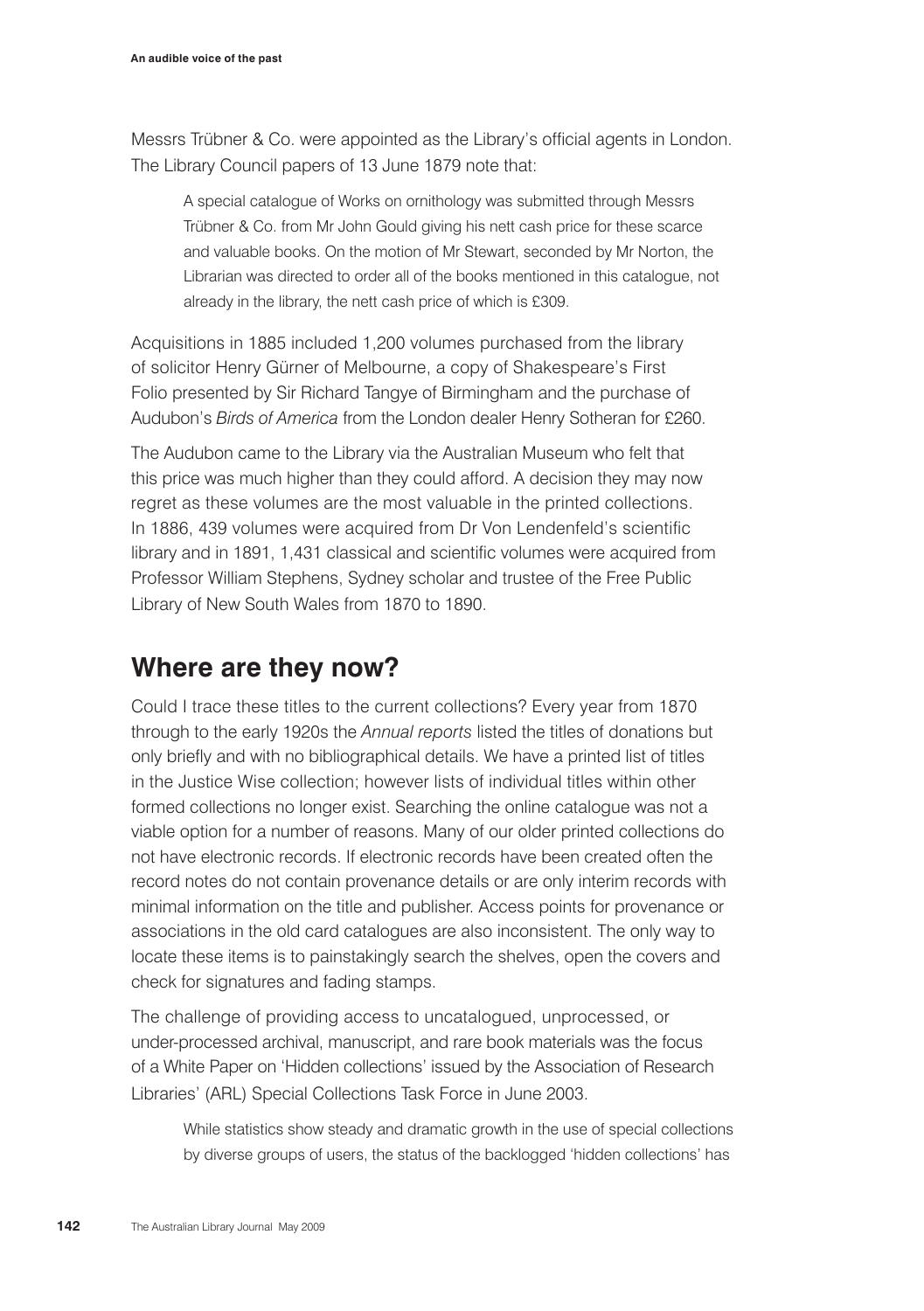not changed. Such hidden resources mean that scholarly projects may well be missing some crucial information that could affect research results and the very nature of the project. (Jones 2003)

Another aspect raised in the Paper from the ARL Special Collections Task Force is that:

Access to unprocessed collections is staff-dependent, to the detriment of the institution and the patron. Long-time staff become the source of expertise for these collections; when they move on or retire, that undocumented 'institutional memory' is lost. (Jones 2003)

Spending time delving into the collections, I located some of the material acquired in the nineteenth century and was able to identify some of the unique and lesser known items in the collections. One of the items, purchased from Professor William Stephens in 1891, was a Greek lexicon printed in 1514. From the location number I recognised it was one of the volumes kept in the Librarian's office for safe keeping and, like many of the more valuable volumes, had been acquired in the late nineteenth century. It had been rebound in half kangaroo, with blind tooling on the spine, by Frank Heyner in the Mitchell bindery around 1920. The Library's collections include many beautiful bindings. Items transferred from the general stacks show the evidence of heavy use and David Scott Mitchell often concentrated on content over condition. However, items from Sir William Dixson's collection are often perfect copies with fine contemporary bindings or rebound in crushed morocco with opulent gold tooling and gilt edges.

#### **Provenance, description and use**

Yet another aspect of these 'hidden', under-processed collections is the lack of recognition we are giving to the benefactors, collectors and Library trustees who, for over 150 years, have contributed to the development of an incredibly varied and valuable collection. We are not just hiding the intellectual content of the collections but also the provenance of the material and the history of the institution.

In 1926 the Library received a magnificent collection of bibles, manuscripts and early printed books, including a number of rare herbals, from Henry Moore Richardson in England. During the First World War Australian troops were stationed on his property in Weymouth, Dorset. He entertained the army chaplain and many of the officers. As an expression of his gratitude for the support from Australia during the war he decided to donate his collection to a suitable institution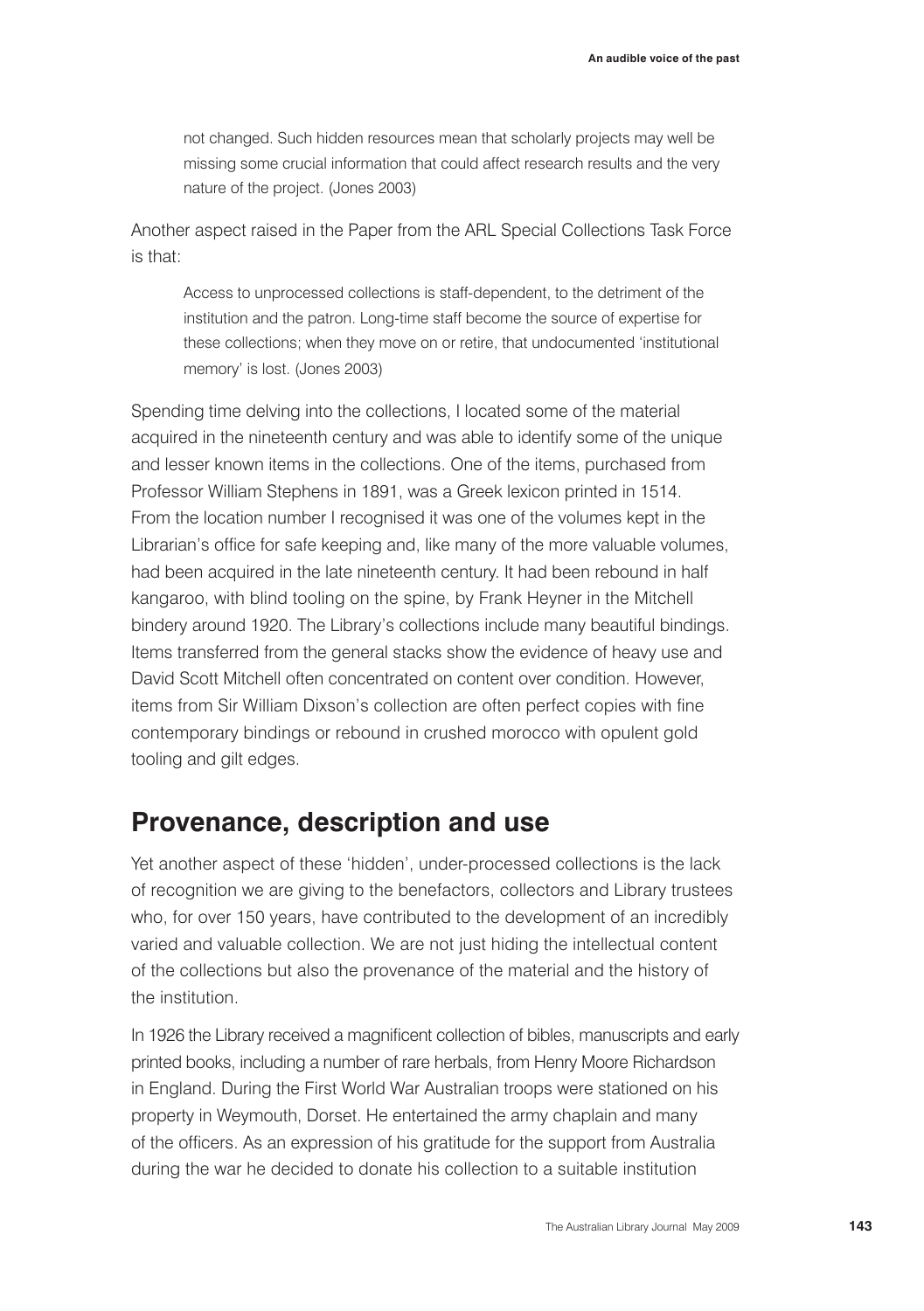in Australia. The oldest item in the collection is a manuscript of the Book of Isaiah, c.1224. Arguably the most valuable is an Antiphonal from 1328 with illuminations by Neri da Rimini. This is a significant collection represented by only a handful of excellent records and a majority of patchy interim records without subject access which would attract the attention of only the most hardened and knowledgeable researcher.

In June 2008 the State Library received substantial funding from the New South Wales government to commence an electronic records project which will address these 'hidden collections', not just in rare printed books but across all the collections including manuscripts, pictures and maps. This funding was the culmination of over 12 months' work building and refining the substantial business case required to meet the rigorous Treasury review process. It has been estimated that around 70% of our collections do not have an appropriate electronic record. This will be an opportunity to appropriately record and describe our collections and to increase their exposure online.<sup>1</sup>

Exposing these hidden collections through the creation of electronic records will enhance their online presence. However, is this enough to promote their significance and encourage use by the general research community? A recent report on the management of special collections libraries with a focus on rare books, manuscripts, maps, and other historical documents found that:

Most collections suffer from a lack of use and lack of awareness by the largest potential audience – the general public or students. (Rinaldy 2008, p.6)

The report stresses the importance of a strong Web presence, active local programming, and maintaining communication with special interest groups. It also points to the role that staff play in understanding the collections, maintaining communication, working with local interest groups, publicising and making the collections accessible.

Here we are presented with a further challenge beyond providing physical and online presence. We need librarians with an appropriate set of skills to manage, catalogue and provide public access to these collections. This is a challenge not just for the State Library but for many institutions with rare printed collections.

<sup>1</sup> The Library has recently commenced a major eRecords project which will provide electronic records for rare printed collections as well as manuscripts, pictures and maps. An important aspect will be the recording of provenance details within the record for appropriate heritage collections. A highlight of the work achieved so far is the completion of 342 records for the Nelson Moore Richardson and Helen Morewood Richardson Collection of bibles, herbals and early manuscripts.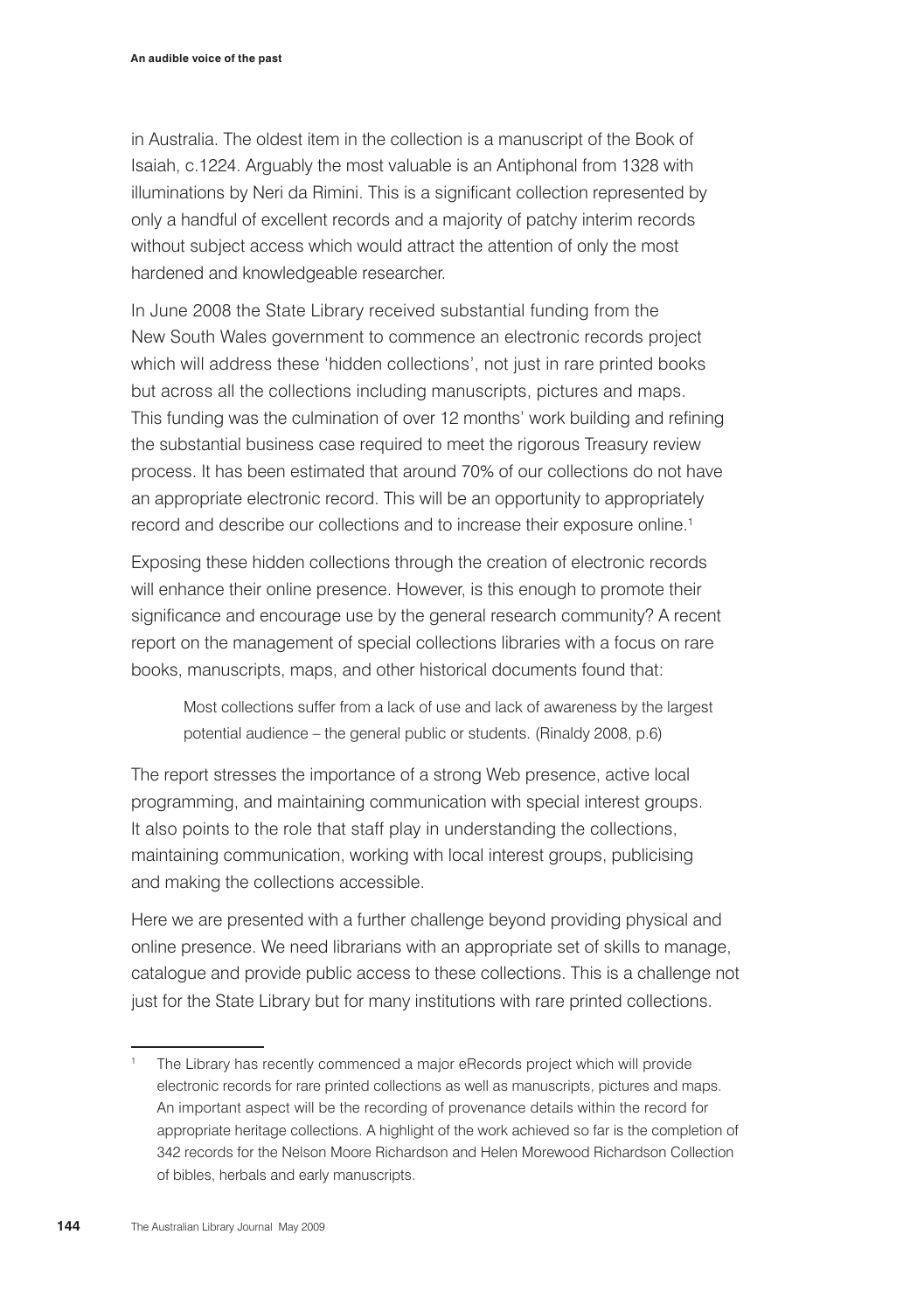### **Looking ahead**

In 1971 the position of Special Collections Librarian was advertised with the following criteria:

Applicants must be fully qualified librarians with an appropriate degree and should have at least a working knowledge of Greek or Latin and another foreign language.

The position holder would be expected to organise the collections (including acquisitions), care for and maintain the collections and provide services to readers which in the 1970s and 1980s included spending up to an hour a day on valuing items for clients.

There is no mention of the multiple roles that are now expected in the management of rare printed collections. This includes an understanding of Web technologies, digitisation, copyright, fundraising and sponsor management, the ability to develop public outreach programs including exhibition curation and public speaking. The rare printed collections also need to be considered within broader library activities including audit and asset management activities, collection storage, workforce management, reporting and strategic planning.

It takes time to develop this range of skills, knowledge and expertise. Do Library courses introduce students to aspects of special collections work? How are librarians provided with opportunities to develop their knowledge of rare printed collections within their own institutions? We need to encourage recognised experts in our libraries to share their knowledge – the undocumented 'institutional knowledge' – which they have accumulated over many years.

In his recent article in *RBM*, James Michalko discusses the role of the memory institutions in our civilisation and how institutions such as libraries, archives and museums collect, maintain, and provide access to the cultural record.

The contents of these institutions are what permit us to reinvent, to innovate, to grow and to progress at all the other layers of civilisation...If part of our accumulated past is inaccessible, then we and future generations are denied resources for innovation and progress. Future generations will suffer because they will be forced to reinvent or rediscover what could have been learned from the past. (Michalko 2007)

This Fellowship has provided an opportunity to recreate the institutional memory of the rare printed collections that has been lost, rediscovering how the State Library's collections developed into a rare and significant treasure.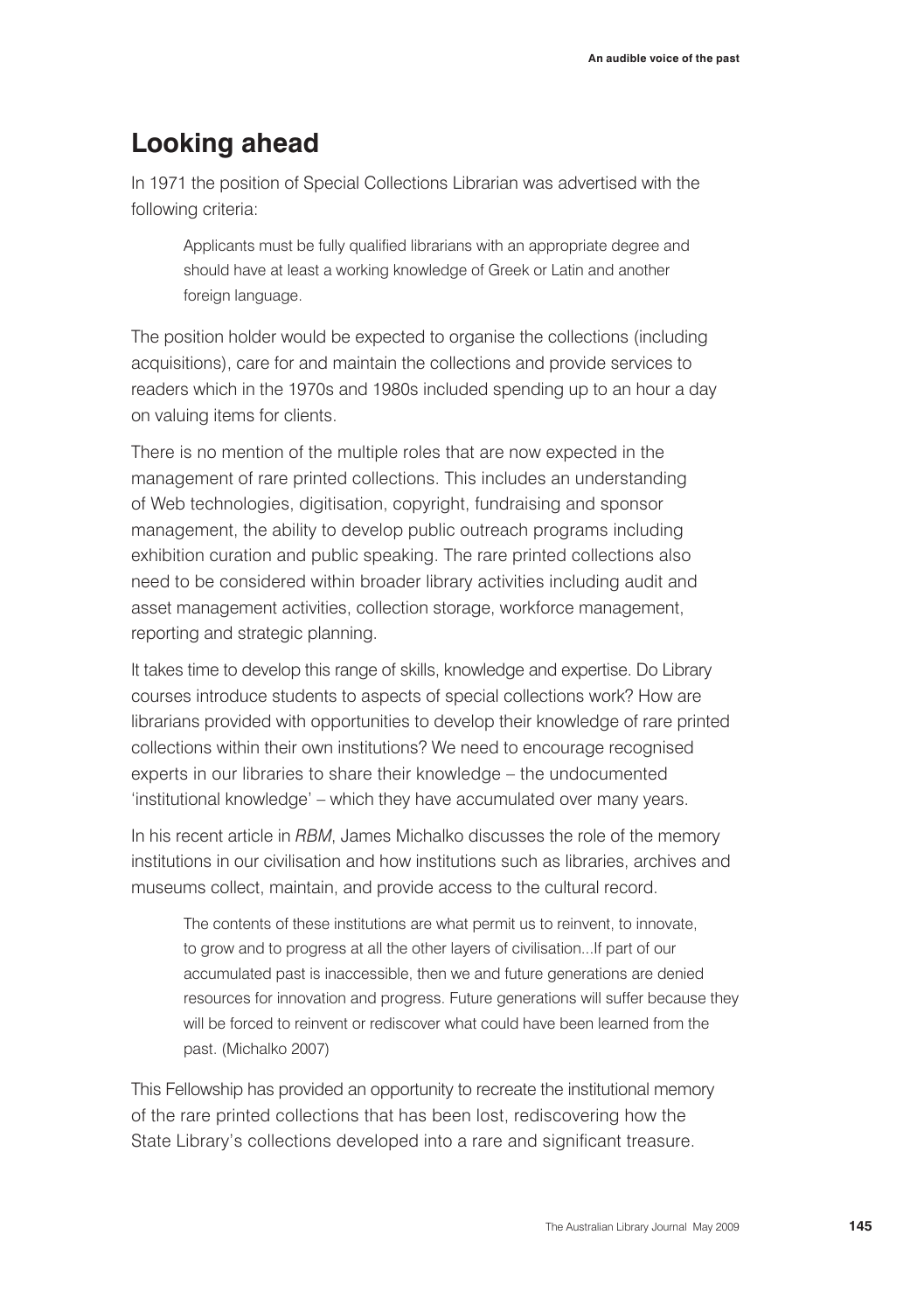The Library's collections contain the records of our Australian memory. They also contain the records of European civilisation that provide a context to our Australian memory. It is important that we raise their profile and manage their future in a manner which they deserve.

#### **References**

All Web resources were accessed in April 2009.

Barker, N 2007, *Celebrating research*: *rare and special collections from the membership of the Association of Research Libraries*, Association of Research Libraries, www.celebratingresearch.org

Carlyle, Thomas 1840, *The Hero as Man of Letters*, Lecture, May 19, 1840

- Jones, BM 2003, 'Hidden collections, scholarly barriers: creating access to unprocesssed special collections materials in North America's research libraries', A White Paper for the Association of Research Libraries Task Force on Special Collections, June 6, 2003. www.arl.org/bm~doc/hiddencollswhitepaperjun6.pdf
- Rinaldy, C 2008, *Trends in rare book & documents special collections management*, Primary Research Group, New York
- Michalko, J 2007, 'Libraries, archives, and museums: achieving scale and relevance in the digital age', *RBM: A Journal of Rare Books, Manuscripts, and Cultural Heritage*, Spring 2007 p.77

**Maggie Patton** has recently been appointed to manage the State Library's extensive Map collections. Prior to this she spent many years working in the Information Services Division providing access to information and services in the reading rooms and developing her interest and expertise in the rare book collections. Her email address is: mpatton@sl.nsw.gov.au

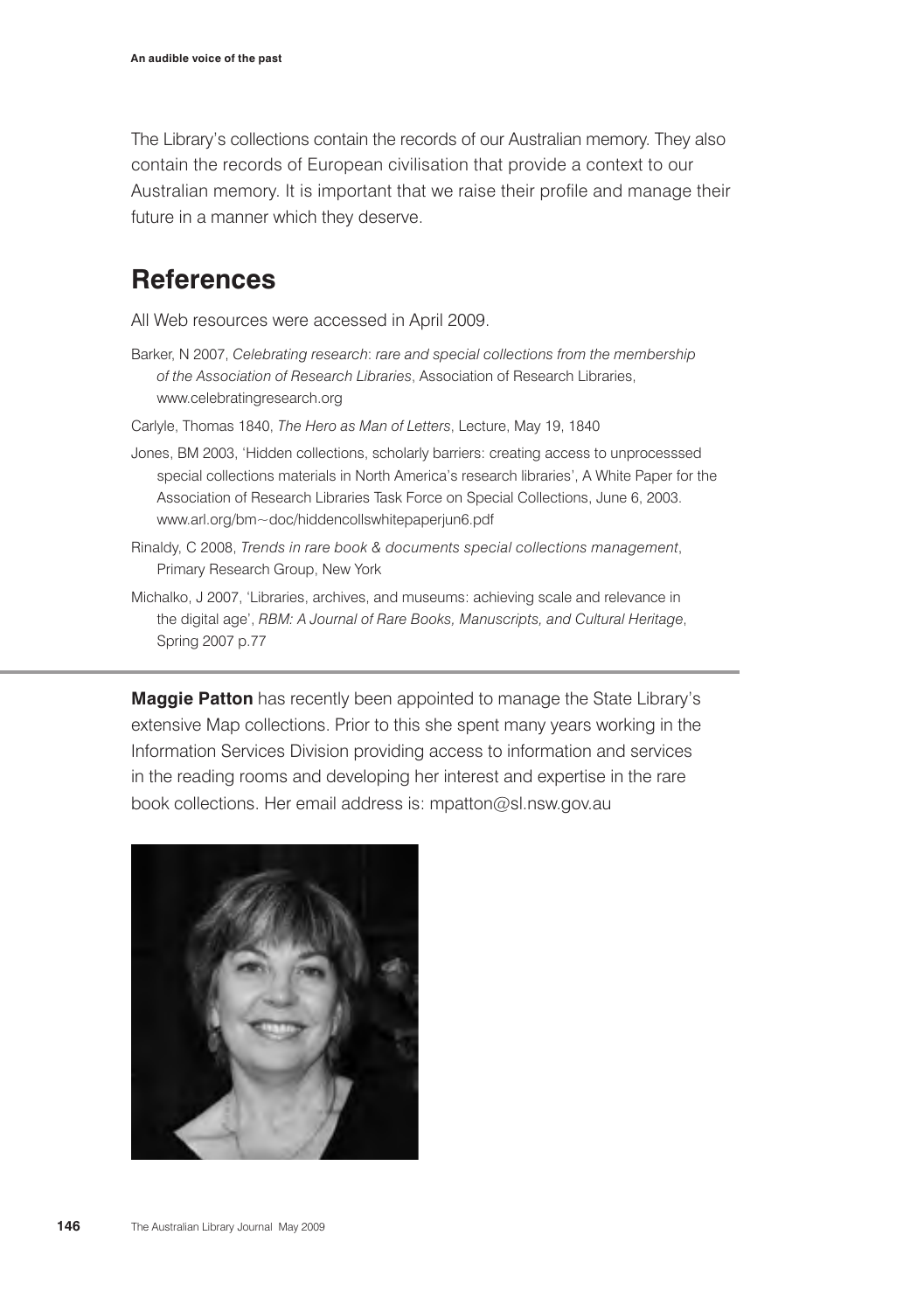# **Collecting against the tide: building a new collection of rare books in the digital age**

# **Megan Martin**

**Most Australian libraries with important collections of rare books, or special collections, have many of their treasures derived from 'legacy' collections, the accumulation of decades of collection building. This paper describes the collection development approach of a relatively young institution with a special interest in the history of house and garden design and interior furnishing. In doing so it outlines some of the ways in which the lens of special interest illuminates areas for collecting that have traditionally fallen outside the scope of larger general institutions.**

*Manuscript received April 2009 This is a refereed article*

### **Background**

The Caroline Simpson Library & Research Collection is the library of the Historic Houses Trust of New South Wales (HHT), a statutory authority within the New South Wales Department of the Arts, Sport and Recreation established by legislation in 1980 and charged with the care of key historic buildings and sites in the state, including houses, gardens and public buildings (Martin & Stephens 2005). The library was set up in 1984 in association with the Lyndhurst Conservation Resource Centre 'in order to disseminate the information and expertise accumulated by the Trust in its conservation of houses'. These two aspects of collecting were amalgamated in 2004 so that the collection comprises material across a wide range of print and object formats. It is open to anyone with an interest in the history of house and garden design and interior furnishing in New South Wales. The collection supports the Historic Houses Trust's work of interpreting and managing places of cultural significance in New South Wales and provides a specialist research resource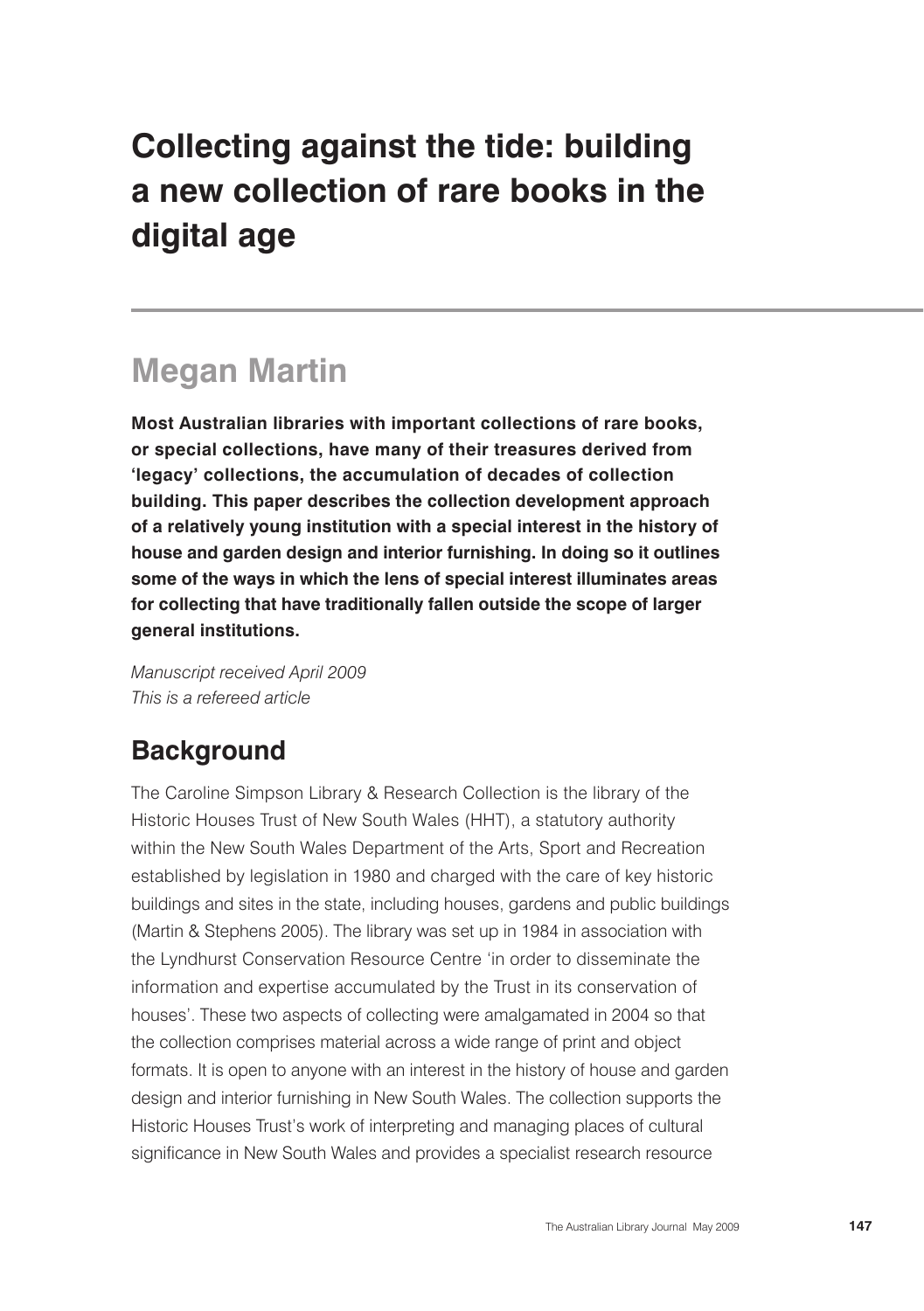for scholars, heritage and conservation practitioners and museum professionals outside the Trust. The scope of the collection is broad, covering houses and gardens of all kinds and ranging from the nineteenth century to the present day.

### **Building particularity**

From the beginning our emphasis has been on building a collection of nineteenth and twentieth century architectural pattern books, decorators' and upholsterers' manuals, furniture pattern books and manufacturers' trade catalogues. The HHT was able to define a collecting approach that was specific to the HHT as a cultural institution, treading ground not covered in the same way by our sister cultural organisations in New South Wales, particularly the State Library of New South Wales and the Powerhouse Museum. On the other hand, it was territory already explored to some degree by a number of Australian architects and architectural historians with significant private or professional libraries.

Australian architects involved in the conservation movement in the 1970s and early 1980s were looking for evidence of past construction techniques and processes, for information about old building materials, and especially for sources of design. The importance of English architectural pattern books in understanding nineteenth century Australian architectural history was first elaborated by Joan Kerr and James Broadbent in their study of *Gothick taste in the colony of New South Wales*, published in 1980 in association with the Elizabeth Bay House Trust. At that time there were few guides to the literature available to librarians. The most useful was a series of catalogues produced by the London bookseller B. Weinreb Ltd, especially *The small English house: a catalogue of books*, edited by Priscilla Wrightson for Weinreb in 1977. By 1997, when James Broadbent's study of *The Australian colonial house: architecture and society in New South Wales 1788–1842* was published, both librarians and antiquarian booksellers could turn to John Archer's monumental work, *The literature of British domestic architecture, 1715–1842*, published in 1985. Since that time there has been a further contribution to the bibliographical literature (Harris & Savage 1990) and there have been some discursive surveys of American sources, including *Houses from books: treatises, pattern books, and catalogs in American architecture, 1738–1950: a history and guide*  (Reiff 2000) and two volumes devoted to American architects and their books (Hafertepe & O'Gorman 2001; Hafertepe & O'Gorman 2007).

Although the majority of architects practising in nineteenth century Australia were British-trained, we know that architectural design sources available in the colonies were not limited to those from Britain. For example, in his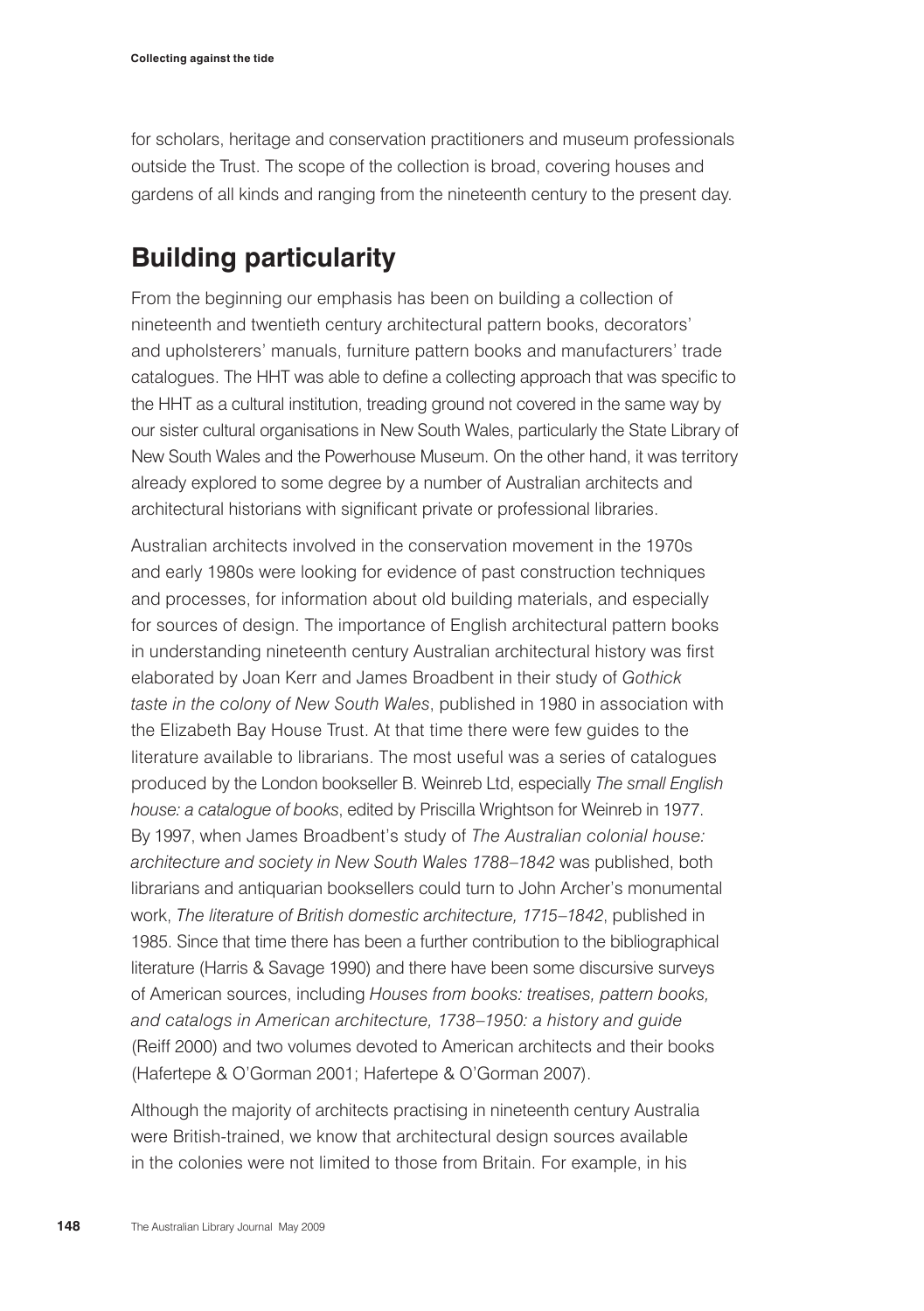1980 publication *Australian architecture, 1901–1951: sources of modernism* architectural historian Donald Leslie Johnson identified American architectural models, especially the Romanesque revival style of Henry Hobson Richardson, as a source for the genre of warehouse buildings erected in Sydney and Melbourne in the 1890s and early 1900s (Johnson 1980). There were European sources circulating too, works such as E. Viollet-le-Duc's *Entretiens sur l'architecture*, published in Paris in two volumes 1863–72 and translated from the French by Benjamin Bucknall for publication in London 1877–81. This was one of the most valued items in the professional library of Canadian-born, New England trained architect John Horbury Hunt (1838–1904) who arrived in Sydney in 1862 (Reynolds, Muir & Hughes 2002, p.25). Hunt's collection, including English and American as well as European publications translated into English was, at the time of his death according to his obituary published in *Art & Architecture*<sup>1</sup> 'probably the best collection of architectural books in Australia'. It was Hunt's practice to inscribe his name prominently in each of his books. His library was sold by Angus & Robertson in 1905 but a few volumes with his distinctive inscription later found their way into the collection of the University of New South Wales library where they have been identified through a painstaking search of the shelves.

Mostly the professional libraries of our nineteenth century architects have been lost. The HHT has one book that belonged to John Verge (1782–1861), the only title from his library known to have survived.<sup>2</sup> We have one volume that belonged to another important early architect Henry Kitchen (1793?–1822). This book is especially valuable because, although it is inscribed 'H. Kitchen 1822'3 and carries the later ownership inscription of Messrs. Berry & Wollstonecraft, it was not included among the list of Kitchen's books put up for auction after his death.<sup>4</sup> The auction list itself is valuable of course, serving as a source for acquisitions desiderata. Kitchen owned a copy of 'Soane's Architecture' in a folio volume. This was most likely to be John Soane's *Sketches in architecture*, published in London in 1793. He also had a folio volume of the 'Antiquities of Athens' and five folio volumes of 'Andrea Palladio Architect'. The first was probably one volume of James Stuart and Nicholas Revett's *The antiquities of Athens* published in 4 volumes from 1762 to 1816 and the second may have been *The architecture of A. Palladio: in four books* published

<sup>1</sup> *Art & Architecture*, vol. II, no. I, January 1905, pp.41–2

<sup>&</sup>lt;sup>2</sup> The book is: Peter Nicholson, *The student's instructor in drawing and working the five* orders of architecture, 5<sup>th</sup> ed., London: J. Taylor, 1823

The book is: Peter Nicholson, *The carpenter's new quide*, 7<sup>th</sup> ed., London, J. Taylor, 1819

<sup>4</sup> *Sydney Gazette*, 21 June 1822 p.2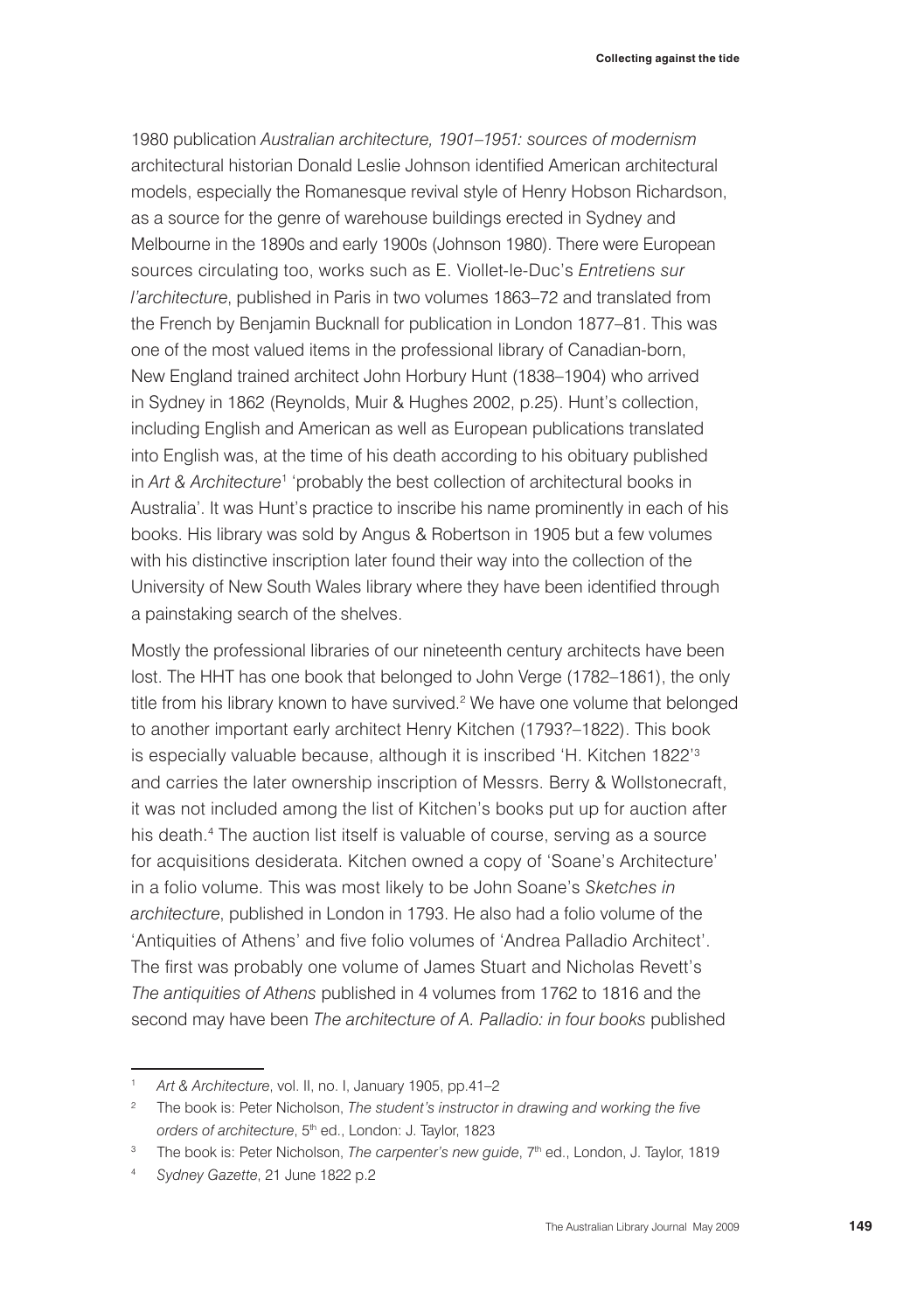in 5 volumes in London in 1715, a very rare edition. Forty years after Kitchen's death, Horbury Hunt acquired a copy of 'Stuart and Revett's Athens', part of a consignment of books jointly ordered from London by himself and Colonial Architect James Barnett. This was probably the second edition, published in 4 volumes 1825–30. By 1890 it had become part of the Free Public Library, Sydney<sup>5</sup> and others of Hunt's or Kitchen's or Verge's books may also be part of library collections, their provenance unnoted.

### **The evidence of influence: valuing association**

The HHT is particularly interested in such signs of ownership. As our collection has grown, so too has our quest for pattern books with provenance. Since we are a research library within a museum organisation which collects other artefacts of material culture such as wallpapers and floor coverings using a criterion of provenance, this interest is almost automatic. And for that reason our definition of provenance has been broader than the idea of association copies used in the rare book trade. In this latter context the idea of association refers to copies of books inscribed by an author or owned by a person of note. Value relates only to association with notable figures, authors or readers who are judged to have a current market value. Rare book cataloguing in libraries has traditionally used a similar definition although recent scholarly interest in the study of the history of book ownership and in the history of copies of books, especially for early published books, has begun to widen the focus on association (Shaw 2005; Shaw 2007).

The value we place on association is, of course, reflected in our catalogue records. We record ownership history as a matter of course in a provenance note (USMARC tag 561) and we add a personal name subject heading with a 'Books and reading' subdivision for identified architects and garden designers and for some others. This practice is not confined to 'rare' books. We have applied it to our copy of the 1864 edition of an American architectural pattern book, Calvert Vaux's *Villas and cottages: a series of designs prepared for execution in the United States* which we classify as a rare book. This copy carries the blind stamp of nineteenth century Australian architect Edward Gell (1818–1899) whose practice was mostly in and around Bathurst in country New South Wales. But we have also applied it to a copy of a book on American gardens published in 1902 which was owned by Sydney architect Harry Budden (1871–1944) and which we shelve in the general collection.

<sup>5</sup> *Building & Engineering Journal*, 9 August 1890 p.272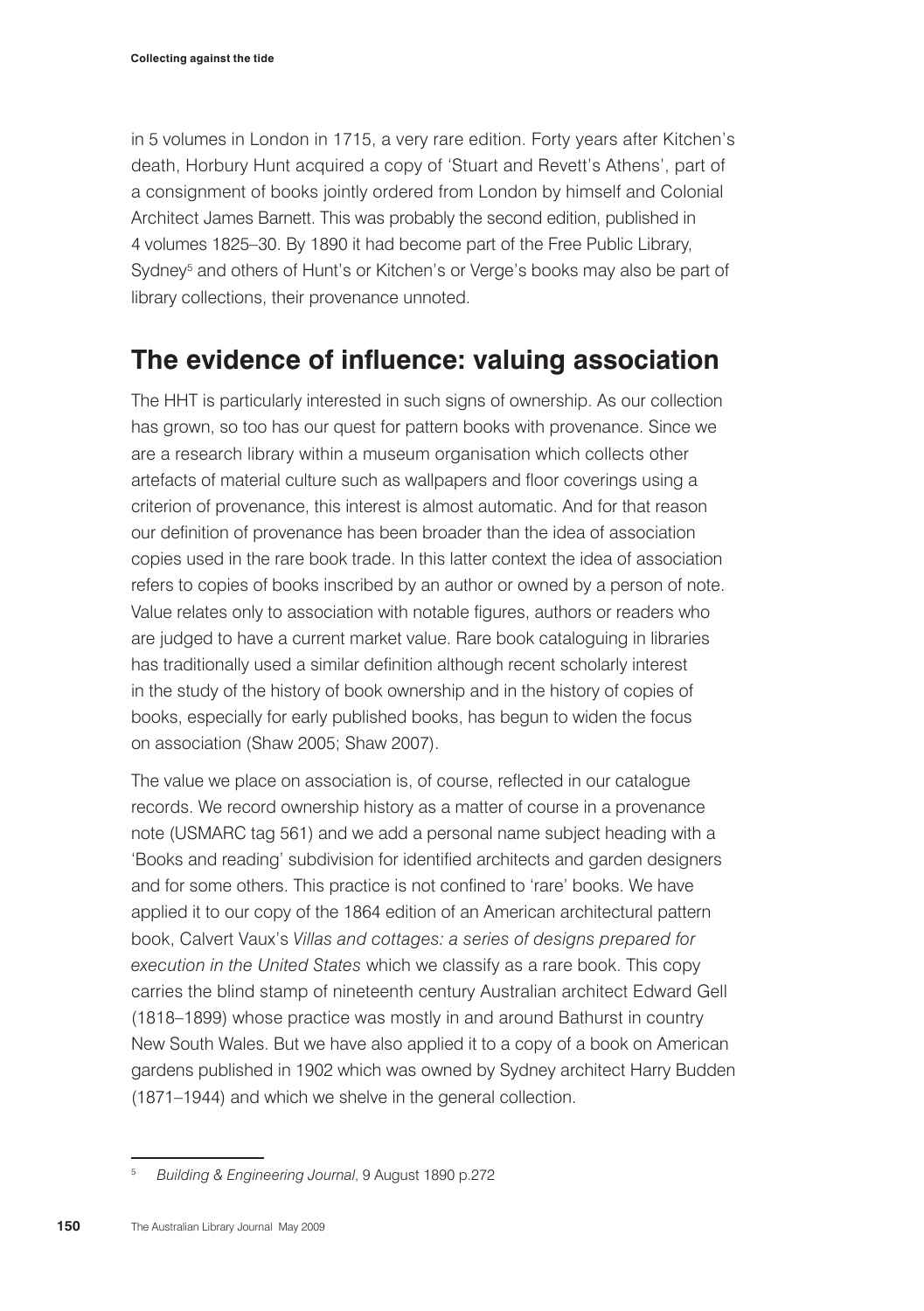We believe that such small evidences of association may build to a larger story of influence for future architectural or garden historians. In a Masters degree thesis on *Sydney houses 1914–1939*, completed in 1972, the late architectural historian Richard Apperly argued that the most powerful influence on Sydney architectural styles in the 1920s and 1930s came from the United States. He found evidence for his argument in the 'large and well-organised private library of the late Silvanus G. Evans, architect, of Major Street, Coogee', citing three examples: *The Spanish house for America* (1927), *New Spanish bungalows* (1931) and a run of the periodical *Architectural Digest* (Apperly 1972 pp.105–6).

#### **Trade literature**

Not all houses are designed by architects. Nor is our interest in the history of house and garden design confined to the externals. We are interested also in the decoration and furnishing of domestic interiors, in the manufacturers or makers of furniture and furnishings and the design as well as the consumption of such manufactures. Our focus on collecting manufacturers' trade catalogues is one aspect of our concern with building a collection of sources in this area. Identifying relevant material for acquisition is problematic and the survival rate of nineteenth century trade literature is very low. Trade catalogues have usually fallen outside the collecting policies of most libraries and the requirements of legal deposit. Not surprisingly, the bibliographic waters for trade literature are barely charted. Lawrence B. Romaine's guide to American trade catalogues, first published in 1960 and reprinted in 1990 is still the standard reference. In the foreword for that publication the then Curator of Prints at the Metropolitan Museum of Art argued that the 'lavish illustrations in catalogues of every country constitute the main historical source for the development of nineteenth century ornamental design'. He went on to suggest that the history of nineteenth century design could not be written until scholars in countries other than the United States imitated Mr Romaine by compiling the bibliographies of the commercial catalogues of their countries. His recommendation seems to have gone unheeded. Theodore R. Crom's historical survey of *Trade catalogues 1542 to 1842* published in 1989 covers both British and American material but his 1842 cut-off date means that the Victorian period, the golden age of trade catalogue publishing (Long 2002), remains unsurveyed.

Our acquisition of individual items of trade literature is often speculative, awaiting research which can make a match between an English or American – or French or German or wherever – manufacturer and an Australian wholesaler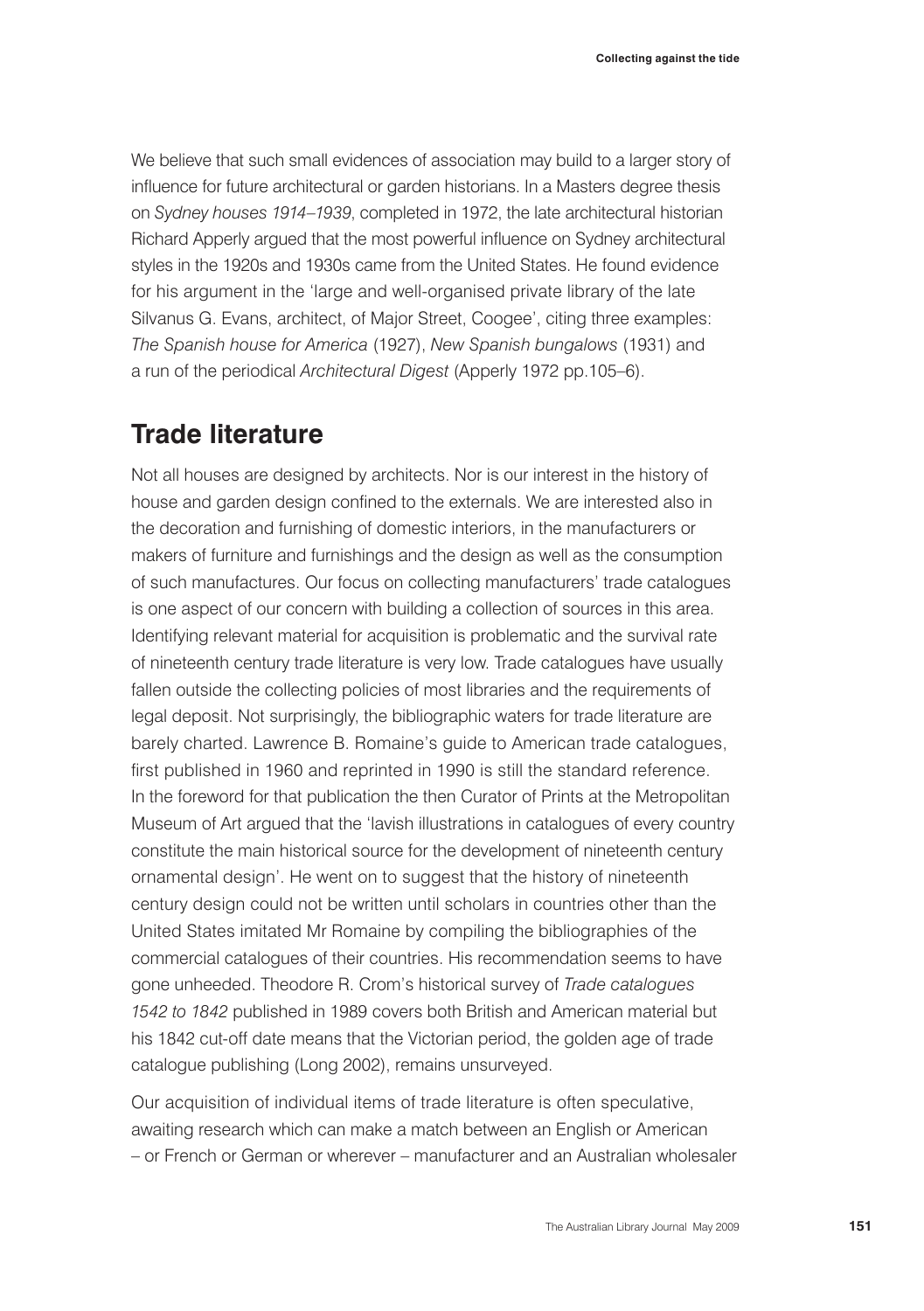or retailer or private consumer. For example, in June 1837 the *Sydney Herald* carried an advertisement for a selection of architectural decorations modelled in papier mâché – centre flowers for ceilings, cornices, mouldings, etc. – by an eminent manufacturer in London. The advertisement declared that papier mâché had almost entirely superseded the use of plaster for architectural ornament in England and was cheaper and more durable. Although the manufacturer is not named, in itself the advertisement says something about the rapidity with which new manufactures were made available in the Antipodes. There were at least two possibilities in London at that time: Charles F. Bielefeld and Geo. Jackson & Sons, both of whom first published catalogues in 1836.

From family papers held in the manuscripts collection of the Mitchell Library, State Library of New South Wales, we know that the products of both manufacturers were used in colonial New South Wales. Drawing on the Scott family papers James Broadbent tells us that in 1840 the brothers Robert and Helenus Scott remodelled the dining room of their Hunter Valley homestead Glendon with 'elaborate papier mâché cornice mouldings and ceiling enrichments of paterae and rosettes, enclosed by a guilloche band'. In discussing these ornaments he cites a letter from Robert Scott to his brother dated 4 May 1840 in which Robert included a sketch of how the mouldings were to be applied. Broadbent observes that this sketch corresponds very closely to a diagram and advice contained in Charles Frederick Bielefeld's catalogue *On the use of the improved papier*-*mâché in furniture, in the interior decoration of buildings, and in works of art.*<sup>6</sup>

Glendon was demolished in the early twentieth century and none of its decoration survives so no direct comparison can be made with designs from the 1850 edition of Bielefeld's catalogue held in the HHT collection. But a definite match with Bielefeld has been made for a cornice enrichment used by architect Mortimer Lewis (1796–1879) at Fernhill, Mulgoa, built for Edward and Jane Maria Cox in the early 1840s. The Fernhill ornaments are stamped 'C.F. Bielefeld London' on their reverse and two of the patterns can be matched to the Bielefeld catalogue (Broadbent 1997, p.235). Surveyor-General Thomas Livingstone Mitchell was also an enthusiast for papier mâché. We know from his diary in the Mitchell Library that he received direct from London a case of Bielefeld's ornaments for the decoration of his country house Parkhall at East Bargo.<sup>7</sup>

<sup>6</sup> Broadbent 1997, pp.284, 298; ML MSS A2633

<sup>7</sup> Broadbent 1997, pp.292–3; Mitchell Library, SLNSW :ML C61, entry for 16 April 1844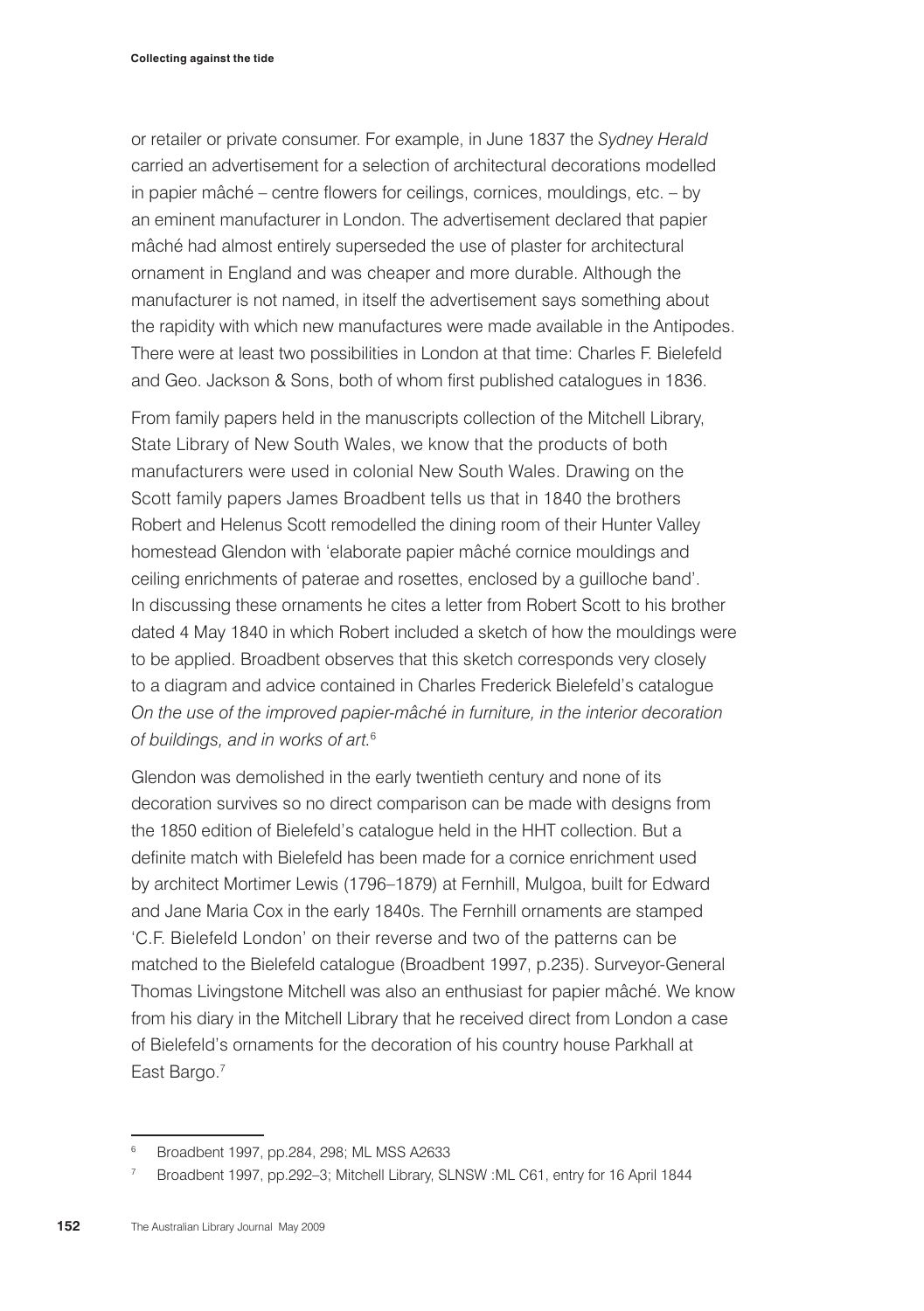The extent of Geo. Jackson & Sons' market in the Australian colonies is less well explored, although there is one important reference to papier mâché architectural ornaments in the Mort family papers in the Mitchell Library. This is a detailed estimate provided in December 1858 by Geo. Jackson & Sons 'to prepare the whole of the enrichments for ceilings and walls of the Principal Drawing Room and Morning Drawing Room to design, with richly ornamented cornices to walls & pendants in connection with the interlacing mouldings ready to fix' for the Mort house Greenoaks in Darling Point, Sydney.<sup>8</sup> The HHT has copies of trade catalogues published by Geo Jackson & Sons in 1836 and 1849.

We can make similar connections for cast iron and other forms of architectural metal-work. In a series of books published between 1960 and 1977, E. Graeme Robertson recorded the usage of ornamental cast iron in architecture in Australia,<sup>9</sup> including examples of cast iron balconies on buildings in several Australian cities derived from patterns to be found in L.N. Cottingham's *The smith and founder's director*, first published in London in 1823 as the *Ornamental metal workers director.* Another historian of Australia's iron lace, Brian Turner, suggests that the enlarged second edition of Cottingham's book, published in 1824,<sup>10</sup> was the most influential pattern book for decorative cast iron in the first half of the nineteenth century (Turner 1985). Cottingham's designs were intended for copying. Those copies which have been identified in Australia may have been cast locally or imported from England. Robertson found documentation relating to the importation of two complete sets of ironwork for a house in Launceston built in 1831 (Robertson 1973 pp.144–9).

In the second half of the nineteenth century the production of ornamental cast iron was dominated internationally by the Glasgow foundry of Walter Macfarlane & Co. Both Robertson and Turner provide examples of Macfarlane's export business to Australia and Turner has also traced instances of two Adelaide foundries reproducing Macfarlane designs in their own catalogues (Turner 1985, pp.78–80).11 Robertson cites an example of an Adelaide firm reproducing

Mitchell Library, SLNSW: ML MSS 7341/3

<sup>9</sup> See, for example, E. Graeme Robertson *Sydney lace: ornamental cast iron in architecture in Sydney*, Melbourne, Georgian House, 1962

<sup>10</sup> The HHT library holds a third edition, also published in 1824: *The smith and founder's director containing a series of designs and patterns for ornamental iron and brasswork*, 3rd ed., London, LN Cottingham, 1824

<sup>11</sup> The HHT library has copies of seven Macfarlane catalogues published between 1863 and 1907 as well as copies of the catalogues of the Adelaide foundries G.E. Fulton & Co. and A.C. Harley & Co. which reproduced Macfarlane designs.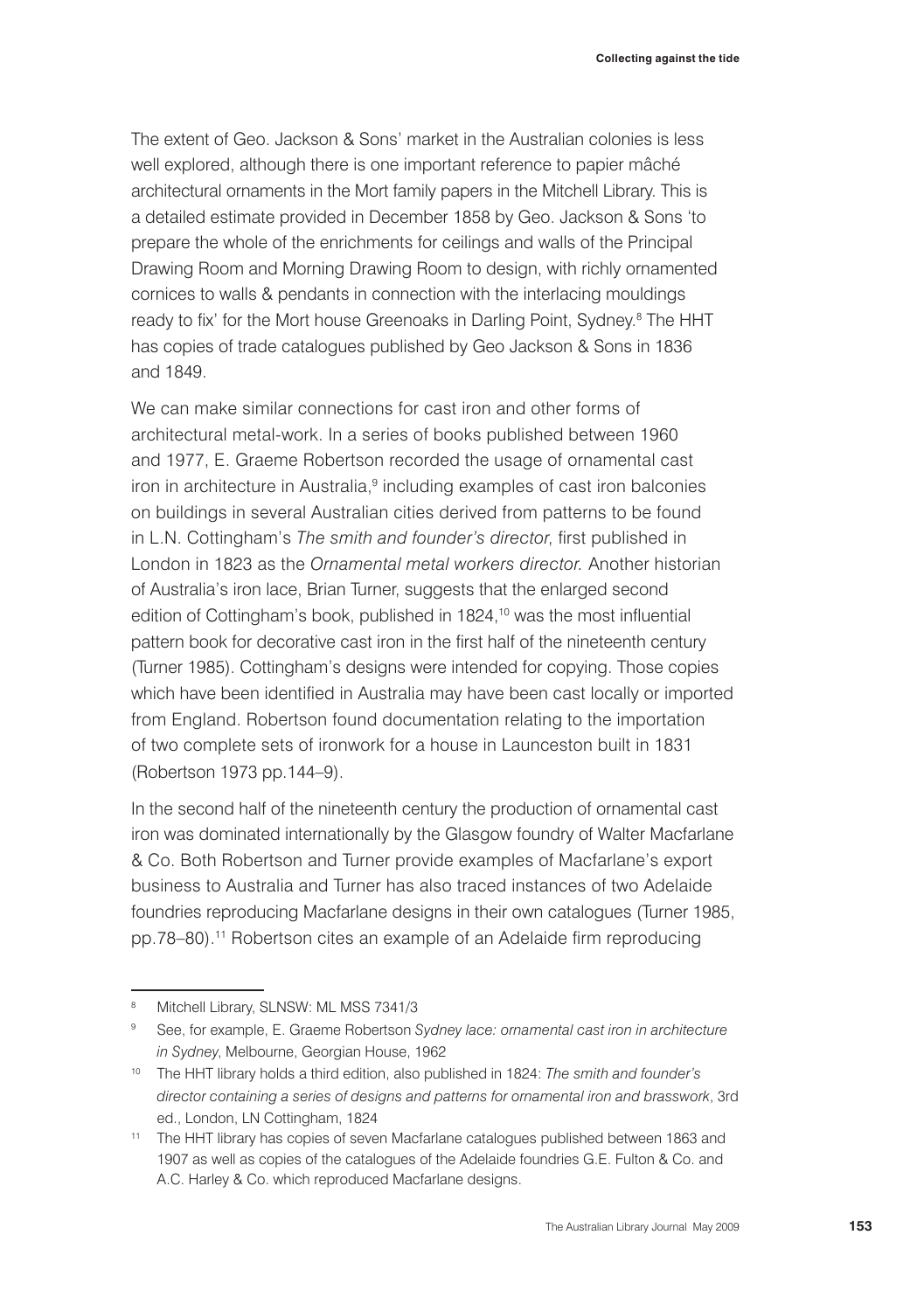patterns from the catalogue of another large Glasgow manufacturer, McDowall, Steven & Co. (Robertson 1984, pp.158, 224). The HHT's copy of McDowall, Steven & Co's ornamental castings catalogue (McDowall, Steven & Co c.1885) is provenanced to Pont's Foundry at Maitland in regional New South Wales, enabling us to ascribe influence in the absence of a catalogue from Pont's itself.

Other forms of art metal-work used in architecture and in interior decoration included fittings and furnishings made of wrought iron, brass and copper. The Sydney firm James Castle & Sons, art metal workers, began manufacture in King Street, Newtown, Sydney in 1889. The exhibit of their work shown at the first Arts and Crafts Exhibition held in Sydney in October 1892 attracted enthusiastic reviews in the local architectural press. The *Australasian Builder & Contractor's News* (5 November 1892 p.230) suggested that it would come as a surprise to many visitors that 'such high class art work', including brackets and pendants, hanging lamps and candelabra, door-handles and finger-plates, had been produced at this 'Newtown studio-forge' in New South Wales, not imported from London or Birmingham. The HHT library has six art metal-work catalogues from Castle's works, all bearing evidence of a hard life in an industrial environment and all produced by manufacturers in London, Birmingham or Ravensburg in Germany. Castle's manufacture may have been local but its designs were international.

#### **The transmission of taste**

In addition to pattern books and trade catalogues, further sources for understanding the history of interior decoration are the decorators' and upholsterers' manuals once produced for the professional guidance of the trade and serving also as a means of transmitting changes in taste and style to a wider audience. One of the gems of the HHT collection is a set of watercolour designs for curtains, drawn around 1895 by Australian artist Fred Leist (1873–1945) for the Sydney department store David Jones. Leist was trained as a furniture designer at David Jones and also provided illustrations for a David Jones catalogue published around 1895 (David Jones & Co. c.1895). Leist's draperies are elaborate: looped, pleated, fringed, garnished with palm fronds or fans and, in one case, framed by a chinoiserie style pelmet. They are not, however, Leist's own designs but are copied directly from a German decorator's manual, A. & L. Streitenfeld's *Die praxis des tapezieres und decorateurs* published in Berlin around 1888 in three folio volumes (Muthesius 2009, p.87). Leist himself might have owned a copy of the Streitenfeld source but it seems more likely that the volumes were part of the professional library of the 'designer of high repute' engaged by David Jones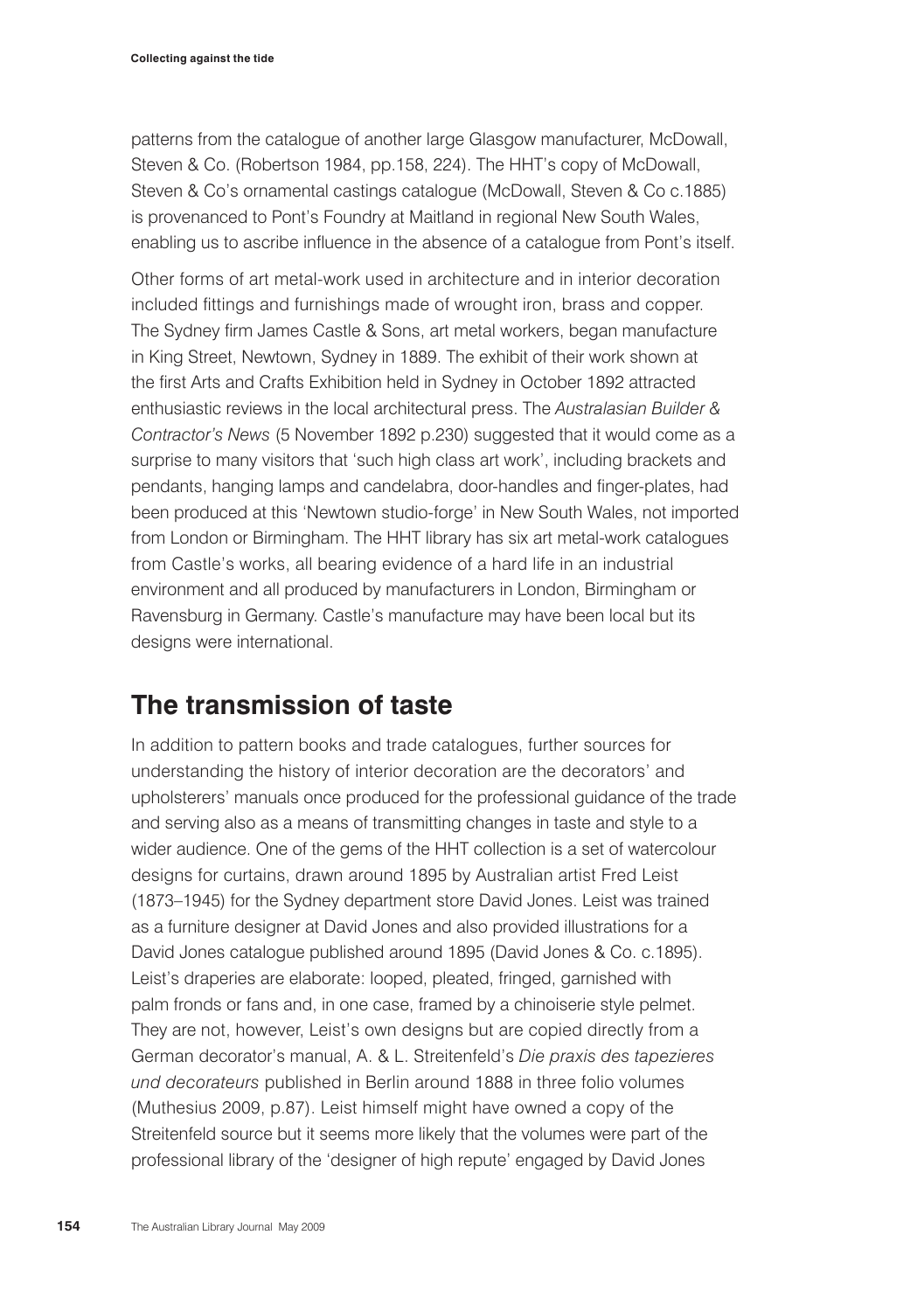from 'one of the leading London upholstery houses' to meet a local demand for fashionable furnishings (Lane & Serle 1990, p.280).

The Streitenfeld folios were published as a set of 24 loose chromolithographed plates, a product of a series of developments in printing techniques that reached a high-point in the second half of the nineteenth century. Owen Jones' *The grammar of ornament,* first published in 1856, was a notable example of this printing revolution, with over 100 chromolithographs. Christopher Dresser's *Studies in design*, published 1874–6, was similarly richly endowed with chromolithographed plates of designs for ceilings, wall and dadoes. The influence of both Dresser and Jones on design and taste was enormous and has been studied in some depth (Whiteway 2004; Flores 2006). But Jones and Dresser were not the only sources for decorators in the nineteenth century. The Audsley brothers, William and George, published important pattern books for painted ornament in the 1880s and 1890s (Audsley & Audsley 1882; Audsley & Audsley 1892). Two of the other nineteenth century pattern books for painted decoration in the HHT library, lavishly illustrated with chromolithographic plates,12 were awarded as prizes to Henry Rousel, a student at Student Technical College in 1889–1891 during his apprenticeship to a Sydney painter and decorator.<sup>13</sup>

Rousel's prize books, like the Audsley publications and *The grammar of ornament* and Christopher Dresser's *Studies in design*, were expensive, beyond the reach of most apprentices and ordinary journeymen. This larger market was served by trade journals and by part publications produced over a span of years, a form of publication almost as ephemeral as the trade catalogue. We have 36 loose plates from volumes 2–12 of the *Deutsches Maler-Journal*, published in Stuttgart, Germany between 1877 and 1894. They are designs and schemes for decorative painting for ceilings and walls and each plate carries the ownership stamp of 'J. & W. Winter, Signwriters, Grainers &c, 115 Liverpool Street, Sydney'. We have been able to establish that James and William Winter were born and educated in Sydney and to locate them at the Liverpool Street address in 1887. Nothing else is yet known about the circumstances in which they acquired these plates, nor whether they once owned all the plates. The ownership stamp is no more than a hint of influence for the moment.

<sup>12</sup> F. Edward Hulme *Suggestions in floral design*, London: Cassell, Petter & Galpin,1878- 1879 and John Leighton *Suggestions in design: being a comprehensive series of original sketches in various styles of ornament, arranged for application in the decorative and constructive arts*, London, Blackie & Son, 1880

<sup>13</sup> 'Rousel's Studios: a leading signwriting business', *The Decorator & Painter for Australia & New Zealand*, 1 November 1929 p.47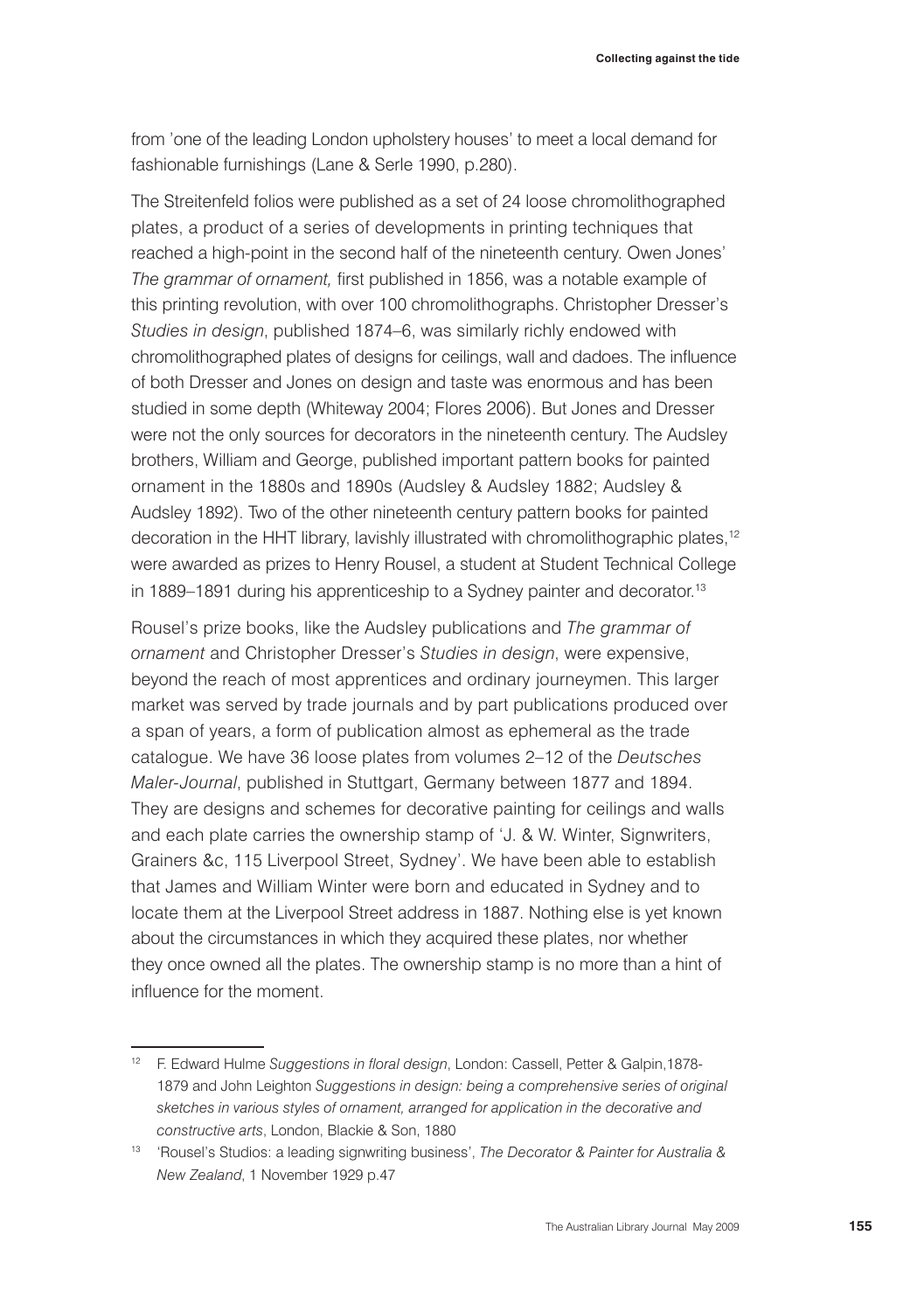#### **Domestic advice manuals**

As the HHT collection has grown and developed depth we have begun to pay increasing attention to another category of publication that is not technically ephemera but which seems to have shared the same outcast status in most library collections, at least until recent times. These are the manuals on home decoration and domestic economy, aimed at householders, particularly women, and often written by women (Attar 1987). Responding to the growing middle-class interest in interior decoration and furnishing in the last quarter of the nineteenth century, Macmillan issued the cheap 'Art at Home' series in the 1870s, including titles such as *The bedroom and boudoir*, *The drawing room*, *The dining room*, even *The library*. They were small publications in cloth bindings, ranging between 80 and 180 pages with simple black and white engravings as illustrations. Their print runs were substantial but their scarcity today in library collections means that some of them are now rare books.

Even rarer are those titles published for a working-class market, books like 'Sylvia's Home Help Series of Useful Handbooks for Ladies', published by Ward, Lock & Co in the 1870s and 1880s. With cheap paper or card covers, the odds were always stacked against their survival so collecting such sources is especially challenging. A shabby copy of *Sylvia's book of macramé lace*, published in the 1880s, and carrying the blind stamp of a Grafton bookseller, is a treasure in our collection.

### **Digitisation and display**

*Sylvia's book of macramé lace* is packed with 'many new and original designs, with complete instructions for working, choice of materials, and suggestions for their adaptation'. It deserves to be rescued from obscurity and would certainly find a new audience if it were to be made available as a digital surrogate.

As a research library we take delight in our ever-increasing access to digitised resources and in pointing researchers to those resources. The Smithsonian Institution Libraries have digitised their copy of William Mullingar Higgins' *The house painter, or, decorator's companion* published in London in 1841, containing 30 'plates', hand-coloured examples of wood-graining and marbling. It is, as the Smithsonian explains, 'a splendid example of the kind of trade manual which serves as a primary document in the history of technology, manufacturing, culture, and aesthetic styles'. In an essay accompanying the digital copy, Mel Wachowiak, Senior Furniture Conservator at the Smithsonian Center for Materials Research and Education, adds that it is both a written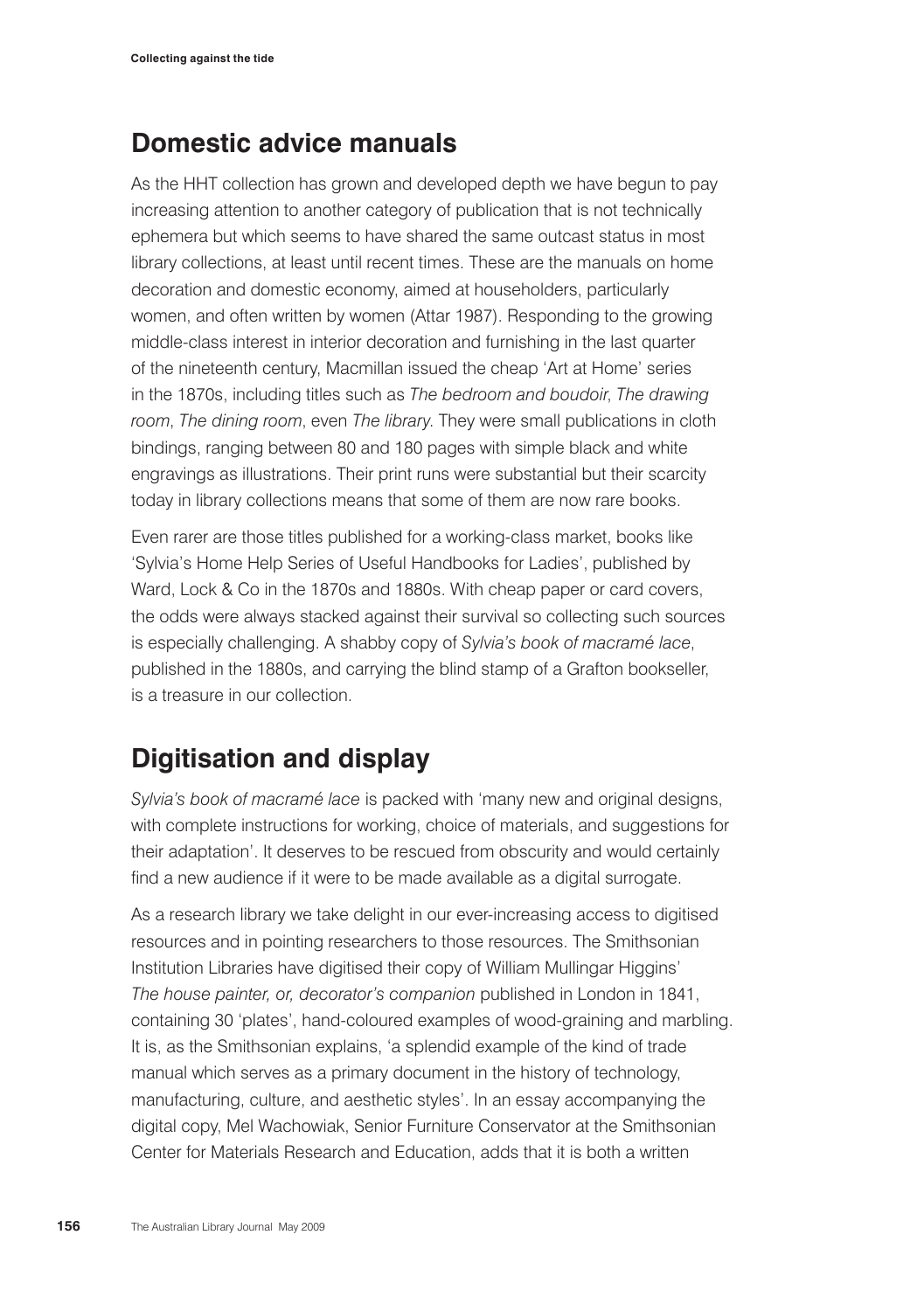and a physical document since the 'plates' are not printed plates such as chromolithographs or photo-reproductions but are actually painted paper grained or marbled by an artist. He notes that the Smithsonian copy is 'one of only 8 known in the world today' and that its digitisation greatly expands access to its contents even though readers of the digital version 'will not experience the book in the fullest sense'.

The 'fullest sense' is important for those engaged in the craft of decorative painting and those highly skilled specialist painters whose work involves the conservation of historic interiors. Our own partial copy of Mullingar Higgins is not the 1841 edition as digitised by the Smithsonian but an edition published in parts in 1857–8. It remains one of the treasures of our collection although we have only 13 parts out of a probable total of 48. We cannot be certain of the bibliographic details since we are unable to find any other copies of this edition listed in union catalogues. While access to the digital version enriches our understanding of the work, not least because of the essays and notes provided as context for the digital copy, it does not lessen the value of the copy in our collection which we can display ourselves or lend for exhibition in whatever interpretive framework a future scholar may explore. Similarly, digitisation of *Sylvia's book of macramé lace* would not alter the evidential value of our particular copy. The digital surrogate does not automatically displace the physical object as a cultural artefact. First collect the artefact.

#### **References**

- Apperly, RE 1972, *Sydney houses 1914–1939*. Thesis (M.Arch), University of New South Wales, 2 vols
- Archer, J 1985, *The literature of British domestic architecture, 1715–1842*, Cambridge, Mass, MIT Press
- Attar, D 1987, *A bibliography of household books published in Britain, 1800–1914*, London, Prospect Books
- Audsley, W and Audsley, G 1882, *Polychromatic decoration as applied to buildings in the Mediaeval style*, London, H Sotheran
- Audsley, GA and Audsley, MA 1892, *The practical decorator and ornamentist for the use of architects, practical painters, decorators, and designers*, Glasgow, Blackie & Son
- Broadbent, J 1997, *The Australian colonial house: architecture and society in New South Wales 1788–1842*, Potts Point, NSW, Hordern House in association with the Historic Houses Trust
- Cottingham, LN 1824, *The smith and founder's director containing a series of designs and*  patterns for ornamental iron and brasswork, 3<sup>rd</sup> ed., London, LN Cottingham
- Crom, TR 1989, *Trade catalogues, 1542 to 1842*, Melrose, Fla., TR Crom
- David Jones & Co. c.1895, *Art furnishers, upholsterers & decorators*. Sydney, David Jones & Co., in HHT library collection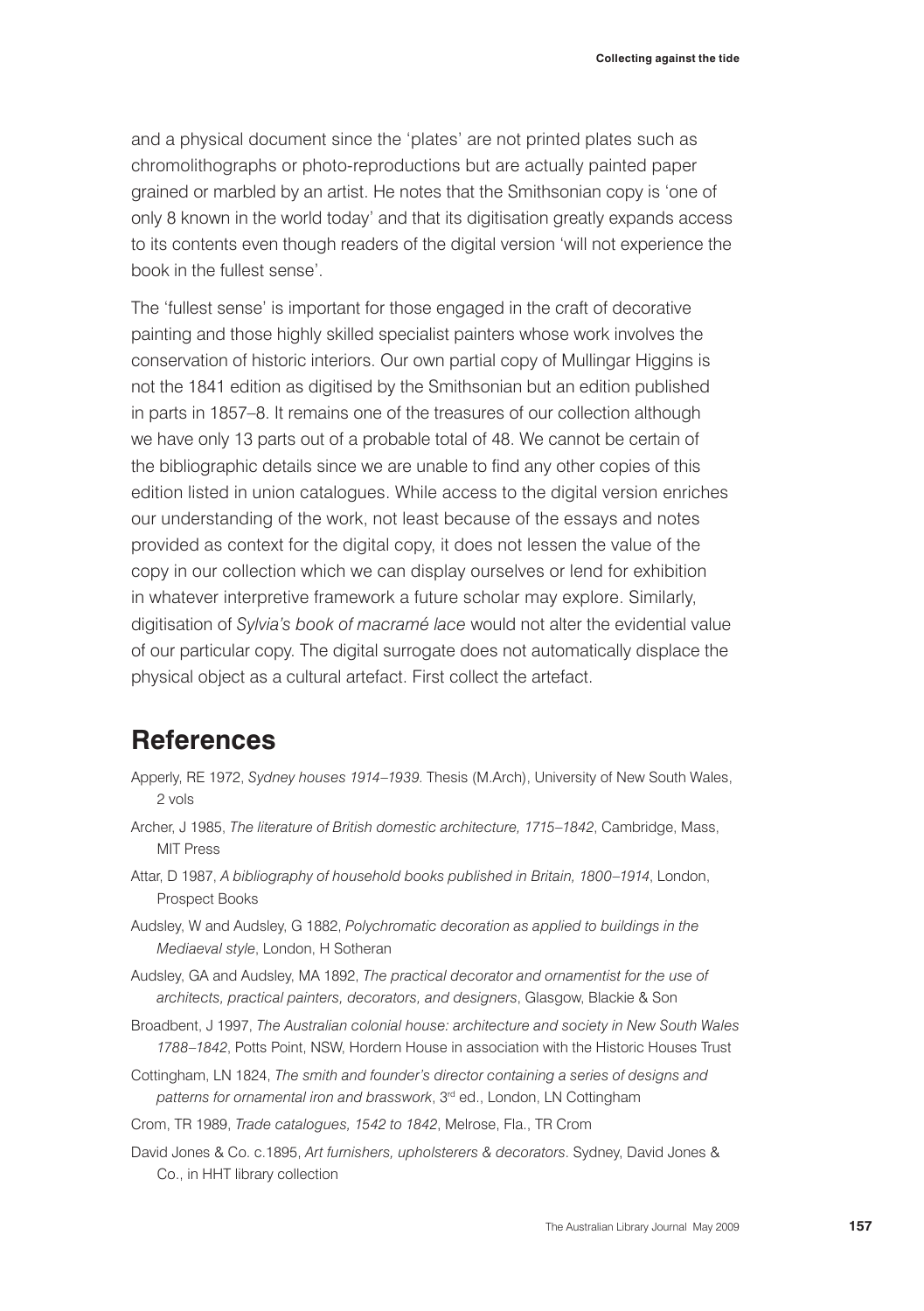- Flores, CAH 2006, *Owen Jones: design, ornament, architecture, and theory in an age in transition*, New York, Rizzoli
- Hafertepe, K and O'Gorman, JF (eds.) 2001, *American architects and their books to 1848*, Amherst, University of Massachusetts Press
- Hafertepe, K and O'Gorman, JF (eds.) 2007, *American architects and their books, 1840–1915*, Amherst, University of Massachusetts Press
- Harris, E and Savage, N 1990, *British architectural books and writers, 1556–1785*, by Eileen Harris assisted by Nicholas Savage. Cambridge, Cambridge University Press
- Higgins, WM 1841, *The house painter, or, decorator's companion*, London, Thomas Kelly. Smithsonian Institution Libraries Digital Edition: http://www.sil.si.edu/digitalcollections/artdesign/higgins/full-text/imagepages/image1.htm [Accessed 28 April 2009]
- Johnson, DL 1980, *Australian architecture, 1901–1951: sources of modernism*, Sydney, Sydney University Press
- Kerr, J and Broadbent, J 1980, *Gothick taste in the colony of New South Wales*, Sydney, David Ell Press in association with the Elizabeth Bay House Trust
- Lane, T and Serle, J 1990, *Australians at home: a documentary history of Australian domestic interiors from 1788 to 1914*, Melbourne, Oxford University Press
- Long, HC 2002, *Victorian houses and their details: the role of publications in their building and decoration*, Oxford, Architectural Press
- Martin, M & Stephens, M 2005, 'A new address, a new look, and a new name: introducing the Caroline Simpson Library & Research Collection', *ARLIS/ANZ Journal* no. 60, December 2005, pp.23–31
- McDowall, Steven & Co. c.1885, [Catalogue] *Section IV: Ornamental castings and constructional work*, 21st ed., Glasgow, McDowall, Steven & Co.
- Muthesius, S 2009 *The poetic home: designing the 19th-century domestic interior*, London, Thames & Hudson
- Nicholson, P 1823, *The student's instructor in drawing and working the five orders of architecture*, 5th ed., London, J Taylor
- 'Obituary [John Horbury Hunt]' *Art & Architecture* vol. II, no.I, January 1905, pp.41–2
- Reiff, Daniel D 2000, *Houses from books: treatises, pattern books, and catalogs in America, 1738–1950: a history and guide*, University Park, Pa, Pennsylvania State University Press
- Reynolds, P, Muir, L and Hughes, J 2002, *John Horbury Hunt: radical architect 1838–1904*, Glebe, Historic Houses Trust of New South Wales
- Robertson, EG 1962, *Sydney lace: ornamental cast iron in architecture in Sydney*, Melbourne, Georgian House
- Robertson, EG 1973, *Adelaide lace*, Melbourne, Rigby
- Robertson, EG 1984, *Decorative cast iron in Australia*, by E. Graeme Robertson, compiled by Joan Robertson. South Yarra, Currey O'Neil
- Romaine, LB 1990, *A guide to American trade catalogues, 1744–1900*, New York, Dover Publications
- 'Rousel's Studios: a leading signwriting business', *The Decorator & Painter for Australia & New Zealand*, 1 November 1929 p.47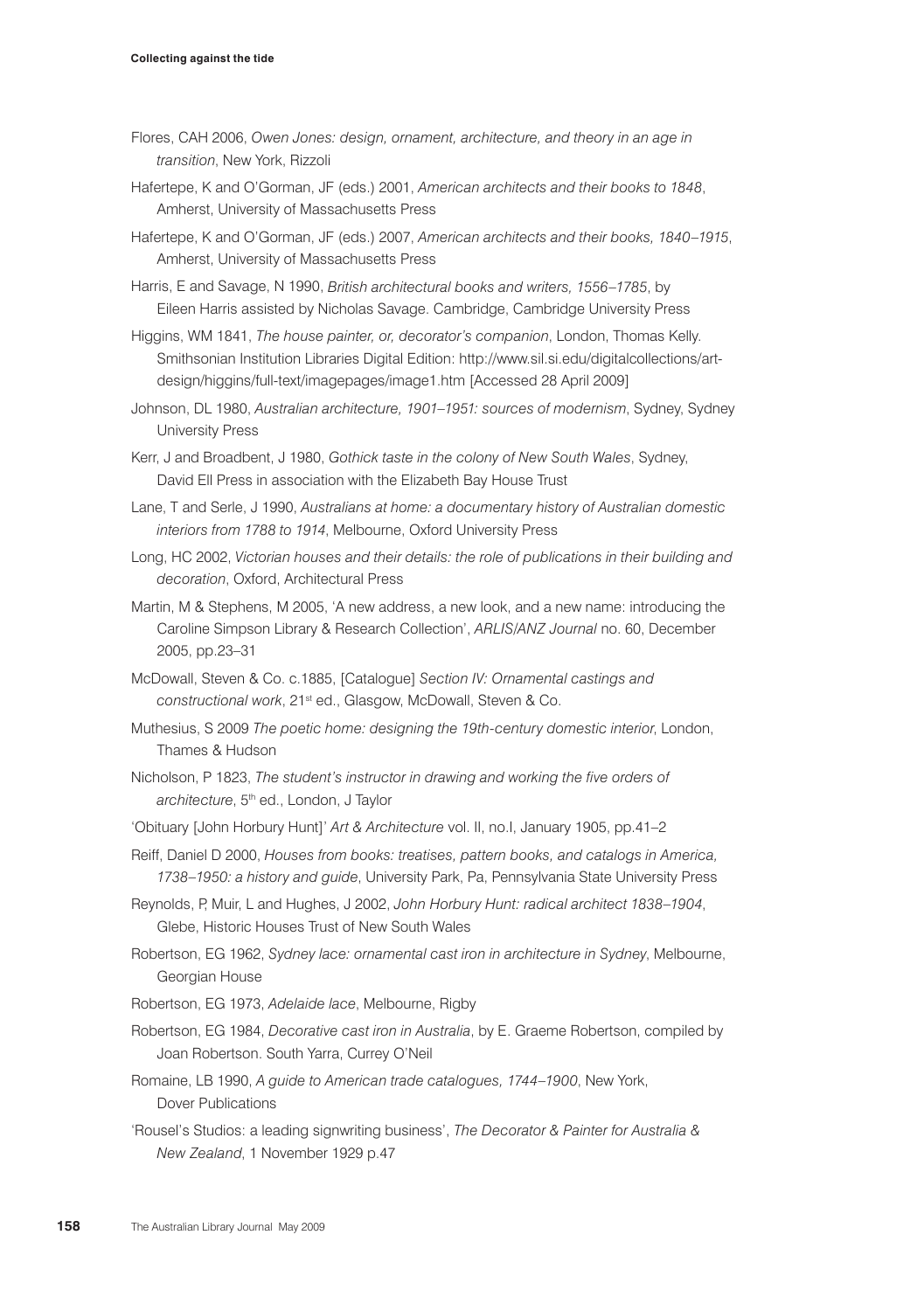- Shaw, DJ (ed.) 2005, *Books and their owners: provenance information and the European cultural heritage : papers presented on 12 November 2004 at the CERL conference hosted by the National Library of Scotland, Edinburgh*, London, Consortium of European Research Libraries (CERL Papers V)
- Shaw, DJ (ed.) 2007, *Imprints and owners: recording the cultural geography of Europe: papers presented on 10 November, 2006 at the CERL seminar hosted by the National Szechenyi Library, Budapest*, London, Consortium of European Research Libraries (CERL Papers VII)
- 'The Sydney Arts and Crafts Exhibition', *Australasian Builder & Contractors' News*, 5 November 1892 p.230
- Turner, B 1985, *Australia's iron lace*, Sydney, George Allen & Unwin
- Viollet-le-Duc, E. 1863–1872, *Entretiens sur l'architecture*, Paris, A. Morel et cie
- Whiteway, M (ed.) 2004, *Shock of the old: Christopher Dresser's design revolution*, New York, Smithsonian, Cooper-Hewitt National Design Museum in association with V&A Publications
- Wrightson, P 1977, *The small English house: a catalogue of books*, London, B. Weinreb Ltd (catalogue 35)

**Megan Martin** is head of the Caroline Simpson Library & Research Collection and has been responsible for building the library collection at the Historic Houses Trust since 1997. She has worked previously in academic and public libraries and as a consultant historian in the heritage field. She has a particular personal interest in biographical research. Megan can be contacted at: meganm@hht.net.au

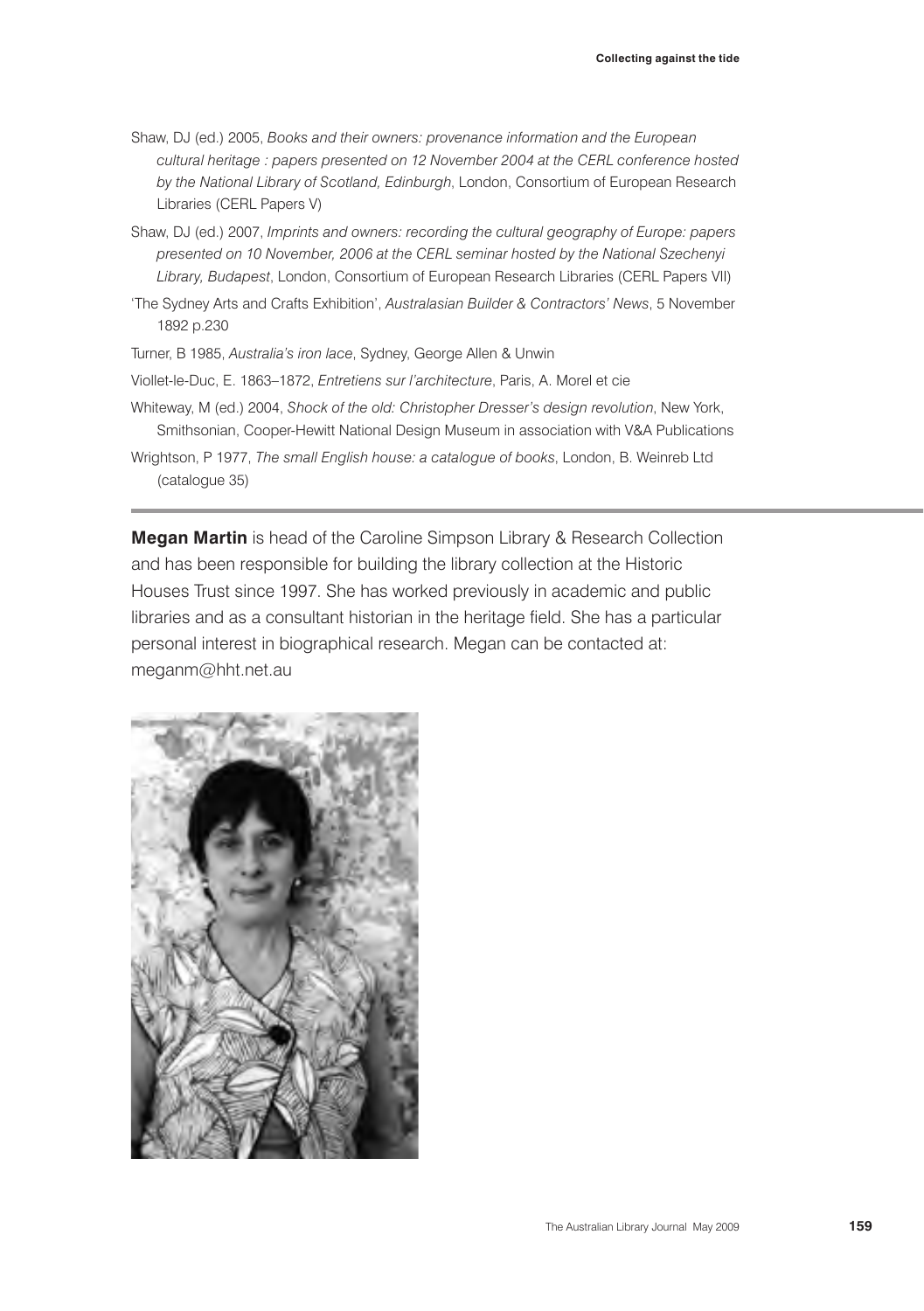# **An enduring presence: special collections of the Barr Smith Library at the University of Adelaide**

# **Cheryl Hoskin**

**This paper is a practical and personal perspective on the challenges faced by special collections in an increasingly digital environment, and the strategies employed to promote their unique resources to the academic and wider communities, including the value of promoting heritage through reconstructing collections and the place of expertise in the provision of a high level of service to users. Special collections within research institutions provide enduring value.**

*Manuscript received April 2009 This is a refereed article*

## **Introduction**

University special collections tend to be largely insular, working quietly away in research establishments, and those west of Melbourne receive scant attention from the library world in general.

Special Collections at the Barr Smith Library is a medium sized collection of surprising depth and variety, encompassing five major and a number of minor collections comprising some 70,000 print items and over 100 manuscript collections. It has come about mainly through donation, including several large bequest collections of some quality, and purchases from teaching and research funds. There is no dedicated budget for the growth of Special Collections, although some bequest funds are available for special purchases. It is one of only two closed stack collections within Library, the other being Multimedia. Special Collections does not manage general theses, microform or multi-media collections.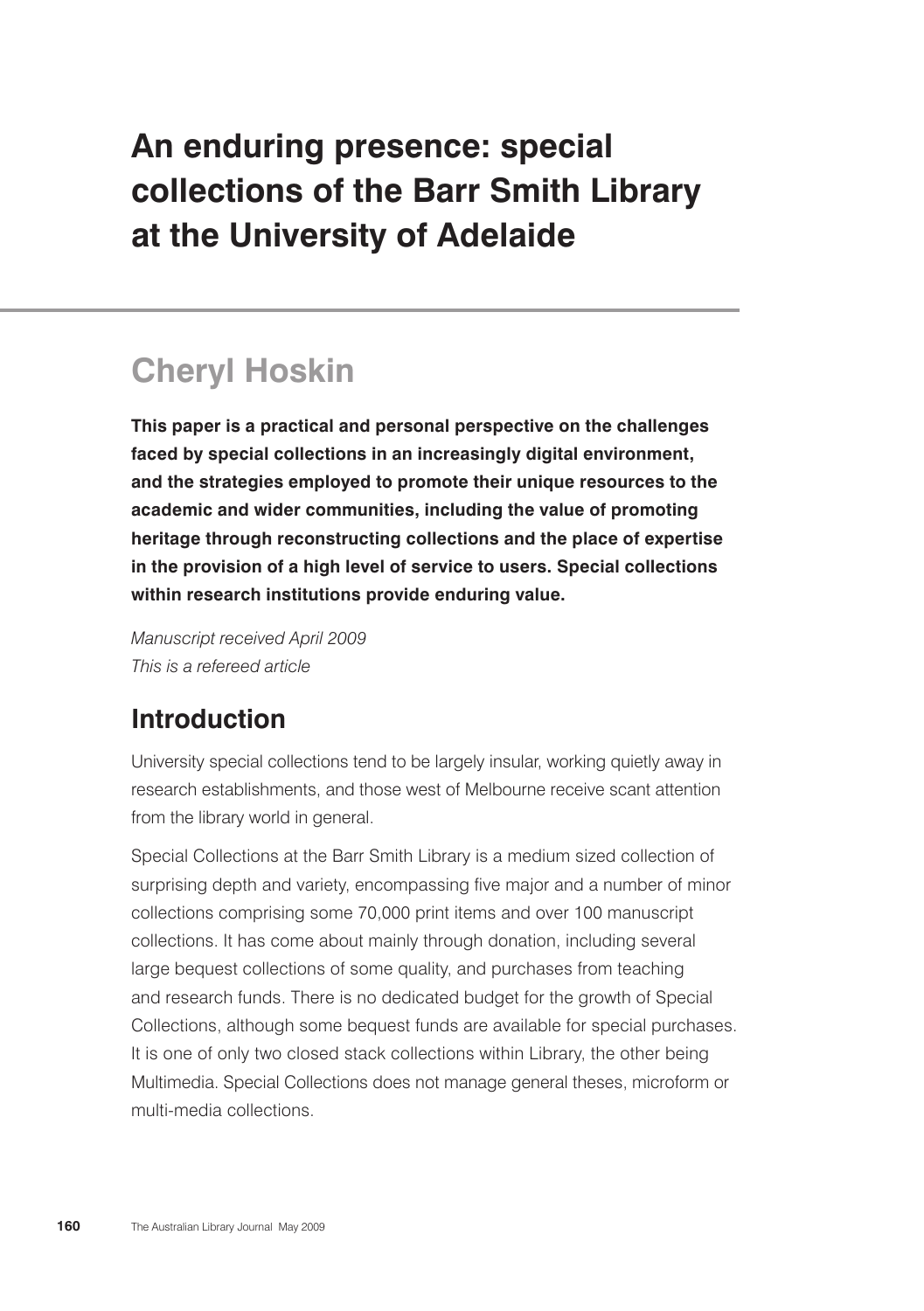# **The Collections**

The Rare Book Collection of approximately 40,000 titles is largely comprised of books and journals published before 1840 (or 1900 for Australian works) and other rare, valuable or vulnerable items. The Collection incorporates works (including journals, films, recordings, maps, artworks, realia and ephemera) which because of their age, format, rarity, significance of content or association, cost or vulnerability, require particular care in use and storage. Collection criteria include limited editions of 300 copies or fewer, private press publications, and items sensitive because of their indigenous, erotic or controversial content. Approximately 60% of the Collection is Australiana. The Strong Room Collection houses books printed before 1700, prized items (such as the *Aurora Australis*, the only book printed in Antarctica) and embargoed material. We hold four incunabula, the earliest being Leonardo Bruni's *Epistolarum familiarium* printed in Venice in 1472.

Subject strengths include voyages and travel; English literature; Australian literature, history, politics and culture; British local history; the two World Wars; natural history; and Aboriginal history, culture and languages. These strengths reflect both trends in teaching and research over time and the interests of our many generous donors and benefactors. The magnificent 1916 bequest of 16,000 volumes by Sir Samuel Way (1836–1916), South Australian Chief Justice and Lieutenant-Governor, forms the core of the present Rare Book Collection. His collection, one of the largest and best private libraries in Australia of the time, included many works of rarity and significance, while the donations of Christine Macgregor (of the Barr Smith family, benefactors to the University of Adelaide over many decades) and Kilmeny Symon greatly enhanced our private press holdings. With the introduction of postgraduate studies in art history and gastronomy, we are now actively collecting domestic cookery and exhibition catalogues.

Minor collections include a selection of miniature editions, the Hague Collection on book history and book collecting in memory of a significant donor, a small Pulp Fiction Collection, the Cornell Collection of French language and literature selected from the library of Professor John Cornell, and the recently acquired Simpson Collection described below.

A separate Pacific Collection of more than 8,000 volumes is based on the library acquired in 1972 from Professor H.E. Maude, former British Colonial administrator, head of the Social Development section of the South Pacific Commission, and Professor of Pacific History at the Australian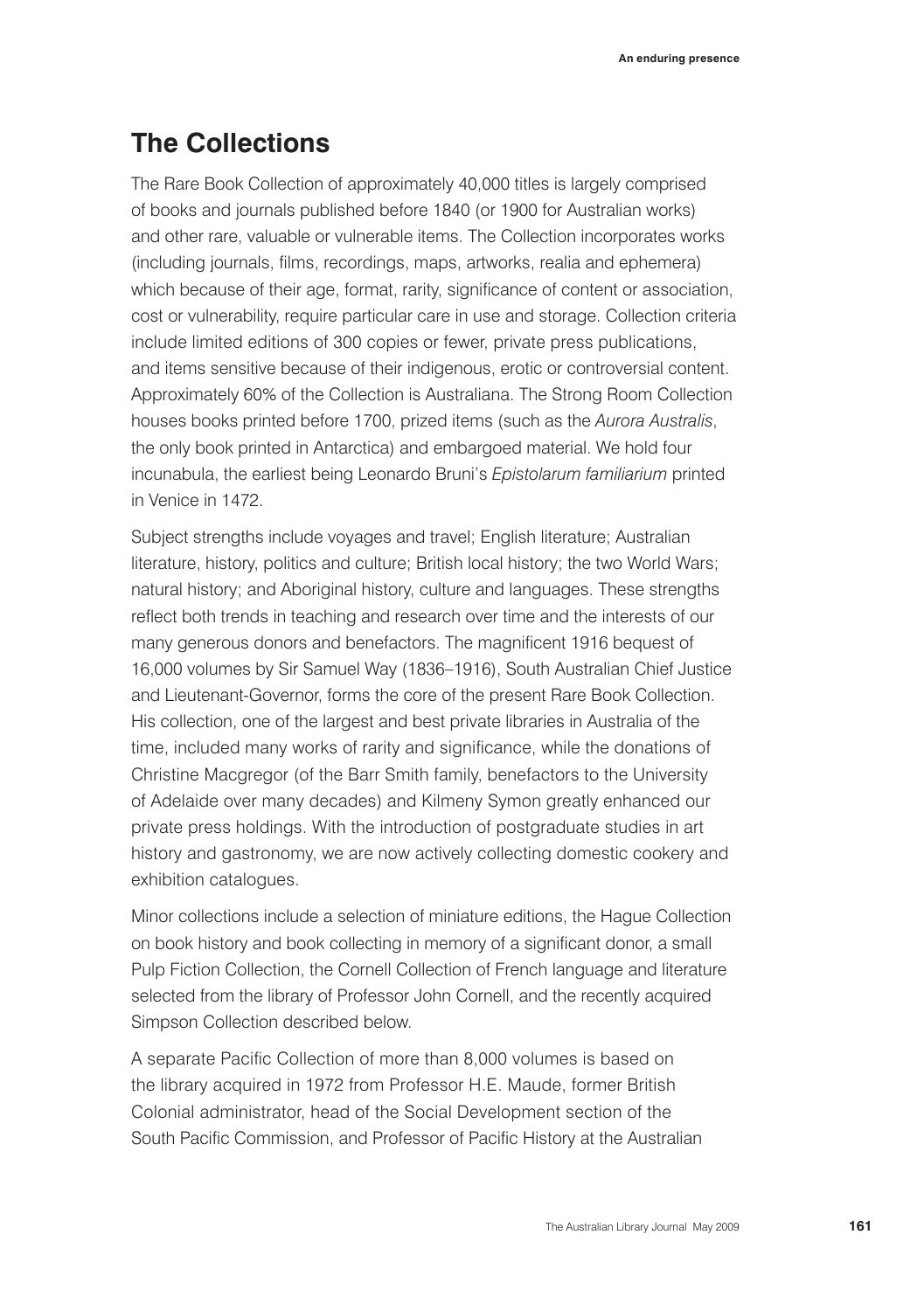National University. The Collection includes both books and journals on the history, culture, art, fiction and language of the Pacific islands of Melanesia, Micronesia and Polynesia with greatest emphasis on the central Pacific, and additional strengths in mission history and Pacific anthropology/ethnology journals. Particular strengths reflect Maude's interest in beachcomber literature and his activities as administrator in the island colonies, including schemes for the resettlement of Gilbert and Ellice and Banaban Islanders, and reorganisation of government structures on Pitcairn Island in 1940. It is the only collection consciously augmented through purchase.

The Allan Wilkie – Frediswyde Hunter-Watts Theatre Collection was bequeathed to the Barr Smith Library in 1976 by Miss Angel Symon and at her request was named in honour of the Shakespearean actor-manager Allan Wilkie and his actress wife. The Collection of some 4,000 volumes is strong in play texts and British theatrical history and biography of the later 19<sup>th</sup> and early to mid 20<sup>th</sup> centuries, with an emphasis on performance and stage design. A delightful ballet component includes some outstanding illustrated and limited editions, early treatises on dance, and works of ballet critics and historians. A separate collection of over 20,000 programmes covering theatre, ballet and, to a lesser extent, music performances from 1858 to the present is also a valuable resource for theatre historians. Many were collected by Angel and her friends and relations in Britain, Europe and Australia between the 1920s and 1970s, and these have been substantially augmented by many other personal donations.

The University Collection contains publications by past and present members of the University staff and of academic departments, associations and student organisations of the University of Adelaide. It is a reflection of University academic and student life and intellectual heritage since the inauguration of the University in 1874.

The Manuscripts Collection of over 300 linear metres is comprised of the research and personal papers of academic staff and other noted individuals, including the statistician R.A. Fisher; physicist and later Governor of South Australia, Sir Mark Oliphant; former diplomat and Lieutenant Governor of South Australia, Sir Walter Crocker; and poet and publisher Max Harris. The typescripts of anthropologist Daisy Bates on Aboriginal society and culture are augmented by many other smaller collections on anthropology and linguistics. Pacific papers include those of former administrators Harry Maude and H.G.A. Hughes, while the Theatre Collection is supported by the papers of Allan Wilkie and the papers on Australian dance history of Keith Glennon and Alan Brissenden, and others.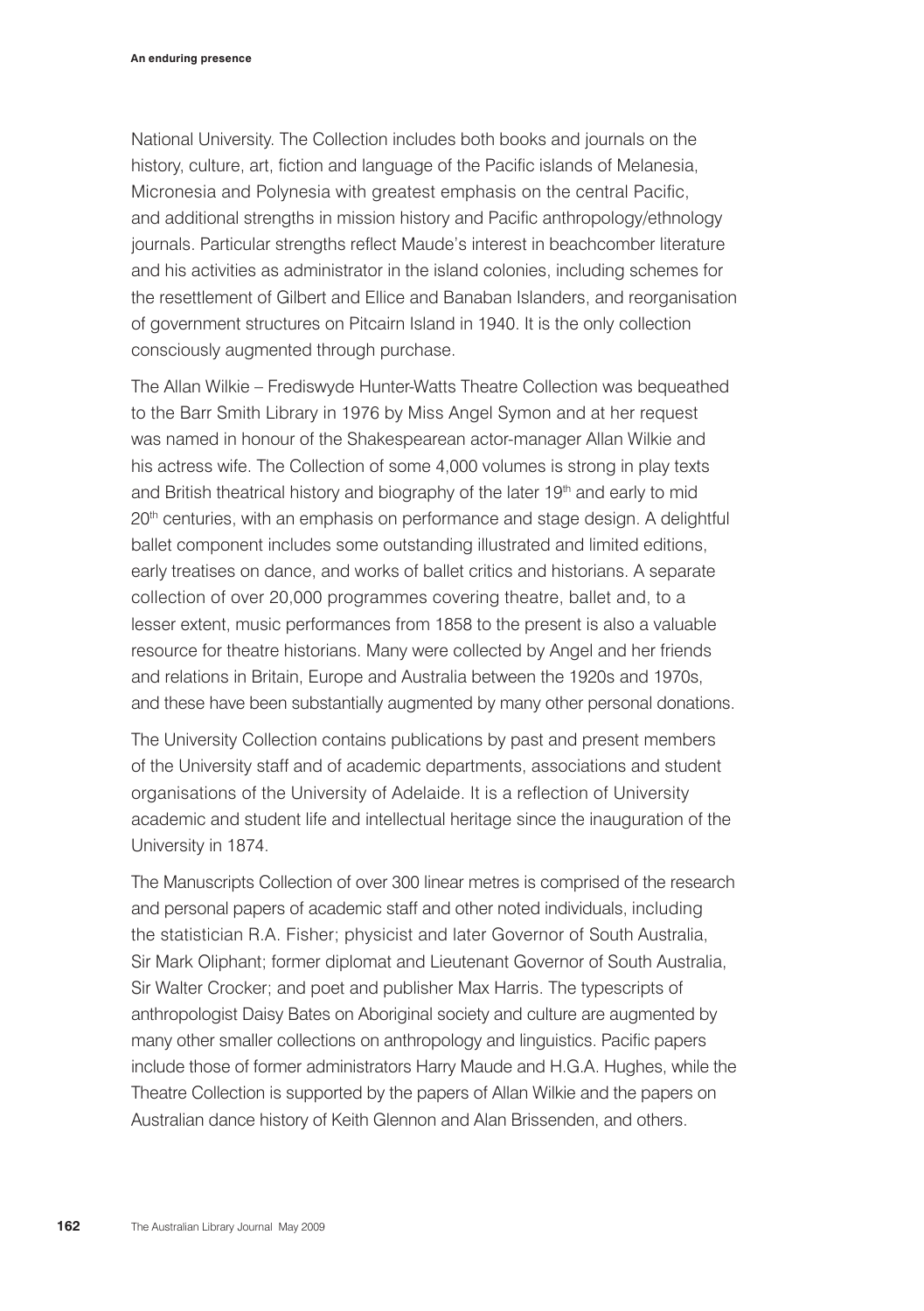Special Collections also maintains the Library Archives, while records concerning University teaching and administration are held by the University of Adelaide Archives, with some overlap in both collections.

### **Management and environmental issues**

The Special Collections Reading Room is open Monday to Friday afternoons, the limited opening hours being a trade-off for the half-time position of the Special Collections Librarian. A full-time library assistant and additional assistance for two afternoons per week make up the full staff complement. Staffing is very limited, tasks are never ending, and demands on our time are many. The Collections are accessible by University staff, students and community members on production of their Library card, and to non-registered users with identification and supply of their name and address.

We do not have a dedicated conservation budget and, unlike the South Australian public cultural institutions, find that the services of the central conservation agency ArtLab are too expensive for us to use on a routine basis. Many of our books need treatment, but most are useable. As a research institution our focus is more on making our collections accessible than pursuing a conservation imperative. Basically we aim to do no harm, and maintain the collection in its current physical state by boxing, bagging, encapsulating, tying and wrapping with archival materials. The Collections are housed in a secure and clean environment maintained at around 20–21°C with low humidity. Non-flash digital photographs are encouraged and photocopying is permissible unless we judge the item to be at risk. White gloves are not generally used as I believe they hamper sensitive handling. We have rudimentary hand-washing facilities available and counsel users on appropriate handling of vulnerable materials.

### **Electronic access**

The Library has a strong and proactive technical services team which has embraced the advantages of electronic access through online cataloguing. Online bibliographic records are available for all Special Collections items (except for our collections of palm leaf manuscripts, Scottish vellum deeds and English indentures), with the many minimal level records being upgraded through ongoing retrospective cataloguing. Collections of ephemeral items such as theatre programmes, posters and illustrations are given collection level records and listings when time permits. Manuscript collections have a collection level catalogue entry linked, where possible, to an online finding list.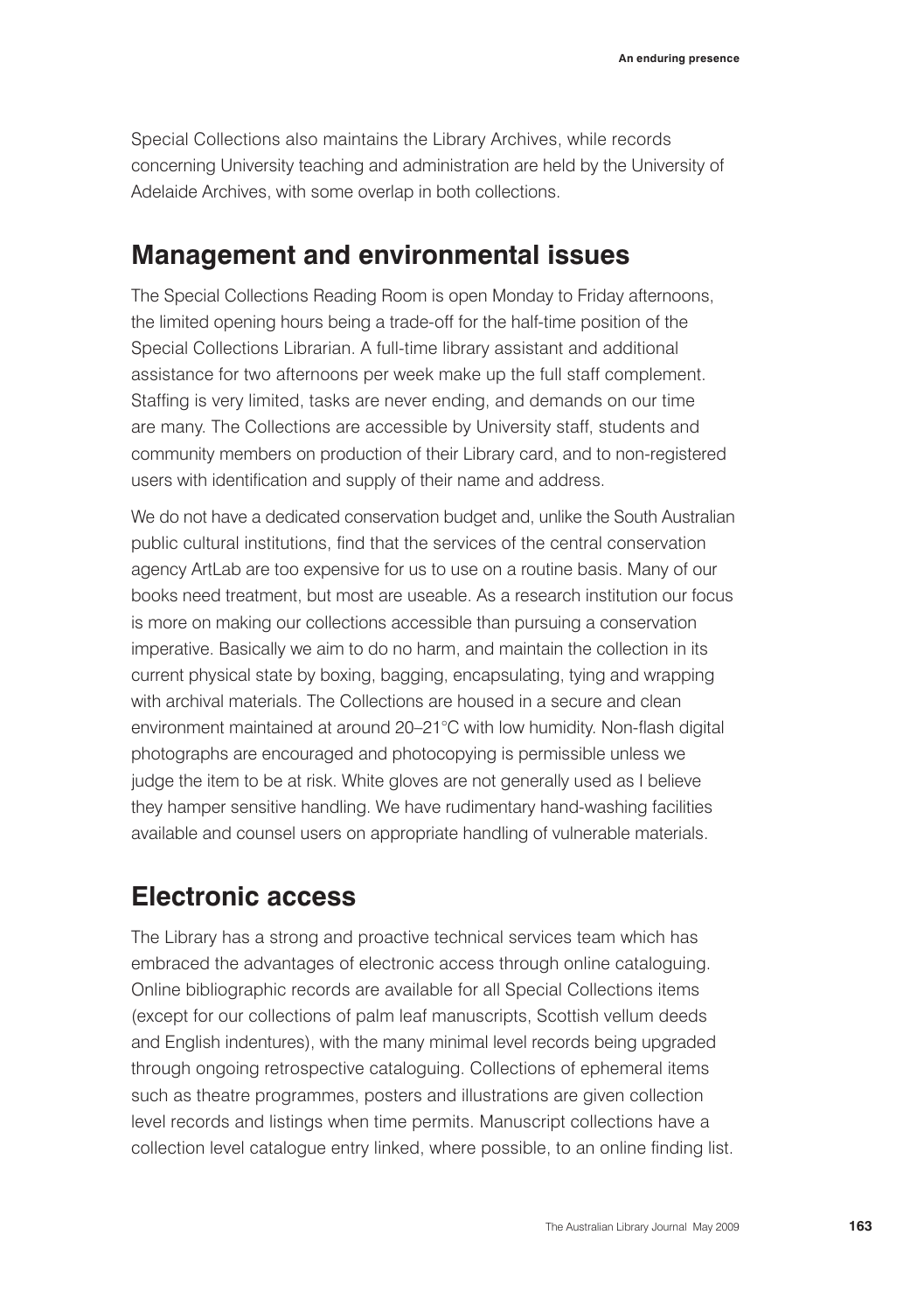All manuscript entries have been uploaded to the soon to be phased out Register of Australian Archives and Manuscripts (RAAM: www.nla.gov.au/raam/).

Special Collections maintains its own descriptive webpages, and html manuscript finding aids can also be accessed through the Manuscripts Collections webpage. I decided against adopting the comprehensive Heritage Document Management System (HDMS) favoured by many archives for the simple reason that I did not have the resources to convert all of our listings or the time to devote to learning a new system when our existing pages achieve very high level results from Google searches.

We do have a considerable backlog of unlisted manuscript collections, and many earlier listings had been judged unsatisfactory for Web access. Marie-Louise Ayres and Emma Jolley's (2008) paper 'Silk purse or sow's ear' which described the National Library's move away from full arrangement and description of manuscript collections to maximising access through MARC catalogue records and 'quick and dirty' box listings prompted me to also change direction. My aim is to provide some sort of online listing for all manuscripts by scanning old listings and providing broad level entries for new collections. I am also relinquishing some control and accepting offers from volunteers and interested Library staff to describe collections.

## **Digitisation**

Digitisation of selected material from the Collections has been a natural extension of the Library's move to provide increased electronic access to resources. Only ten years ago when Special Collections embarked on an in-house pilot digitisation project of Federation pamphlets, there were no recommended national standards for form or size of images, no allocated server space and no confidence that images could be viewed across all platforms. Six years later standards were becoming established and the question was no longer whether or why Special Collections should digitise but which items should be given priority, and a great deal of time was devoted to writing policy and compiling and revising lists of items to be digitised, with preference given to preservation and items needed for teaching. We now have a flat book-edged scanner in Special Collections and access to overhead scanners for larger or vulnerable items, and digitising is a routine task. Scanned texts and low-level images are added to the Special Collections community pages of the Library's Adelaide Research & Scholarship Digital Repository based on the free but not so user friendly D-Space software, which allocates a permanent handle to items for easier linking.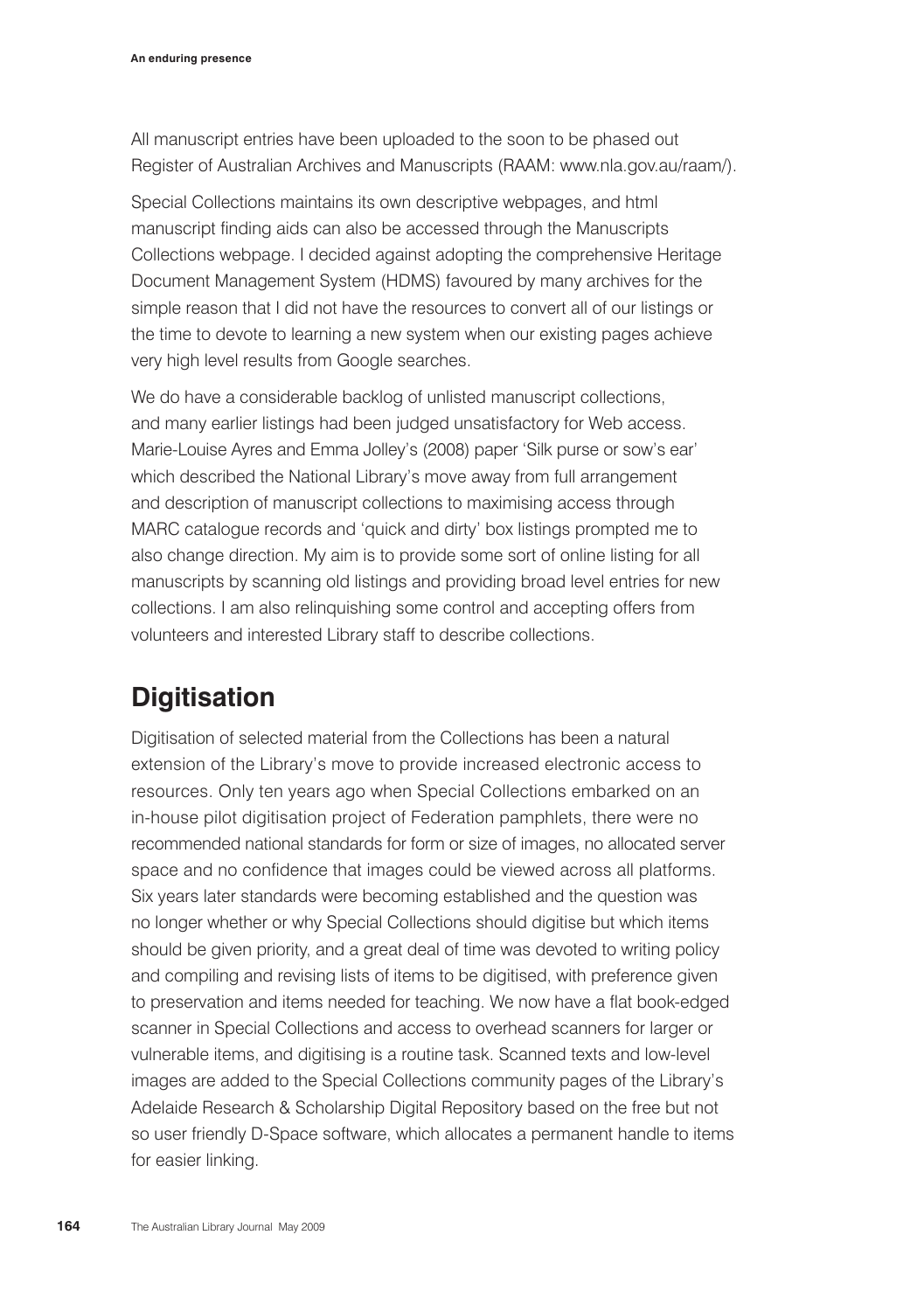A particularly successful project has been the R.A. Fisher Digital Archive initially launched in 2000 and expanded in October 2004. R.A. Fisher's extraordinary contributions to statistical theory, evolutionary biology and genetics have had far-reaching consequences in many branches of human thought and endeavour. The Digital Archive includes selections from his extensive unpublished correspondence and writings as well as substantial material from Fisher's published texts. Although most of his working life was spent in the United Kingdom, Fisher spent his last three years in Adelaide in close association with his former student, research assistant, colleague and friend, J.H. Bennett, then Professor of Genetics at the University of Adelaide. Fisher's family generously lodged his papers with us and granted the University copyright in his writings. Funding for the R.A. Fisher Digital Archive was made available from the sales of his *Collected Papers*, posthumously edited by Bennett. The launch of the Archive featured as the top news story on the American Statistical Association webpage and achieved University record totals of over 1 million hits on the website. Fisher's papers have continued to attract worldwide research enquiries.

Another successful project using collaborative Library resources was the digitisation of the University of Adelaide student newspaper *On Dit*, the second oldest Australian student newspaper and a heavily used resource. The Library's Digital Resources Management Centre (DRMC), which controls the digital text materials required for teaching, scanned and formatted issues of *On Dit* during periods of low demand. The scanned volumes were added to the Digital Repository by Systems and Special Collections staff.

Now, faced with the future dominance of Google Books and other extensive online collections, digitisation policy has largely been reduced to preservation and the digitisation of unique texts or those demanded by our users. Recently we scanned our copy of H.A.E. Meyer's *Vocabulary of the language spoken by the Aborigines of the southern and eastern portions of the settled districts of South Australia* (Adelaide, 1843) to support a project to reintroduce local language and grammar to an indigenous community. Sir Mark Oliphant's early memorandum on synchrotron development was added in response to several enquiries and, following repeated requests, we have scanned most of the Daisy Bates photographs and will be adding them to the Repository in the near future.

In 1897 the small Barossa Valley printery of G. Auricht published the *Testamenta marra*, a translation of the New Testament by J.G. Reuther and C. Strehlow into the local indigenous Dieri language, the first translation into an Australian Aboriginal language. Our former Chancellor and major donor,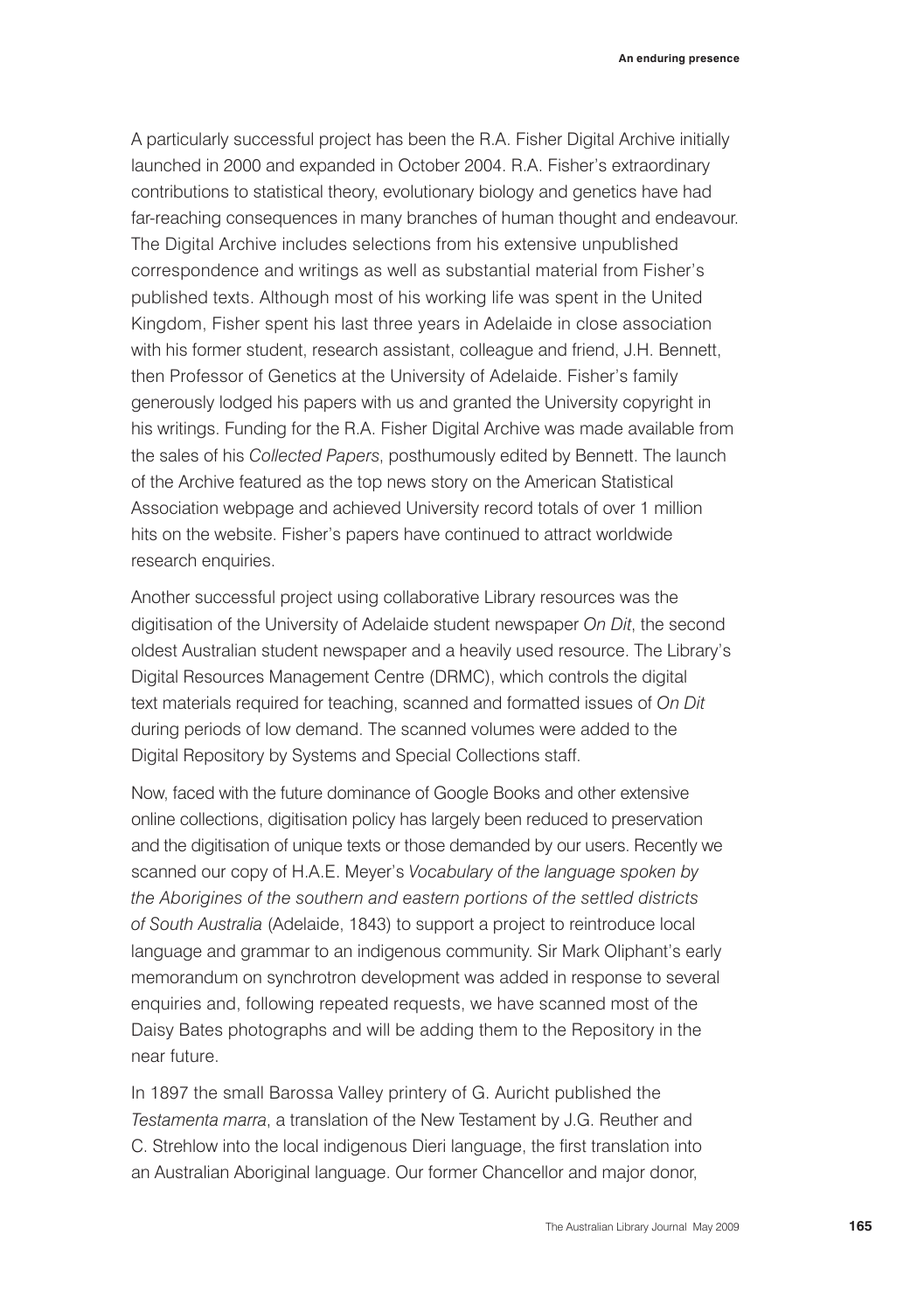Sir Samuel Way, took a liking to this rustic text and promptly despatched copies to libraries throughout the world. In February 2008 this rare regional text was digitised by Google Books from an original held by Harvard University. How can we compete with the juggernaut of Google Books? We cannot, but we can give the text context and history, and we will in the near future add the title page from Way's copy to our digital library along with his annotations and inserted newspaper clippings, and tell the story of the book.

Of course the downside to enhanced online access to our Collections is the associated increase in queries from remote researchers who expect rapid response to often complex and time-consuming enquiries. How do we cope with this? I attempt to reply immediately acknowledging the request and then tackle queries assigning a loose priority order to first, our own students and staff, then interstate and overseas university researchers, then other research projects, and if possible refer family historians to the State Library. Requests for more than a few pages of copies are channelled through our Document Delivery/Inter-Library Loan system which has procedures for charging for services. Where possible we use Document Delivery staff to make scans (which we keep to add to the Digital Repository), although often the fragile nature of the material prohibits this.

### **Raising awareness**

I have been in this position for five years, and have been trying to raise the profile of the Special Collections through any means available. We regularly mount exhibitions on particular themes (bookbinding, lithography, botanical illustration, war literature, garden history, etc.) and displays associated with open days, conferences and seminars. This is my favourite part of the job: very time consuming but rewarding when I can translate knowledge gained from Rare Book Summer Schools and personal research into physical embodiments which also bring pleasure to others. I always plan of course to mount these as virtual exhibitions but have only so far managed to upload Garden History.

I give behind-the-scenes tours to any group that asks. I never turn down requests to write articles or give talks, and provide material for University and local news publications. We don't charge for scans or permissions to reproduce material in academic or research publications but always ask for acknowledgement. To promote student use of resources I host seminars and workshops for specific courses ranging from Return to Study courses on 1970s campus protest movements to postgraduate Art History sessions on Burmese palm leaf and lacquered manuscripts.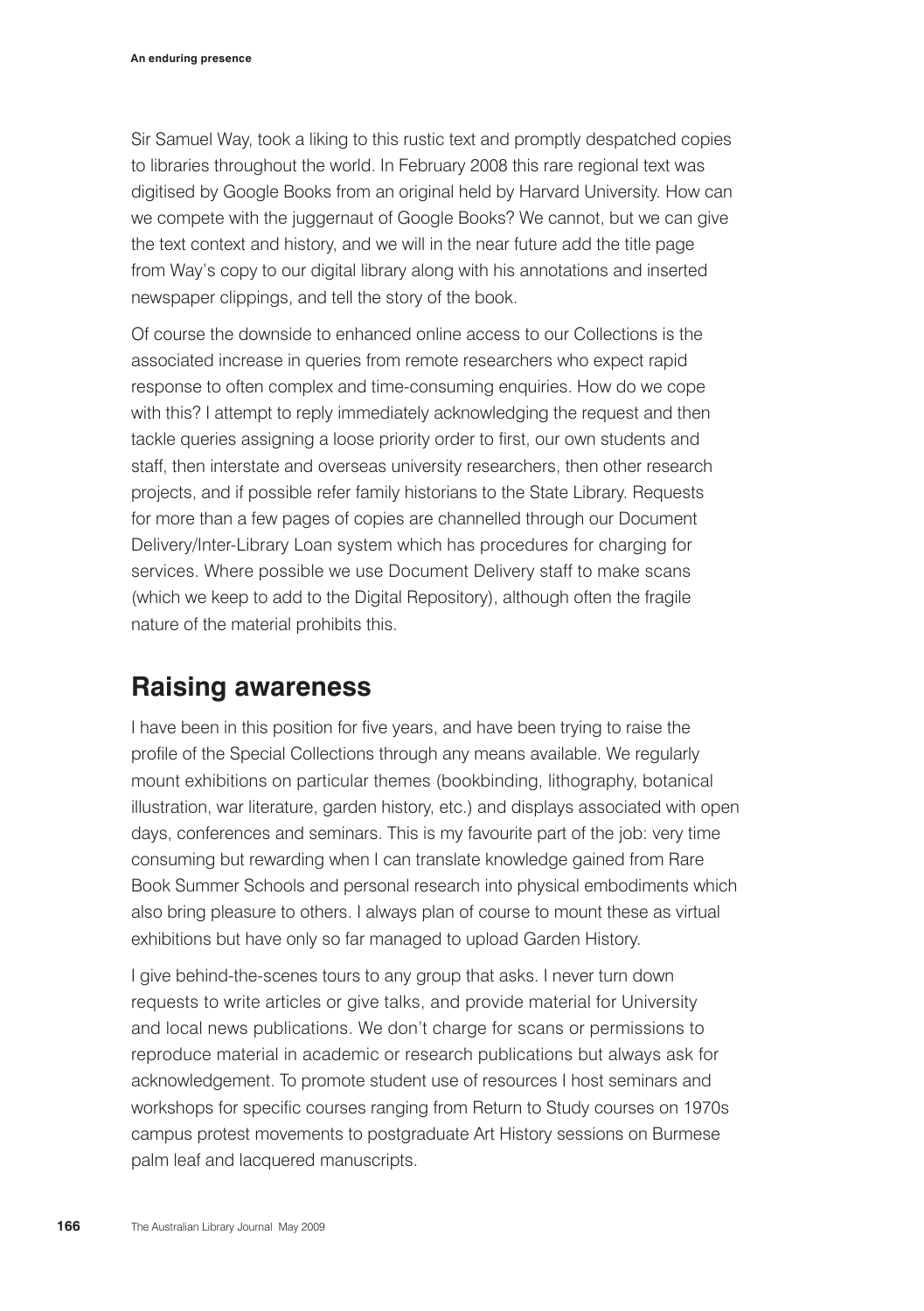Although not limited to Special Collections, The Friends of the University of Adelaide Library provide valuable promotion through their series of Discovery talks where researchers talk about their work based on Library resources. Last year the Friends financed the printing of gift cards featuring images from one of our copies of George French Angas' *South Australia illustrated* (London, 1847). In 2008 the Library also launched the Bill Cowan Barr Smith Library Fellowship which provides financial assistance towards study for postgraduate degrees by research using the collections of the Barr Smith Library.

Networking is important, and I have attempted to foster convivial relations with other heritage collections both intra- and interstate, lending Special Collections material for displays in the Adelaide Botanic Garden, Art Gallery of SA, Adelaide Festival Centre, SA Maritime Museum and the National Library of Australia.

Particularly rewarding in terms of both raising awareness of the Collections and personal satisfaction is collaboration with artistic and research projects. Some years ago I was approached by Mark Salmon (2007) of the Waugal community to assist the Nyungar people of southwest Western Australia recover their traditional legends which had been recorded by Daisy Bates. These rediscovered legends have found expression in artistic interpretations, a short film, and a limited edition print series.

Last year, in support of the ARC Linkage Project 'Reconstructing the Baldwin Spencer and Francis Gillen Collection', we digitised the manuscript notebooks of Francis Gillen which had formed the basis of Spencer and Gillen's *Native Tribes of Central Australia* (London, 1899). The Australian National University, the SA Museum, and Museum Victoria will reconstruct the material record of photographs, film, sound, field notes and artefacts scattered in world collections as an inter-relational digital archive to reveal the richness of Aboriginal society at the turn of the twentieth century

My predecessor, Susan Woodburn, devoted much of her time to the Pacific Collection and the related manuscript collection of Harry Maude, writing a comprehensive guide (Woodburn, 1995) and later writing a biography of Maude (Woodburn, 2003). While the Pacific Collection still attracts regular enquiries and associated donations, most recent research interest has been associated with the Theatre Collection, in particular through 'The Ballets Russes Project'. This four year (2006–2009) ARC-funded research partnership between the University of Adelaide, The Australian Ballet and the National Library of Australia presented a series of ballets, exhibitions, and publications that celebrated the spirit of Diaghilev. Associated research investigated the Diaghilev vision and the profound impact of the Ballets Russes on Australia.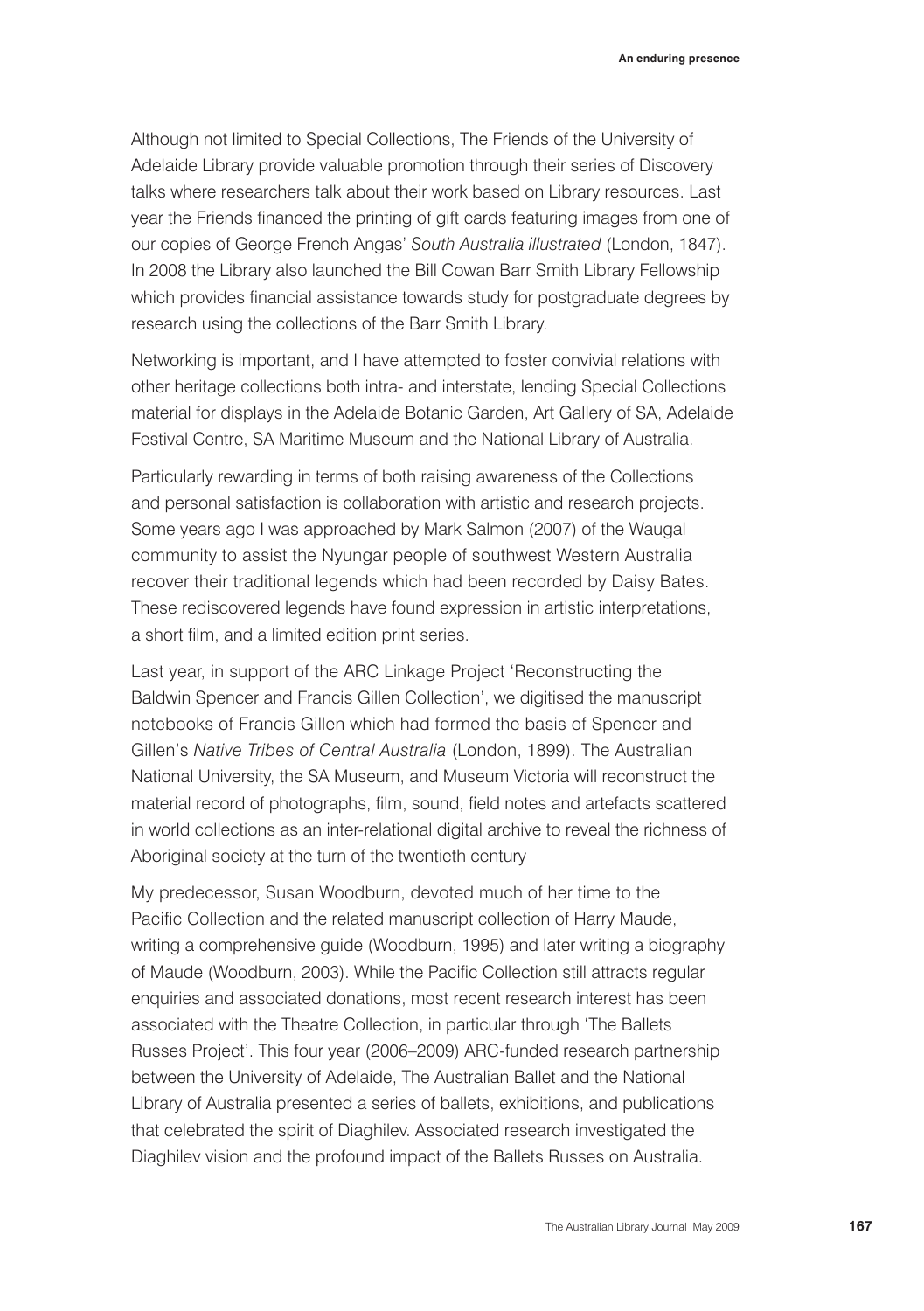The irony is that the chief investigators were not aware of the existence of the Theatre Collection when the project was conceived. The ballet component of the Theatre Collection and dance related manuscript collections of Keith Glennon and Alan Brissenden on 'Dance in Australia' have now been assessed to be of national significance.

A very special and enjoyable component of my job is working with the Theatre Project Volunteers Group. Our knowledgeable and energetic volunteers date, sort and file theatre programmes and input event and resource information to the AusStage Index of Australian Performing Arts, an online research database on live performance in Australia. The AusStage database also acts as an index to our theatre ephemera collections, linking event information to digitised programmes and resources such as reviews in *On Dit*, and bringing together theatre items housed in separate and often disparate collections, such the 1918–1919 Liverpool German Concentration Camp theatre and music programmes found within the German Settlers in South Australia papers. Special Collections is the largest contributor of resources information to AusStage.

### **Unique resources**

So much of our attention is directed towards filling demands for online access and resources that at times we forget why we are 'special'. With all scholars having access to the same resources on the Web, I find there is increasing demand for the unique and the obscure; that vital piece of information not available online which will give a paper or a research project an edge. We cannot possibly hope to digitise every scrap of paper in our manuscript collections, but we can put more effort into establishing context and highlighting unique aspects of personal archives. Digitised texts are now commonplace, but the copy specific information – the binding, provenance, annotations and information related to past use of individual volumes – will become more important.

We had already been adding copy information to catalogue records, and I have also invested time in the training of metadata (cataloguing) staff in rare book and 'special' cataloguing. David Pearson's course 'Looking beyond texts: using copy-specific evidence' at the 2009 Dunedin Rare Book Summer School was both inspiring and thought-provoking. It became apparent that, in a Google world, copy-specific information locked up in online library catalogues was not accessible to researchers. We will be experimenting this year with simple online databases of provenance and copy-specific data, including scanning our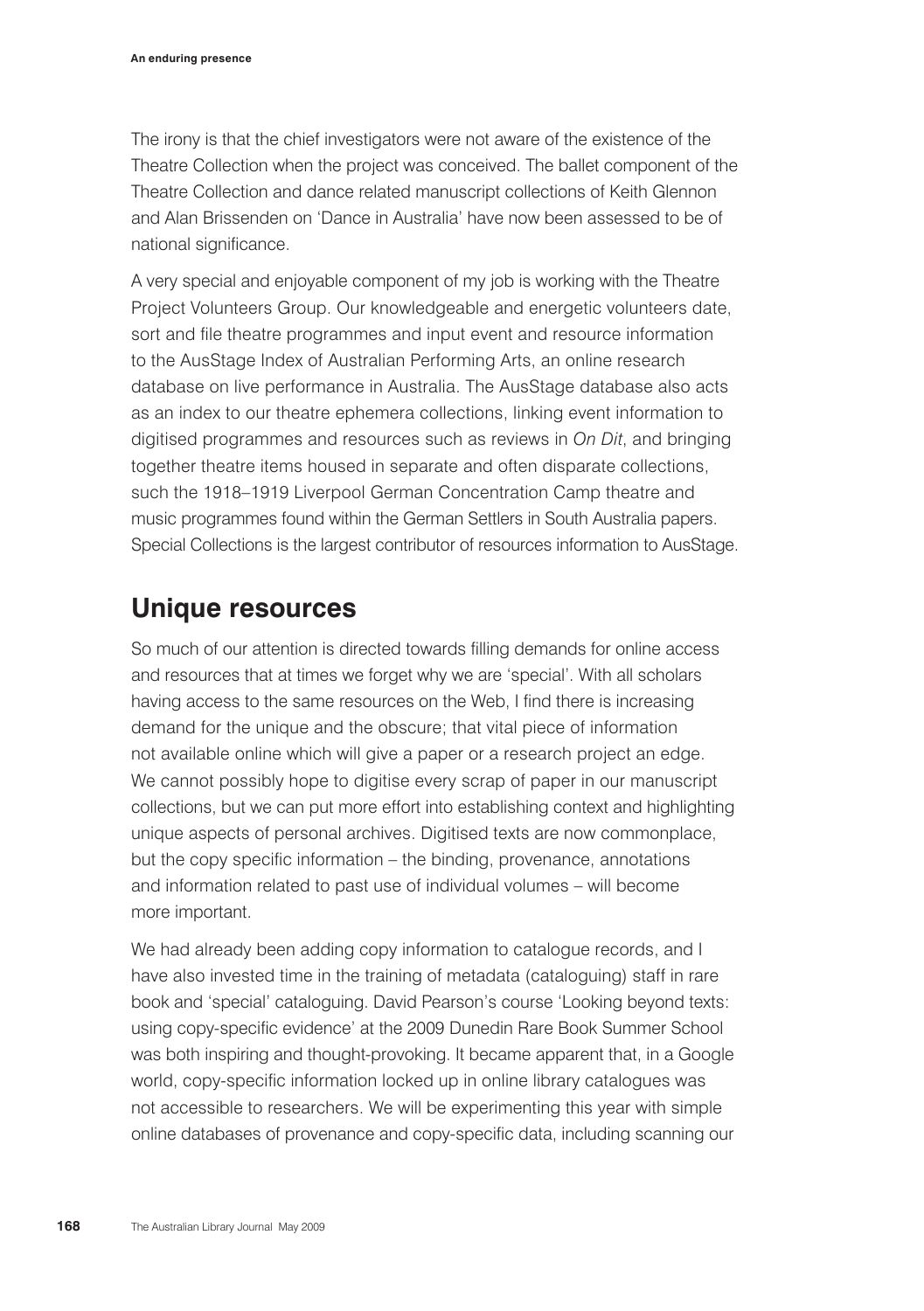photocopied file of bookplates found in the Collections. We will also be more diligent in the future on retaining rather than suppressing heritage information.

### **Reconstructing collections**

In past years, for staff convenience, many donated collections had been absorbed into the generic Rare Books Collection. Taking advantage of the ease of online collection control, I have been retaining some recent acquisitions as separate collections and slowly reconstructing others to retain historical context and make our community more aware of its heritage, and to encourage future donations.

A small collection of books ranging in date from the 16<sup>th</sup> to the early 20<sup>th</sup> century and recently purchased at auction has been retained as the Simpson Collection. Many have association with the family of Pearsson Simpson, a Curate from Cumberland in the late 18<sup>th</sup> century. Several of the works are heavily annotated; the *Book of Common Prayer* (Dublin, 1700) containing birth, death and marriage details from 1681 to 1837, with others used as *aide-mémoires* by F.M. Marbury, a 19<sup>th</sup> century pastor.

An earlier collection came to the Library in 1916 with the Samuel Way bequest. In 1895 Way purchased the Larkin Collection, assembled in the 1880s by E.A. Petherick for Matthias Larkin, a Melbourne auctioneer, real estate agent and financial dealer who in March 1892 was sentenced to six years imprisonment for embezzling nearly £100,000 from the South Melbourne Permanent Building Society (Cannon, 1976). Way paid £500 to £600 for the collection of some 600 volumes including many valuable works of voyages and discovery and Australiana, finely bound in sets relating to the different sections of the catalogue. For many years the significance of the Way bindings was unknown, the books being scattered throughout the Rare Books Collection. Petherick assembled only three collections in his lifetime, his own which formed the basis of the National Library's Australiana collection, the Yorke Gate Library now held by the Royal Geographical Society of SA, and our own Larkin Collection. I hope to soon bring this unique collection back together in honour of two significant Australian book collectors.

To celebrate our heritage, we have for the past year been reconstructing the '1877 Collection', the foundation Library collection as listed in the 1877 University Calendar. Only £200 per year was available for the purchase of Library books, and titles were selected with great care and dedication by the four foundation professors. Surprisingly few of these early works have been lost, despite a lack of supervision in the early days of the Library, and many retain the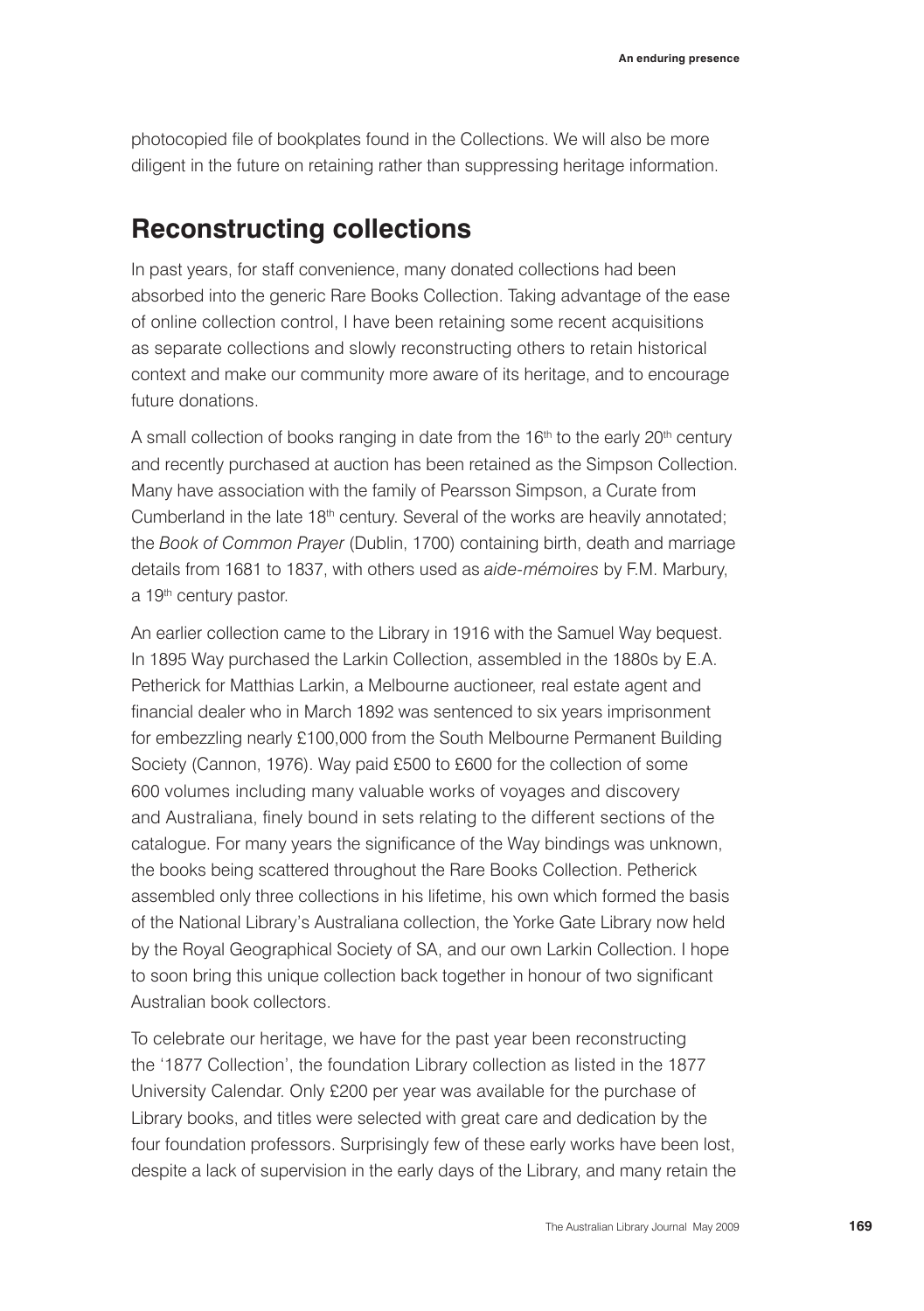distinctive sheepskin binding with the University seal stamped on the front cover. This collection will be displayed in a public area of the Library, possibly adjacent to our new computer friendly but book deficient Student Lounge, along with interpretive signage and descriptive webpage.

### **Challenges and satisfactions**

I love what I do. I learn something new just about every day. I interact with researchers who are engaged with and passionate about their work. I am blessed with reliable and dedicated staff and with collections inherited from innovative and conscientious custodians. Ideas for projects to exploit and promote the collections under our care are plentiful, but we are hampered by limited staffing which can just about cope with research enquiries and the day-to-day processing of material, with little hope of describing the backlog of manuscript collections. Library colleagues and management are supportive but staffing demands are high elsewhere in the Library, in particular for user education and the reprocessing of material to send to off-site storage. It is also quite difficult to quantify what we do in relation to the rest of the Library. One loan statistic can represent anything from a minute involved in retrieving a book to an hour or a day tracking down the precise reference or image required by a user.

We aim to provide high-level assistance to both local and external researchers, the trade-off being a great deal of personal satisfaction and acknowledgement in publications. I also endeavour to continually improve my knowledge of the Collections in my charge to be able to better assist users – an unpopular notion in some public libraries which seem all too ready to relinquish staff with specialist knowledge and skills. I make no apology for talking about 'my collections' or 'my researchers' – ownership comes with the territory. I care about the books and manuscripts under my care, just as I care about students and researchers that ask for my help. I have to keep faith that my expertise and knowledge of the collections under my care are valuable assets. Google is great, I use it all the time, but it is not able to make the connections that I can between collection items and user needs. We also aim to make life as easy as possible for researchers. We encourage non-flash digital photographs (so much safer for the item in hand than transporting it to be separately photographed or scanned) and will open the Reading Room for interstate and overseas researchers or anyone who finds our limited opening hours difficult.

Much of my time is also involved in negotiating and communicating with donors, including the bureaucratic demands of the Cultural Gifts Program. Physical space for any expansion of Special Collections is limited, although we continue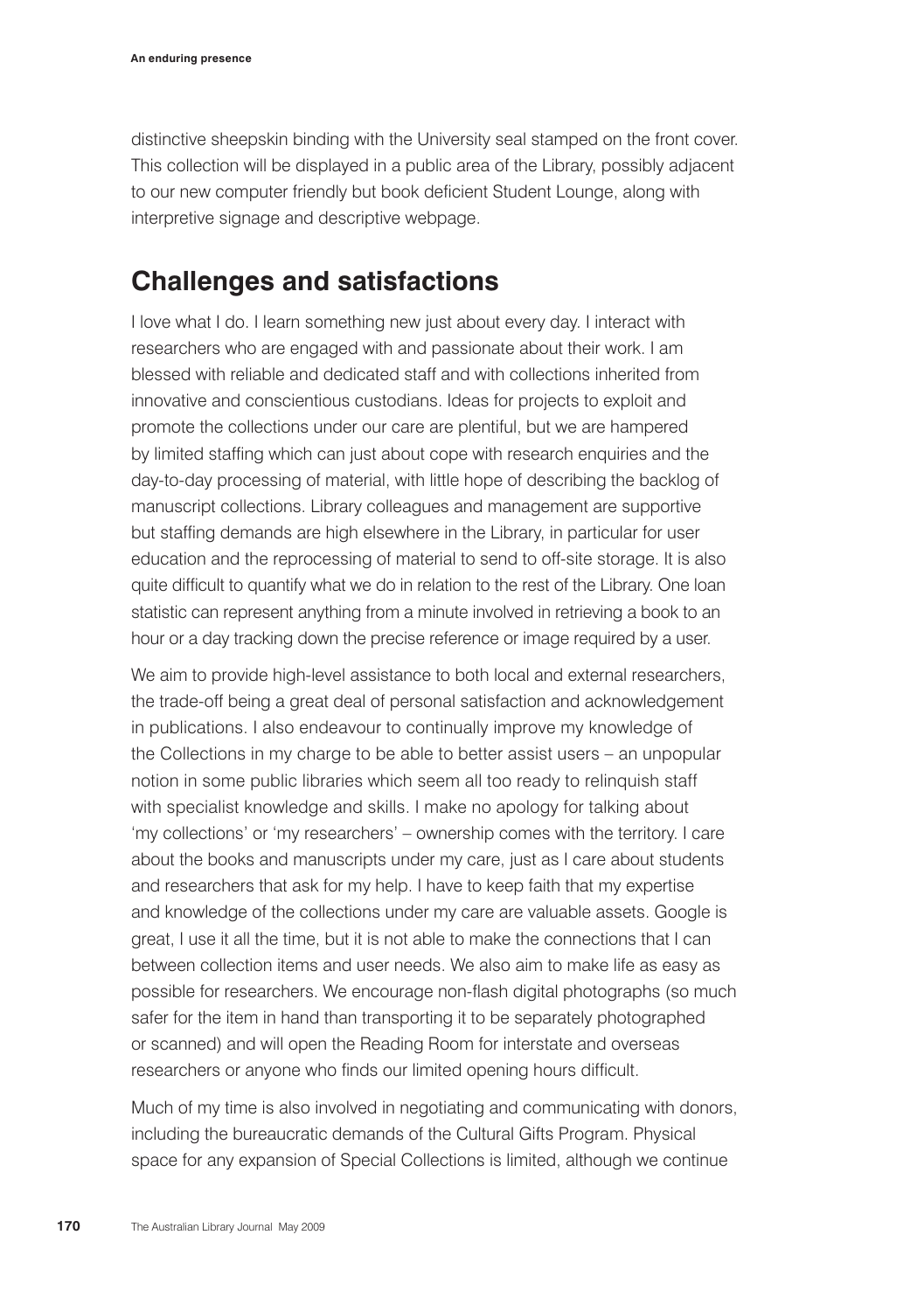to accept quite a high level of donated texts and manuscript collections as academics retire and University departments are reorganised or relocated. I am increasingly reluctant to refuse collections or indeed to cull material which historians and researchers may find of value in the future. I have on several occasions had researchers chasing items which have been discarded in the past. With an increasing emphasis on items as artefacts rather than text or image, I also think it is impossible to predict how users will employ the Collections in the future. Artists are now regular users of Special Collections looking for items such as old photographs – not for the images but for the surrounds – to incorporate into new works.

### **The future**

So why will the Barr Smith Library continue to support Special Collections despite the high maintenance costs of physical housing, access and processing compared to electronic resources? The Library is currently physically reshaping itself in line with the changing demands of the student population for more laptop facilities and collaborative learning areas. A third of the main collection is being sent to the off-site Joint Library Store (mainly print journals replaced by electronic subscriptions) and book stacks are being lowered and re-spaced to create a more open environment. The Barr Smith used to pride itself on its 19<sup>th</sup> century research collection. We are now re-evaluating the basic concept of a research library and the form it will need to take in the future. It is however recognised that Special Collections will ultimately become the only unique feature of the Barr Smith Library. More staffing and funds will hopefully be directed towards Special Collections as reprocessing of books for Store and new processing of print materials decreases.

The Collections already impart distinction and prestige to the Library, and act as a showcase for important visitors and a focus for donation appeals. I don't believe that maximum value results from locking up a limited number of 'treasures' behind glass walls. It does publicise items from collections but also imparts a 'look but don't touch' mentality which perhaps is becoming embedded in the increasing treatment of books as museum objects rather than research tools. The value for me in maintaining Special Collections in an electronic era is to give users a sense of the real article – to encourage students to experience pamphlets distributed during the French Revolution, complete with wine stains, and to visualise the immediacy of debate that must have occurred in the wine bars and coffee houses; to feel and smell a leaf of vellum and understand the limitations of hand-written and early printed texts;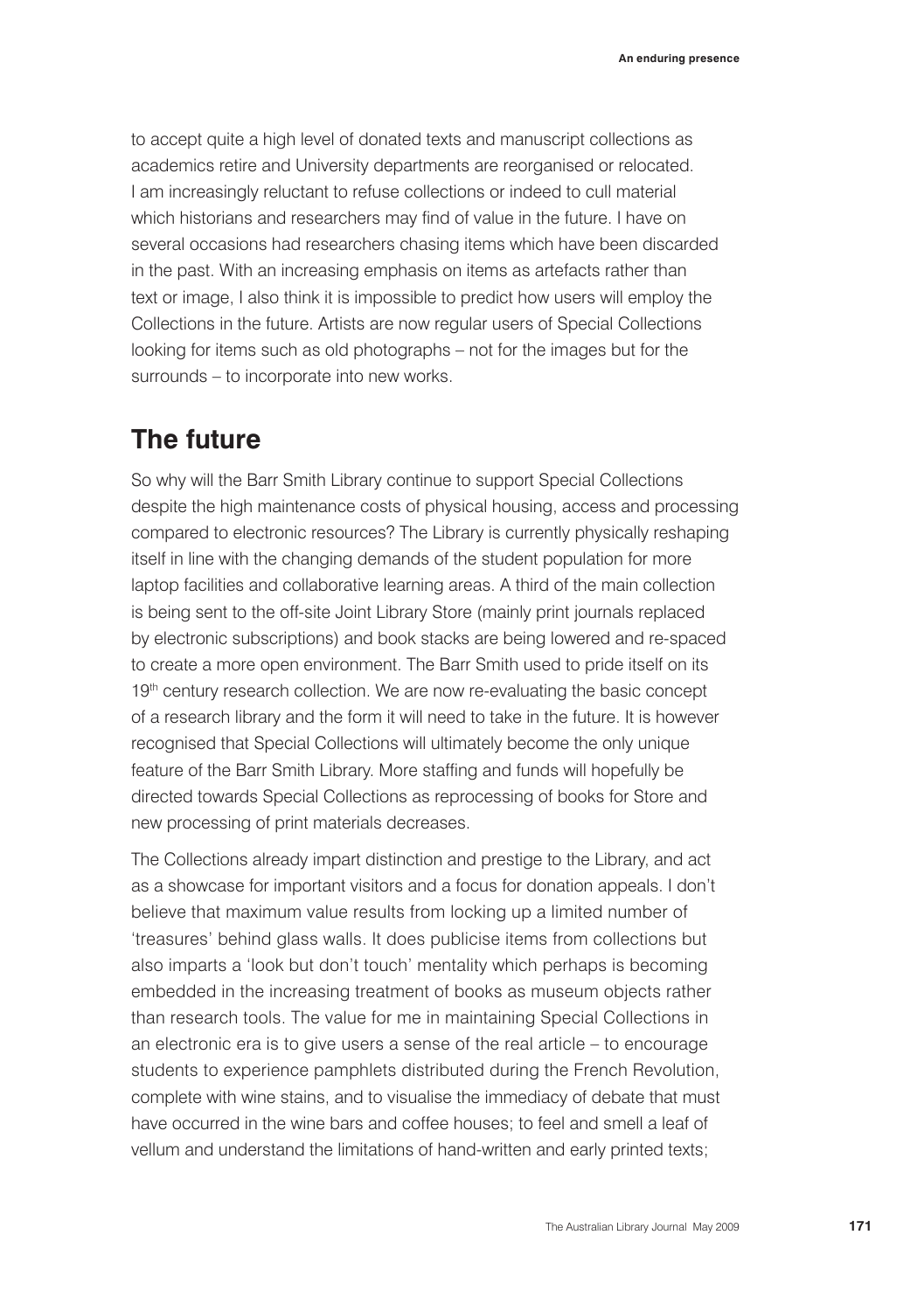to understand that before the mid-19<sup>th</sup> century the print world was black and white and not colour; and to recognise that knowledge can have enduring presence and value.

#### **References**

All websites were accessed in April 2009

AusStage Index of Australian Performing Arts http://www.ausstage.edu.au

Ayres, M-L and Jolley, E 2008, 'Silk purse or sow's ear? Good enough collection control at the National Library of Australia'. NLA Staff paper (unpublished)

Cannon, M 1976, *The land boomers*. West Melbourne, Vic, Thomas Nelson

Salmon, M 2007, 'Celebrating the legends', *Australian Heritage*, Winter 2007, p.12–14

University of Adelaide Library. Adelaide Research & Scholarship Digital Repository: http:// digital.library.adelaide.edu.au/dspace/

University of Adelaide Library. Special Collections: http://www.adelaide.edu.au/library/special/

- University of Adelaide Library. Special Collections. R.A. Fisher Digital Archive: http://digital. library.adelaide.edu.au/coll/special//fisher
- Woodburn, S 1995, *Journeys through Pacific history: a guide to the Pacific Islands library and the papers of H.E. and H.C. Maude*. Adelaide, University of Adelaide. Also available at http://hdl.handle.net/2440/16167
- Woodburn, S 2003, *Where are our hearts still lie: a life of Harry and Honor Maude in the Pacific Islands*. Belair, SA, Crawford House Publishing Australia

**Cheryl Hoskin** was appointed Special Collections Librarian at the Barr Smith Library of the University of Adelaide in 2004. A graduate of the University of Adelaide, Cheryl has worked in a number of research and library positions specialising in rare book description and English literature. Her email address is: cheryl.hoskin@adelaide.edu.au

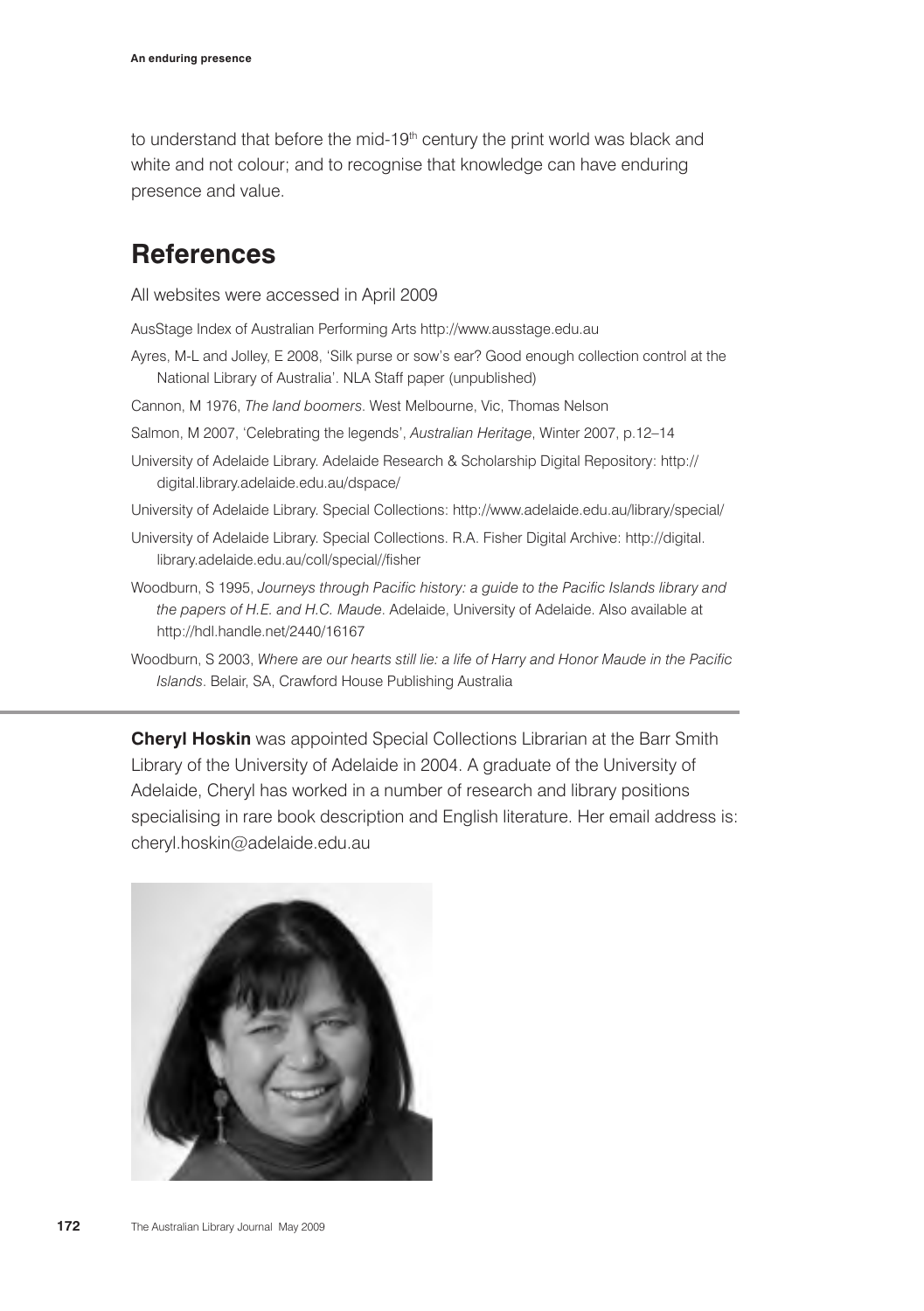# **Heritage book collections in Australian libraries: what are they, where are they and why should we care?**

# **Matthew Stephens**

**There is a general perception that as librarians, we know what constitutes and defines a rare book, that our heritage book collections are well-documented and their future survival is planned for and secure. This discussion paper asks whether our definitions of heritage material might be too narrow and whether they reflect the reality across all library sectors. While planning for our digital future is a priority at both state and national levels, there is less evidence that the heritage value of many of our book collections has been properly identified, let alone managed. Current practices, policy approaches and the influence of the academy are explored and suggestions for how we could identify and manage this important cultural heritage are put forward.**

*Manuscript received April 2009 This is a refereed article*

### **Introduction**

In 1968 a major university library dispatched as an interlibrary loan one of its early volumes of the *Transactions of the Zoological Society of London*. This 1860s quarto was not returned and lay forgotten on the shelves of the borrowing library until its recent rediscovery. Bound in olive-stained morocco and cloth, the pristine volume's hand-coloured zoological plates are as fresh as the day they had been painted, and the attached bookplate reveals a provenance to the library of Dr George Bennett, the first curator of the Australian Museum and a major contributor to colonial science in New South Wales. This historical oddity may seem to represent little but a procedural breakdown between two libraries, but the fine condition of this book when compared to the set from which it originated tells a cogent story. The university's volumes have been all but destroyed: many of the boards are detached, the text-blocks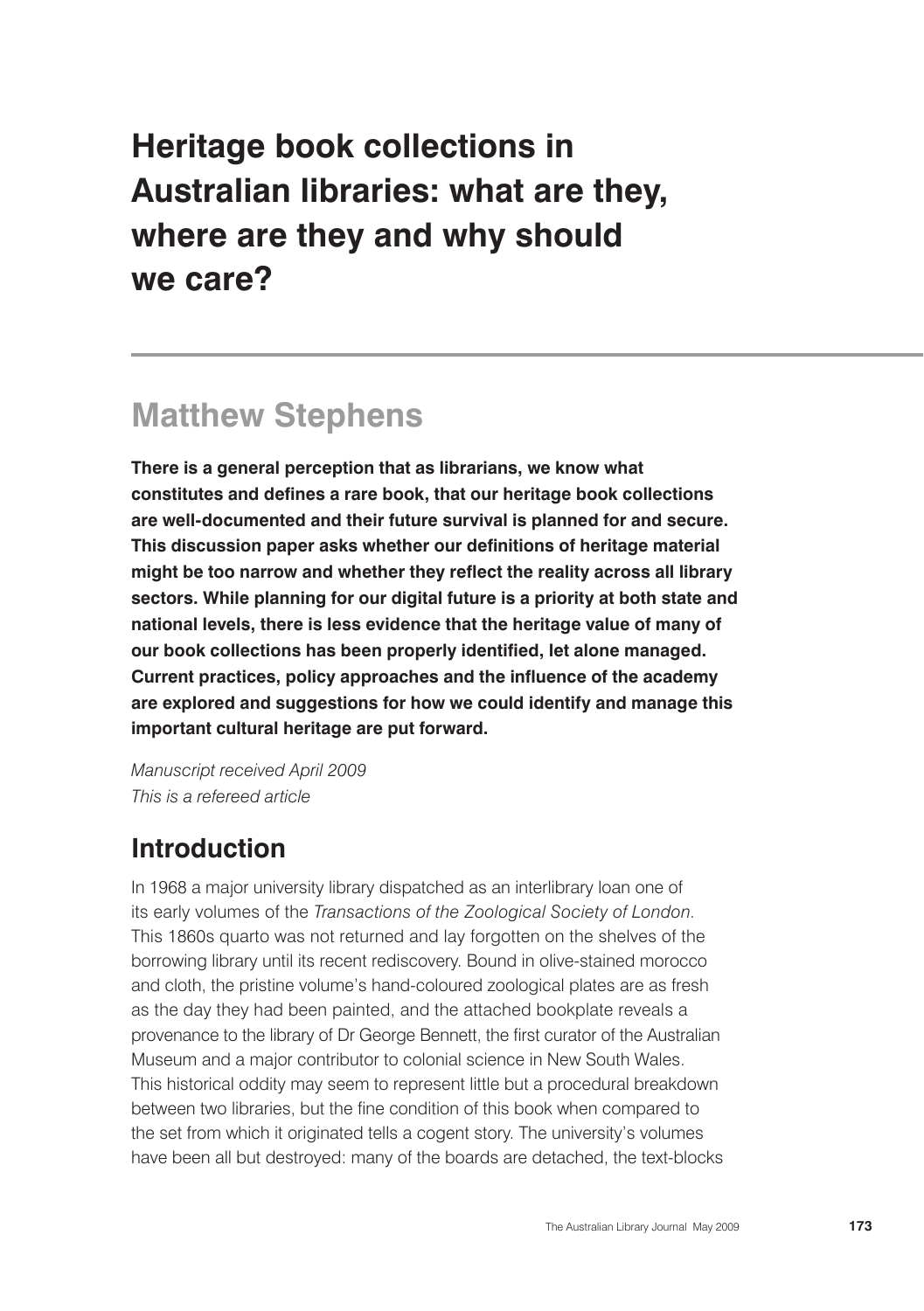broken and numerous signatures separated. Surprisingly, in the age of eBay, the exquisite plates have survived despite some hanging only by a thread. The cause of this disparity in condition is simple: the undamaged volume had been lent out prior to the introduction of open access to the university library's stack in the 1970s and had been protected from the library's policy of unmonitored handling of material and access to photocopiers. There is no doubt that this university has valued some of George Bennett's donations – his set of John Gould's *Birds of Australia* being located in the rare book collection, for example. Other Bennett volumes, however, have fared less well and represent collateral damage in the library profession's drive to improve collection access for users over the last few decades.

I should emphasise that the purpose of telling this story is not to apportion blame but rather to highlight how administrative decisions can have serious physical repercussions for library collections and that every such decision reflects the time and place in which it was made. In the early 1970s, university research library funding was at its peak and printed books and journals were the dominant format and easily replaceable. The consideration of provenance, marginalia, technology of the book, and the book's role in communication, knowledge and culture had yet to be theoretically bundled together under the banner of 'book history' in the academy.

Similarly, the question of the heritage significance of individual objects or movable collections was in its infancy. Regardless of the circumstances behind the decision to provide open access to the stack without segregating material of the quality and value of George Bennett's *Transactions*, this decision proved to be a long-term policy of de-accessioning. If part of George Bennett's library was discovered today in a university or state library, or even the National Library of Australia (NLA), would we value it any differently? More importantly for the purposes of this paper, how would a smaller special library with limited resources cope with such a collection?

Such questions lead on to others well-known to those managing library collections but which are perhaps less often applied specifically to heritage book material. Are we identifying collections appropriately and providing sufficient access to them to satisfy library users? Do our institutions have staff trained to identify, catalogue, communicate and conserve material of heritage value? What funding is available for these tasks? Are libraries collaborating enough in the management of these dispersed but often inter-related collections? Finally, as librarians, are we thinking about the heritage value of books any differently from our colleagues in the 1970s, now that we are living in the digital age?

The more libraries are immersed within the digital context the harder it becomes to think creatively about the formats of the past. Regardless of whether a library is currently engaged in delivering extensive virtual content, or simply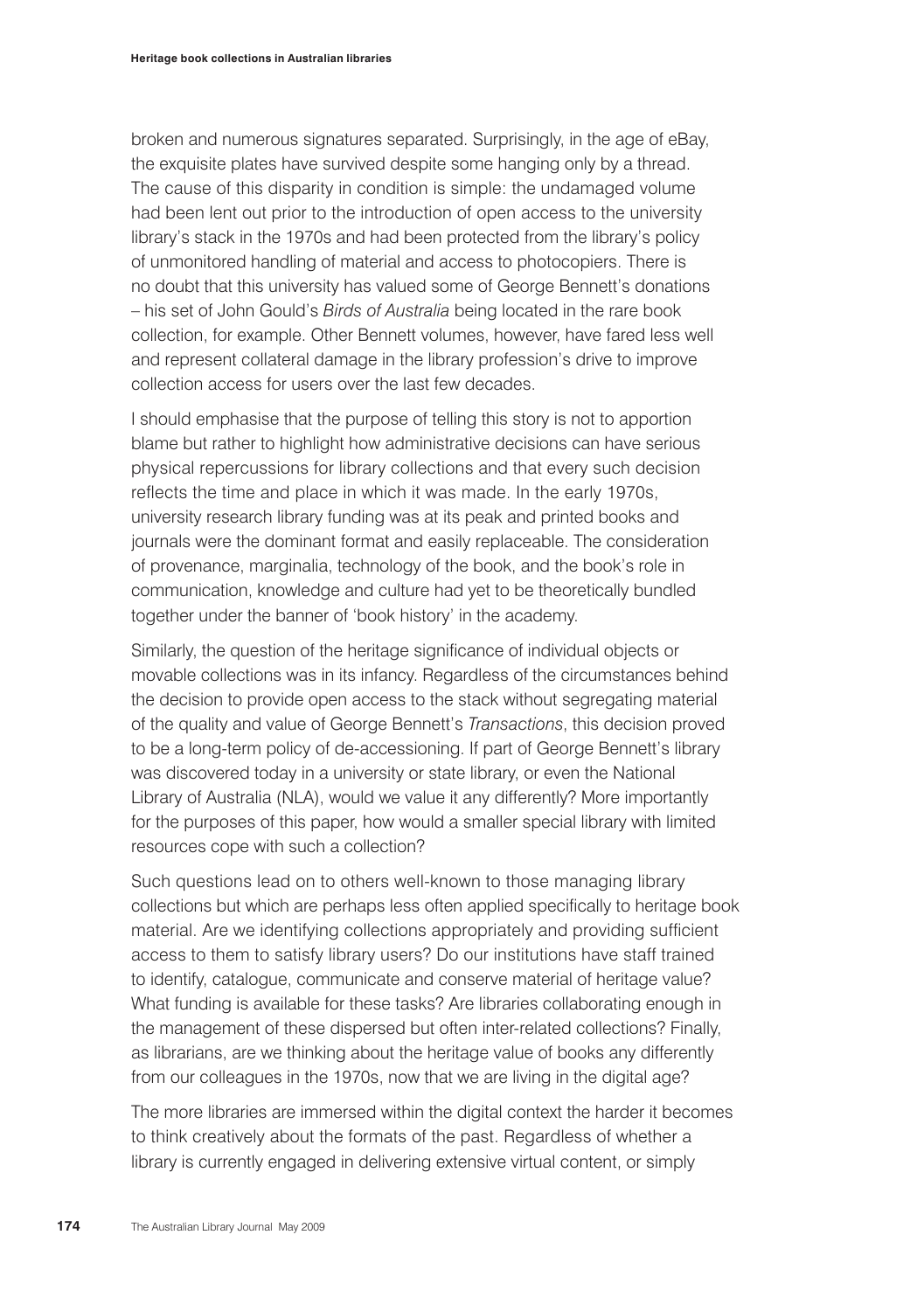aspiring to do so, there is an inevitable focus on new and exciting ways of providing information. While this digital model requires libraries to reallocate existing resources at a speed that can hamper reflection, the library profession has embraced the rhetoric accompanying this change – characterised as an historically defining moment in which the way we access and exchange information has radically altered.<sup>1</sup> Yet despite our awareness of this moment in history and the evident challenges faced by the book, can we be confident that the decision-makers in our institutions, large and small, are accessing the collection knowledge and expertise necessary to ensure the survival of a significant part of Australia's cultural heritage? In this paper I shall explore how one might identify 'heritage book collections' and assess their importance, and review some of the current approaches to heritage book collections.

### **Identifying 'heritage book collections' and considering their importance**

Throughout the Australian library system lie pockets of book material bundled together under the generic label of 'rare books', 'special collections' or, more recently, 'heritage collections'. I am focusing particularly on printed material in this article because I think we need to be conscious of the way in which libraries tend to consider even early examples of this format as non-unique, existing in multiples, and replaceable – unlike manuscripts or pictures. The term 'book heritage' is a clumsy one and I hope that in the near future I will not feel a need to accentuate an artificial dichotomy between digitised and significant printed material to draw attention to the latter. In recent years we have become used to the notion of hybrid libraries in which access to information may come in a variety of formats and include printed or digital material.

Having arrived at a point, however, when the challenges of developing and implementing digital policy seem to be consuming much of our time and resources, terms like 'hybrid', 'special collection' or 'legacy collections' act as euphemisms and can help us forget that the 'book' remains an important part of what libraries do. I cannot define where 'book heritage' starts or ends because all of us need to have a say in what we value in our national book collection, though I will be focusing on earlier Australian material in this paper. While my interests lie particularly in library collections reflecting the use of book material in Australia up until the First World War, I am equally mindful of the university history lecturer

A recent job advertisement for the position of Manager, Access & Information, State Library of NSW, provides an example of this rhetoric: 'In a time of unprecedented change in the way people seek and use a broad range of information sources, this position leads 100 staff in the development of a dynamic information service. *Public Sector Notices*, Issue 38, Wednesday 8 April 2009, p.10, http://www.jobs.nsw.gov.au/pdf1.pdf [accessed 11 April 2009]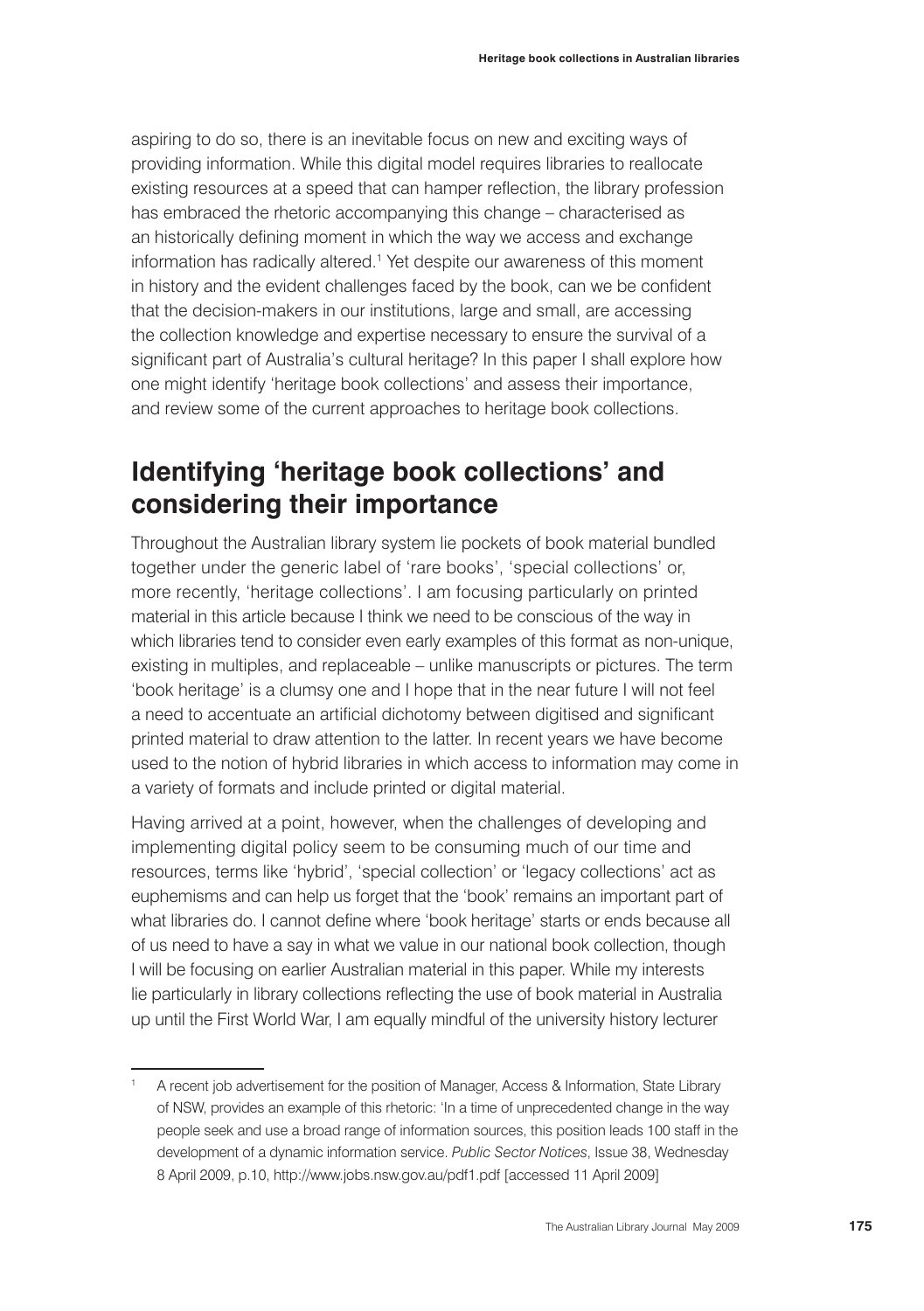who recently vented her displeasure at her university library for de-accessioning an incredibly scarce 1970s Indonesian publication she needed, and one she passionately believed should be available in an Australian research collection.

A quick tour of the collection management policies of many of our libraries reveals considerable variation in the criteria used to identify 'rare', 'special' and 'heritage' printed material, and appears to reflect the history and role of each institution. The NLA and state libraries – all of which are deposit libraries with a legislated responsibility for cultural heritage – tend to have proportionally less material categorised in this way. With such rich collections, there is a clear disincentive to attempt segregating large swathes of the collection because of its rarity. As a result, the representation of special collections within the NLA and state libraries makes an interesting comparison with libraries at universities: the University of Melbourne Library lists over twice as many items categorised as 'rare books' or 'special collections' than the State Library of Victoria (MUL 200,000 : VSL 77,000), while Sydney University Library appears to have almost seven times the number of rare book and special collection items than the State Library of NSW (SUL 170,000 : SLNSW 25,157). It may also come as a surprise to some that Monash University Library claims to have more of this type of material than the National Library (Monash Library 100,000 : NLA 75,000).<sup>2</sup> Comparisons between university libraries and special libraries can be equally revealing, with the rare book and special collections of the Australian Museum Research Library (AMRL) only half that of the University of NSW Library (AMRL 5,000 : UNSWL 10,000).3

<sup>2</sup> The NLA's rare book collection consists only of overseas works (excluding publications in Asian scripts and Pacific Island languages): http://www.nla.gov.au/policy/cdp/chapter\_18.html

<sup>3</sup> Sources for these statistics are: Melbourne University Library, 'Special collections', http:// www.lib.unimelb.edu.au/collections/special/ [accessed 12 April 2009]; State Library of Victoria, 'Australian rare books', Collections & resources development policy http://www.slv. vic.gov.au/about/information/policies/crdp\_info/crdp/rare\_printed/australian\_rare\_books. html [accessed 12 April 2009]: and 'Rare books', Collections & resources development policy http://www.slv.vic.gov.au/about/information/policies/crdp\_info/crdp/rare\_printed/ rare\_books.html [accessed 12 April 2009]; Sydney University Library, 'Welcome to the rare books & special collections library' http://www.library.usyd.edu.au/libraries/rare/ [accessed 12 April 2009]; State Library of NSW, Library Council of NSW, '2008 annual report', 61 http://www.sl.nsw.gov.au/about/publications/annual\_reports/2008/State\_Library\_ Annual\_Report\_2008.pdf [accessed 12 April 2009]; Monash University Library, 'Collection overview', http://www.lib.monash.edu.au/rare/collection.html [accessed 12 April 2009]; National Library, 'Collection development policy: rare books', http://www.nla.gov.au/policy/ cdp/chapter\_18.html [accessed 12 April 2009]; University of NSW Library, 'Collection development policy' http://info.library.unsw.edu.au/monos/pdf/collectiondevpolicy082006. pdf [accessed 12 April 2009]; and the Australian Museum Research Library, Leoné Lemmer, Library Manager, pers. com. 14 April 2009.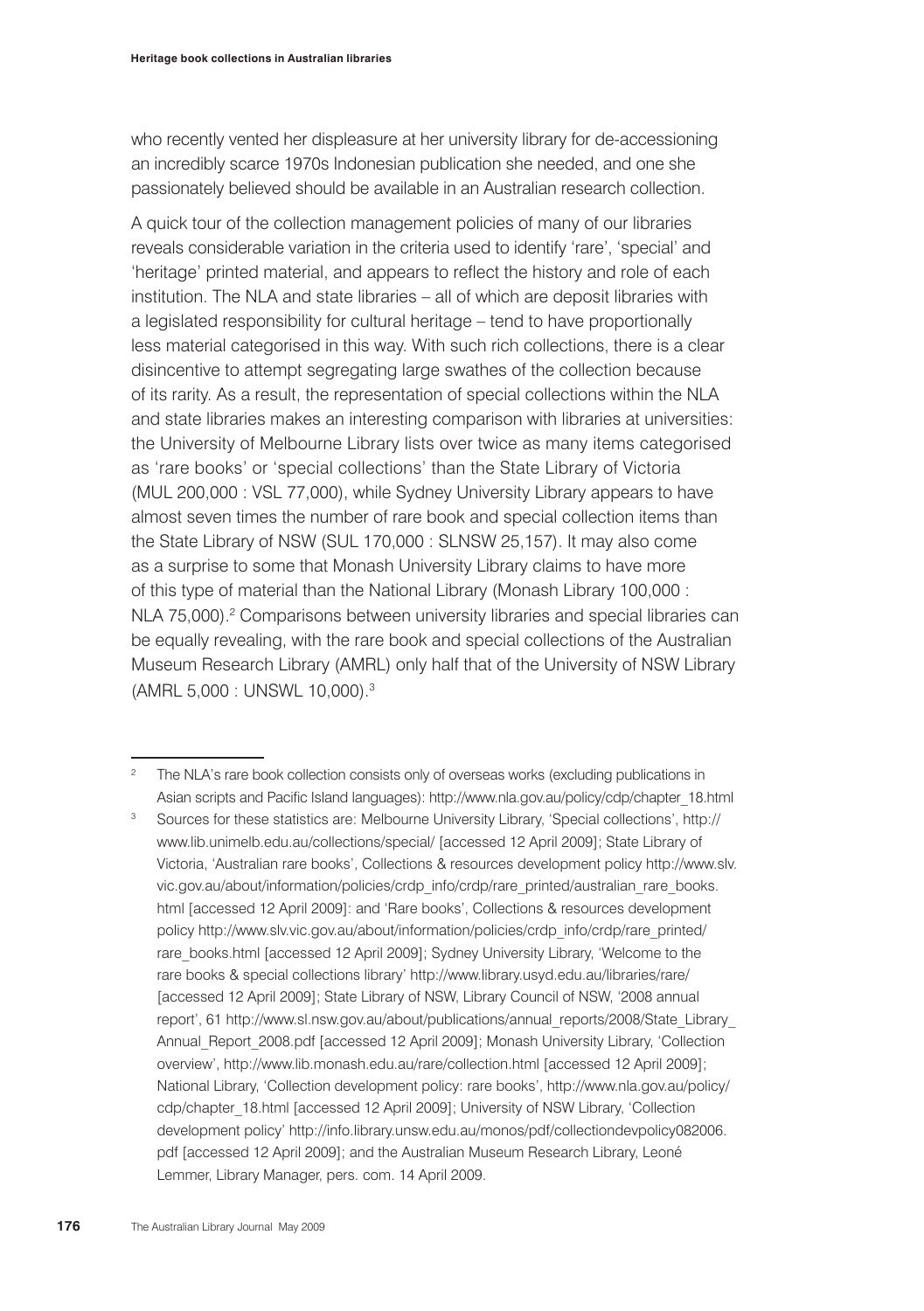While many libraries agree that Australian editions printed prior to the turn of the twentieth century require special treatment and that important association and presentation copies should also be treated differently, there is limited consistency when identifying this sort of material. For example, the University of Technology Sydney Library identifies non-Australian editions as 'rare' if published before 1820,<sup>4</sup> Macquarie University Library and the State Library of Victoria segregate similar material published prior to the nineteenth century,<sup>5</sup> the NLA identifies pre-1801 material and selected material up to 1900 as rare,<sup>6</sup> the University of NSW considers non-Australian imprints prior to 1851 rare,<sup>7</sup> while the library of the Australian Institute of Aboriginal and Torres Strait Islander Studies (AIATSIS) identifies items older than 50 years as rare if relating to aspects of Aboriginal and Torres Strait Islander studies.<sup>8</sup> In short, attempting to evaluate size, depth and quality of heritage book collections by simply comparing library material identified as 'rare' or 'special' is not particularly helpful. Similarly, any collection comparisons attempted through searches of Australia's national bibliographical database, *Libraries Australia*, are hampered by the continued non-listing of some major early holdings in state, university and special libraries, and the limitations of a database that cannot be searched for provenance.

Not only are we being challenged to come up with a definition of what might belong in a heritage book collection, but we are also facing the difficulty of identifying where this material actually resides. In a state library, for example, where only a small proportion of the book material is labelled rare or special, how do we assess the heritage significance of the rest of the collection? In a recent study identifying volumes from the personal library of Ludwig Leichhardt at the State Library of NSW, it was discovered that most of the books were scattered through the general reference collection and had not been segregated (Stephens 2007a). This was initially surprising because Leichhardt's manuscripts and diaries are considered one of the library's treasures, but is understandable when one is aware of the haphazard way in which such collections can be accessioned, sometimes over a period of decades. While this

<sup>4</sup> See http://www.lib.uts.edu.au/about-uts-library/policies-and-rules/rare-books-policy [accessed 28 April 2009]

<sup>5</sup> See http://www.lib.mq.edu.au/collections/rare.html and http://www.slv.vic.gov.au/about/ information/policies/crdp\_info/crdp/rare\_printed/rare\_books.html [accessed 12 April 2009]

<sup>6</sup> See http://www.nla.gov.au/policy/cdp/chapter\_18.html [accessed 12 April 2009]

<sup>7</sup> See http://info.library.unsw.edu.au/monos/pdf/collectiondevpolicy082006.pdf [accessed 12 April 2009]

<sup>8</sup> See http://www.aiatsis.gov.au/ data/assets/pdf file/2977/collection\_policy.pdf, p.11 [accessed 12 April 2009]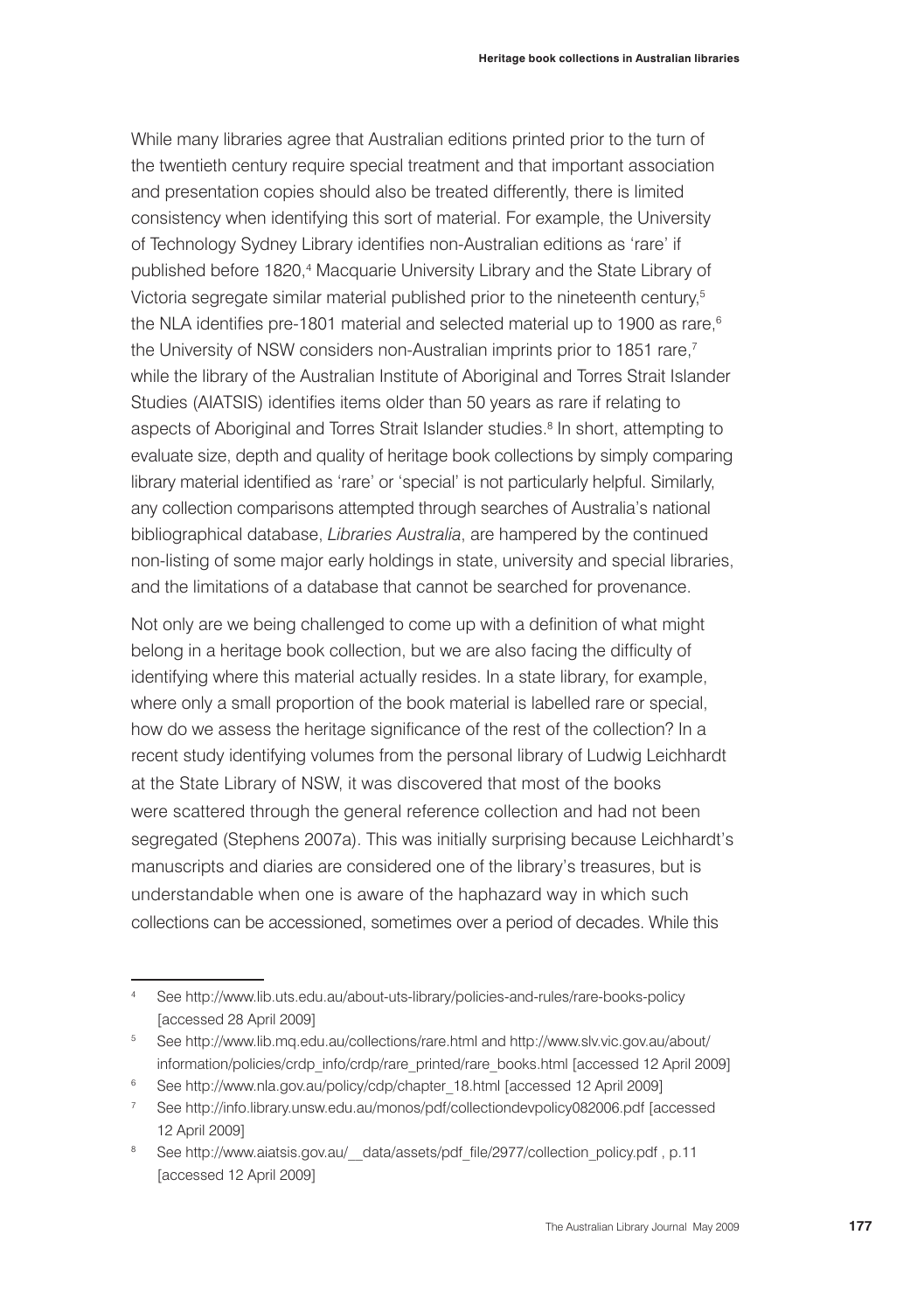small collection has been subsequently relocated to rare books by a responsive cataloguing department, this is undoubtedly the tip of the iceberg and the logistics of identifying, cataloguing and preserving comparable material would be immense. Similar examples can be found in university, special and museum book collections across the country.

In NSW alone, libraries of some of Australia's oldest government institutions, dating back to the 1840s, hold more than half a million monograph and serial volumes.<sup>9</sup> While most of these libraries have identified some items within their collections as rare or special, limited resources make overall evaluations of the collections impossible. Many of these government special libraries, along with the State Library of NSW and University of Sydney Library, share material provenanced to pre-existing book collections of individuals, societies and lending libraries, and yet there is little information about these collection relationships and their potential cultural significance. While Australia's book heritage is predominantly represented in the NLA and state and university libraries, extremely important material lies outside of these institutions and remains little known at a state or national level.

Regardless of whether libraries have special collections formed by previous administrations, specific bequests or donations, or have been developed to meet the needs of contemporary stakeholders, each institution has an individualised approach to its rare book, special and heritage collections. Until relatively recently, any librarian arguing against a more standardised approach to the way we categorise 'heritage book collections' may have had a strong case in voicing concern about the imposition of a state or national definition over individual library needs. The time may have come, however, when we have little choice but to develop a unified approach and establish broader guidelines with input from those in all sectors.

As the electronic delivery of aggregated collections increases – whether it is the NLA's federated discovery services (including Libraries Australia, Picture Australia, Music Australia and Australia Dancing), the various union catalogues accessible through the portal of the Consortium of European Research Libraries (CERL), the *World Digital Library* from the Library of Congress, or access via Google – Australian collections are being forced to compete in a national and international context. We cannot sit back and allow Google Book Search's accidental scans of Australian content, with non-Australian provenances, to represent the history

This combined figure is based on published and reported holdings of the Australian Museum Research Library, Botanic Gardens Trust Library, Art Gallery of NSW Library, NSW Parliamentary Library and the Powerhouse Museum Library. For more information about the historical significance of these types of libraries, see Stephens 2007b.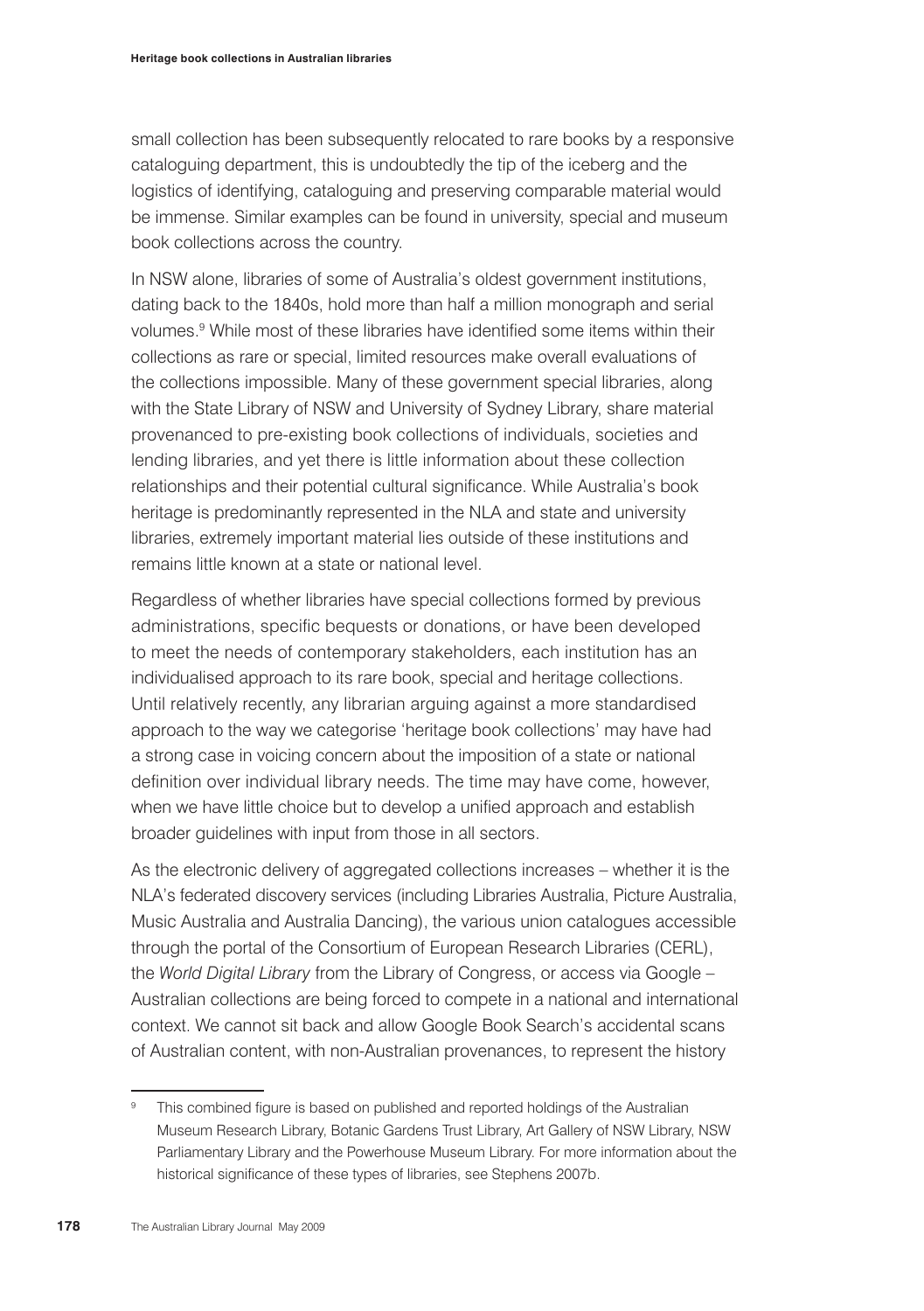of Australian engagement with the printed word over the last two centuries. While one cannot overestimate the contribution of such projects as the NLA's Australian Newspapers Digitisation Program in enabling greater access to Australian historical research tools, access to information about heritage book collections stored in libraries across the nation remains minimal.

The considerable effort put into developing Australian library and information infrastructure by the NLA and library peak bodies is well-documented (see NLA's 'Key elements of the Australian library and information infrastructure'), and while publications such as the recent strategic plan from National & State Libraries Australasia (NSLA) accentuate 'content discovery', 'digitisation of unique content' and 'collaborative collections' as goals, there appear to be underlying assumptions that may threaten the future of our historically significant book collections. At first glance, the NSLA strategic plan, though limited to a particular sector, might give heart to those working with Australian heritage book collections. There has never been a greater need for library professionals able to assist in the discovery, interpretation and description of heritage book content as libraries try to electronically record the existence of significant book collections in state, special, and even local public libraries and museums.

Yet 'content discovery' assumes that electronic records have already been created, whereas some large heritage libraries and many smaller libraries are struggling in a seriously under-resourced environment and their lack of success in creating records has fallen well below the radar. Similarly, NSLA's call to increase the digitisation of 'unique' heritage content is a worthy call if it includes book material that has been annotated, constitutes interesting physical formats, and contains Australian content ('unique' in the broader global digitised context), but there is certainly a need to clarify whether this term extends to printed book material at all. On first reading, NSLA's articulation of the need for 'collaborative collections' seems to offer the hope of a strategy to ensure a sustained, collaborative and cooperative approach to assessing the nation's book collections and perhaps to the preservation and survival of significant material. The fine print is more concerning:

We work in extremely similar collection environments, providing access to a large body of common material. We select, preserve and manage multiple physical and digital collections with a level of duplication…This project will identify options to reduce the duplication of resources within the context of our collection and access responsibilities. (NSLA 2008 p.12)

How likely is it that, in the quest for 'potential business models that will deliver efficiencies' (NSLA 2008 p.12), we will eventually see pressure placed on these larger libraries to deduplicate printed material common to the consortia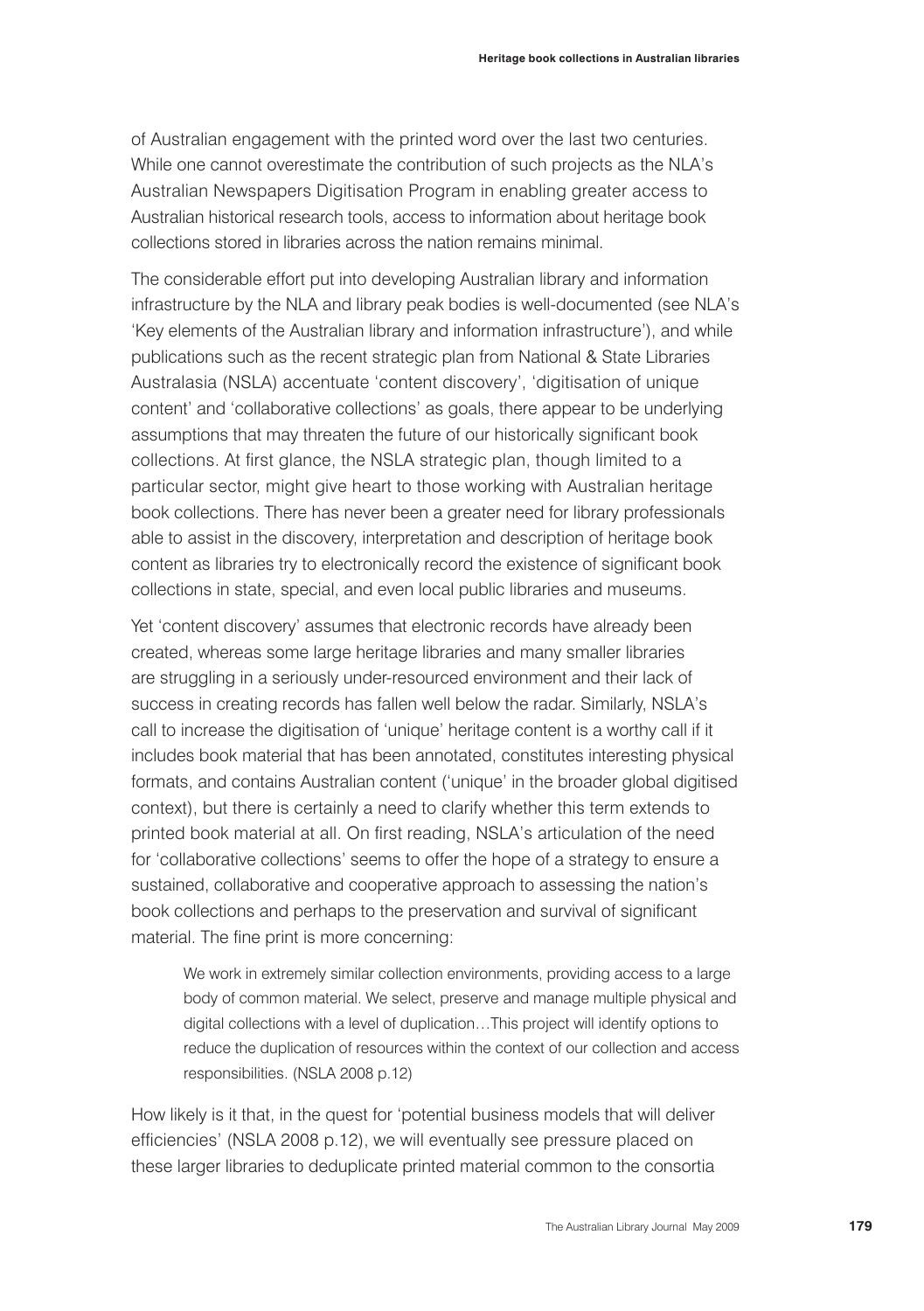regardless of its integrity within local collections and/or its specific individuality? There is little evidence of libraries electronically documenting the historical relationships between printed objects held within their collections or of particularities of bindings, provenance, plate colouring and other points which give unique status to books of the same titles. Consequently, we lack essential information needed to accurately assess the significance of any 'duplicated' material facing de-accessioning.

No Australian library responsible for significant holdings of heritage book collections should be making long-term decisions about these collections without considering the possible impact on the future understanding of this material and its cultural context. The growth of 'book history' as a multi-disciplinarian approach to print culture has no doubt already impacted upon libraries, particularly those with research collections, and the following definition of 'book history' indicates why researchers are tapping into library resources in new ways:

In the broadest sense, book historians study the influence of manuscript or printed materials on the development and transmission of culture. Usually they concentrate on a group of related topics: authorship, bookselling, printing, publishing, distribution, and reading. A book historian places these activities into economic, technical, and cultural contexts for a particular time and place. The goal is to understand the role of the book in the history of a given society. The book can be examined as an art object, technological artifact, commercial product, or cultural signifier. (West 2003)

The number of monographs specifically exploring the 'history of the book' over the last decade, as listed on *Libraries Australia*, is more than twice that of the previous decade and interest appears to be flourishing. In addition to recent publications from specialised publishers like Oak Knoll Press, we have seen such titles as:

- • *A history of the book in Australia 1891–1945: A national culture in a colonised market* (2001)
- • *History of the book in Canada* (2004–2007)
- • *Printing and book culture in late Imperial China* (2005)
- • H.J. Jackson, *Romantic readers: The evidence of marginalia* (2005)
- • *Paper empires: A history of the book in Australia 1946–2005* (2006)
- • *American architects and their books 1840–1915* (2007)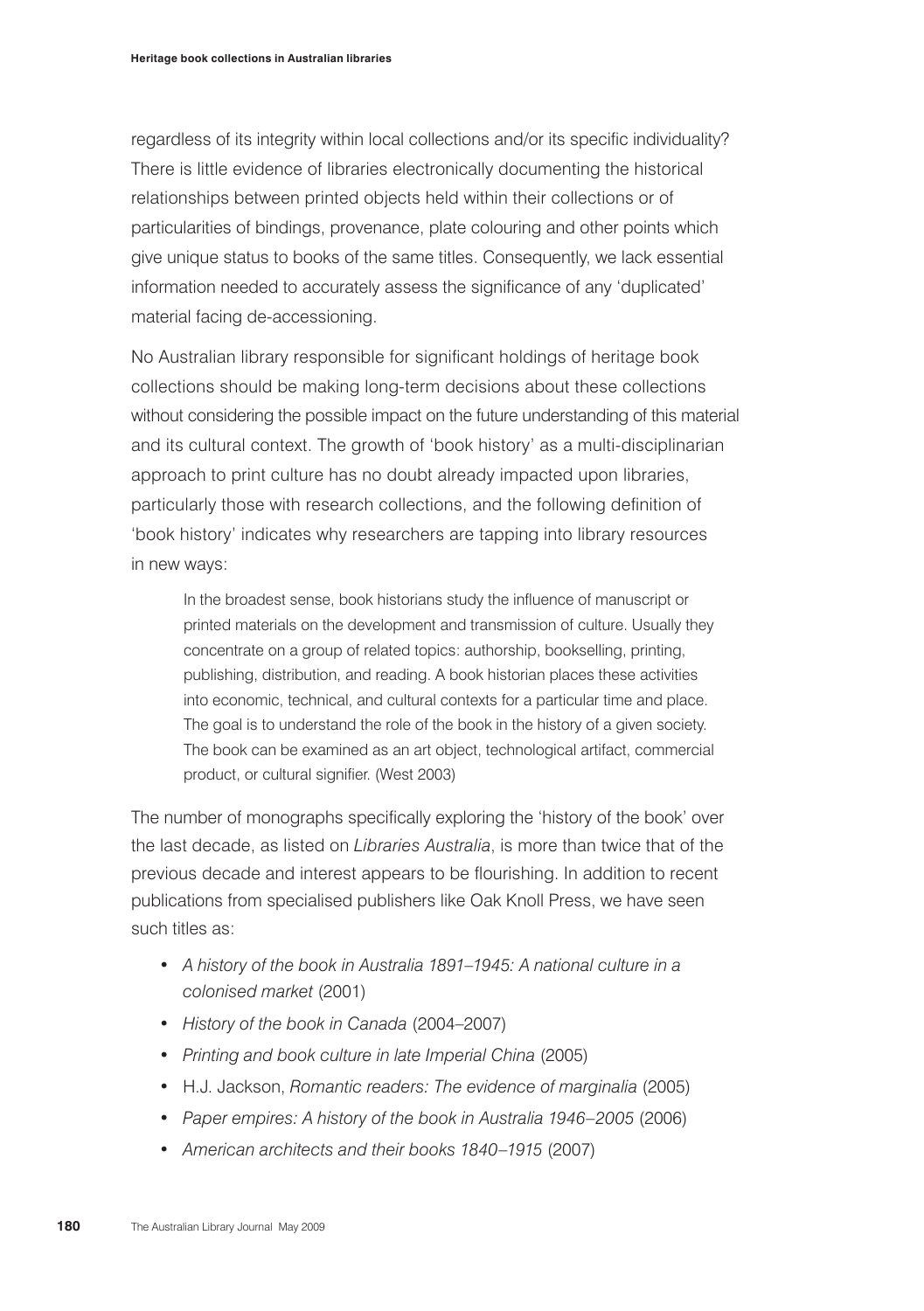- • *The Edinburgh history of the book in Scotland* (2007)
- • *The Cambridge history of the book in Britain* (1990-2008)
- Nathan Garvey, *The celebrated George Barrington: A spurious author; the book trade, and Botany Bay* (2008).

These printed sources are mirroring scholarly interest and research activity around the world in universities, through societies like the Society for the History of Authorship, Reading, and Publishing (SHARP – for courses, conferences and special programs see http://www.sharpweb.org/), and database projects such as the *Reading Experience Database, 1450–1945* and CERL's *Heritage of the Printed Book Database* (HPB). In recognition of this interest in the history of the book, some Australian libraries such as the Barr Smith Library at the University of South Australia, the Australian Museum Research Library and the State Library of NSW have been reforming important collections long since dispersed within their larger collections. To celebrate the centenary of the David Scott Mitchell bequest in 2007, the Mitchell Library's project involved the identification, preservation and creation of electronic bibliographic records of DS Mitchell's volumes over a period of four years. A dedicated group of volunteers worked under the guidance of library staff as they hunted for items signed by DS Mitchell on the Library's shelves. As a result, thousands of items were identified and their records are now accessible online. While it was a considerable financial undertaking with an average cataloguing cost of \$38.00 per item, one third of these books had not previously been listed on *Libraries Australia* and have enabled researchers to not only discover rare works held locally in Australia, but also to explore the book world of one of Australia's greatest philanthropists (Ellis 2006). Research benefiting from the project includes the work of 2006–07 CH Currey Memorial Fellow, Eileen Chanin, on David Scott Mitchell and his books, reading and the Australian creative spirit.

While many of our libraries have sections dedicated to rare printed material in their collections, the new digital and 'book history' context is driving us to look beyond these boundaries and to consider what other early book material may be considered valuable as Australian cultural heritage. These collections, while heavily represented in the NLA and state and university libraries, are also dispersed widely between special libraries, museum book collections, archives and some public libraries. Because of the diversity of institutions holding these collections, all sectors should be involved in the development of policy to support the identification of this material, the creation of electronic bibliographic records, preservation, digitisation and recognition of the historical relationships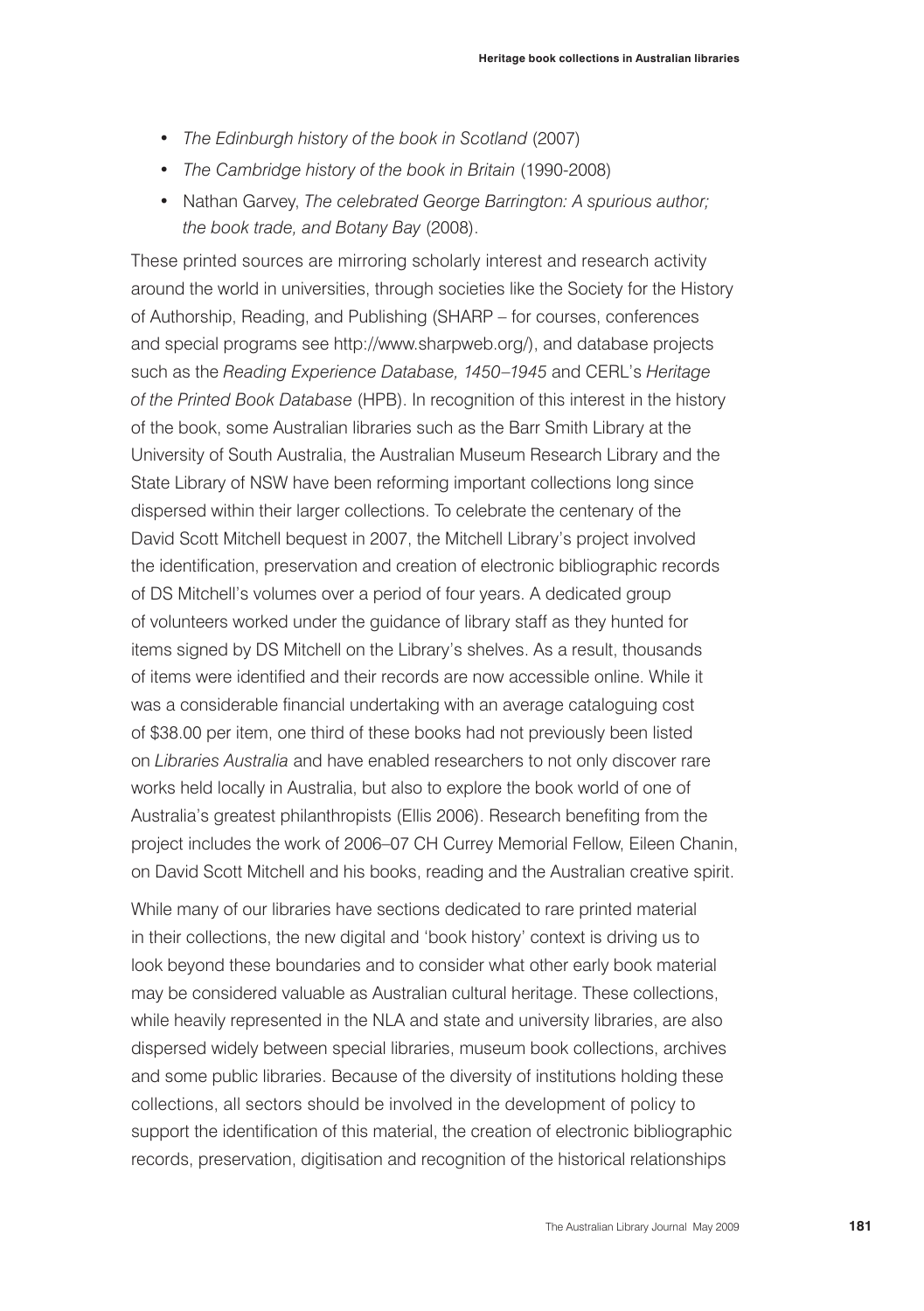between some of these collections. Libraries with heritage book collections are already developing projects that recognise the growing importance of book history and are assisting researchers to access what is often the unique raw material of Australia's book culture.

### **Some current approaches to heritage book collections**

At ALIA's biennial conference *Dreaming 08*, held at Alice Springs, Paul Genoni pulled no punches in his assessment of the handling of Australian legacy collections:

Currently the management of Australia's legacy print collections is proceeding in something of a policy vacuum, with seemingly little desire to tackle the issues around long-term management. … The challenge for Australia's academic and other research libraries is to ensure that national initiatives are not confined to e-research infrastructure only, and that they can continue to promote the national importance and research value of their legacy print collections (Genoni 2008 p.13).

Genoni has written a number of papers advocating a shared print repository to house the legacy collections (a somewhat ambiguous term) of Australian research libraries. Discounting the broader issue of breaking up groups of physical items and separating them from institutions and communities for which they may have significant meaning, the perceived advantage of removing duplicates in repositories could threaten heritage book collections if there are no agreed criteria protecting material with limited bibliographic records or knowledge about its historical context. Yet Genoni is not alone in voicing his concern for the lack of a sensitive national approach in managing the future of research library collections and, whether or not one is comfortable with combined repositories, an approach to managing our physical collections that considers not only digitisation, but storage, future collaborative collecting strategies and heritage value may have some merit.

In discussions about the future management of heritage book collections, there has been some mention of 'significance' as applied to the built environment. JP McCarthy wonders whether some libraries in the UK – 'a time frozen collection in its original building with all of its original administrative resources still in place' – should be designated in the same way as a national monument (McCarthy 2007 p.353). Perhaps there is a place for a handful of such examples but in the case of Australia there will be few contenders, and the idea is as practical as turning every culturally significant house into a house museum.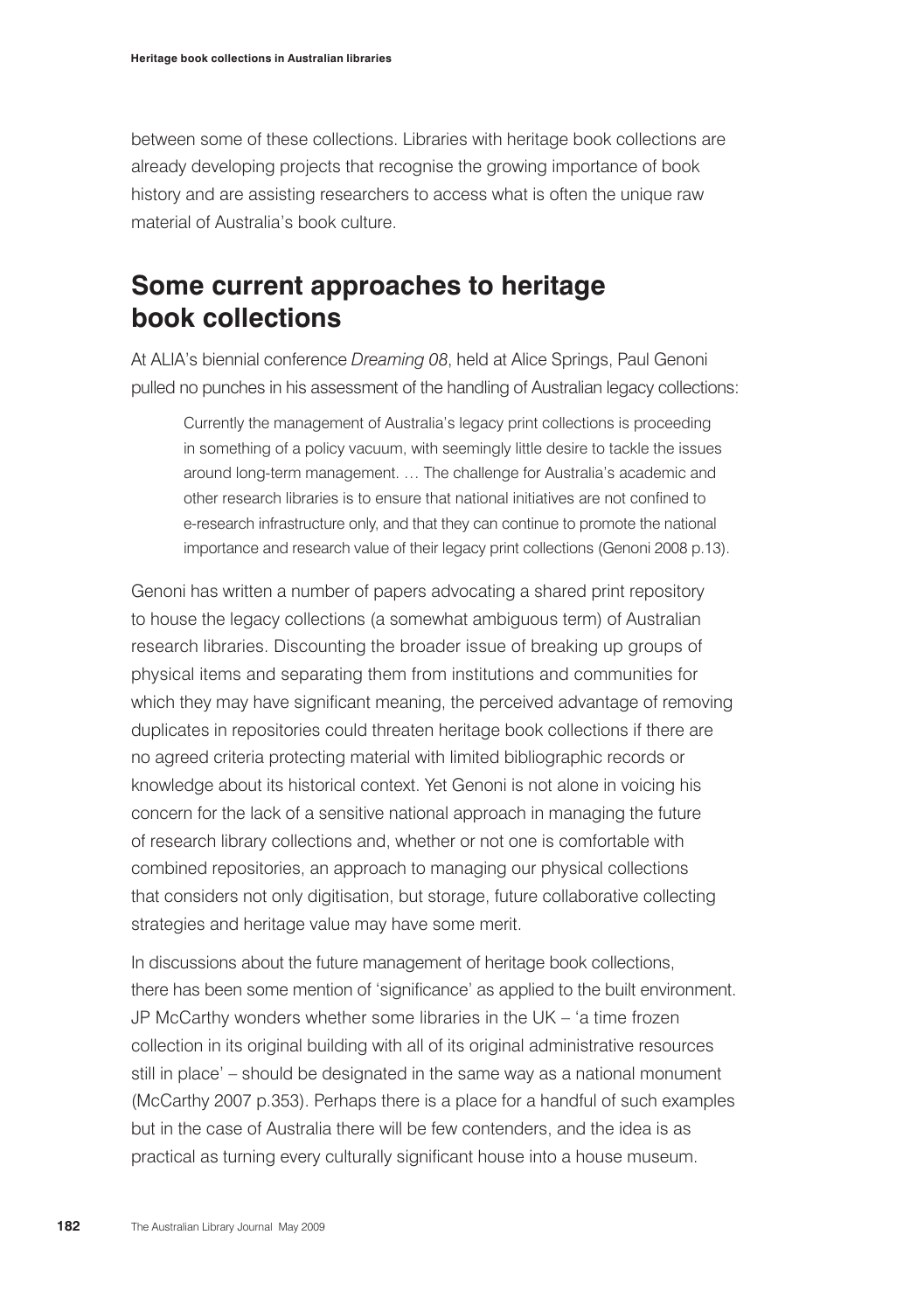Robert Darnton, a seminal player in the new approach to book history, recently wrote a piece in which he pleads for people not to think of research libraries simply as warehouses or museums, but as places of learning 'preserving the past and accumulating energy for the future' (Darnton 2008). While a current engagement with heritage book collections by community stakeholders is essential for the survival of this material, it is also the role of libraries and other organisations to communicate the value of these collections and ensure their survival for future users through a variety of strategies. In Australia, these collections are being communicated through numerous exhibitions and catalogues across all library sectors, publications such as *The World of the Book* (Cowley & Williamson 2007), library blogs, public programs involving rare book material in libraries as large as the NLA and as small as the library of the Sydney Botanic Gardens Trust, and cataloguing projects in which detailed electronic bibliographic records, including provenance, are being created. The museum sector has also been involved in connecting heritage book collections with the community, a recent example being the nineteenth century Historic Houses Trust property of Meroogal, in Nowra, New South Wales. The book collection of this historic house museum is being used as the inspiration for the 2009 Meroogal Women's Arts prize theme of *Books & the world of ideas*, where women are invited to explore the titles in the Meroogal library and use this resource to stimulate ideas for their artwork.<sup>10</sup>

There continue, however, to be gaps in the communication of information about heritage book collections, particularly the challenge of countering the belief that almost everything has been digitised and that there is no future role for physical objects. Such opinions may be present in all institutions caring for this material, but are probably of most immediate concern for those managing Australia's smaller heritage collections. As previously mentioned, some government agencies, societies, archives and local public libraries are responsible for significant heritage book collections; many are held in libraries which are little known, under-resourced and struggling to communicate relevance in the digital environment. Some of these heritage libraries date back to the first half of the nineteenth century and are responsible for collections of state or national significance and yet are funded no differently from any other library in the same sector.

<sup>10</sup> Meroogal Women's Arts Prize 2009, http://hht.net.au/museums/meroogal/meroogal\_ womens\_art\_prize [accessed 10 April 2009]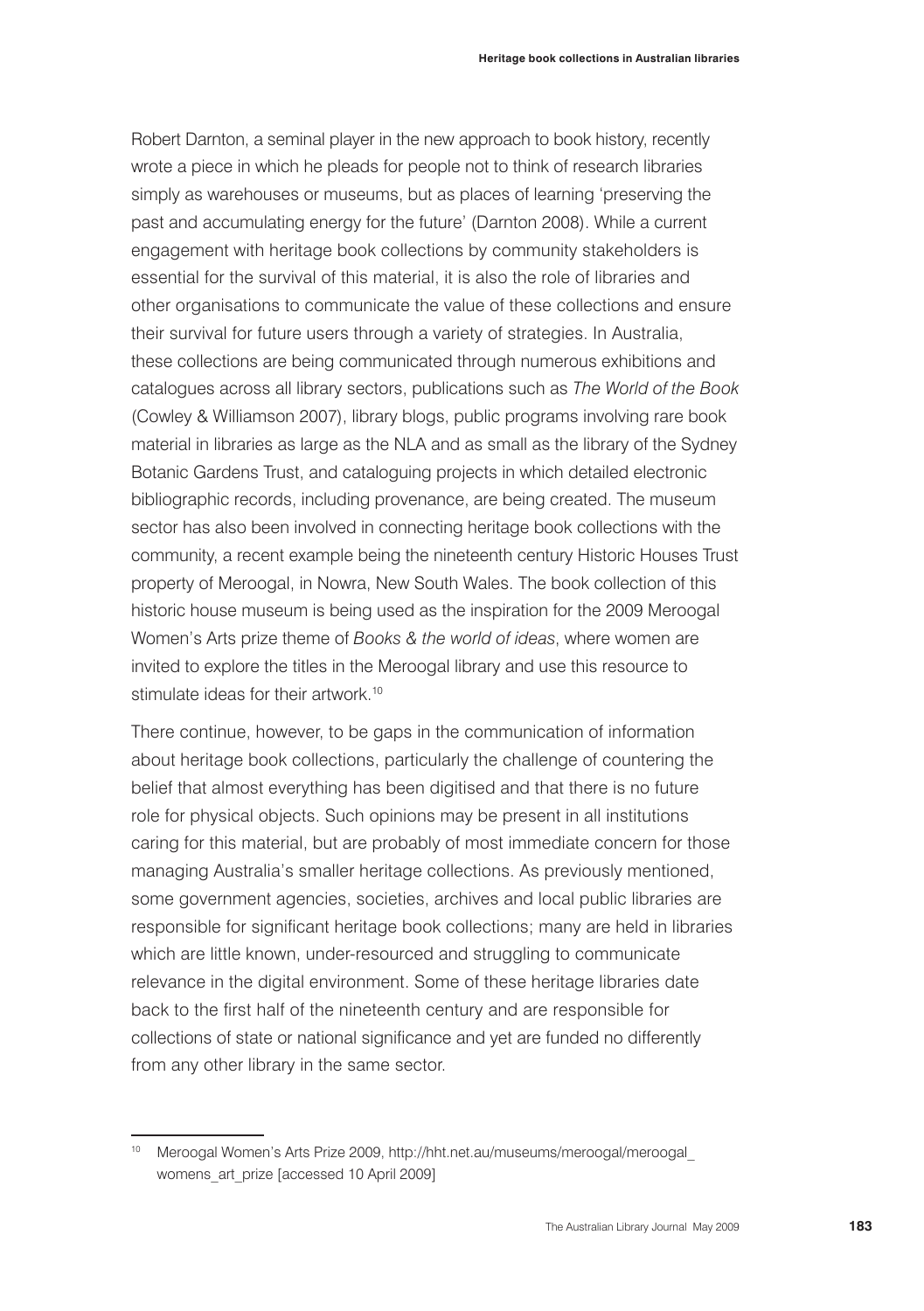Consequently, a library like the Australian Museum Research Library in Sydney, with a staff of four people, is attempting to provide access to a collection of almost 200,000 volumes, many of which are historically significant and in fragile condition, in addition to delivering reference and online services to its users. This phenomenon of smaller libraries attempting to provide access to nationally important heritage collections was also recently identified in a submission from Oxford University to a British parliamentary review of the museums, galleries, archives and audio-visual sectors. While voicing concerns on behalf of university libraries with nationally significant documentary collections, the University's argument no doubt resonates with some university and smaller Australian special libraries with heritage collections:

We believe that the concept of 'national' collections needs to be readdressed... The University libraries of Oxford and Cambridge receive little in the way of revenue funding directed at supporting preservation and access of these 'national' collections. These *de facto* 'national roles', are often not part of the core function of a university library or archive service, and can be considered as being at risk from insufficient funding to provide these broader functions and services at adequate levels.<sup>11</sup>

In Australia, it is often the combination of rare and unique book material, the subject-specific nature of these smaller heritage libraries and the expertise of their staff that generates demand. Given the level of experience with these specialised book collections and the relationship with such a specific user group, there is scope for these libraries to share this knowledge with holders of similar book heritage in other large or small libraries.

How then, over the longer term, does one recognise and protect heritage book material in libraries which tend to be marginalised from the big players and depend on having appropriately skilled staff and a sympathetic institutional management for their survival. In NSW, there is a mechanism for recognition available, through the NSW Heritage Branch, although this has been rarely applied to heritage book collections and lies outside the library system proper. The first library collection to be listed on the NSW State Heritage Inventory was the Old School of Arts Library Collection, Bathurst, in 2004. Managed by the Bathurst City Council Public Library, the collection consists of 2000 volumes and represents an estimated 7% of the estimated 30,000 books kept at the library's peak, in the 1950s. While much diminished in size and no longer

<sup>11</sup> Great Britain. Parliament. House of Commons. Culture, Media, and Sport Committee. *Caring for Our Collections: Sixth Report of Session 2006-07*. vol 2, 157.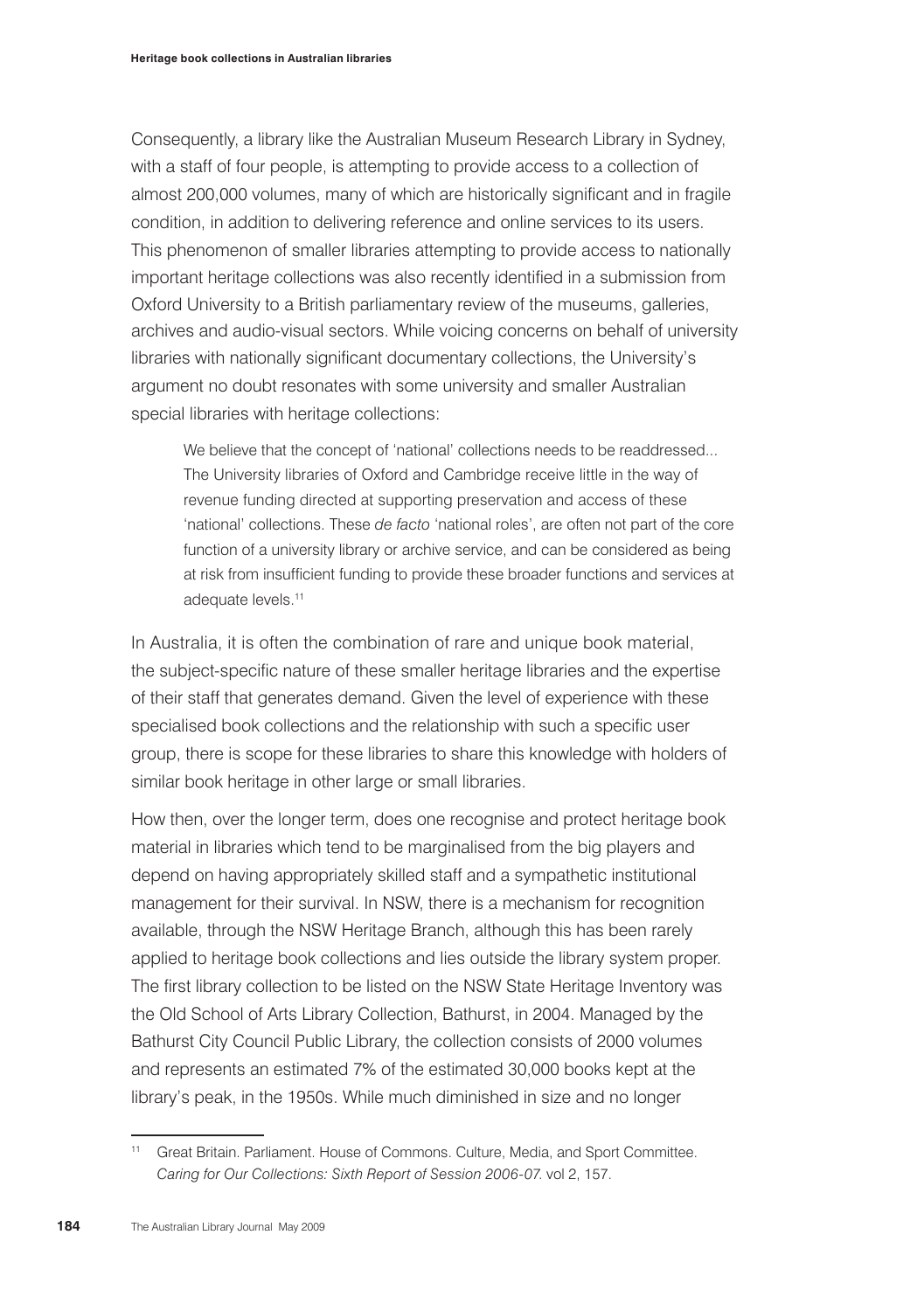housed in its original location, the collection was considered significant at a local and state level for a number of reasons, including the survival of a number of catalogues which could be used to contextualise the books that still exist.<sup>12</sup> It has been recently observed that the collection is stored in good environmental conditions, but electronic access is not yet available, though a recommendation was made at the time of listing that the collection be added to *Kinetica* (now *Libraries Australia*).13

Parts of the Australian Museum Research Library have also been listed on the NSW State Heritage Inventory. NSW government agencies are required to compile a register of heritage assets (known as a Section 170 Heritage and Conservation Register) and the Museum Library and Archives have been included as movable heritage on the Museum's register. The library's large and predominantly scientific collection of books dates back to the sixteenth century and retains most of the Museum's foundation book collection formed in the nineteenth century. The listing includes the rare book collection, special collections and all material accessioned prior to Federation – a proportion of which is discoverable via the AMRL's electronic catalogue and *Libraries Australia*.

As a way of recognising heritage book collections, the NSW State Heritage Inventory is a blunt instrument. It is a tool by which a collection may be tagged as significant, particularly if it is a collection still associated with the building in which it was originally formed, but it does not attempt to engage with the collection as a functioning library other than as a movable collection of objects. Such a listing is not an endorsement of the way in which a library is being managed, catalogued or communicated, although there are a number of local Bathurst websites promoting the Old School of Arts Library Collection as a local cultural attraction. In the end, however, we have been left with few other options if we wish to formally identify a smaller library's significance. As an alternative model, the Designation Scheme in the UK is a program designed specifically for the recognition of museum, library and archive collections and has been established by the Museums, Libraries and Archives Council. Since 2005, over 50 libraries and archives have been granted designation status and are recognised as belonging to a group with 'pre-eminent collections of national and international importance held

<sup>12</sup> 'Bathurst Old School of Arts Library Collection', State Heritage Inventory, http://www. heritage.nsw.gov.au/07\_subnav\_01\_2.cfm?itemid=5053088 [accessed 12 February 2009]

<sup>13</sup> Elizabeth Robertson, Heritage Branch Librarian, pers. com. 19 March 2009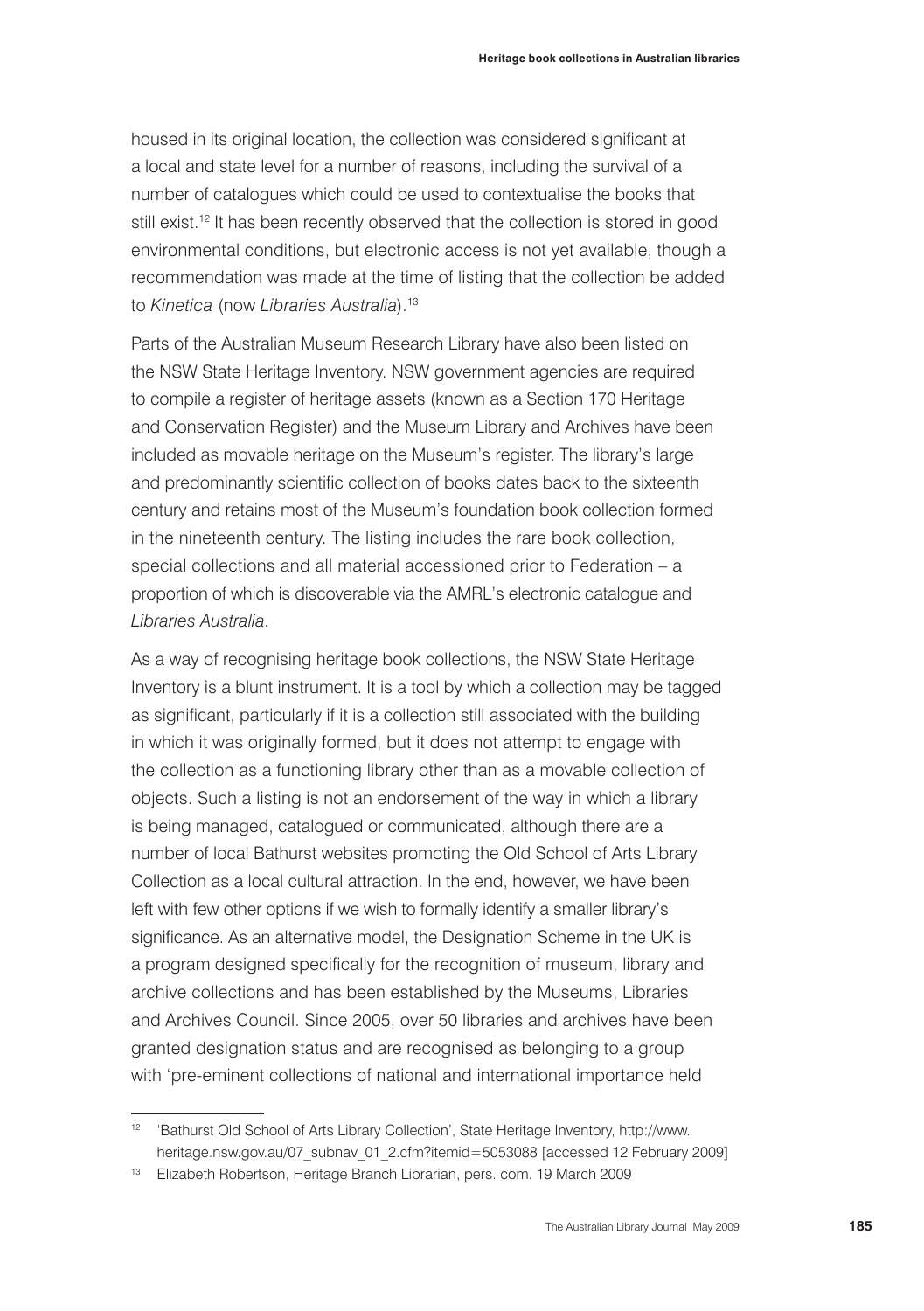in England's non-national museums, libraries and archives, based on their quality and significance'. The application process is rigorous and libraries are required to prove not only their significance but that they meet set standards in cataloguing, collection management and services to the public. Libraries which have undergone the process report significant benefits in terms of the internal assessment of how the library manages and provides access to the collection, recognition and a sense of pride within the library's parent organisation, as well as greater external recognition (Sheppard 2008).

While Designation Scheme recognition assists libraries in Britain to raise additional funding, there is little option for smaller heritage libraries in Australia. Although the Collections Council of Australia will be launching its publication *Significance 2.0* in May 2009, it is expected to have only a broad application to libraries and there is no indication that it is intended to support the introduction of a program like the Designation Scheme. Public, community and society libraries are able to apply for small Community Heritage Grants from the NLA and this has enabled societies such as the Royal Society of NSW to commission heritage studies of their significant book collections (Branagan 2006; Tyler 2006). At worst, these grants enable groups to document the significance and state of preservation of key items and identify strategies for future management. However worthwhile the individual benefits of this funding are, the results tend to be piecemeal and do not feed into any overall strategy of care and recognition for these heritage book collections.

An important part of any attempt to coordinate a strategic approach to the future care and management of heritage book collections is collaboration between those holding such material. In February 2008, an inaugural meeting of NSW heritage libraries and archives was held at the NSW Parliamentary Library. Librarians and archivists from the Mitchell Library, NSW Parliament, Art Gallery of NSW, Australian Museum, Botanic Gardens Trust, Historic Houses Trust, and Powerhouse Museum attended a day-long meeting in which collections were described and shared issues identified. A second meeting was hosted by the Historic Houses Trust in August 2008, where common ground was found in a discussion of special collections cataloguing, agreement in sharing information about rare book cataloguing projects, and consideration of how new library and archives graduates could be encouraged to work with rare books and special collections. While it is early days, a third meeting is to be hosted by the Mitchell Library in the near future and it is expected that we will discuss further areas in which there is potential for co-operation or shared projects between our institutions.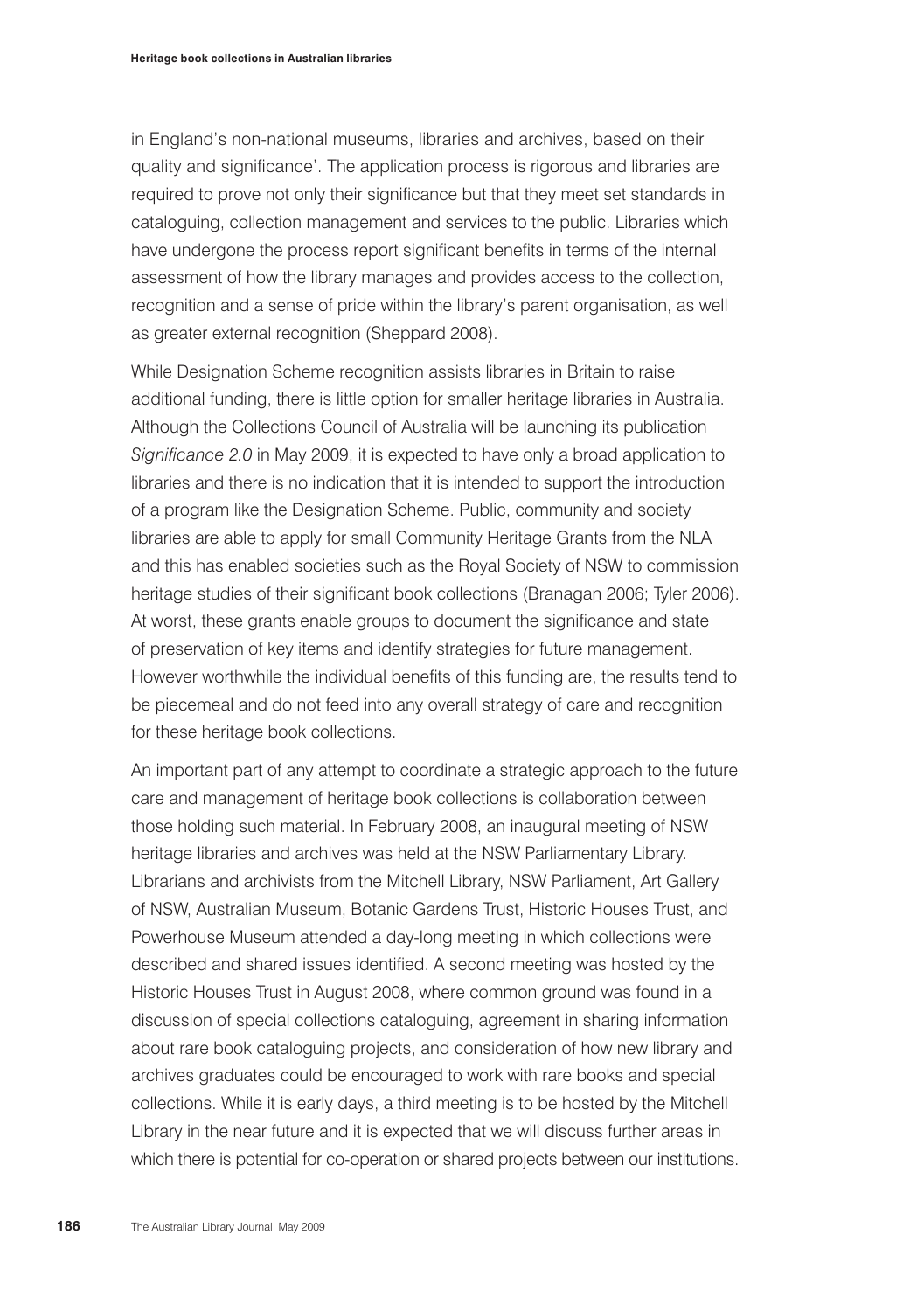### **Where to from here?**

There is no prescription for how we manage the future of our heritage book collections, but there are issues we should consider along the way:

- Heritage collections of state and national significance are not limited to the NLA, or state and university libraries. Important collections reside in many of our government institution libraries, society libraries, archives and museums.
- As collections are dispersed, is there scope for a census-like estimate of the extent of heritage book collections in Australian libraries, archives and museums? Which body could oversee such an exercise?
- The identification of heritage libraries and book collections needs to be followed by funding to support further management of these collections.
- As we head further into the digital age we should be careful not to limit our identification of cultural heritage to the rare book and special collections of our libraries – the extent is potentially greater and we may be at risk of losing more contemporary material.
- How effectively are we capturing provenance, annotations and other details in bibliographical records of likely book heritage candidates to ensure we are identifying material of significance?
- There may be advantages in managing our collections in a less segmented manner: what are the relationships between digitisation, preservation, storage, cataloguing and the identification of culturally important material? How does a decision for one impact on the others? Does additional funding for the development of Web 2.0, for example, impact on the depth of our catalogue records and our subsequent ability to identify heritage material in the future?
- Might the Designation Scheme be a useful model for recognising significant heritage collections in Australian libraries? Once again, who could oversee such a program?
- Finally, there needs to be a more established information tree by which heritage libraries, archives and museums are able to share knowledge and advice relating to their book collections.

As we saw with George Bennett's book at the opening of this paper, it is the decisions we make every day, big and small, which affect what material is available to pass on to the next generation. Surely it would be better for us to actively manage the future of our book collections and start by collaborating and pooling the extensive expertise we have in Australia. As we try to keep up with technological innovation and change in our libraries, we need to remind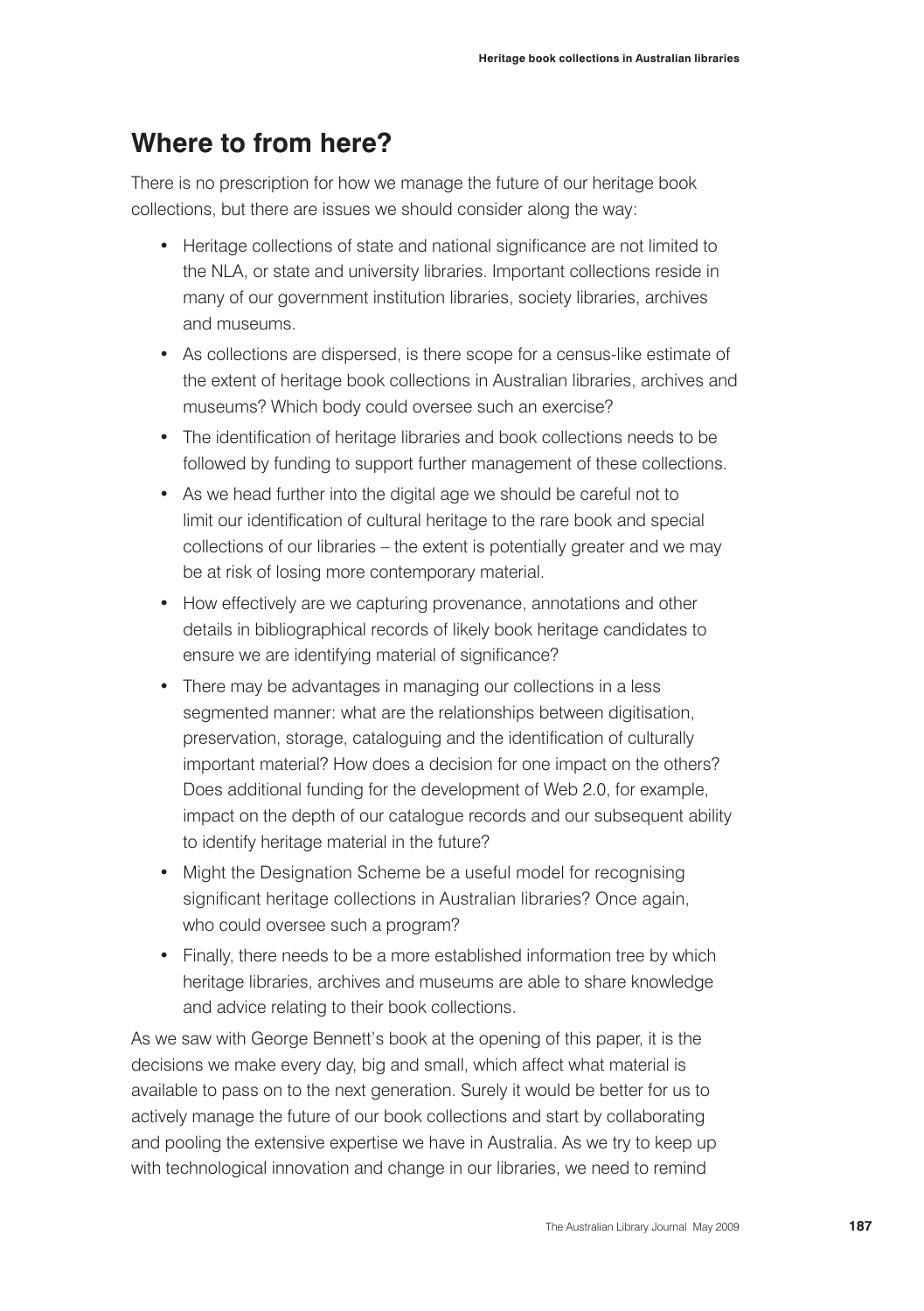ourselves that we are still responsible for heritage material, some of which we barely know, and we cannot presume to fully understand what significance this material may hold for future generations.

#### **References**

- 'Bathurst Old School of Arts Library Collection', State Heritage Inventory, http://www.heritage. nsw.gov.au/07\_subnav\_01\_2.cfm?itemid=5053088 [accessed 12 February 2009]
- Branagan, D 2006, 'The Royal Society of New South Wales: report on the cultural, historical and scientific significance of the Society's library and its state of preservation', *Journal and Proceedings of the Royal Society of New South Wales*, vol 139, 101-23
- Collections Council of Australia 2009, *Significance 2.0: a guide to assessing the significance of collections*, Adelaide, CCA: www.collectionscouncil.com.au
- Consortium of European Research Libraries, http://www.cerl.org/web/ [accessed 12 April 2009]
- Cowley, D and Williamson, C 2007, *The World of the Book*, Melbourne, Miegunyah Press in association with the State Library of Victoria
- Darnton, R 2008, 'The library in the new age', *New York Review of Books*, 55(10), 12 June: http://www.nybooks.com/articles/21514 [accessed 22 November 2008]
- Ellis, E 2006, 'Truth and fiction: The bequest of David Scott Mitchell the 2005 John Alexander Memorial Lecture', *Journal of the Royal Australian Historical Society*, 92(1), 83–100
- Genoni, P 2008, 'Sharing and saving: calculations towards an Australian print repository', in Mamtora, J. (ed), *Dreaming 08 Biennial Conference of the Australian Library and Information Association*, Sep 5 2008, Alice Springs, Australia: Australian Library and Information Association, http://espace.library.curtin.edu.au/R/?func=dbin-jump-full&object\_ id=117950&local\_base=GEN01 [accessed 13 April 2009]
- Great Britain. Parliament. House of Commons. Culture, Media, and Sport Committee. *Caring for Our Collections: Sixth Report of Session 2006-07*. vol 2, 157
- *Heritage of the Printed Book Database:* http://www.cerl.org/web/en/resources/hpb/main [accessed 28 April 2009]
- McCarthy, JP 2007, 'Some thoughts on legacy collections', *Library Management*, 28(6/7), 347–54
- Museums, Libraries and Archives Council (UK), 'Designation Scheme', http://www.mla.gov.uk/ what/raising\_standards/designation [accessed 13 April 2009]
- National & State Libraries Australasia, 'Re-imagining library services: Strategic plan', July 2008, http://www.nsla.org.au/publications/papers/2008/pdf/NSLA.Discussion-Paper-20080704- Re.imagining.Library.Services.Strategic.Plan.July.2008.pdf [accessed 12 April 2009]
- National Library of Australia, 'Key elements of the Australian library and information infrastructure', http://www.nla.gov.au/initiatives/map/mapnc.html [accessed 12 April 2009]
- *Reading Experience Database, 1450–1945:* http://www.open.ac.uk/Arts/reading/ [accessed 28 April 2009]
- Sheppard, J 2008, 'A mark of recognition', *Designation Update*, http://www.mla.gov.uk/what/ raising\_standards/~/media/Files/pdf/2008/designation\_update\_spring2008 [accessed 13 April 2009]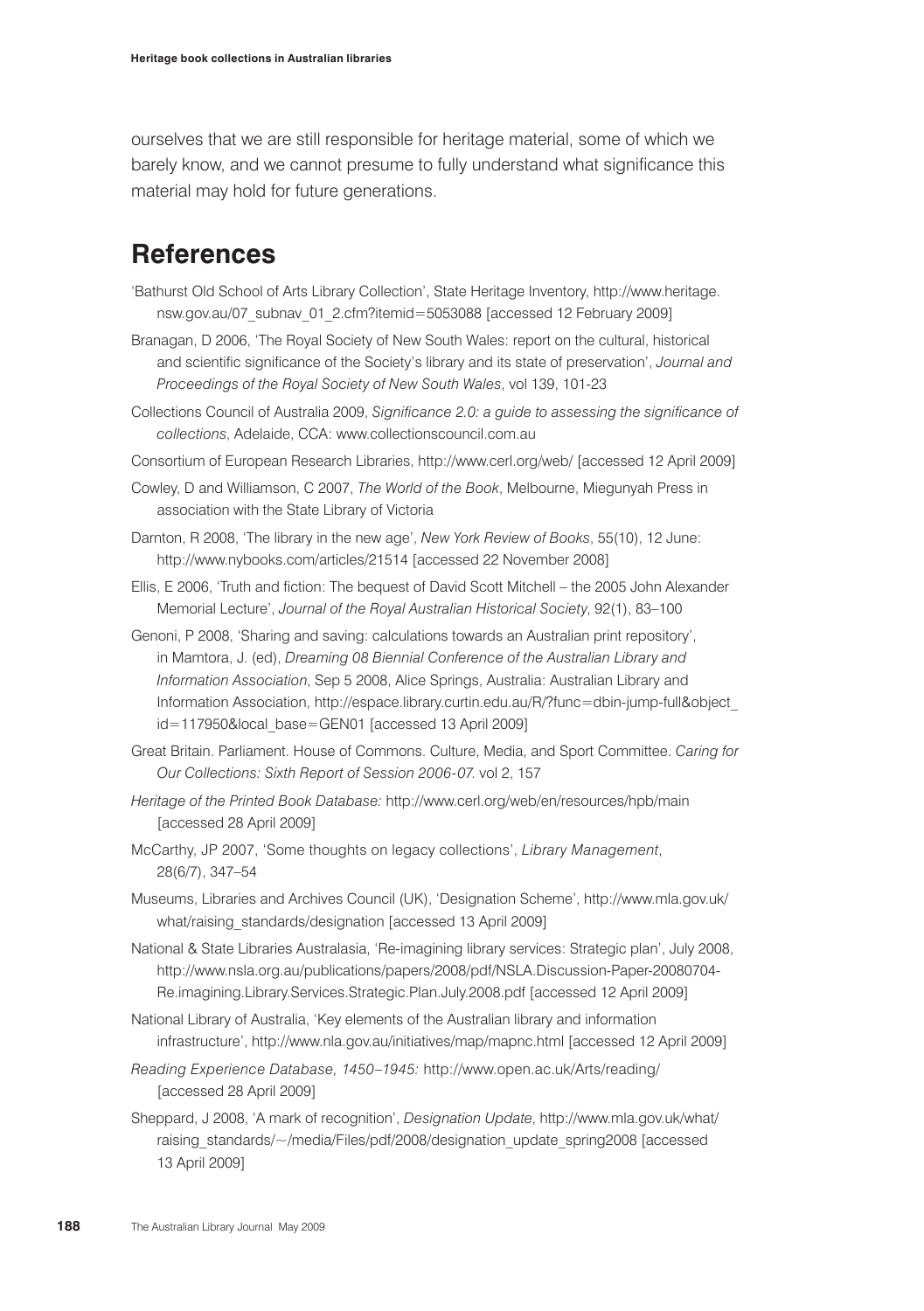Society for the History of Authorship, Reading, and Publishing: http://www.sharpweb.org/

- Stephens, M 2007a, 'From lost property to explorer's relics: the rediscovery of the personal library of Ludwig Leichhardt', *Historical Records of Australian Science*, 18(2), 191-227
- Stephens, M 2007b, 'A scientific library of some value': An early history of the Australian Museum Library', *The Australian Library Journal*, vol 56(3-4), 302–11
- Tyler, P 2006, 'The Royal Society of New South Wales: report on historical significance', *Journal and Proceedings of the Royal Society of New South Wales*, vol 139, 75-99
- West, JLW 2003, 'Book history at Penn State',In *The Pennsylvania Center for the Book*. http:// pabook.libraries.psu.edu/histofbook/article.html [accessed 13 April 2009]
- World Digital Library, http://www.worlddigitallibrary.org/project/english/index.html [accessed 12 April 2009]

**Matthew Stephens** is reference librarian at the Caroline Simpson Library & Research Collection, Historic Houses Trust of New South Wales. He is undertaking a PhD in the School of History and Philosophy, University of New South Wales, on the early history of the Australian Museum Library. In 2004, whilst employed at the Australian Museum Research Library, Matthew proposed and researched *John Gould Inc*., an exhibition celebrating the bicentenary of the birth of the ornithologist and publisher. Matthew's email address is: matts@hht.net.au.

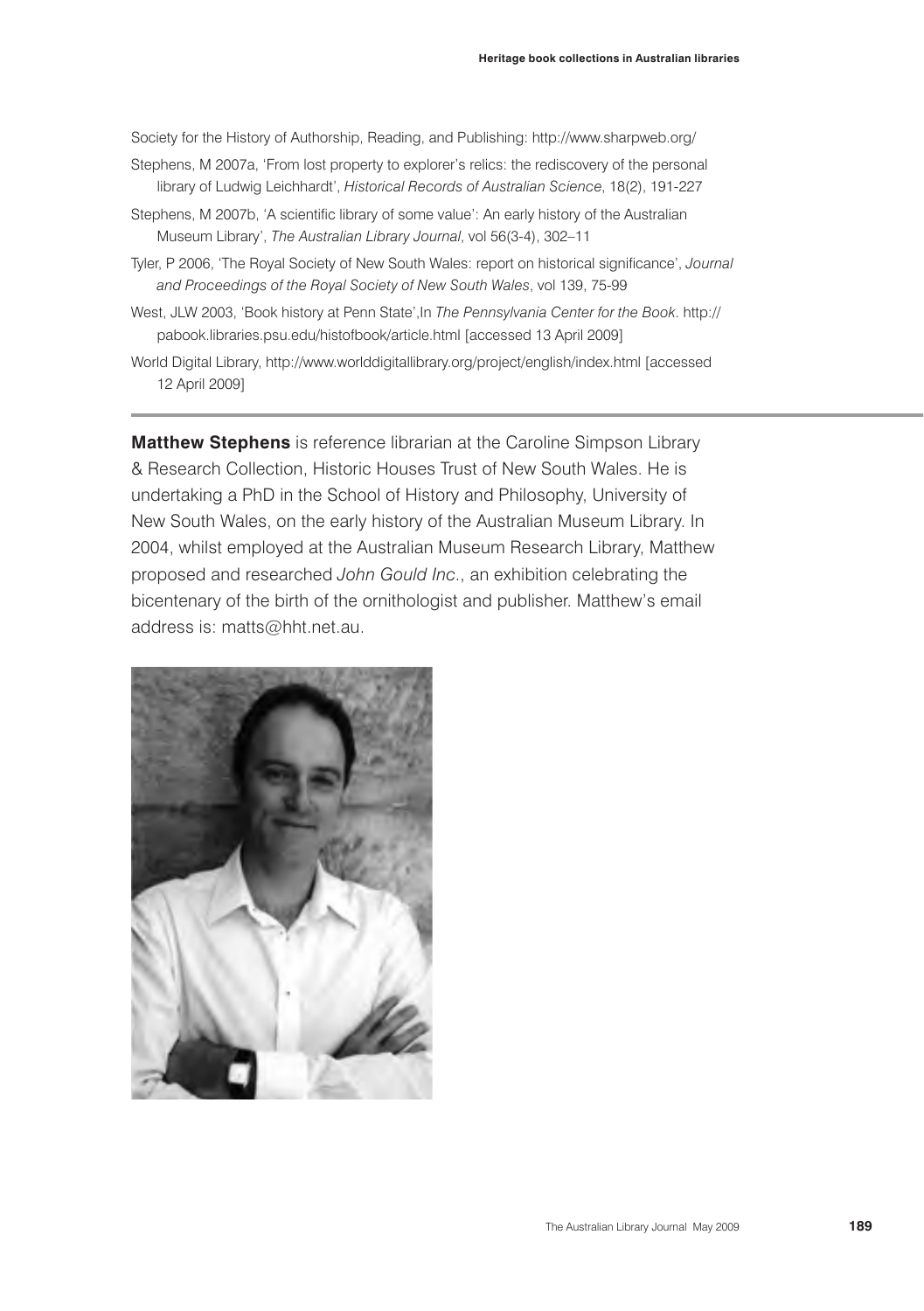# **Book reviews**

### **Mapping to digital**

*Integrating geographic information systems into library services: a guide for academic libraries.* **By John Abresch, Ardis Hanson, Susan Heron and Pete Reehling. Hershey, PA: IGI Global/Information Science Publishing, 2008. 301 pp. US\$99.95 hard cover ISBN 9781599047263.**

Works on geographic information systems (GIS) pervade the natural sciences and particularly the geosciences information domain. But how knowledgeable are today's librarians when it comes to managing this new data form? The move from the paper representation of maps to the multi-layered computerised representations of GIS systems is a paradigm shift for all who work in this domain, and that paradigm needs to be grasped by information professionals who work with GIS.

*Integrating geographic information systems into library services: a guide for academic libraries* is true to its title, although I might have added 'US', as most examples and case studies used are particular to that environment – yet the advice given in this book can be applied in any GIS library situation. As Patrick McGlamery, well known for his long-standing involvement in map librarianship, offers in his foreword:

…this book provides a vocabulary for discussing how to build and manage digital spatial data collections in libraries, integrating traditional map librarianship and contemporary issues in digital librarianship. Augmenting the services of the map library, GIS, a geospatial database management system, has uses that transcend the paper map.

This title presents a useful approach for the uninitiated in map librarianship, as it traces the technical developments in maps over time. The chapters contain a comprehensive summary of events and the literature thus far, two examples being Chapter 3 (Spatial Databases and Data Infrastructure) and Chapter 4 (Describing Geospatial Information). This approach works well for those of us who want to get to the crux of managing GIS and related spatial data, as the chapter headings speak for themselves and we can quickly skip over those with which we have familiarity, and home in on the particular. Nevertheless, the chapters on reference services, collection management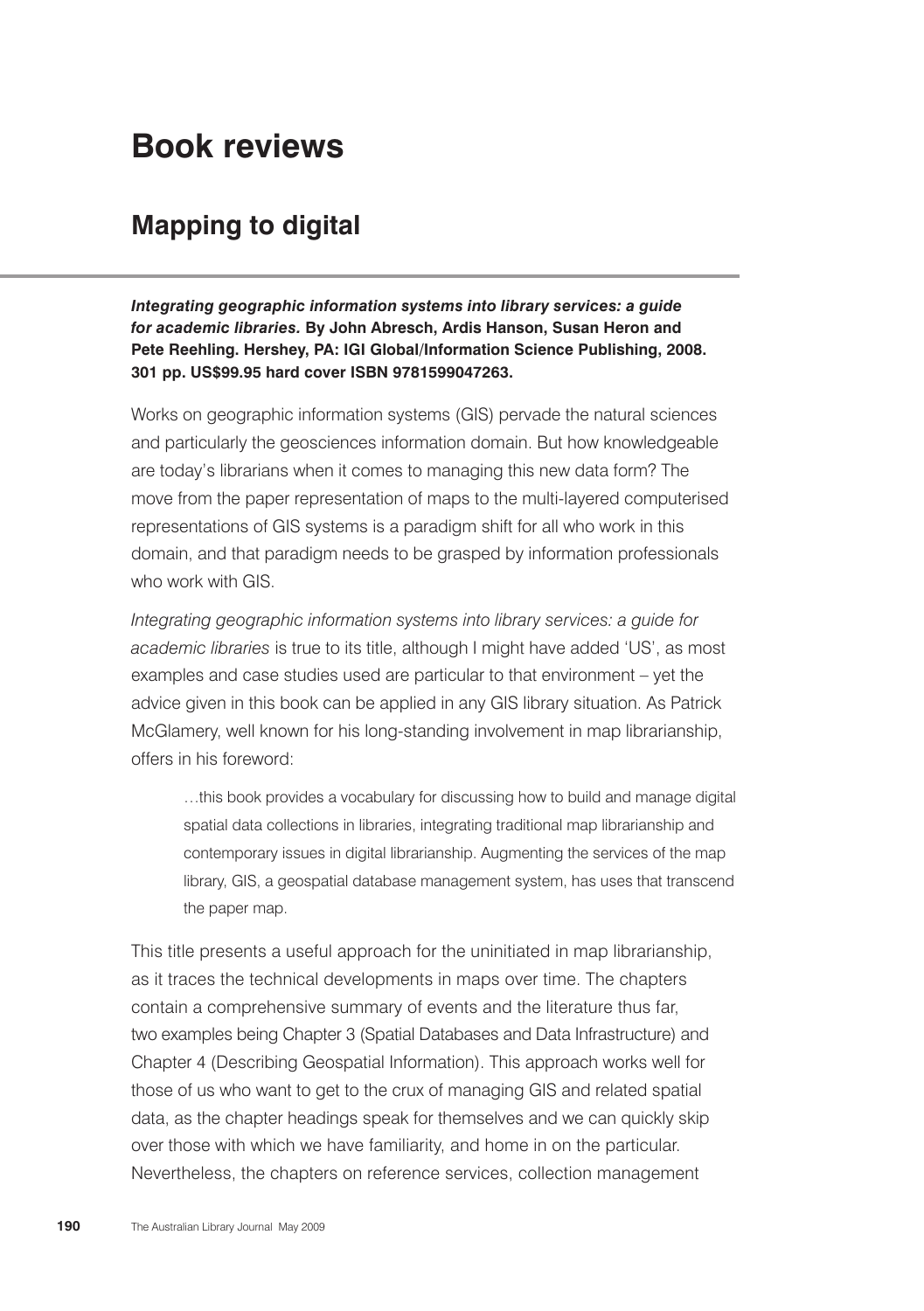**Book reviews**

and library education tend to cover the general in more detail than I believe is necessary, since it is the uniqueness of the GIS and spatial data management and its impact on these three domains that are of most interest to the reader. The authors do get there, but the journey could be shorter.

Many large academic libraries have moved into the GIS world, as the examples given throughout the title show. The authors, all of whom work at the University of South Florida, take the reader on an incremental journey from Geography and Librarianship in Chapter 1 to a final chapter titled 'What the Future Holds'. They use their GIS library experience as a case study in the chapter on collection management.

One of the most refreshing aspects of the book is its seamless integration of this wholly digital domain into the field of librarianship. This is not yet another title about digital copies of books, but about a truly digital approach to an information resource that is valuable, ubiquitous and exciting. As the authors state, '…librarians with their traditional skills of information collection, description, organization, and dissemination, can provide a more holistic experience for the community of digital library users', but they must enter a brave new world to do this.

This title is most comprehensive and provides a necessary learning tool for those who venture into this exciting digital library domain. It is a must for those library schools that provide studies in the digital library area, since it expands considerably on digital library horizons for the library profession.

> **Kerry Smith** Curtin University of Technology

### **Reflecting on recordkeeping 2.0**

*Managing the crowd: rethinking records management for the Web 2.0 world***. By Steve Bailey. London: Facet Publishing, 2008. 172 pp. £39.95 hard cover ISBN 9781856046411.**

This slender volume is a welcome addition to the records management literature. It challenges some preconceptions about records management and questions the appropriateness of existing techniques and methodologies in dealing with Web 2.0 tools such as blogs and wikis. It makes a very refreshing change to read a records management book that is critically reflective of existing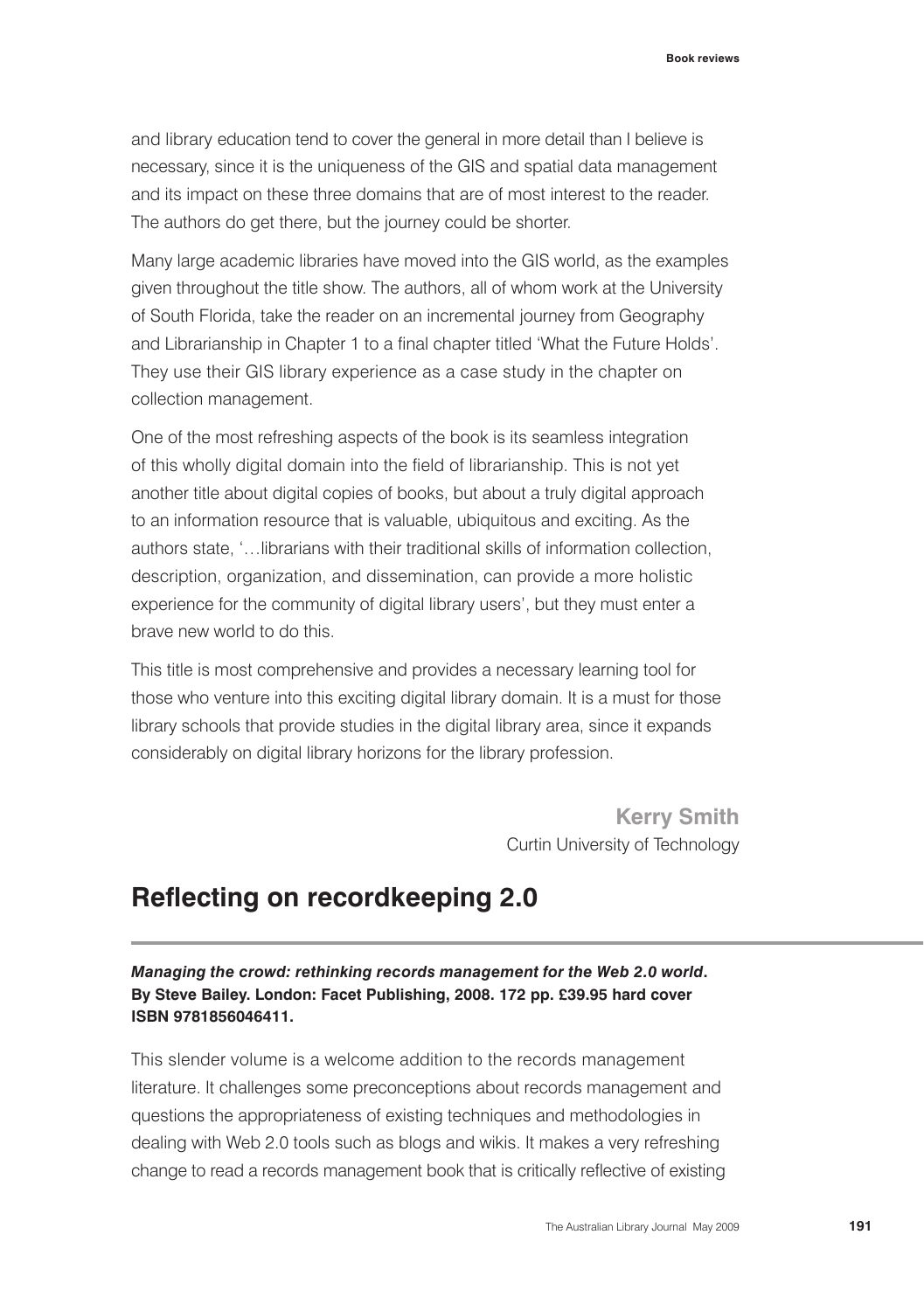**Book reviews**

practice, and is prepared to consider alternative approaches. However, a more rigorous theoretical basis would have resulted in a much more credible argument being put forward.

The author is a British records manager, and the intended readership seems to be his fellow records managers in Britain. This context is perhaps responsible for the first jarring note, as the claim is made that the fundamentals of records management theory have not been questioned until now. That, of course, is simply not the case, as the recordkeeping continuum model was developed in response to the need for a new theoretical underpinning for the digital environment.<sup>1</sup> Analysis of the recordkeeping continuum and related information continuum models would perhaps have helped the author avoid falling into the trap of proclaiming that records managers should broaden their scope to encompass the management of all information, not just records. If records managers fail to grasp why their efforts and techniques focus on that particular subset of information, then little progress will be made. Recognition of the existence of other practitioners such as librarians in the Web 2.0 space would really have strengthened and enriched the arguments that are made.

Nevertheless, the ideas discussed in this book deserve wide readership in the records management community and should certainly stimulate debate. In particular the lack of awareness or understanding of user behaviour that is a feature of records management deserves further consideration. As the author points out, there is very little research conducted in this area, and this is a fundamental contributing factor to the absence of genuine progress in developing new methodologies. If some of the concepts debated act as an impetus for further research projects, then this book will have served its purpose well. The style of writing is clear and to the point, which should encourage wide readership. One hopes that this book will act as a catalyst for change, rather than a set of precepts to be taken too literally.

> **Gillian Oliver** Victoria University of Wellington

<sup>1</sup> Upward, F. (2000). Modelling the continuum as paradigm shift in recordkeeping and archiving process, and beyond - a personal reflection. *Records Management Journal, 10*(3), 115–39.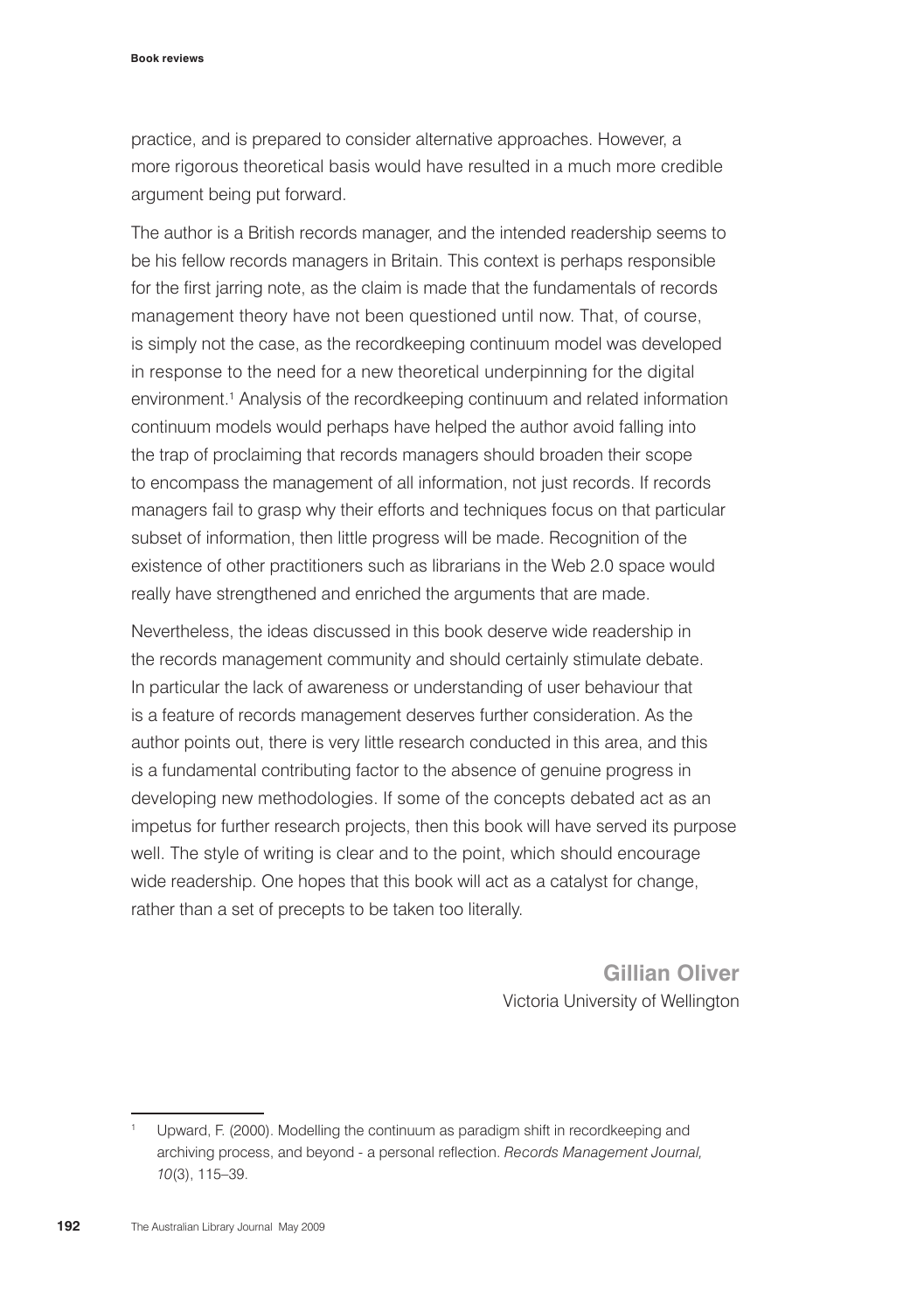### **Teaching and learning information literacy**

*Navigating information literacy: your information society survival toolkit***. By Theo Bothma, Erica Cosjin, Ina Fourie and Celia Penzhorn. Cape Town: Pearson Education South Africa, 2008. 196 pp. US\$45 soft cover ISBN 9781770252219.**

*Navigating information literacy* is a complete toolkit for teachers and students of librarianship and information management. It contains much that is required for the practical teaching of information literacy, collected together in one well set-out, easy to read volume. Its 12 logically arranged chapters follow the adult learning principle of relating what we are learning to what we already know. Beginning with basic definitions, the authors detail information sources and resources – books, periodicals and the Internet, as well as portals, gateways and library websites. The reader is guided through the construction of search queries for the Internet and online databases, together with instruction on organising and retrieving information on our own computers. Copyright issues and the ethical and free use of information are discussed, together with referencing and reference techniques and also the writing of assignments and research reports. Methods of evaluating information and information sources follow, and the book concludes with a chapter on 21<sup>st</sup> century communication.

Features of this book are the provision of a list of learning outcomes and a list of key terms at the start of each chapter and a summary, a list of references and some critical thinking questions to stimulate discussion at the conclusion. The book is also extensively indexed.

For those of us who graduated last century, the most useful chapter examines 21<sup>st</sup> century communication. It considers the impact of technology on the modern world of work and leisure, and explains how social software enables the formation of links between members of online communities, thereby facilitating connection and collaboration. It explores the difference between Web 1.0 and Web 2.0 and goes on to define the working of blogs, wikis, the social networks YouTube, MySpace, Facebook, Livejournal and Flickr, as well as the social bookmarking sites del.icio.us, Simpy, Furl and CiteULike. Finally, it examines specialised social applications such as business networks, crowdsourcing, social libraries and Library 2.0, which encourage users to participate in the provision of library services. The book concludes with a discussion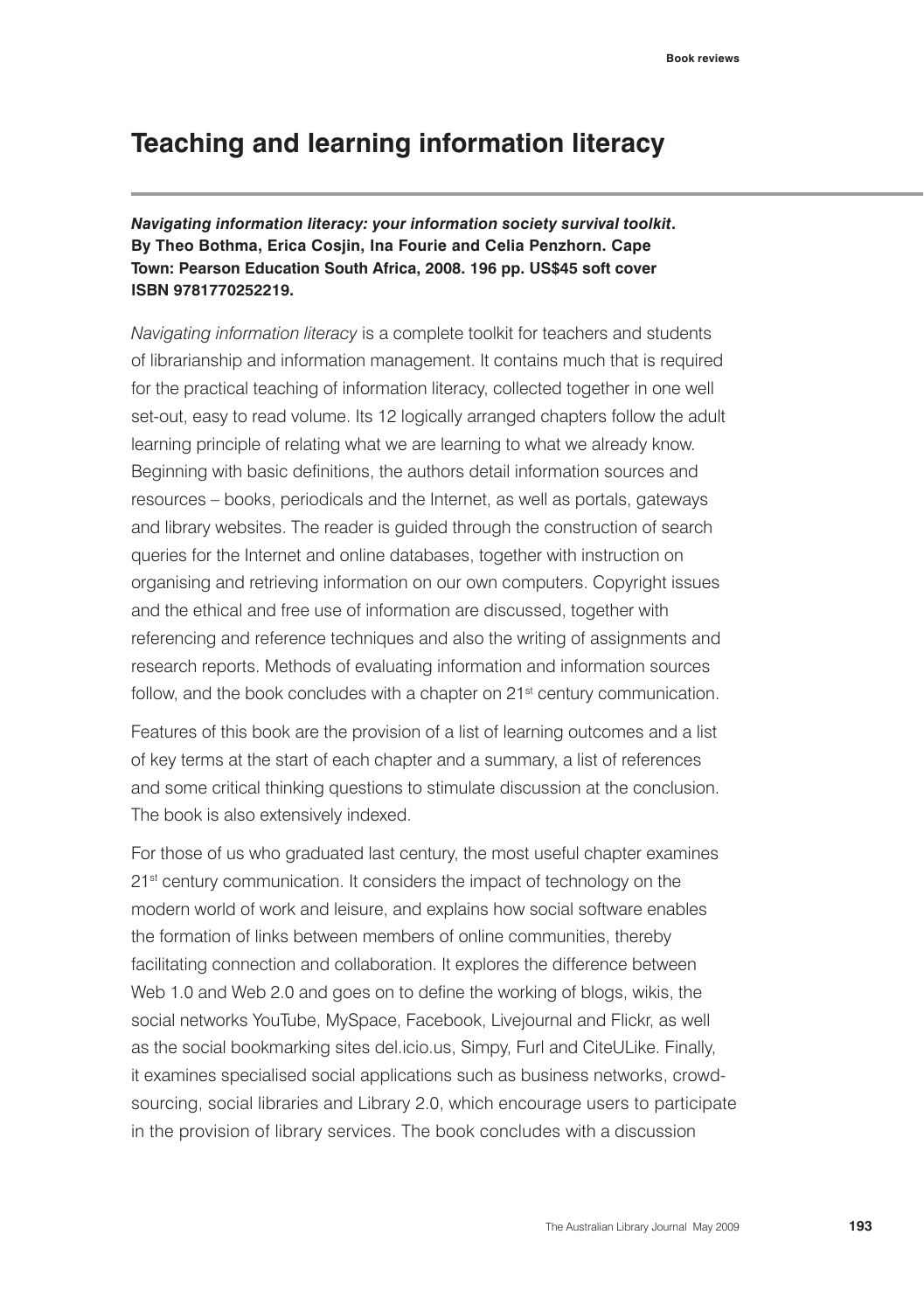of the growth of mobile computing and gives valuable tips on evaluating the usefulness of information obtained from Web 2.0.

This work is a key resource for all library people involved in teaching information literacy skills – and isn't that everyone who works with clients and students in every type of modern library? I think so.

> **Helen Dunford** TAFE Tasmania

### **Proven programmes for primary and secondary teacher librarians**

Leadership for excellence: insights of national school library media Program of *the Year award winners***. Ed. by Jo A. Carr for the American Association of School Librarians. Chicago: American Library Association, 2008. 120 pp. US\$39.00 (ALA members US\$35.10) soft cover ISBN 9780838909614.**

This book targets practising teacher librarians in both primary and secondary schools, offering short papers (with an average length of two pages each) on a wide range of specific, practical, achievable programmes and objectives. The contributors were identified as 'Program of the Year' winners (US), and in this book they verbally model exemplary practice to empower school librarians. Each paper focuses on the leadership role of teacher librarians (school library media specialists) but continually emphasises that each operates within a learning community which requires committed collaboration for maximum student-centred outcomes. There can be no effective leaders if there are no effective teams.

There is a short general introductory section which clearly defines the scope of the book and the definition of the editor's vision of leadership for teacher librarians. The primacy of communication, an essential element in collaboration, is never in doubt. All the short papers fit a common scaffold, beginning with a summary of a particular area of focus, objectives for the programme, the teacher librarian's role, the evidence of the contribution to student achievement, funding and evaluation. The 34 papers are short, specific, and focused. Each is different and outlines what works, briefly how it works, why it works and what value it offers.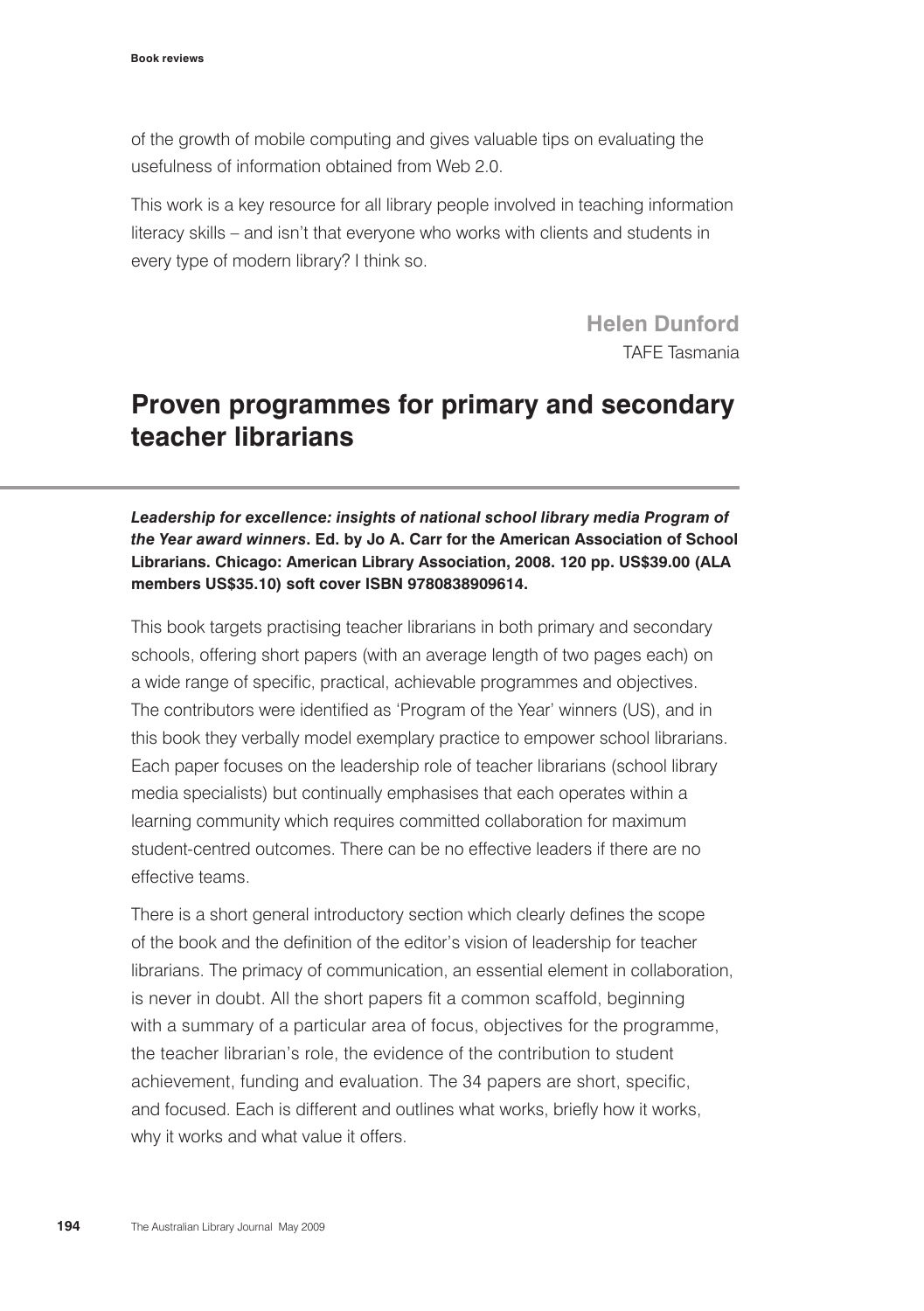The book has five sections: a vision of leadership, leadership in teaching and learning, leadership in information access and delivery, leadership in programme administration and a vision for the future. Within each of these is a cluster of relevant papers. In the teaching chapter there is a strategy for a topic in the music curriculum, a unit on keyword searching and a project for special education. In the administration chapter there is a paper on advocacy in the arena of public relations, a strategy to move to flexible scheduling and collaboration, a project focusing on mentoring and partnerships, ideas for attracting and keeping parent volunteers and a unit on integrating technology (even when the technology provision is less than perfect). The writing reminds teacher librarians that they are part of the teaching team with mutual goals, while respecting the individual classroom goals of their teaching partners, as well as being efficient managers of the library service in all its functions.

The appendix contains websites of schools honoured for their library programmes from 2008 back to 1963 – this extensive coverage is probably not really useful but the bibliography labelled 'Resources for Exemplary School Library Media Programs' contains some more recent print material and websites, and this could have some value.

The strengths of this book are the expertise of outstanding teacher librarian practitioners, the brevity and clarity of the papers, the single issue focus of each paper, the broad coverage of topics and the application to many school libraries over the whole spectrum of grades. This is a book for professionals to dip into and be inspired by and motivated to act. It comes highly recommended.

> **Heather Fisher** New England Girls' School

### **Integrating information literacy in academic curricula**

*An introduction to instructional services in academic libraries.* **Ed. by Elizabeth Connor. New York: Routledge, 2008. 288 pp. US\$34.95 hard cover ISBN 9780789037077.**

Successful students are information literate; and today more than ever before librarians in academic libraries are contributing considerable energy, knowledge and leadership to helping students develop the required information literacy skills. Increasingly academic staff are moving away from the one-off, 'show and tell',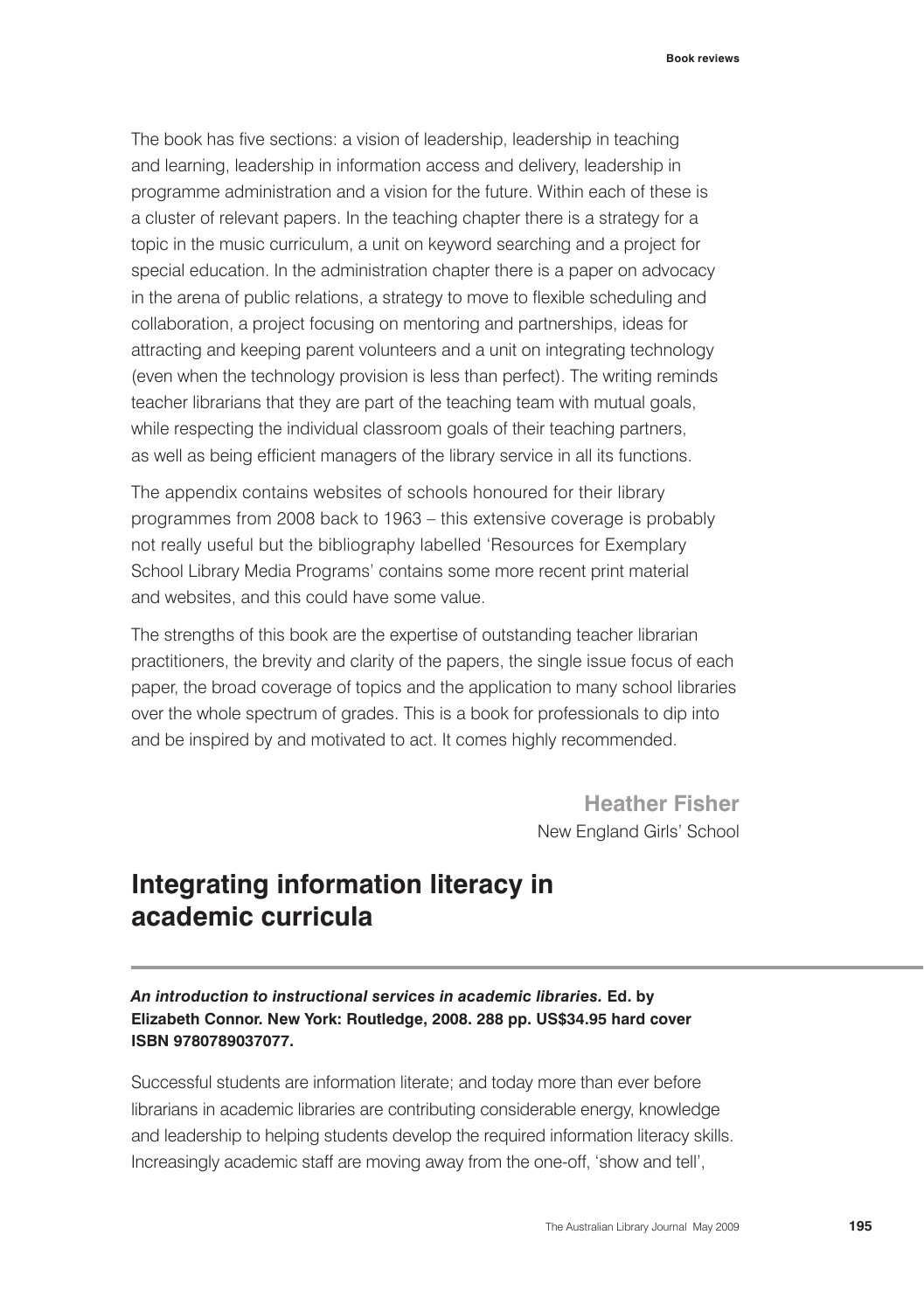library induction session at the start of the year, towards active collaboration with library staff to integrate information literacy into day-to-day class activities. At the same time, librarians are gaining an understanding of pedagogical principles and using active learning approaches such as including problem-solving case studies and small group work requiring critical thinking in their instruction sessions. No longer is information literacy education based on the self-paced workbook so popular with librarians in the 1980s. Instead of working through uninteresting exercises on how to use the catalogue, the periodical indexes and so on before getting to do any 'real' research, students today begin learning transferable skills from the start.

*An Introduction to instructional services in academic libraries* contains 20 case studies written by experienced librarian-instructors from academic libraries throughout Canada and the US. Each study is introduced by a brief description of the library and its institution, goes on to explain the objectives and methods of the project and concludes with the results and an evaluation of the project. Relevant documentation including resource lists, questionnaires and mission statements are included as appendices to some papers, and a section of chapter exercises is provided as a conclusion to the book.

However, the book is more than just a brag book of 'how we did it good in our library' anecdotes. It is a carefully arranged and coherent collection from over 40 contributors projecting a common theme – the integration of information literacy skills in the curricula of all academic learning. Projects presented in the case studies range from the use of personal response devices (clickers) in an interactive instruction session, through problem-based interdisciplinary instruction encouraging collaboration to graded online assignments for distance education students. Underlying themes are the importance of using subject-specific online resources in place of the ubiquitous Google and the vital skill of critically evaluating information, whatever its source. The case studies provide numerous session-planning templates, survey instruments, handouts, active learning exercises and extensive references, making this book the ideal practical resource for all academic educators and academic libraries developing integrated information literacy courses.

> **Helen Dunford** TAFE Tasmania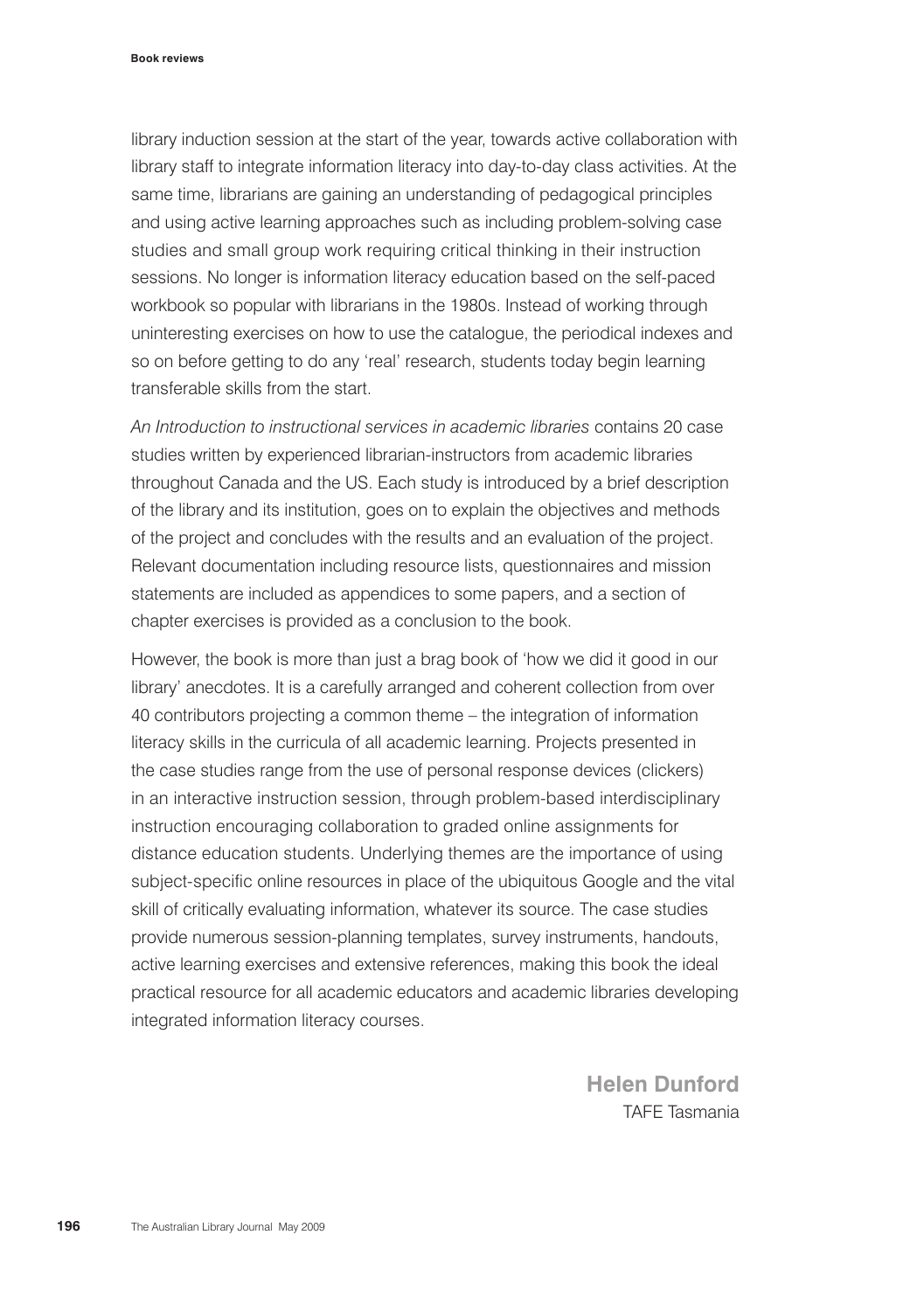# **Essential and timely text for business case writers**

#### *Business cases for info pros: here's why, here's how***. By Ulla De Stricker. Medford, NJ: Information Today, 2008. 107 pp. US\$39.50 soft cover ISBN 9781573873352.**

Writing an effective business case is part art and part science. In *Business cases for info pros* De Stricker shares her experience and explains why, how and when a business case works. This timely book will be particularly useful for information professionals with strengths in qualitative information and needing to build effective quantitative business cases for their ideas. Decision makers are forced during recessions, redundancies and periods of retrenchment, to focus on economic issues. Unless business cases have a compelling cost benefit analysis to enable decision makers to determine the return on investment, good ideas and development opportunities may be overlooked. Numbers are quantifiable and measurable, and expectations by management regarding business communication and methods vary. De Stricker lists key points to cover in developing business cases to gain funding for operational changes or for offering new services that may provide solutions and benefits for organisations.

The first chapter is devoted to exploring the decision-making context, and clarifying terms and approaches to consider in planning. Chapter 2 deals with the essential financial aspects. It is brief and succinct but helps one decide how to best justify a business case in financial terms. Chapter 3 explains what goes into the process of writing the business case. Chapter 4 provides a detailed framework for writing a full business case that includes all the potential components. Depending on the type of organisation, one can adapt and tailor the case to meet different needs and situations. For guidance in deciding on the style and informational content of a business case, read this chapter. Chapter 5 provides instructions for a briefer, three or four page business case in a memo format based on the full business case format for use when an organisation or situation requires. What makes this book particularly useful are the three case studies in Chapter 6, demonstrating how these principles may be applied in typical library and information workplace situations. This is followed by the help provided in Chapter 7 on how to present business cases in person. In Chapter 8 De Stricker provides four different layout versions of the same content of a sample business case to show that the written appearance of a business case matters. The final chapter provides a checklist designed to pick up any errors or omissions.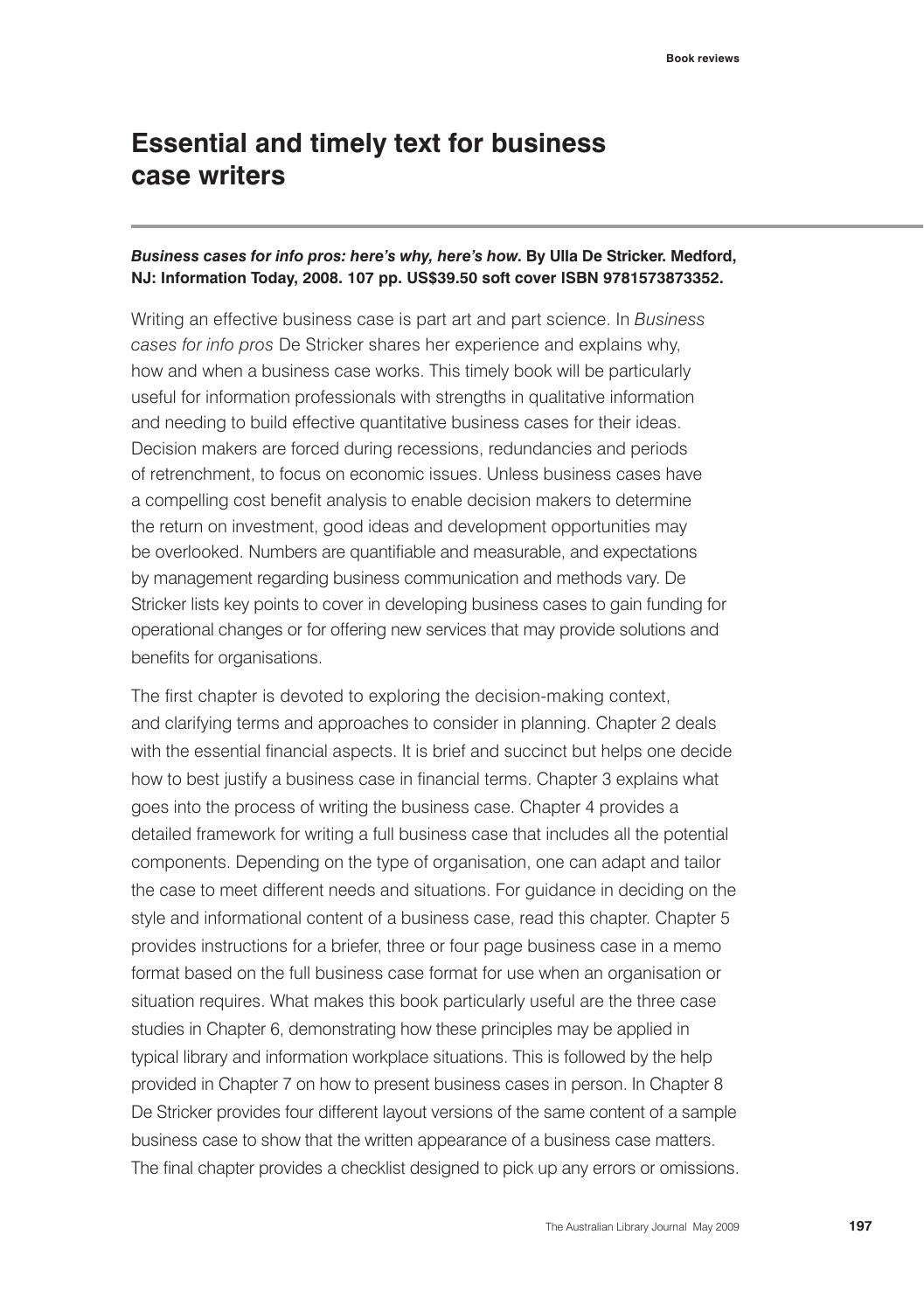Reach for this essential book when you next need to write a business case. Tightly written, it will guide you through the time-consuming and detailed process of gathering information, preparing documents and presenting ideas persuasively. Those new to the challenges of writing effective business cases will relish the helpful, practical approach De Stricker offers. Experienced business case writers will gain new perspectives and refresh their skills.

> **Lois Robertson** Archives New Zealand

# **Well worth consulting on consulting**

*Is consulting for you? A primer for information professionals***. By Ulla De Stricker. Chicago: American Library Association, 2008. 144 pp. US\$40.00 (ALA members US\$36.00) soft cover ISBN 13: 9780838909478.**

Libraries employ consultants for all sorts of reasons – managing projects, benchmarking, problem solving, strategic planning and for special expertise and objective advice. De Stricker makes the points that 'information and knowledge management is the domain of librarians', and that librarians and information professionals possess skills which are well-suited to consulting. She identifies opportunities for librarians in consulting to libraries and library-like entities (e.g. archives, museums), non-library knowledge-intensive organisations and information and publishing industries.

This is a very practical book, drawing on the author's experience in the information industry and in running her own consultancy company. She writes in an entertaining way about what consulting is, the realities of life as a consultant, and the personal characteristics needed. For example, she addresses the perceptions (sometimes reality) of being a consultant, including 'I make a difference', 'My experience can benefit many', 'I'm in charge of my own schedule', 'I'm at home'. She also asks difficult questions to help prospective consultants determine whether consultancy is for them, such as: 'Do you have patience and emotional detachment?' 'Could you work several months at a stretch without a day off if projects pile up?' 'Are you comfortable working alone?' 'Do you have the experience and courage of conviction to put forward your own recommendations?' De Stricker also lists pitfalls, such as unpredictable income, uneven schedules, impact on family life, professional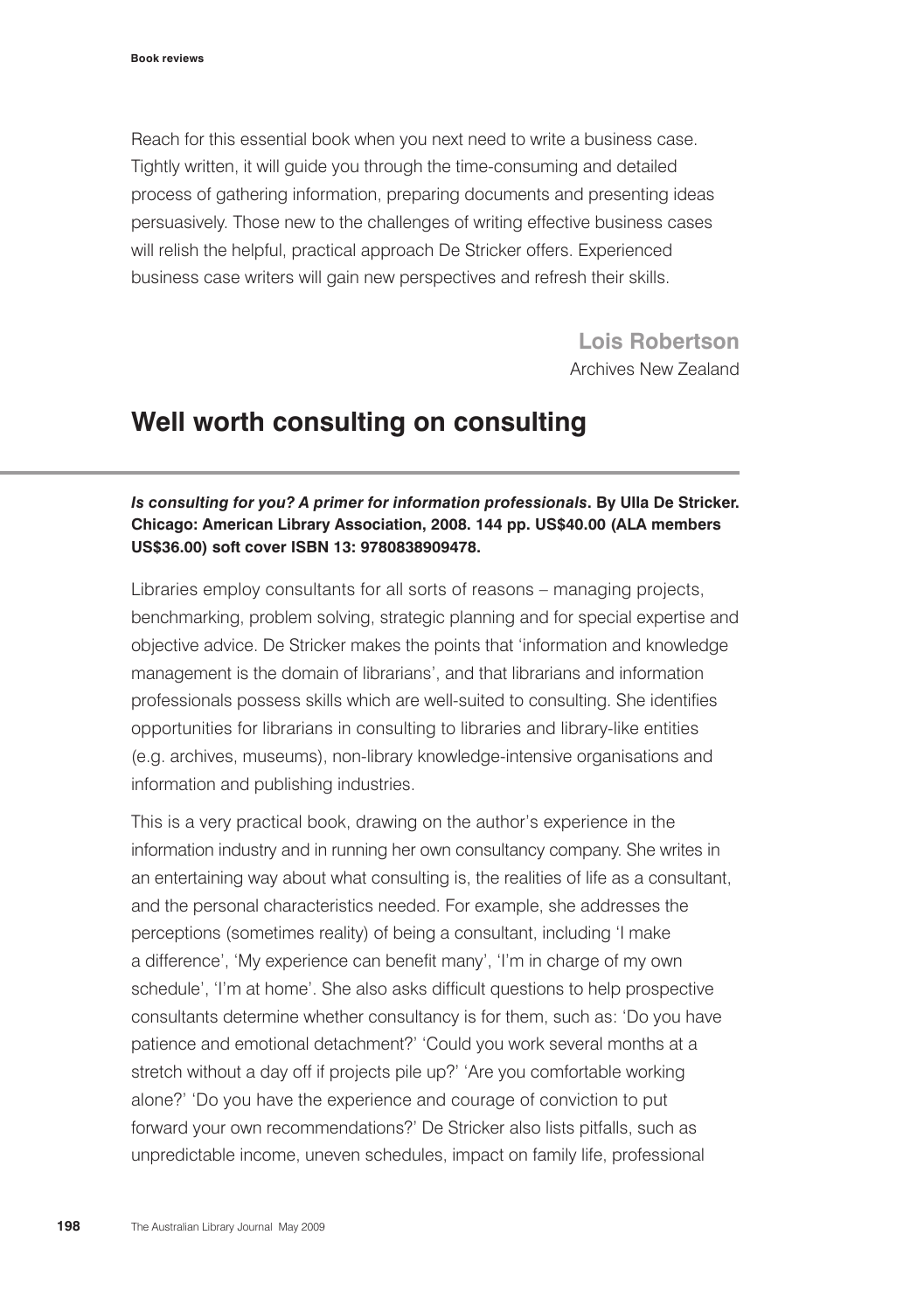isolation, 'work is all around me', and gives tips on how to deal with these issues. Practical examples illustrate her advice on establishing your business, marketing, writing proposals, dealing with contracts, and fee-setting.

The book is well structured, with tips and examples given throughout; there is a list of background reading (universally useful) on the career outlook for consultants, and a list of resources (mostly North American) for small businesses. The index is excellent – clear, logical and comprehensive. I highly recommend this little book – it is very readable, and it will interest those who hire consultants, those who work as consultants and those who think they might like to try consulting.

> **Sherrey Quinn** Libraries Alive! Pty Ltd

#### **Mixed bag of archives and records case studies**

*Leading and managing archives and records programs: strategies for success***. Ed. by Bruce W. Dearstyne. London: Facet Publishing, 2008. 346 pp. £44.95 soft cover ISBN 9781856046541.**

The foreword describes this book as 'an all-star lineup of archives and records management leaders sharing stories of success and failure'. The 13 leaders represented have each contributed a chapter, and the reader is given to believe that each chapter will relate personal experience of leadership. Two contributors are British, the remainder from the United States. The editor claims that the book provides 'accumulated wisdom that can be considered and applied by others'. The target audience includes practitioners and students.

As can be expected, the result is very much a mixed bag, and the promise of reflective case studies is not consistently delivered. Some chapters are an uneasy mix of fairly dry discourses on generic leadership qualities coupled with tales of personal achievement. Other chapters include no personal detail at all, and do not seem to have made any attempt even to address the overall theme of the book. The chapter on standards, for instance, provides a useful overview of records management standards but there is no attempt to link this topic to leadership. Similarly, the chapter describing Britain's National Archives' Seamless Flow programme provides some detail that will be of interest to national archival authorities transitioning from a focus on paper to digital records. This is tangentially related to the book's subject matter by referring to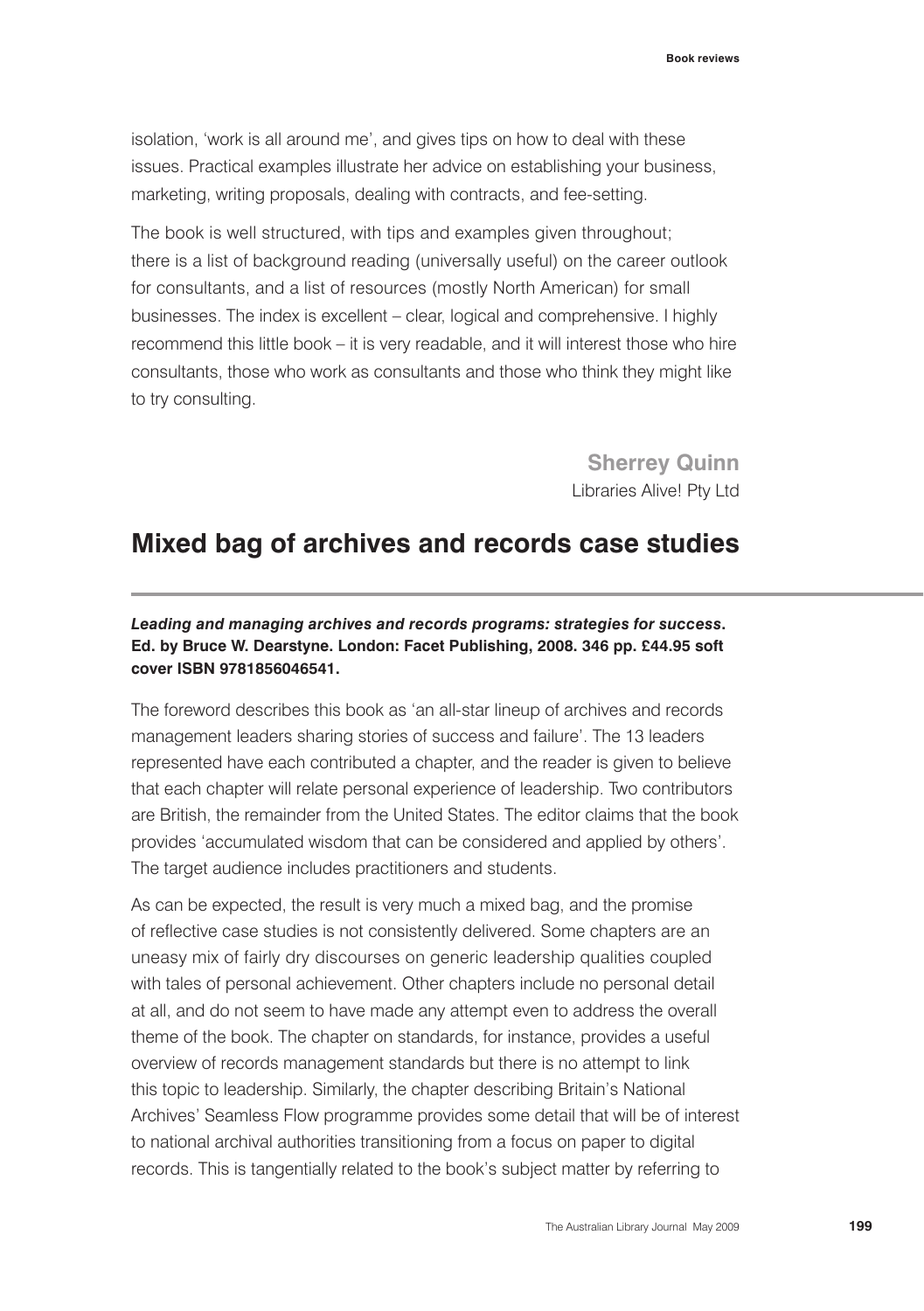the National Archives' leadership role in digital archiving, but the chapter does not discuss personal leadership at all.

Those contributors who did rise to the challenge, however, are certainly worth reading. In particular, Edie Hedlin, former Director of the Smithsonian Institution Archives, provides a great deal of insight in the account of her career. She not only relates her achievements but also discusses the mistakes that were made. This type of reflection is extremely vivid and effective, and the lessons learned are relevant to anyone in management positions, not just archivists and records managers. Other chapters provide insight into particular contexts. For instance, Peter Emmerson's account of Barclays Bank and Philip Mooney's reflections on archives and the corporation are useful contributions to the sparse literature relating to business archives.

The majority of the contributions definitely do not fulfil the promise of the foreword and preface. There is not much mention of failure, which can be so much more informative and instructive than accounts of success. There is much that is useful in this book, but in most cases this is due to subject matter incidental to the book's primary objective.

> **Gillian Oliver** Victoria University of Wellington

# **Library branding communicates relevance and value**

*Creating your library brand: communicating your relevance and value to your patrons***. By Elisabeth Doucett. Chicago: American Library Association, 2008. 160 pp. US\$45.00 (ALA members US\$40.50) soft cover ISBN 9780838909621.**

There are very few books published on the topic of library brands – indeed this may well be the first. So it is good to find this book and discover that it is a concise yet eminently practical introduction to branding for librarians. Who will actually read it is less obvious.

Doucett sensibly treats branding as a part of marketing. Branding, she says, is about creating a clear, meaningful, unique message. Brands tell a story about the organisation and communicate the benefits that the organisation can offer. A brand needs constant application by all members of staff, she says, in a point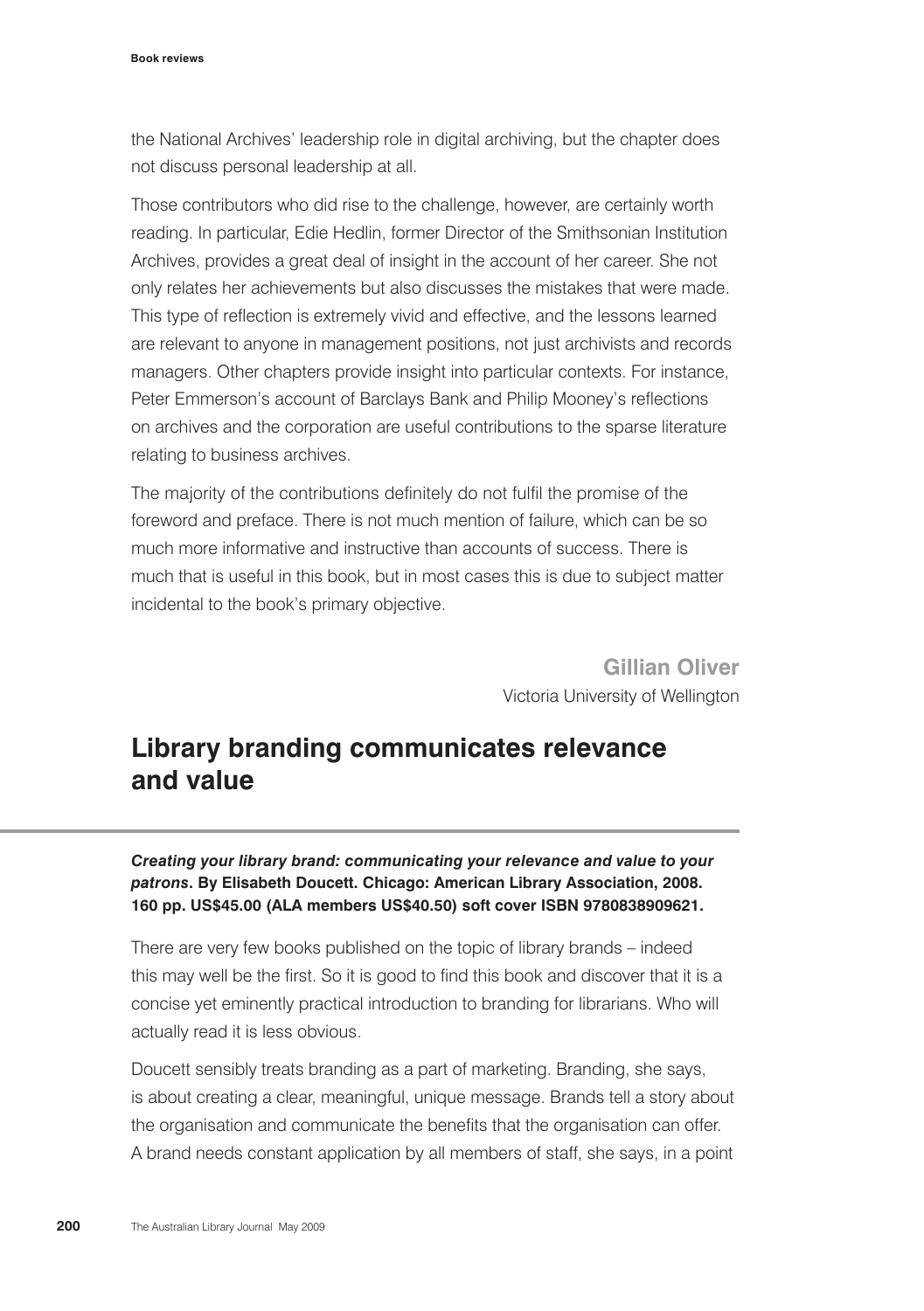reiterated several times for effect. The message of the brand emanates from the mission of the organisation, which means that maintaining strategic alignment between the brand and the mission is crucial.

One of the key chapters is Why Brand? It explains why libraries should engage in branding exercises and the benefits that should result. This is no idle task simply because many librarians are sceptical, indeed some are hostile, to an activity they regard as representing some of the worst elements of commerce. The justification given by Doucett is simply practical. In order to justify the money the library takes from the public purse it must communicate its relevance and value to all its stakeholders. That does not just happen through good service, as the corporate world knows; you have to help the process along with the story contained in a brand.

This is a book that seems well-grounded in theory, yet seldom refers to the theory directly. There is no mention, for example, of brand equity. Instead it offers plenty of practical advice on matters as diverse as writing the creative brief, developing a visual identity and performing a brand audit to evaluate the status of the brand. To reinforce the message of practicality there are numerous case studies throughout the book, all of them set in public libraries. There are references in the text to notable brands such as Maxwell House and Nike, but none (except on the back cover) that I could find to McDonald's, surely one of the best developed brands in the world and one that really can work as a good model for libraries.

This work is apparently intended as a form of textbook, though perhaps not one to be used in a classroom. There are end-of-chapter exercises, FAQs throughout the book, and numerous 'tips' and 'suggestions for success'. There is a glossary and a good index - this makes it possible to enter the book at almost any point, depending upon prior knowledge and interest, and still pick up the benefits of the content. It all adds up to a very useful publication, but one that may not have an immediate market. Nevertheless, it should be read by all library managers.

> **Philip Calvert** Victoria University of Wellington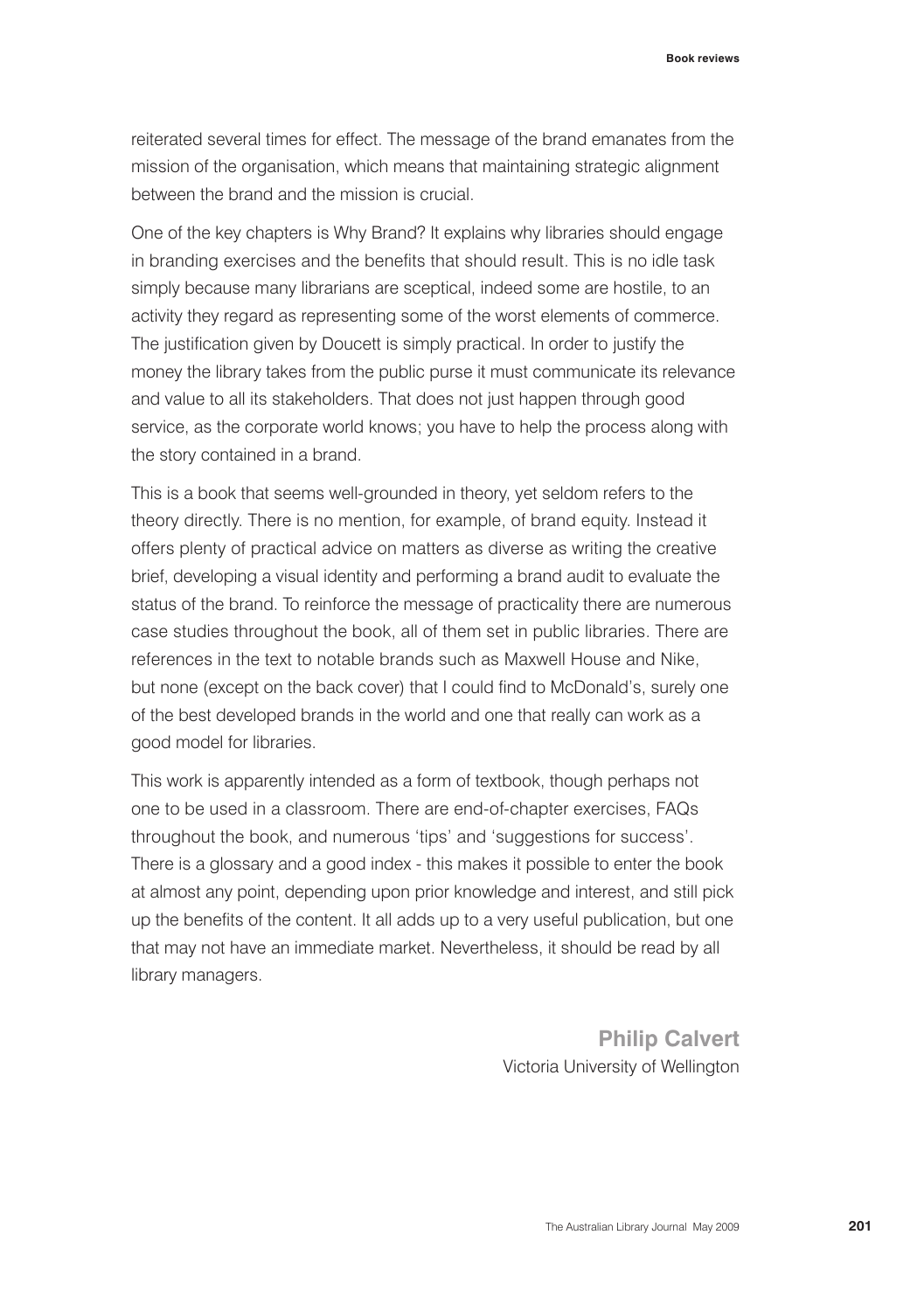# **Refreshing work on learning leadership**

*In the leadership mode: concepts, practices and tools for a different leadership***, by Don Dunoon. Victoria, B.C., Trafford Publishing, 2008. 229 pp. US\$32.50 soft cover ISBN 9781425163761 (available at www.trafford.com/08-0160)**

This is a highly-readable, thought-provoking, well-organised book about leadership style, and it fits easily into the consensus and evidence-based practice culture of Australian libraries. The author, Don Dunoon, is Australian, formerly internal ombudsman with the ABC, and now runs a Sydney-based organisational development and planning consultancy.

His interest is 'learning-centred leadership', where leadership derives its legitimacy and effectiveness from individual and group learning processes, rather than from authority vested in hierarchy.

The author argues for a different view of leadership which 'involves people working together to inquire into present realities, to develop common understandings about what they want to achieve – allowing that contention may still exist – and to marshal energy to make their preferred futures eventuate.'

Dunoon argues that the benefits of being *In the leadership mode* include:

... bringing the mental resources of a greater diversity of people to bear on dealing with contentious problems; allowing more of the available intelligence to be applied to such problems; and establishing a clearer focus on the real work of leadership (rather than using the language of leadership, but enacting management in practice).

The book is divided into two parts with the first introducing the concepts of learning-centred leadership, and the second providing a framework of practices and tools to be used to apply the concepts. Case 'stories' – not case studies – support the narrative and 'illustrate opportunities for action, and challenges faced in the leadership mode.' And yes, as well as comprehensive end notes and a useful index, there **is** a library case story.

Each of the 10 chapters begins and ends with a clear summary and includes 'questions for reflection' intended to reinforce learning. This structure is particularly helpful when the author introduces his 'ARIES Framework', a set of tools and techniques which put into effect a leadership model based on individual and group learning processes – as distinct from task-oriented management practices.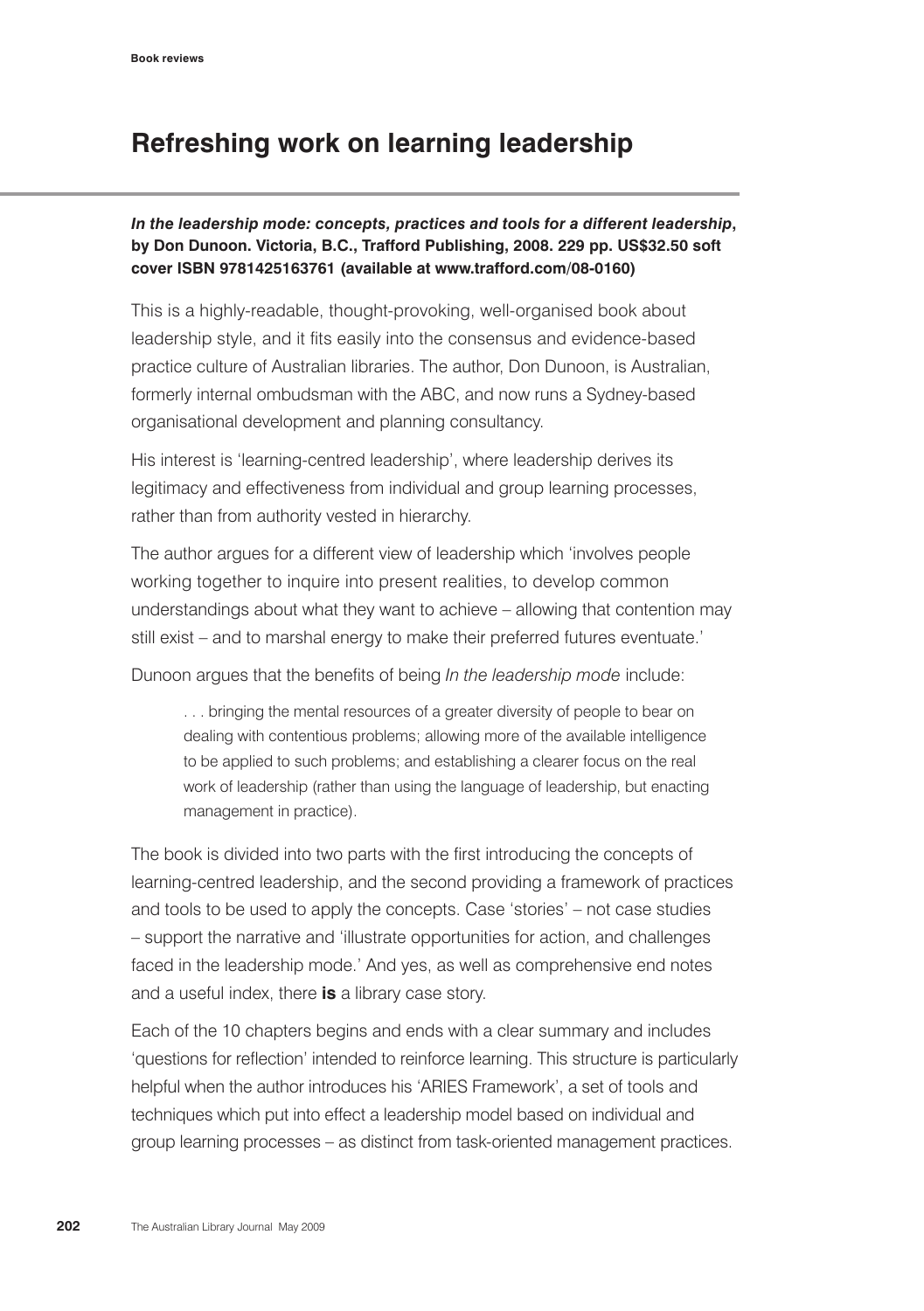The ARIES acronym covers five learning-leadership practices:

**A**ttending – giving full attention, perceiving holistically, and differentiating between observations and inference

**R**eflecting – making sense of stakeholder objectives and experience

**I**nquiring – asking questions to build shared meaning and effect 'deepreaching' change

**E**xpressing – framing and presenting personal views in relation to the issue and the views of others

**S**ynthesizing – enabling stakeholders to understand their current realities from fresh perspectives.

Dunoon not only explains his new leadership mode, but also describes how to get into it, all the while mercifully free of a sustained focus on self-awareness, replacing this with a cogent argument for individual contributions to group learning. I thought the book was the most accessible and refreshing text on leadership I've read for a long time, and I'll wager you will too. Highly recommended.

> **Ian McCallum** Libraries Alive! Pty Ltd

#### **Engaging teenage girls with technology**

*Teen girls and technology: what's the problem, what's the solution?* **By Lesley Farmer. New York: Teachers College Press; Chicago: American Library Association, 2008. 192 pp. US\$35.00 (ALA members US\$31.50) soft cover ISBN 13: 978083909744.**

When you picture teens and computers, it's always a boy in the picture. Change the picture to a mobile phone and it's a girl instead. We have these ideas of how teens and technology fit, which hold true in many instances, especially as girls approach their teens, with studies showing that they fall behind boys at this age. Despite the stereotype of the millennial generation and familiarity with technology, many teen girls lag behind boys in their understanding and use of technology.

What can we do to help the girls make up this gap? Farmer's book begins by looking at the real situation, away from the stereotypes. She outlines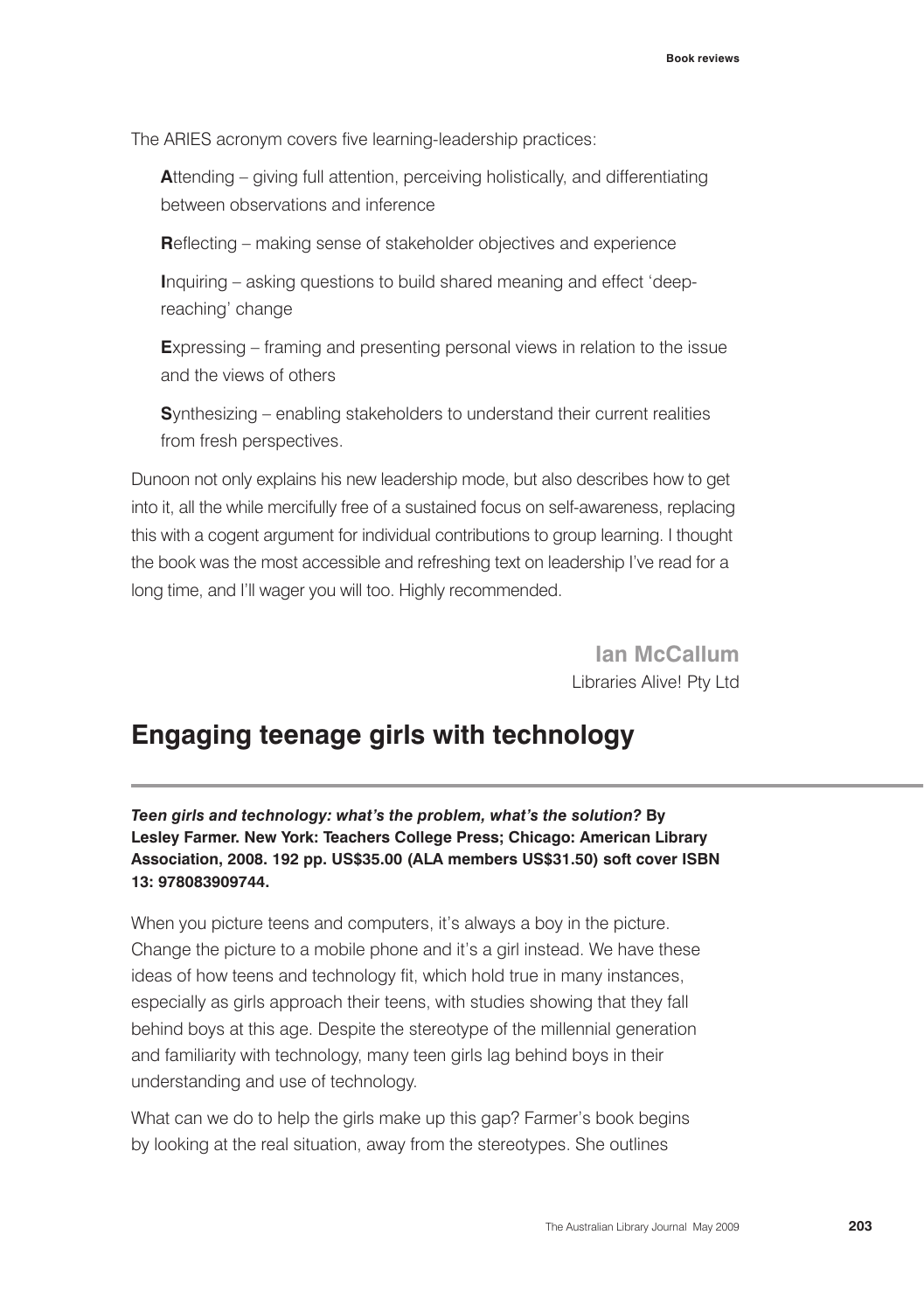developmental, millennial and 21<sup>st</sup> century views and looks at how girls are interacting with technology, including, specifically, girls and gaming.

She then examines the problem, including societal messages and issues relating to family, society, economy, government and education and how they make an impact. It is not all bad news though, as Farmer shows there are solutions, coming from local and international sources, which can make a positive impact on the problem. However, Farmer also shows that if these strategies are to succeed and we are to see girls as comfortable with technology as boys are, then adults will have to play a significant role, as will the technological resources used, the different types of access to the technology and the different ways girls can use it.

Farmer gives the reader a great start on this journey by including a comprehensive section of technology-enhanced learning activities. These are based on the appropriate environments, which include school-based, community-based and family-based. She covers how these groups can engage teens and includes examples of activities.

The author gives a comprehensive overview of the issue, illustrating to the reader the real situation, the issues involved and the solutions for those who are willing to make a commitment to the problem, whether education, community or home. Although not aimed at library staff, there is something here for anyone working with teen girls and technology, but particularly for those working in school or public libraries. There are some great and timely ideas on how to engage girls with technology.

> **Michelle McLean** Casey-Cardinia Library Corporation

# **Books on books**

*Burning books***. By Matthew Fishburn. Basingstoke: Palgrave Macmillan, 2008. 256 pp. US\$59.95 hard cover ISBN 13: 9780230553286.**

*Books: a memoir***. By Larry McMurtry. New York: Simon & Schuster, 2008. 259 pp. US\$35.00 hard cover ISBN 9781416583349.**

Burning and collecting books are at the opposite ends of the biblio-spectrum. Matthew Fishburn, a specialist with Hordern House Books in Sydney, originally began a PhD on fire in literature but soon found that the subject was so vast it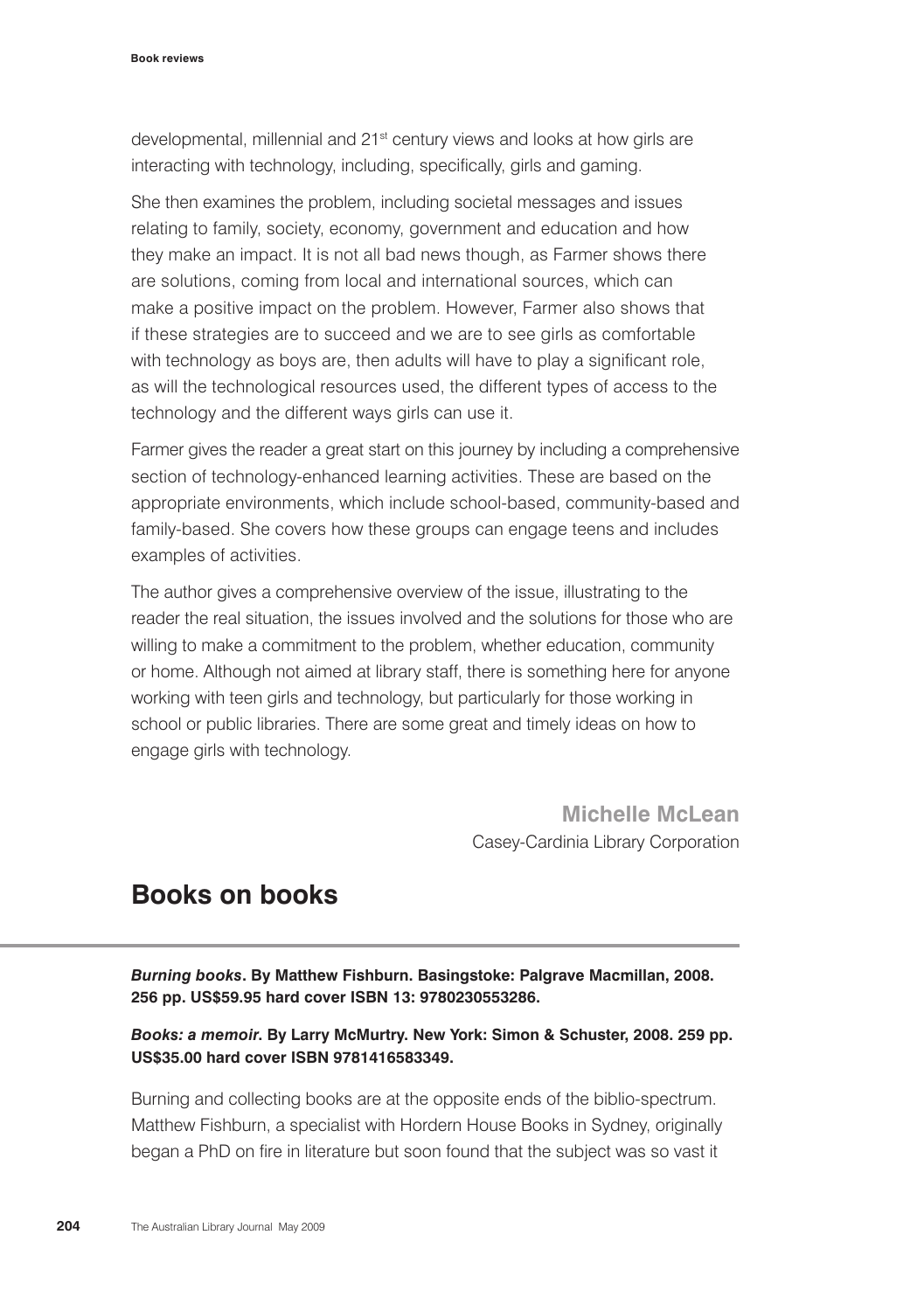overwhelmed him, 'but as I talked to people about my research, I found many assumed that I meant burning books and I became fascinated with the subject. At the time I was working on a catalogue of books about imaginary voyages and utopias and I discovered book burning regularly featured in both.'

The fascinating and learned text of *Burning books* reflects the chronology of Fishburn's original thesis, focusing on the background of the book burnings in Nazi Germany, although his introduction, opening chapter and the postscript provide wider historical contexts. The postscript highlights the publication of Ray Bradbury's *Fahrenheit 451* in1953. Although Bradbury has said that the book burnings in *Fahrenheit 451* were inspired by the 1933 Nazi book burnings, he affirmed in 2007 that the book itself was not about censorship: 'the culprit in *Fahrenheit 451* is not the state — it is the people.' Bradbury saw television as a major threat to reading books. Suppressing ideas by burning books has appealed to totalitarian regimes throughout history, but was perhaps given most recognition by the Nazi book burnings. Fishburn says that:

one of the things that I found in researching this book was that you see a certain suite of famous events being discussed or mentioned constantly. So you see the Nazi burning of the books, you see Rushdie's book being burnt, being mentioned all the time, but you very rarely see that other submerged history. ... If there's a regime of the censor and there's a police state, people will cleanse their own libraries.

Fishburn concludes that he has sought to study 'this tension between proscription and desire, rather than resolve it' and that 'our relationship with books and language is never a simple one'. According to Fishburn, many writers have 'reserved the idea of burning books as a possible, maybe even a necessary act of redemption'.

Fishburn notes that deliberate book burnings have declined, unlike accidental library or bookshop fires, although pulping of books, particularly by libraries and publishers, has increased. Fishburn lists the well-known book losses/burnings as the Library at Alexandria, the Library of Congress by the British, the loss of Louvain Library in 1914, the attacks on Salman Rushdie, the bombardment of the library in Sarajevo in 1992 and the National Library and Archives destruction in Baghdad in 2004. Fishburn has established a website (http://burningbookspalgrave.blogspot.com/) because 'there were many images and even more quotes and references that did not make the cut' in his book, providing an essential supplement to *Burning books*. Did you know that novelist Ford Madox Ford used bacon rashers as bookmarks while at the breakfast table?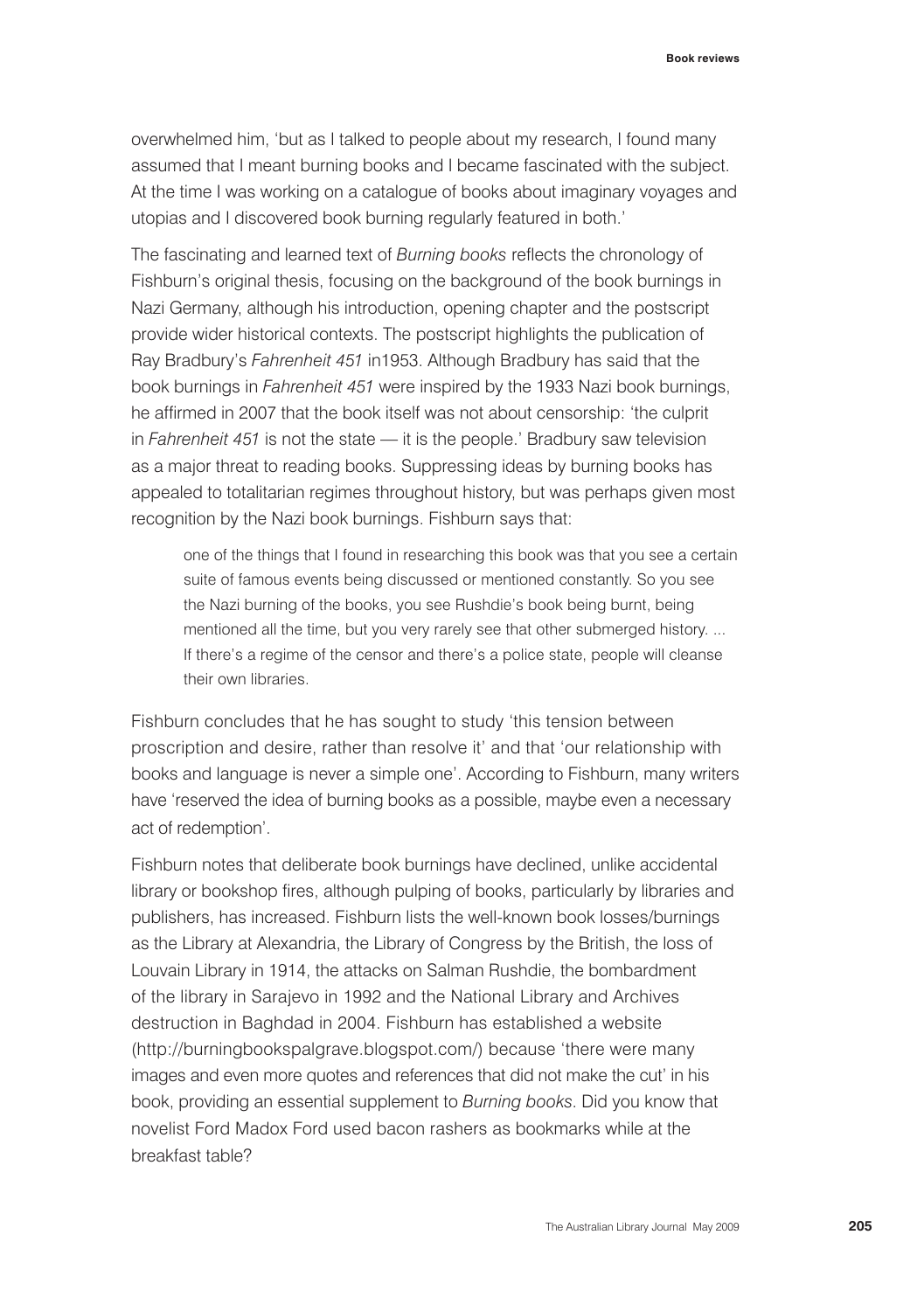Pulitzer Prize winner Larry McMurtry began collecting books when he was a student at Rice University in Houston in the late 1950s, a few years before his novels brought him literary fame. McMurtry, the author of some 40 books, including *The last picture show*, *Lonesome dove* and *Terms of endearment*, has been a writer and bookseller, or as he terms it a 'book wrangler', since the early 1960s. He describes *Books: a memoir* as a 'hasty account of my life with books', and it certainly reveals an overall lack of form. McMurtry pre-empts criticism of his approach, citing that the antiquarian book trade itself is as 'an anecdotal culture'. *Books: a memoir* resembles some of the long-gone bookshops McMurtry describes – rambling, disorganised yet with bibliophilic jewels still to be found.

McMurtry deliberately avoids, which on one level is a pity, 'personality-driven comments, such as 'should Warren Howell have bought that last suspect bunch of books? Did Johnny Jenkins gamble unwisely? Was H.P. Kraus ever friendly?' McMurtry is also frustratingly brief in many of his 109 short chapters, some of which are less than a page long. 'Ought Dealers to Collect?' deserved more text, and bold statements, such as in Chapter 69 ('many bookmen...rarely, if ever, read') are not followed through.

Maybe part of the problem is that McMurtry has already written about his early life and bookselling elsewhere, notably in his 1999 book *Walter Benjamin at the Dairy Queen*. In the section of that book titled 'Book Scouting' McMurtry recalls his life as a book scout and collector, growing up in Archer City, a remote part of Texas, 'a bookless part of a bookless state'. McMurtry later transformed Archer City into a booktown, buying up old buildings in an attempt to make it into a 'musty Mecca for bibliomaniacs' (see http://www.bookedupac.com/). His Booked Up shops there now contain 400,000 books in five buildings around the Archer City courthouse square. McMurtry says the only books not stocked are his own, partly because he doesn't want to be asked to sign them!

McMurtry's website indicated in late 2007 that he might temporarily close his shops for economic reasons, but happily this has not occurred. He acknowledges, however, that 'there are certainly better ways to make money than selling second-hand books'. McMurtry ranges over the many booksellers he has known, from California to Washington, and laments the bookshops which have disappeared largely due to high city rents, the Internet and ageing book buyers. McMurtry notes his Archer City customers are all over 45.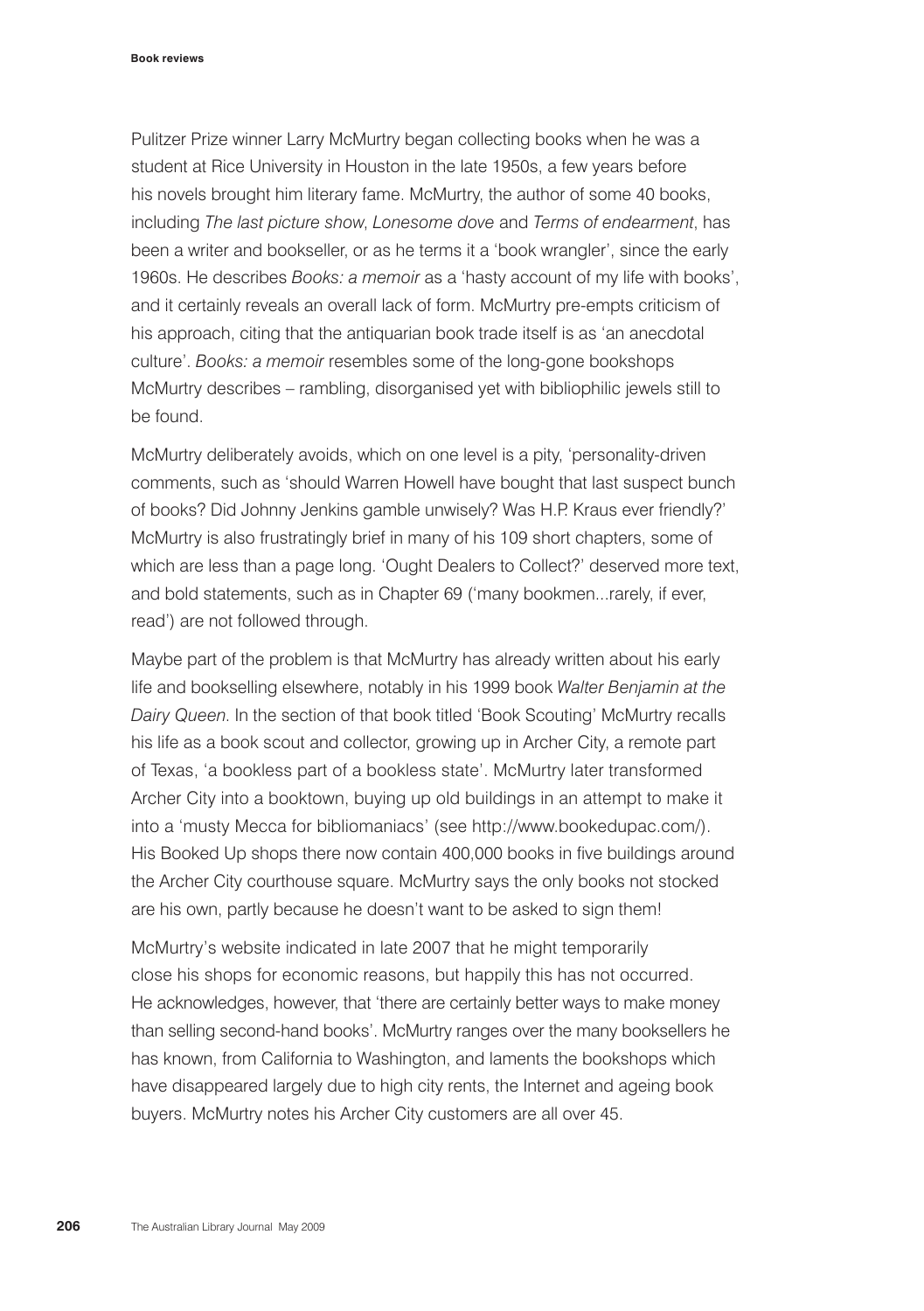Age will not weary in the short term those book buyers, but the bookshop's infinite variety has certainly gone into cyberspace for better or for worse. The destruction of virtual libraries is perhaps a future topic for Mathew Fishburn when 'the machine stops'.

> **Colin Steele** Australian National University

#### **Home-schooling relies on public libraries**

#### *Helping homeschoolers in the library***. By Andrienne Furness. Chicago: American Library Association, 2008. 144 pp. US\$35.00 (ALA members US\$31.50) soft cover ISBN 13: 9780838909553 (available from** *In***Books).**

As home-schooling is becoming part of the mainstream, it is increasingly important for librarians to acquaint themselves with ways to provide services for these heavy public library users. Research from the National Center of Education Statistics shows that 1.1 million students are being home-schooled in the US alone, with 78 per cent of the parents relying on public libraries as their main providers of resources.

Furness writes as an experienced head librarian in the Children and Family Services Department at the Webster Public Library in Webster, New York. She was also the administrator of a home-schooling grant from 2005 to 2007.

The way in which this book is structured enables a librarian or a home-schooling parent to pick it up and dip into the practical suggestions which are most helpful. In the first section Furness describes the different reasons people choose to home school or 'unschool'. Resource lists are tailored specifically to a number of different groups of home-schoolers. There are resources recommended especially for those of particular faiths, those who are catering to students with special needs and those with a variety of educational philosophies. The second part is an invaluable reference for librarians or home-schoolers which suggests many websites, magazines, books, catalogues and other print and electronic resources.

As well as an overwhelming number of useful websites, Furness also writes a blog to keep librarians and home-schoolers up to date on developments in this field. Even the electronic discussion lists and groups suggested are highly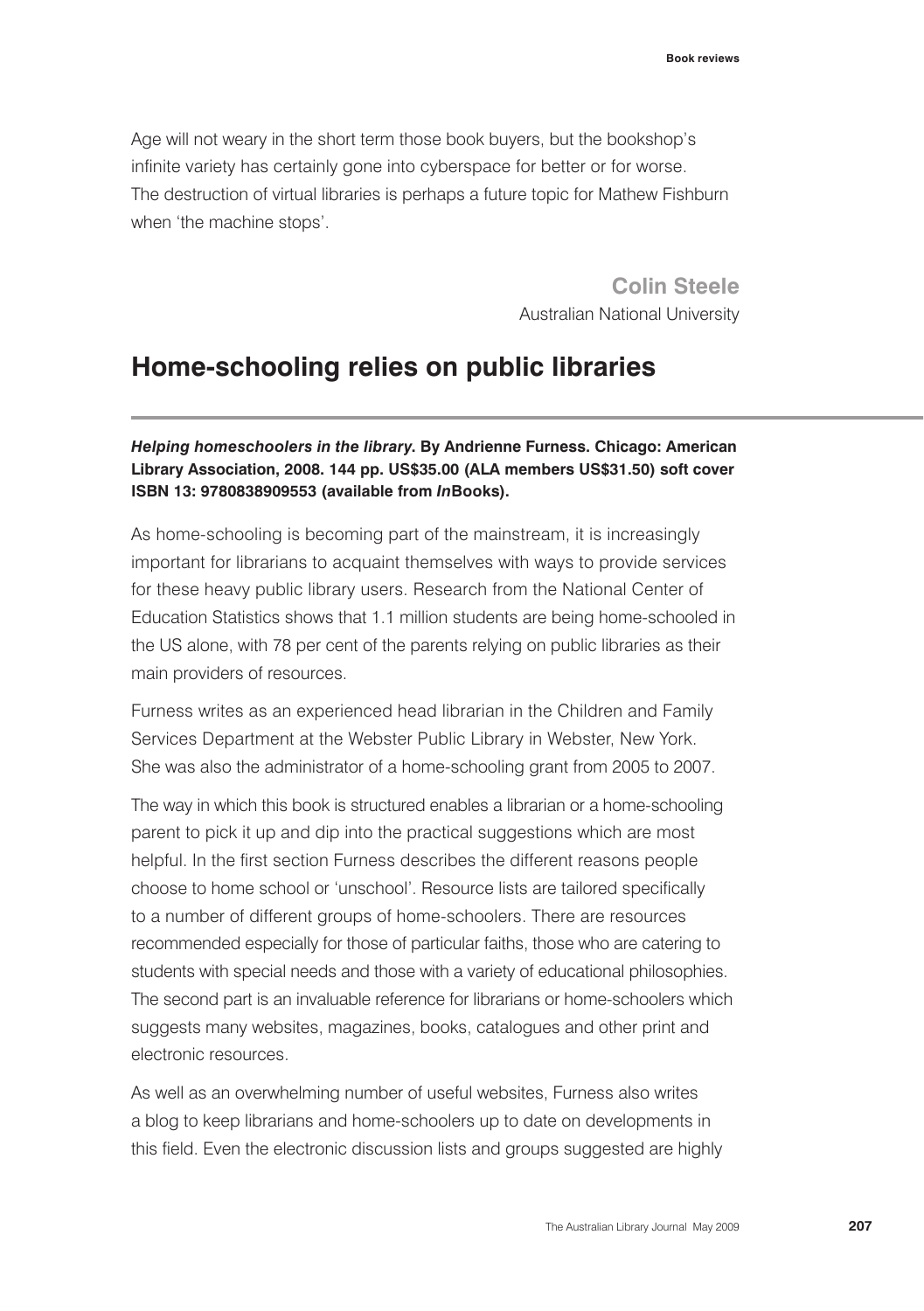recommended in order that librarians might not just provide information, but also assist with supporting those who can be feeling isolated from others in similar situations. Tips for librarians wishing to connect with groups of home-schoolers are also included as is information on designing programmes, displays and building special collections. The author quotes Mary Price, who reminds us that 'librarians would do well to remember that the home-schooler they see today could be a public schooler or private schooler tomorrow…and the public or private schooler they see today could be a home-schooler tomorrow'.

Librarians will undoubtedly enjoy the profiles which serve to illustrate ways in which home-schoolers connect with librarians, but the book is set out in such a user-friendly manner that it can be skimmed quickly and easily for those who require it as a quick reference guide to tips and ideas for assisting home-schoolers. Although the examples and statistics in this book are primarily American, it would certainly be of interest to all librarians, especially those working in children's services, as the number of students being home-schooled continues to climb.

> **Sarah Cooper** Spring Farm, NSW

# **Useful tips for creating a career**

*What's the alternative? Career options for librarians and info pros***. By Rachel Singer Gordon. Medford, NJ: Information Today, 2008. 272 pp. US\$35.00 soft cover ISBN 9781573873338.**

*What's the alternative?* is accurately categorised by subject headings in its own CIP information as 'vocational guidance' for both 'library science' and 'information science'. This is a decent vocational primer of North American provenance, which is fairly easy to digest. It is pitched at most permutations of the modern information professional. Author Rachel Singer Gordon is described as 'Consulting Editor, Information Today, Inc., Book Publishing Division, and Webmaster, LISjobs.com.' She has written several books on similar themes, also regularly presenting on career development issues for librarians.

Being concerned with career development options for 'librarians and info pros' Singer Gordon's book is likely to be of more than fleeting interest for many. It is an effective marriage of various elements, including modern anecdotes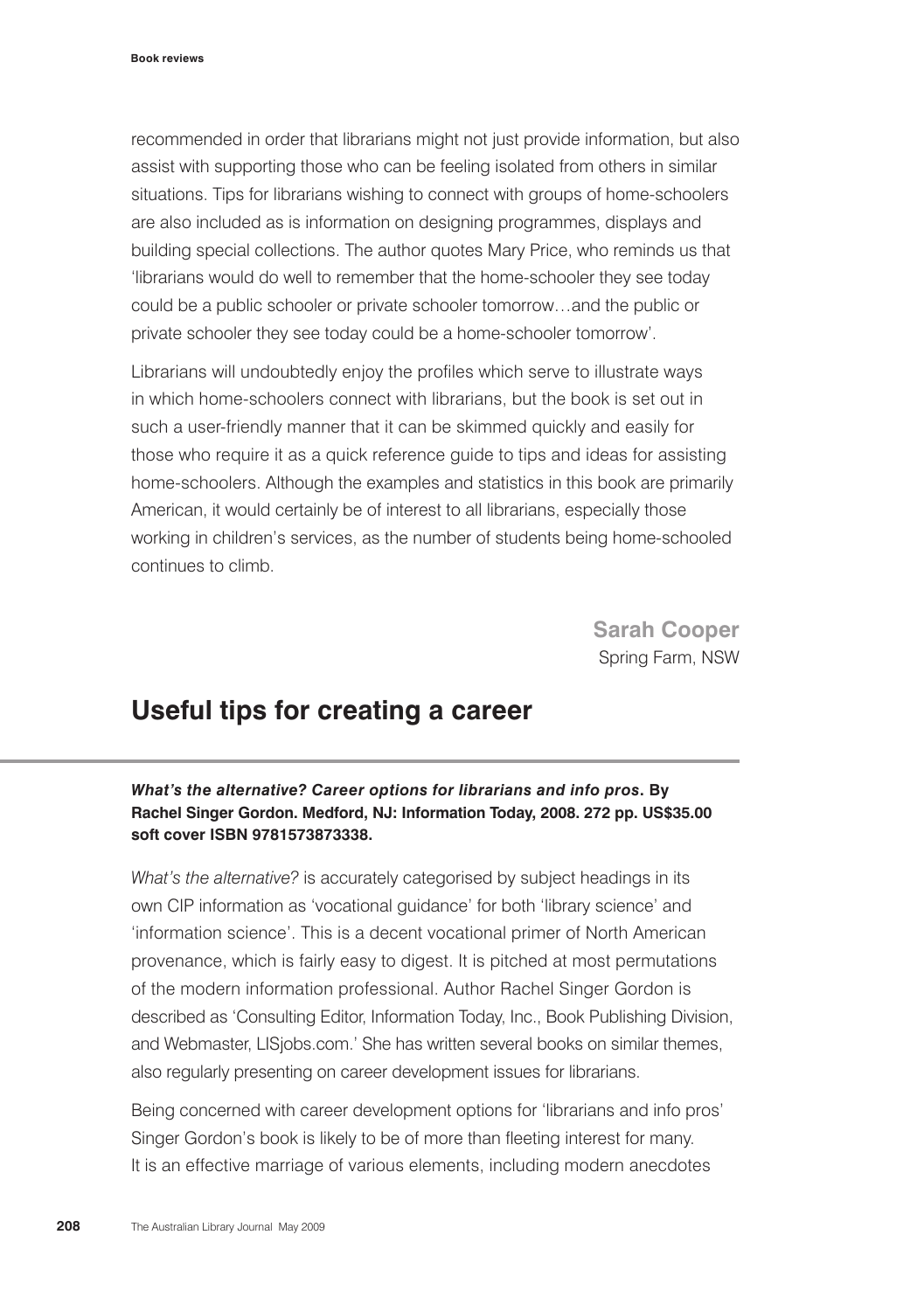and histories from those working in diverse settings who have traversed (or forged) alternative career paths. These illustrations appear as 'sidebars' within the textual sequence. There are frequent references to the mandatory American MLS qualification throughout, although the author legitimately aims her book at all library workers. Transitions from what has traditionally been perceived as 'a fairly stable profession' into other fields are also documented in a supporting bibliography of books and articles from the last couple of decades.

Content is logically structured into chapters dealing with appropriate topics. These include: 'making the leap' (preparatory investigations), 'organizations similar to (and those serving) libraries and librarians' (for instance vendors, LIS schools, publishers, bookstores, archives, nonprofits, government), 'striking out on your own' (and) 'building a business', 'information work' (including, but not limited to, competitive intelligence, knowledge management and information architecture) and 'working in IT outside of libraries'. The style of writing is almost conversational, flowing naturally while also integrating concise arrays of focal points, websites and endnotes within the text.

The practicality of Singer Gordon's subject content and her great scope, especially in sampling many non-traditional library and information-related careers, are arguably the most attractive facets of the book. While synthesising introductory-level data about a significant range of alternative careers and suggesting appraisals of personal skills within the perennial life-work dynamic, she provides enough detail to encourage deeper research by readers.

*What's the alternative?* traverses a series of shared personal career histories and strategic career checklists – documenting one's strengths; pragmatic financial planning; identifying transferable skills and qualities; entrepreneurial or freelance work; commercial, public or non-profit environments; teaching, public speaking and research and writing skills. Using such foci, the author lends universality to a book that has been written for a North American readership and career contexts. The global nature of modern life, the international presence of publishers, vendors, media and other stakeholders and the proliferation of library, information and communications careers legitimately positions this useful resource for a wider readership.

> **Michael Cullen** University of Notre Dame Australia – Sydney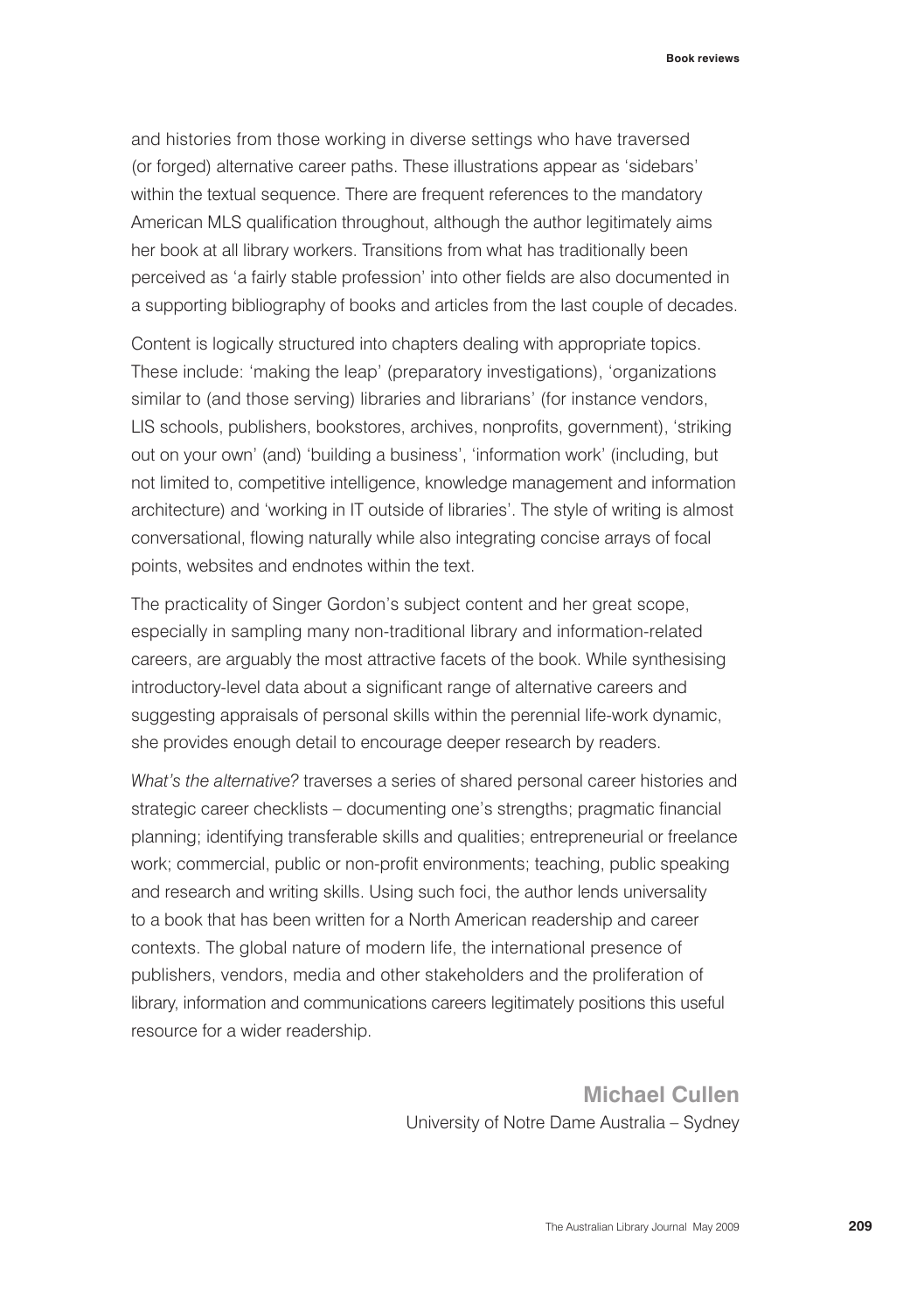# **Useful tips for creating a business plan (2)**

*Creating your library's business plan: a how-to-do-it manual with samples on CD-ROM***. By Joy HP Harriman. London: Facet Publishing, 2008. 280 pp. £64.95 soft cover ISBN 9781856046565.**

A business plan is an essential tool for libraries, to help set clear strategies and objectives for operating an efficient and effective service. While business planning is a key role for all library managers, creating a meaningful business plan from scratch can sometimes seem like a daunting task. This practical guide dispels the fear around business planning and presents a straightforward approach to creating a business plan within a library context. The author breaks down the material into manageable segments to make the task of creating the plan much less overwhelming.

This reader-friendly guide is divided into 10 chapters which follow a step-bystep process for creating the plan. Initial chapters deal with the reasons for and functions of a business plan and outline the essential components of a quality plan. Following this general overview, further chapters focus on specific elements of the plan, including: describing the service concept; vision and mission; conducting assessments and situational analysis; formulating objectives; determining strategies and action plan; and creating a marketing plan. The final chapters focus on evaluating the success of the plan, financial planning, and methods for communicating the plan.

The volume is structured so that the reader may follow the process from start to finish creating a business plan in full, or jumping to a section of choice and focusing on specific elements, e.g. a marketing plan. If a business plan already exists (as would be the case for most libraries), then skipping sections will not affect overall understanding, as the chapters are quite self-contained. This one-stop resource incorporates the literature on the topic and provides case study examples which put into context the concepts covered. This makes the material much easier to digest when looking at practical examples from a range of libraries, including Australian examples.

It is a hands-on guide, with a very strong focus on 'doing'. This is not a volume to read through from start to finish and put back on the shelf, but rather to read and act on as you are going through the planning process. It is designed for prompting action, and the author provides practical guidance and poses questions to consider during the planning process. Over 30 worksheets throughout the text provide an immediate starting point, and these are all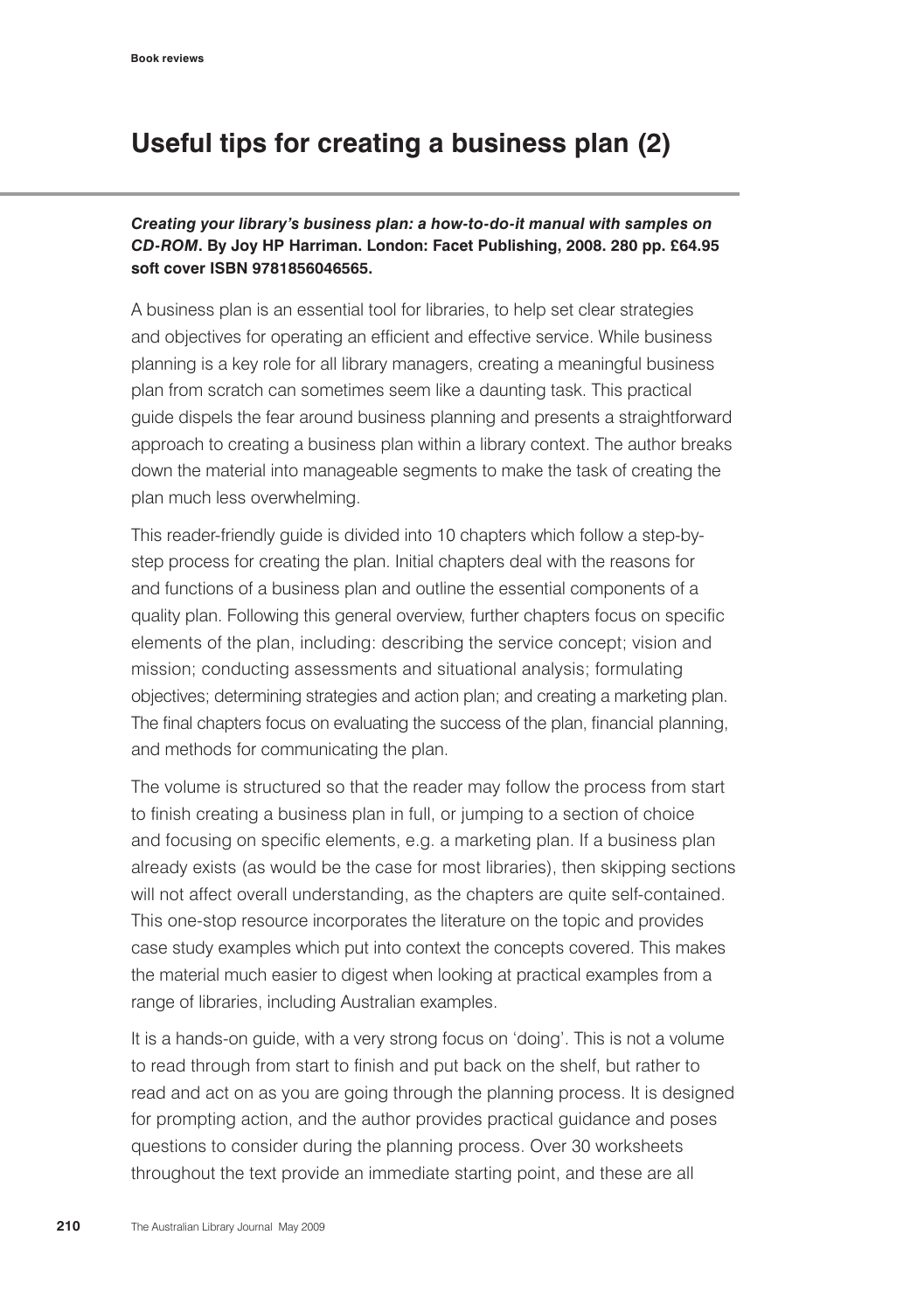featured on the CD in Microsoft Word format, ready to be adapted to your library's needs. The CD also contains copies of the sample library plans referred to in the text, including public, academic and special library plans in their entirety with original formatting. The CD has a Web interface for browsing, or can be browsed through folders.

Overall, this is a useful, practical guide that prompts the review and revision of current business planning practices. It would be particularly useful for library managers and marketing personnel, both for those new to business planning and as a refresher for more experienced planners. From a special library perspective, the templates are particularly useful and save reinventing the wheel.

> **Troy Watson** Emergency Management Australia

### **Academic library relevance**

*Defining relevancy: managing the new academic library.* **Ed. by Janet McN. Hurlbert. Libraries Unlimited Library Management Collection. Westport, CT: Libraries Unlimited, 2008. 274 pp. £25.95 soft cover ISBN 9781591584193.**

'Defining relevancy'? Now there's an error, you say (as did I). Surely it should be 'Defining relevance'. However, upon consulting my trusty Macquarie, I have to say it is not an error – either word is acceptable.

So what is relevant to the management of the modern academic library? The academic environment is evolving rapidly as knowledge, technology and consumer behaviour interact to amplify change. Among the challenges identified for academic libraries involved in this are the educational preparation of academic librarians, information literacy instruction, distance education, digital resources and social software, competition, collaboration and defining the library as its own 'place'.

Janet Hurlbert has assembled papers from 24 recognised experts in their fields, and the papers focus on these and other issues confronting the academic library manager when setting strategic directions. Divided into six broad subject categories, the book concludes with a seventh section – a bibliographic essay on issues and challenges for the future, which directs the reader towards a very broad range of print and electronic resources.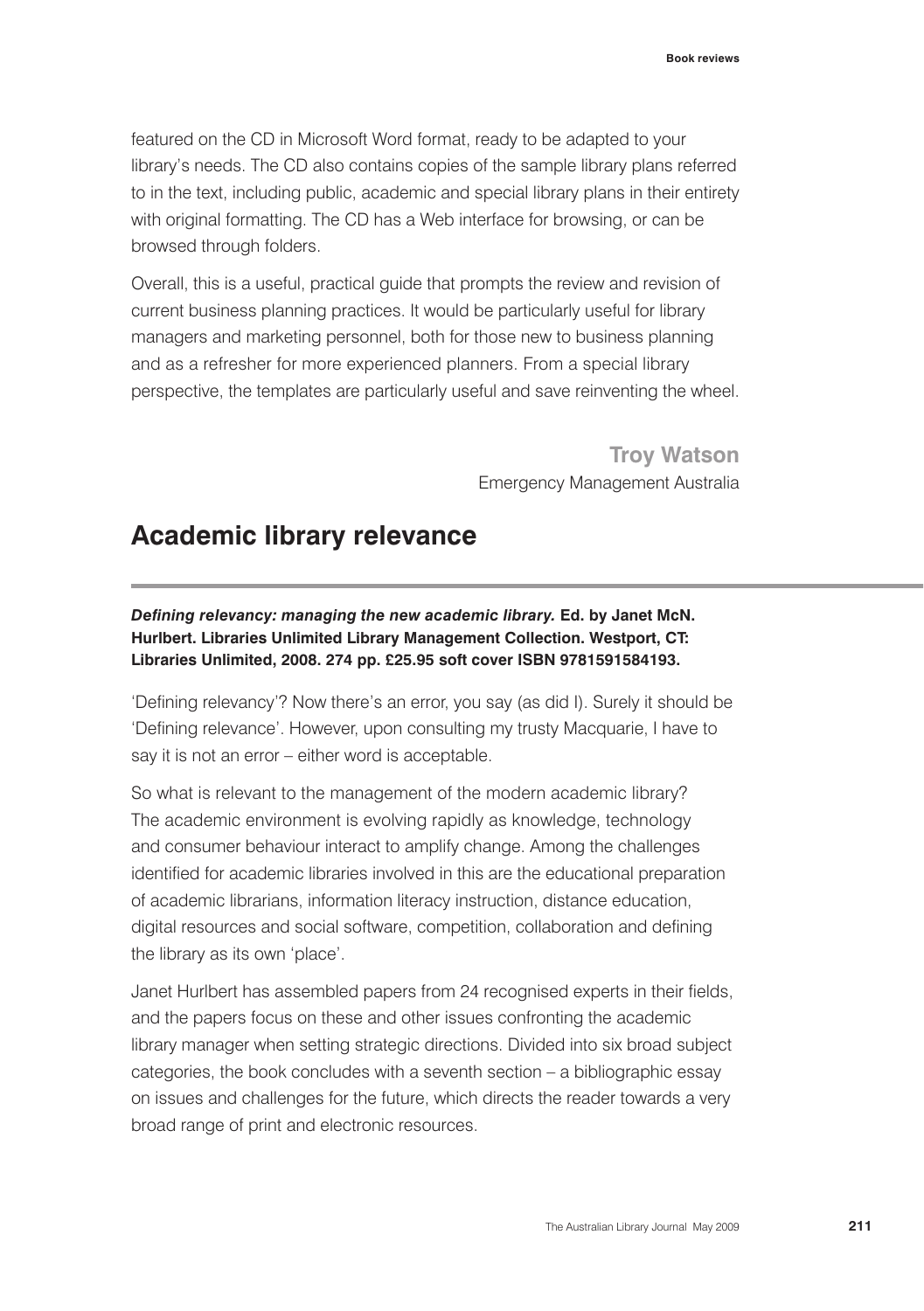The two papers in the first section analyse the library's users and discuss the changing demographics of coming generations of students and their increasing use of social software for sharing information. Section 2 then looks at 'place planning' and the library's physical building and its services. Collaboration for Learning, the third section, contains three papers which examine opportunities for library staff to collaborate with academic staff in developing courses which promote information literacy. Section 4 (Promoting the Library) examines the nature of the competition faced by the campus library. This section explores opportunities for forming campus and community partnerships which can benefit the library, the institution and the community. The final sections deal with issues of staffing, service levels, assessment tools, technical services and areas in which the library can aim and take on new directions for the future.

Some of the papers contain case studies and models which can be adapted by the reader to suit individual situations. There are also planners, checklists and templates which can be used when preparing reports or planning strategic directions. This book maintains a primary focus on the institution's purpose – education and learning, within the context of the multiple factors which the library manager must consider and act upon. It offers an optimistic and enthusiastic approach which will serve library managers well to make libraries ever more relevant to their many stakeholders.

> **Helen Dunford** TAFE Tasmania

# **Matched pair on preparing persuasive project proposals**

*From idea to funded project: grant proposals for the Digital Age.* **5th ed. By Julia M. Jacobsen and Jan F. Kress. Westport, CT: Praeger Publishers, 2008. 157 pp. US\$34.95 soft cover ISBN 9780275990879.**

*Library project funding:* **a** *guide to planning and writing proposals***. By Julie Carpenter. Chandos Information Professional Series. Oxford: Chandos Publishing, 2008. 217 pp. \$111.05 soft cover ISBN 9781843343806.**

Contemporary libraries, archives, and information management environments operate with changing funding structures and strategic management practices. Emphasis is placed on accountability, performance measures and evaluation.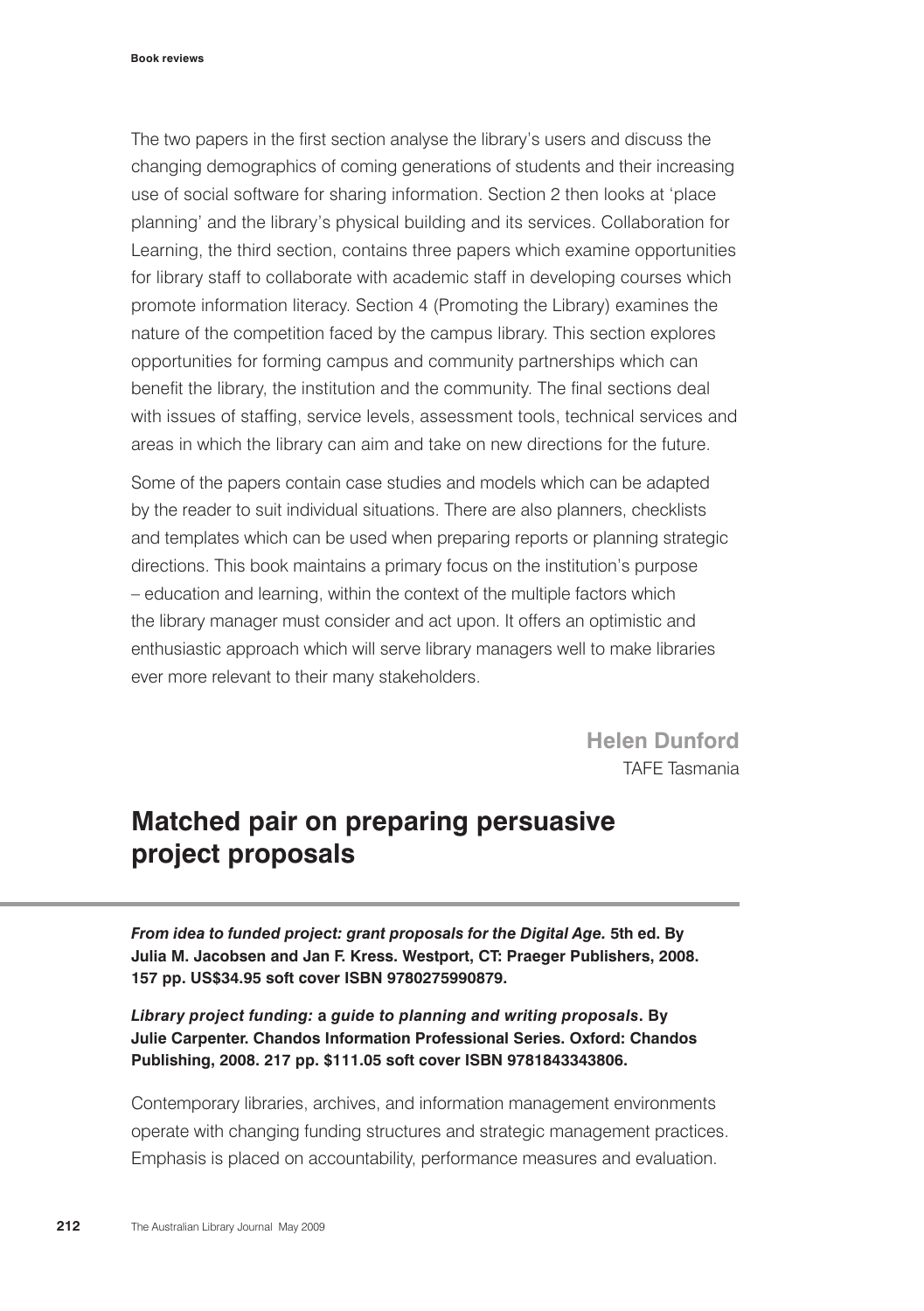Increasingly, development of resources or services is the end result of writing effective project proposals. Many of these projects involve partnerships with external stakeholders and applications for funding from external funding agencies.

Jacobsen and Kress are familiar with developing successful project proposals for non-profit organisations in the US funding environment. Their guide focuses on what external funding agencies expect, and how applicants can take their idea, write a successful project proposal and turn it into a funded project. This book is primarily a workbook, presented in two parts.

Part 1, half of the book, guides the reader through the process of developing the idea into a project. It starts with the origin and early development of the idea, outlines the roles and responsibilities of both the institution and the originator, and lists specific people and their tasks. It then moves on to the process of writing the proposal, giving an explanation of each component part to be considered. The authors stress that every funding source has its particular requirements for submission of a proposal, and advice on matching a project to a funding source is given. Guidelines are included for analysing a proposal and testing the soundness to meet criteria set by external funding agencies. Jacobsen and Kress caution the necessity of following the funding guidelines to the letter and give helpful examples to prevent a proposal from being rejected on technicalities. The section on grant administration will be particularly useful for institutions without staff responsible for managing grant funds. It provides advice on responding to sponsors, checklists for securing and spending awarded funds, advice on negotiating an agreement when full funding has not been awarded for a project, what to do if a proposal is rejected, and recordkeeping relating to the grant funding. Part 1 concludes with a section on minimising risk and planning effective evaluation to meet the various needs of the sponsors and end users. Evaluation during and on completion of a project is seen as a learning process integral to the project and providing useful outcomes. Whether a project fails or succeeds, analysis of what went right or wrong, what unexpected internal or external factors affected the project, and the final impact of the project is essential.

Part 2 covers basic resources, including useful acronyms, essential basic information sources, sources for assistance and training, forms and required information and an annotated bibliography. It concludes with an index that is particularly helpful in locating the 38 exhibits, including examples, models, tables and case studies that support the text.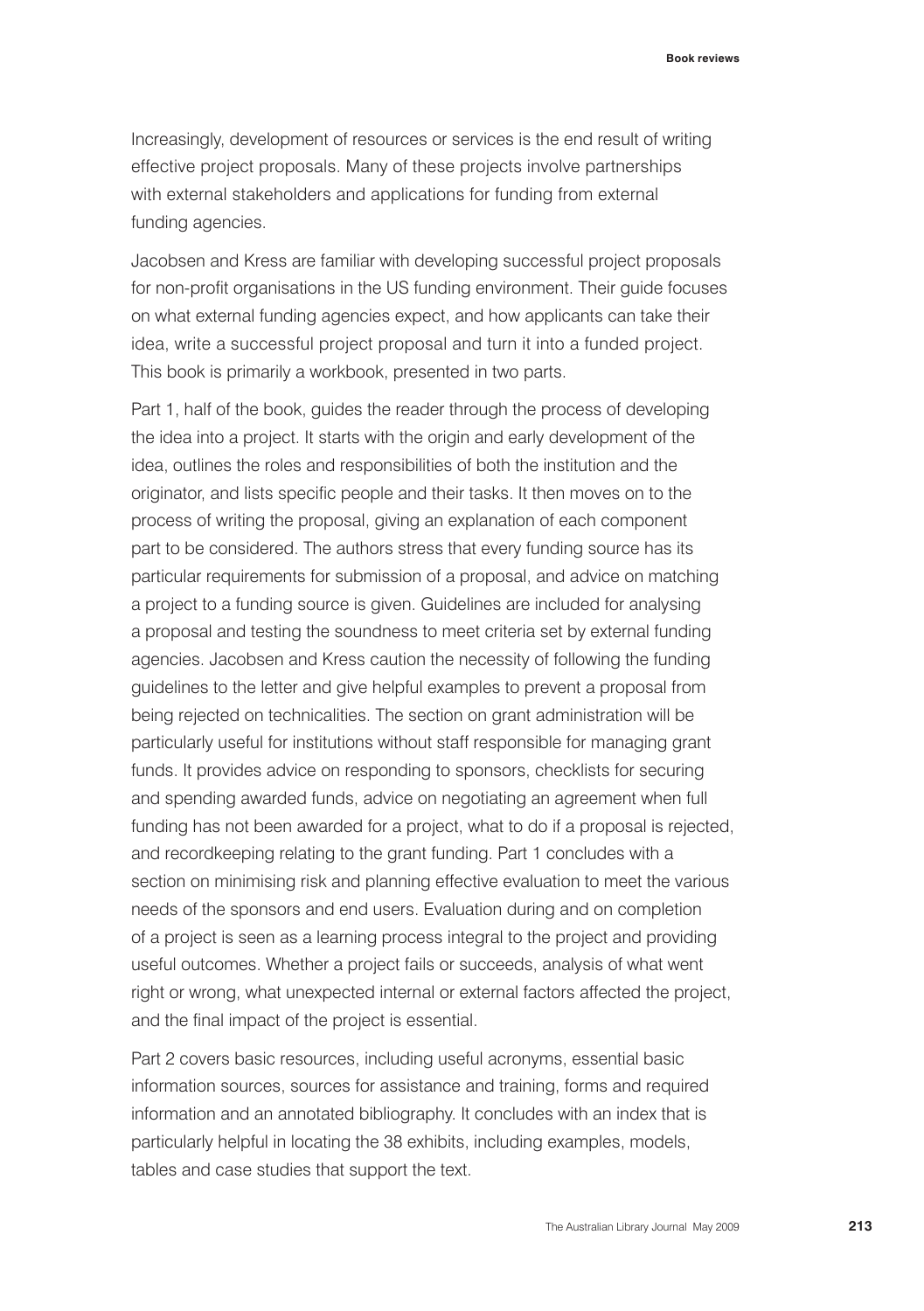The content, style and presentation of this publication reflect its US origin. It is generously supplied with examples of forms and advice for applications to external funding agencies based on information relating to requirements in the United States in 2007. The principles in this guide can easily be applied to a range of projects and institutions. Although it is aimed at applications to external funding agencies, the forms make excellent models for project proposals within an organisation to improve its processes and records for managing projects.

Compared with Jacobsen and Kress, Carpenter's approach is broader and reflects the European environment from which it emerges. Her book outlines principles to apply to a range of projects. Like Jacobsen and Kress, Carpenter stresses the importance of getting the details right, providing the evidence required and matching the proposal to the funding criteria. Carpenter also provides checklists to assist with the process, figures and tables with explanatory diagrams and charts, and samples for the reader. In the first chapter Carpenter defines what a project is, describes key terms, and outlines the steps in planning and writing proposals that she elaborates on in subsequent chapters.

Chapter 2 covers the initial steps in developing and defining an idea into a project proposal. It focuses on determining what a project is for, who will be involved, how long the project is likely to take and cost, and the importance of identifying a project champion. Chapter 3 gives advice on matching project ideas to funding opportunities, deciding where to search for funding and whether the project might fit external funding criteria. Deciding to search for funding by the focus of the project or the relevant sector may depend on exactly what kind of funding is required (e.g. equipment, seeding, research) and who will be the beneficiaries of the project. Building partnerships, the costs and benefits of partnerships, working in partnerships, and the roles and responsibilities of project partners is covered in Chapter 4. Chapter 5 outlines different types of supporting information and evidence needed for internal or external funding from environment scanning, SWOT analysis, business cases and cost-benefit analysis, socio-economic assessment, business planning, and market research for evidence of benefit to end users.

Chapter 6 helps the reader set out project aims, breaks objectives down into activities and tasks, inputs and outputs, and expectations - so that people understand exactly what outcomes will be delivered, and what impact the project will to have. Chapter 7 covers project planning activities from reviewing the project objectives, describing work content and task analysis, duration and effort required, scheduling and timetabling, and the gnarly problem of estimating costs and setting budgets, to risk assessment and analysis – that is,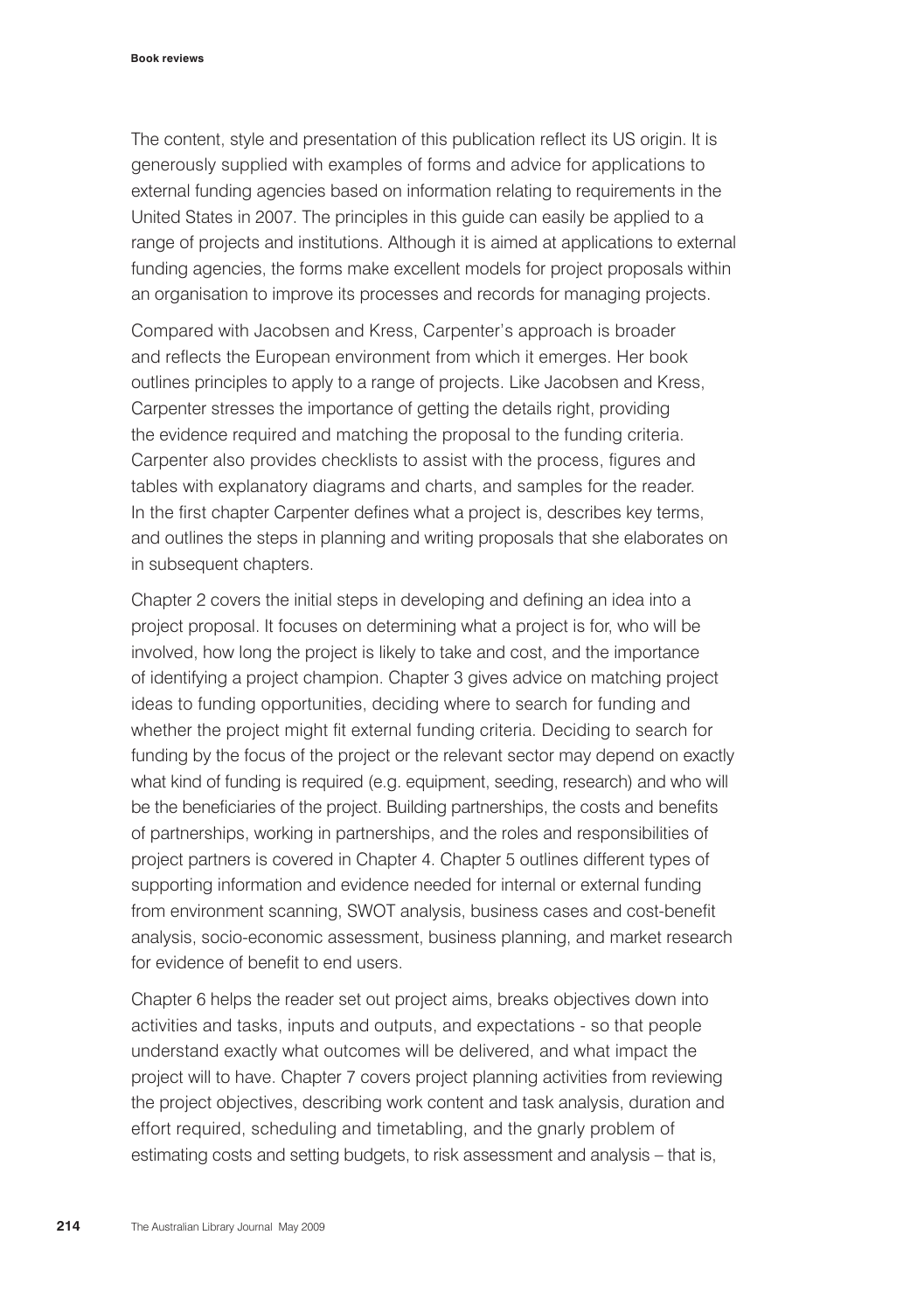considering what happens if the project does not go to plan. This is followed in Chapter 8 by project planning techniques and tools for project management, project definition and objective setting, logical frameworks, and a risk checklist. It also includes the use of Gantt charts to show timelines, and network analysis to plot how project events and activities relate to each other and the project as a whole and how these tools and techniques support scheduling and resource allocation. Chapter 9 concentrates on the importance of monitoring, evaluation and impact assessment, establishing measurable indicators and how these can be measured by a survey, interviews, observation or focus group discussion. The concluding chapter covers the components of a typical project proposal, provides useful tips for writing successful project proposals and examples of how to present the required information. Carpenter emphasises that a proposal must meet the funder's requirements and be clear and unambiguous for assessors.

Both of these books present the most current information available about the processes and requirements for writing successful proposals for internal or external project funding. Both can be either used as step-by-step guides or dipped into as required. They provide clear guidelines and tools for developing ideas into successful project proposals, and securing the necessary support and funding to see them become reality, and then planning to manage to achieve the intended outcomes that serve the needs of the project originators or their institutions. Information in both books can be applied to project proposals for small, unit-based, internal projects or large, complex projects with external stakeholders.

Each book takes a slightly different route through the same territory, reflecting the wealth of experience held by the respective authors. Taken separately, either book proves a rich source of current information about project funding. Taken together, they offer greater insights into processes and possibilities to consider when establishing projects. Both will prove invaluable for those undertaking their very first project proposal as well as those with many years' experience of successful proposals.

> **Lois Robertson** Archives New Zealand Dunedin Regional Office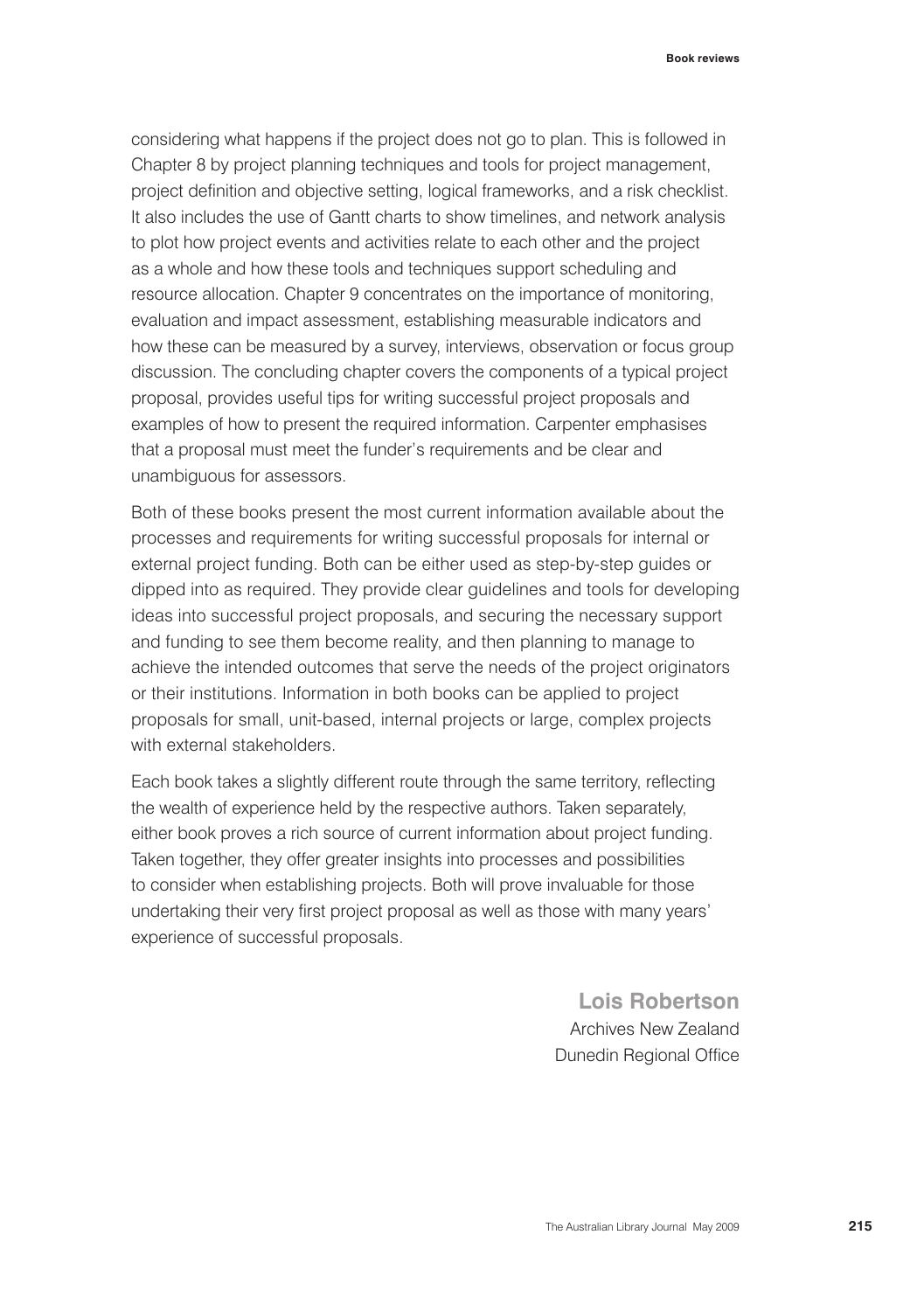# **Strong work on security and safety**

#### *The library security and safety guide to prevention, planning and response***. By Miriam B. Kahn. Chicago: American Library Association, 2008. 130 pp. US\$45.00 (ALA members US\$40.50) soft cover ISBN 9780838909492.**

Picture this: a library with no locks, where anyone can walk in at any time and help themselves to whatever they want. Ridiculous, of course. No one really wants that, not even the hard-core libertarians who make a point of striding out the 'In' door just because they can. Libraries are a shared resource and cannot operate as such without imposing restrictions on individual users. As librarians (curators and archivists too), we have an obligation to ensure that our resources are available for future users and not just current ones.

As Miriam Kahn puts it: 'The very nature and concept of cultural institutions make their collections vulnerable to theft and their staff open to harm.' Kahn is writing primarily for 'cultural institutions' (state and university libraries, archives, art galleries, museums) with unique and valuable objects to protect, but much of what she writes is relevant across all sectors. 'In the course of our working day … how can we reduce the risk of damage, loss and theft to our collections and therefore reduce the need for restriction?'

Kahn's book is a product of nearly 20 years' experience in disaster preparedness and response in cultural institutions, and in the broader area of preservation. (It is useful to distinguish 'preservation' – which takes in the whole circumstances of storage, retrieval, and usage, with a view to ensuring that resources remain available for as long as they are needed – from 'conservation', the care and repair of individual items.)

Kahn offers a step-by-step guide to identifying a library's weak spots and developing strategies to strengthen them. Part 1 deals with building security and takes one through exteriors and grounds before examining staff and public areas inside. Part 2 analyses security for collections and equipment, addressing the divergent needs of general collections, special collections and archives, art works and objects, exhibitions, off-site storage facilities, computer equipment, electronic data and websites, and property and personal insurance. Part 3 deals with safety issues, for staff and for the public. Some details are US-specific ('check your state's law code to determine the exact wording on the signs prohibiting concealed weapons'), but there is remarkably little that does not have universal application.

Most valuable of all, Kahn provides a wealth of checklists and sample forms, all of which translate very easily. Indeed, the only substantial section of this book that is of no practical use outside North America is the list of resource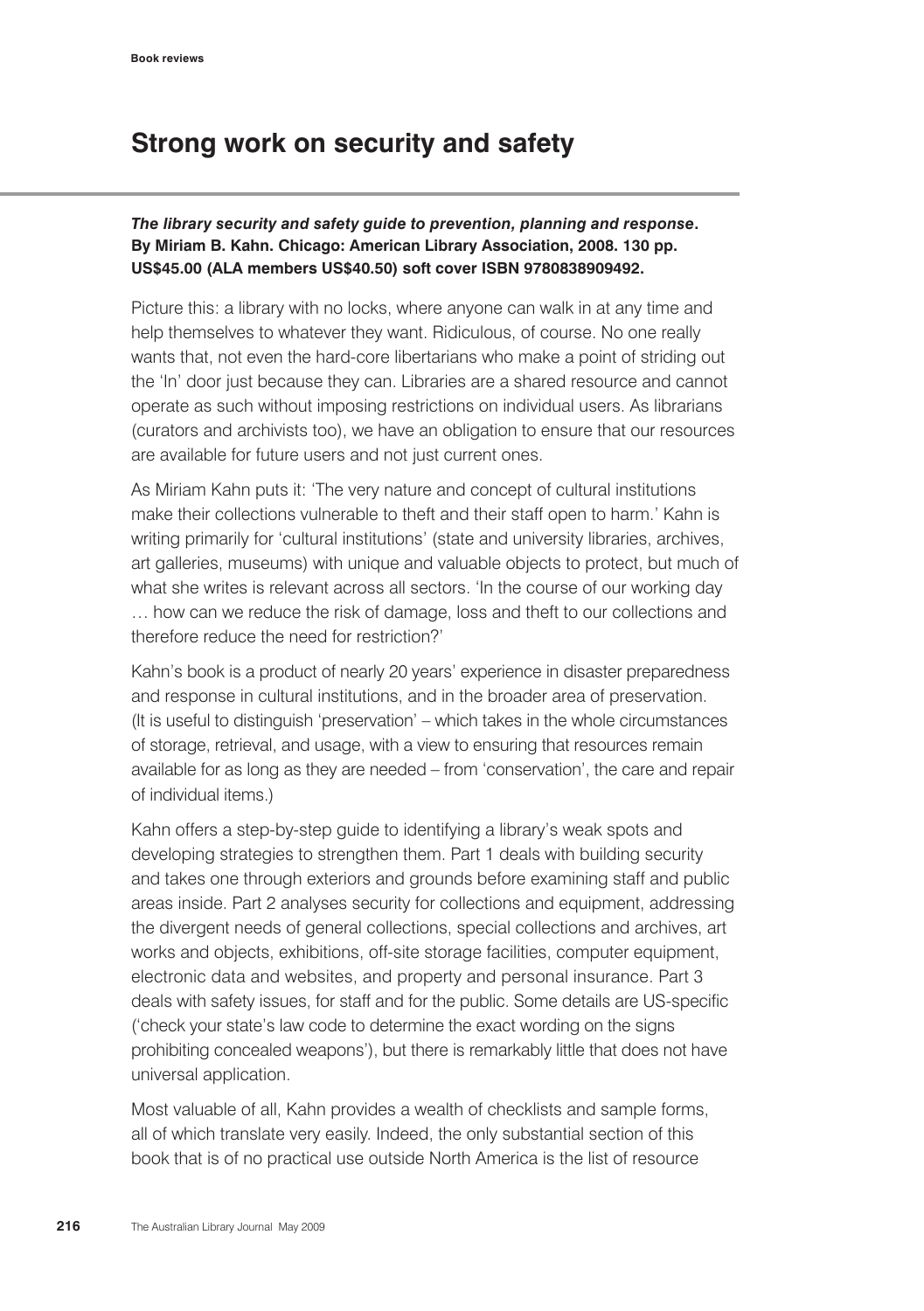organisations – but even that is at least a prompt to create a local list and a model for organising it in useful ways. Kahn's *Library security and safety guide* is a concise, intelligent, pragmatic handbook that deserves to become a standard text.

> **Ian Morrison** State Library of Tasmania

#### **Survival strategies for small public libraries**

*The small public library survival guide: thriving on less***. By Herbert B. Landau. Chicago: American Library Association, 2008. 168 pp. US\$38.00 (ALA members US\$34.20) soft cover ISBN: 9780838935750.**

Public libraries face many challenges these days. Benefits are gained from working in consortia or regional library systems, but not all libraries have these advantages. What can small public libraries do to not only survive, but to see growth in their users and use?

Landau has created this guide to help libraries serving populations of less than 25,000 to survive and grow in these changing times. He sees this happening through attracting local support, building partnerships, obtaining funding, planning, service design, resourcing and promotion.

He begins with the case for this book, outlining why libraries need help to survive and grow. Although based in the US, the scenarios are universal: funding decreases, the impact of the Internet, socioeconomic conditions and the move away from reading activities in society. Landau also outlines how libraries will have to change their thinking to be able to tap into new resources if they are to thrive.

The following chapters take the reader through working out what the library's role is in the community, the use of marketing tools (including analysis of data the library already holds), surveys which may include questionnaires, focus groups and interviews, demographics, using community resources, identifying the competition and evaluating them. This information is then used to create a strategic plan, including the library's mission statement, short and long term goals, measurable objectives and the strategies to achieve them.

Landau spends considerable time on support, both financial and other, with the next four chapters dealing with funding the strategic plan, running fundraising benefits, how to obtain non-financial support from the community and learning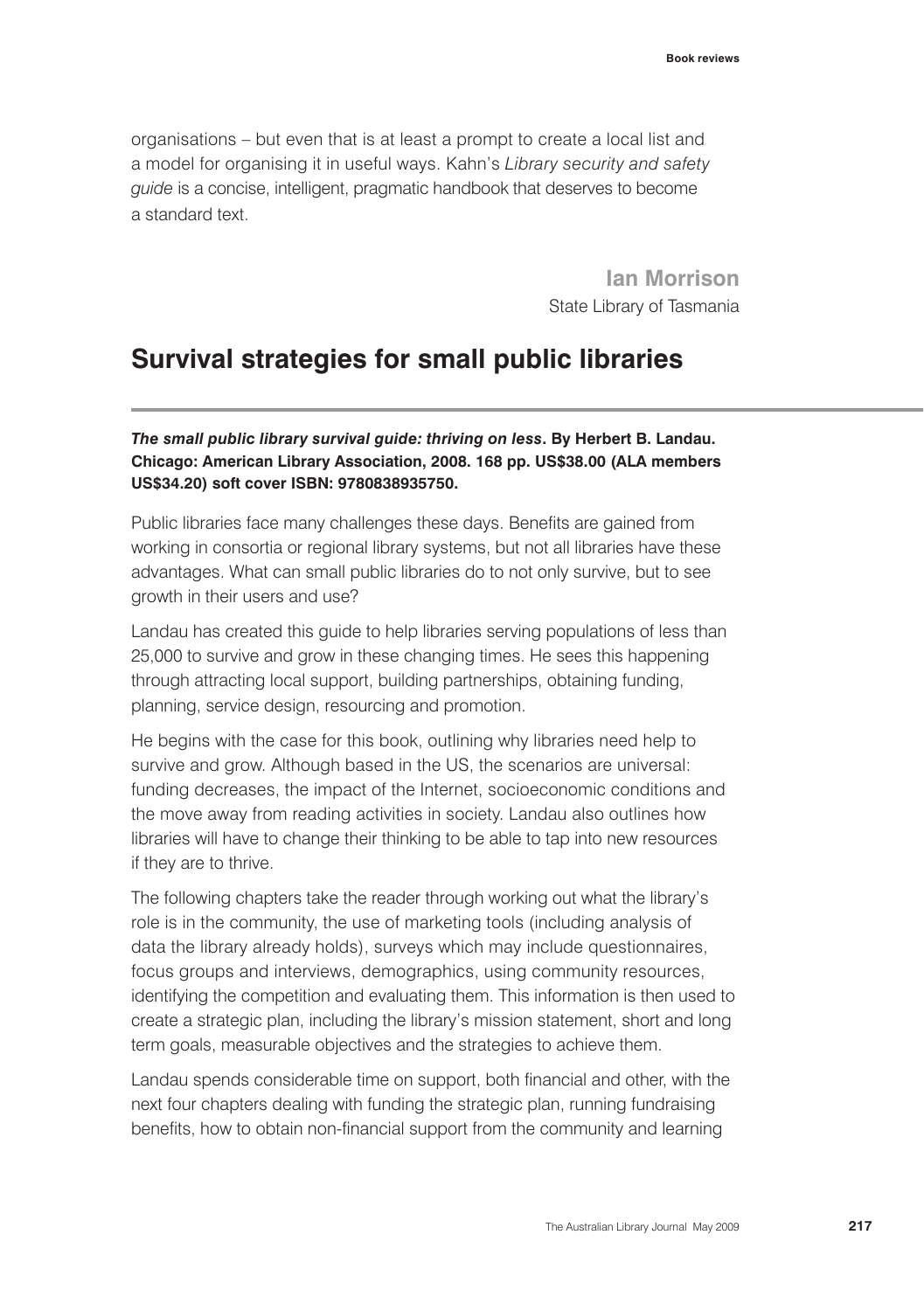how to win grants. A comprehensive chapter on marketing covers the audience, the message, finding and using the best tools, follow-up and evaluation.

The closing chapters discuss innovative programming ideas, staffing and getting the best out of library funding and conclude with a brief reflection on whether all this is worth doing. The book is well supported by comprehensive appendices, which include sources for information, sample survey questions, sample letters, forms and procedures, press release guidelines, sample Friends Group by-laws and a good representative bibliography.

Although US-based, there is much here that Australian public libraries can benefit from, regardless of size. As public libraries here also start experiencing increased financial pressure, Landau's ideas could benefit them. Although the programme ideas, marketing suggestions and the basics of defining the library service within its community are core to what public libraries are trying to do, it is helpful to be reminded of their importance and how to create and maintain services and messages that are relevant. I recommend this title to library staff working in small libraries of any type – or in public libraries of any size.

> **Michelle McLean** Casey-Cardinia Library Corporation

# **Quality comes from within**

*The quality library: a guide to staff-driven improvement, better efficiency and happier customers.* **By Sara Laughlin and Ray W. Wilson. Chicago: American Library Association, 2008. 146 pp. A\$89.95 soft cover ISBN 9780838909522 (available from In***books***).**

Sara Laughlin and Ray Wilson begin by acknowledging a debt to the paradigm-shifting work of the acknowledged business guru, W. Edwards Deming. Deming's principles of continuous improvement have been successfully applied in business, industry, government and education and in *The quality library* we are shown how the same principles can be applied in libraries. A library should be understood as a system, made up of interrelated processes which account for the results produced and which can be continually improved. Such improvement can best be carried out by the people who work within the system, not by outside consultants or by applying expensive technological fixes. However, in order to improve processes, workers need strategies and tools to help them identify, study and make changes to the processes. *The quality library* supplies these tools.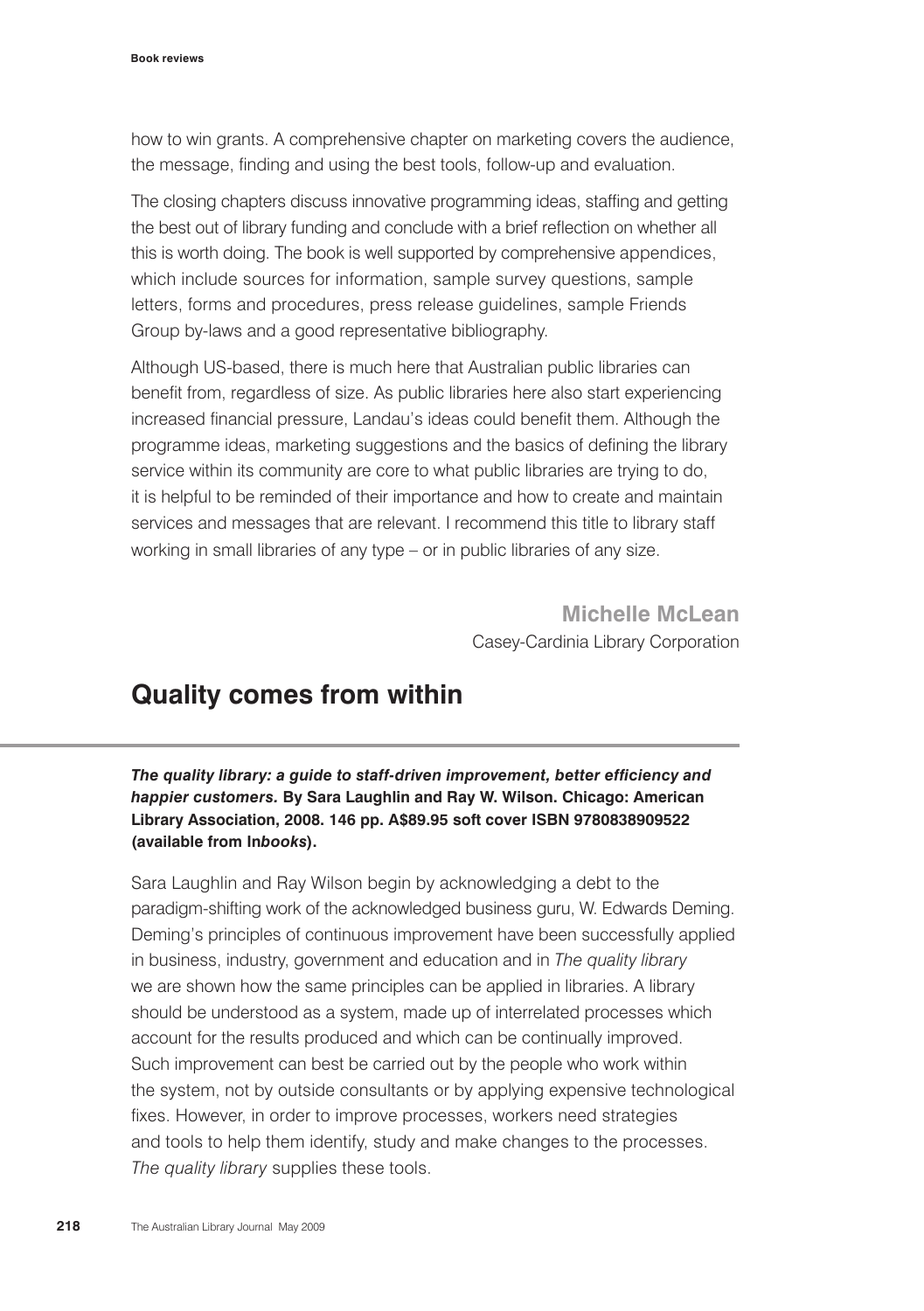Working from a flowchart of process improvement for libraries, the reader is guided step-by-step through identifying, assessing, measuring and improving each process. Forty-two broad processes are identified, along with the tasks which make up each process (for example, the process 'circulate materials' is made up of 16 discrete tasks, while 'catalogue materials' has only seven tasks). Suggestions are provided for statistical techniques for measuring each process and determining whether an improvement has in fact resulted from any given change. The library is shown to benefit from process improvements by empowering employees to participate in the decisions. As a result, changes can be implemented without fostering resistance, training time for new employees can be shortened and managers can be freed from daily fire-fighting to undertake more important tasks. Finally, the issue of leadership is considered – process improvement can change the way a library operates by fully engaging teams in pleasing customers, but it will not happen without the support and participation of the library's management.

This book is a companion volume to Laughlin and Wilson's 2003 publication, *The library's continuous improvement fieldbook*. It is well indexed and provides a glossary of terms and a list of references for further study. Each chapter is well supplied with case studies, clear diagrams and sample worksheets which can be adapted for use in any library. The book will be a valuable tool for library managers and administrators, helping them to better understand their suppliers and customers. It will also help library workers discover the hidden talent, passion and pride in their library, encouraging them to adopt the best way of doing things and then continue to measure and improve on what they do.

> **Helen Dunford** TAFE Tasmania

#### **Ethics essays for librarians**

*Questioning library neutrality: essays from Progressive Librarian***. Ed. by Alison Lewis. Duluth, MN: Library Juice Press, 2008. 149 pp. US\$18.00 soft cover ISBN 9780997861774.**

Eleven provocative essays from the journal *Progressive Librarian* focus on various aspects of 'neutrality' in librarianship. Censorship is one major theme in these essays, which represent a firmly committed leftist view of life; the following excerpt from British contributors, Durrani and Smallwood, expresses a view that all contributors would probably endorse: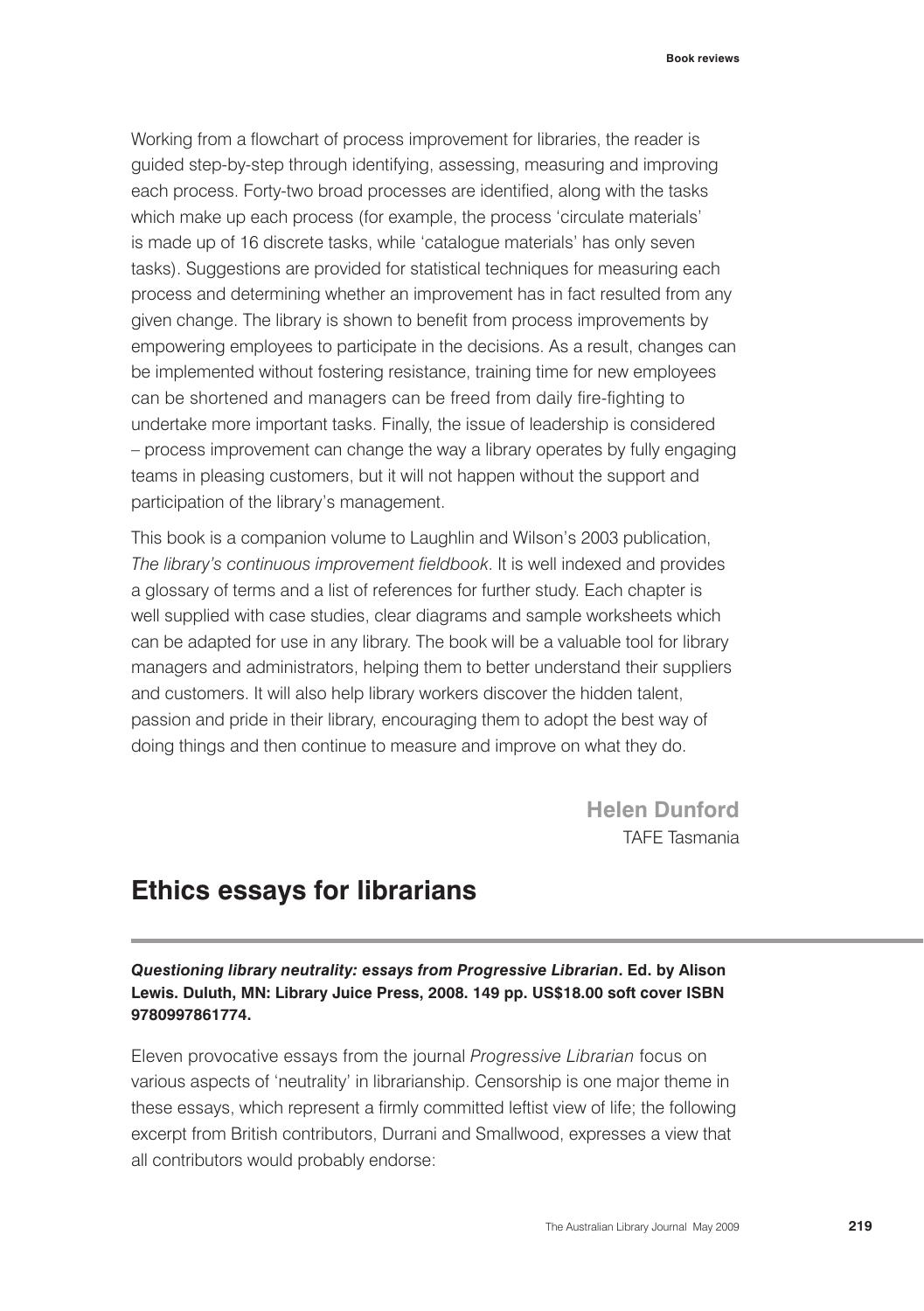As custodians of information, librarians everywhere have a role to play in eliminating the root causes of poverty, illiteracy, unemployment and inequality. It is no longer acceptable for libraries and librarians to refuse to acknowledge this social responsibility.

The essays are challenges to the mind as well as the sensibilities of the reader. Social responsibility and defence of human rights are, not surprisingly, strong themes. Several contributors recount personal experiences of hardship and prejudice encountered in library work and offer striking insights into unappealing aspects of American professional life. Disputes within the American Library Association on matters such as gay rights and the provision of alternative literature catering for minority groups show the internal strains between 'head office' in Chicago and workers in 'the field'. These seem to be two different worlds, although the plethora of special interest groups within ALA reflects a growing vitality in activism. This dichotomy within ALA is brought out in Peter McDonald's 'Corporate Inroads and Librarianship'. This piece contains a useful account of the Hawaii State Library's outsourcing contract with wholesalers Baker and Taylor which led to much trouble there without any of 'ALA's vaunted championing of First Amendment Rights'. The author then asks about that 'corporate-dominated behemoth', OCLC, 'whose structure, governance, and business practices are indistinguishable from any Fortune 500 company'. Australian librarians would find some food for reflection here.

The long piece by Ann Sparanese ('Activist Librarianship: Heritage or Heresy?') explains what motivated her to defend and facilitate the publication of Michael Moore's *Stupid White Men.* Through the use of email she encouraged librarians to intervene with HarperCollins, who had decided not to proceed with the publication of Moore's book. This was a case of self-censorship where HarperCollins badly miscalculated public reaction to a book which went on to achieve great success. Sparanese mentions Eric Moon's considerable influence on the social conscience of American public librarians and on herself, stating 'I consider myself in the Moon school of library activism'. Another recurring name is that of Sanford Berman, whose invaluable *Alternative Library Literature*  is now sadly defunct.

'Information Criticism: Where Is It?' by J. Andersen asks what is the role of the librarian as 'information critic' or 'public intellectual'. Andersen, from the Royal School of Librarianship in Copenhagen, offers a critique of current LIS, which he finds 'filled with technical and managerial language, and technical and managerial perspectives and writings'. This language 'does not invite critical consciousness and analysis as it stands at a distance towards the objects it is talking about'. There is much in this article which is novel and intriguing. This is material that LIS teachers need to grapple with and which the profession cannot afford to ignore.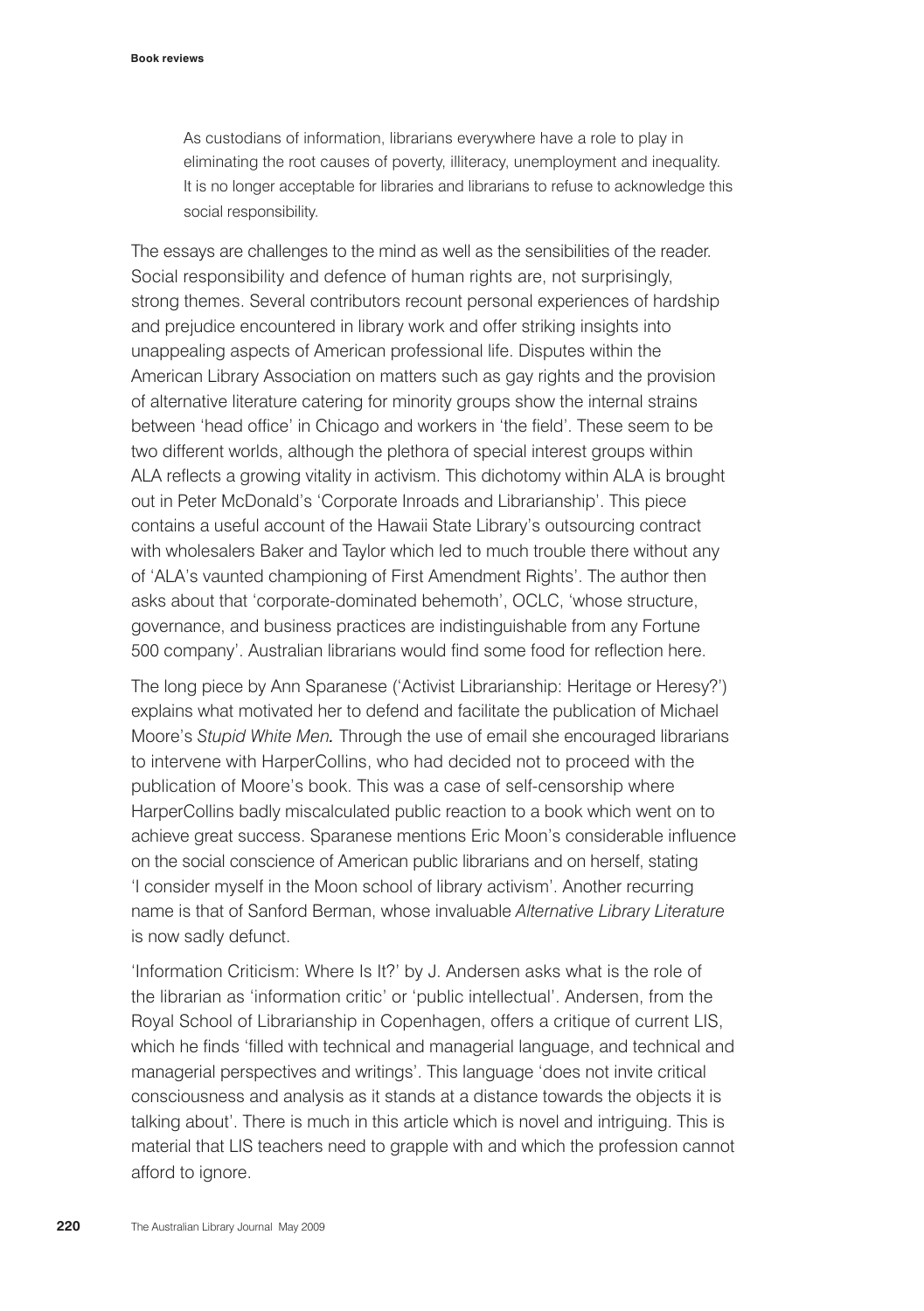The articles reprinted in this compilation vary in depth and quality. Some require better editing, and some misprints should be removed ('gold bouillon' instead of 'gold bullion' is one). There is a variety of styles and tones which make this an easy compilation to enjoy. It is worth a place in any respectable professional collection seeking to shake up readers. The Library Juice Press in Duluth, Minnesota is certainly worth keeping an eye on.

> **R. L. Cope** Sydney

### **Patchy on public library practice**

*Current practices in public libraries.* **Ed. by William Miller and Rita M. Pellen. Binghamton, NY: Haworth Information Press, 2007. 232 pp. US\$85.00 hard cover ISBN 9780789036070 (also published as** *Public library quarterly* **25, 1/2).**

Public librarians have an unmet need for good quality, practical research which can be readily applied to day-to-day work. What research is conducted tends to be either excessively parochial in nature, or insufficiently applicable to the real world. Collections of essays such as this one generally contain a high proportion of blather, but there are usually some nuggets worth unearthing. In this volume of 15 essays the stand-out contribution is Kristin McDonough and Madeleine Cohen's 'Open for Business', a description of the New York Public Library's Science, Industry and Business Library and its mission to support small local business development. This is the sort of service which should be offered by any large-scale public or state library. The authors describe the challenge posed by competition such as Google-type services, and they provide case studies, backed by some impressive statistics, to justify their pride in their library.

Also of more than passing interest is Denise Davis' exhaustive examination of US Public Library funding 2003–2005, which reveals 'mixed results'. Apparently only 10 per cent of public libraries in 2005 anticipated further budget reductions! Against the evidence, the author concludes that 'the economic recovery has begun to take hold', ignoring the enormous financial cost to the US of the war on terror. In fairness, Davis does quote numerous tales of woe from library budget directors. Just because his wife was a librarian does not mean that George Jnr has any fondness for them!

Other essays in this collection deliver few surprises: factors which contribute to high levels of Internet connectivity and access are adequate budget, staff training and staffing levels. See, no surprises! Factors which contribute to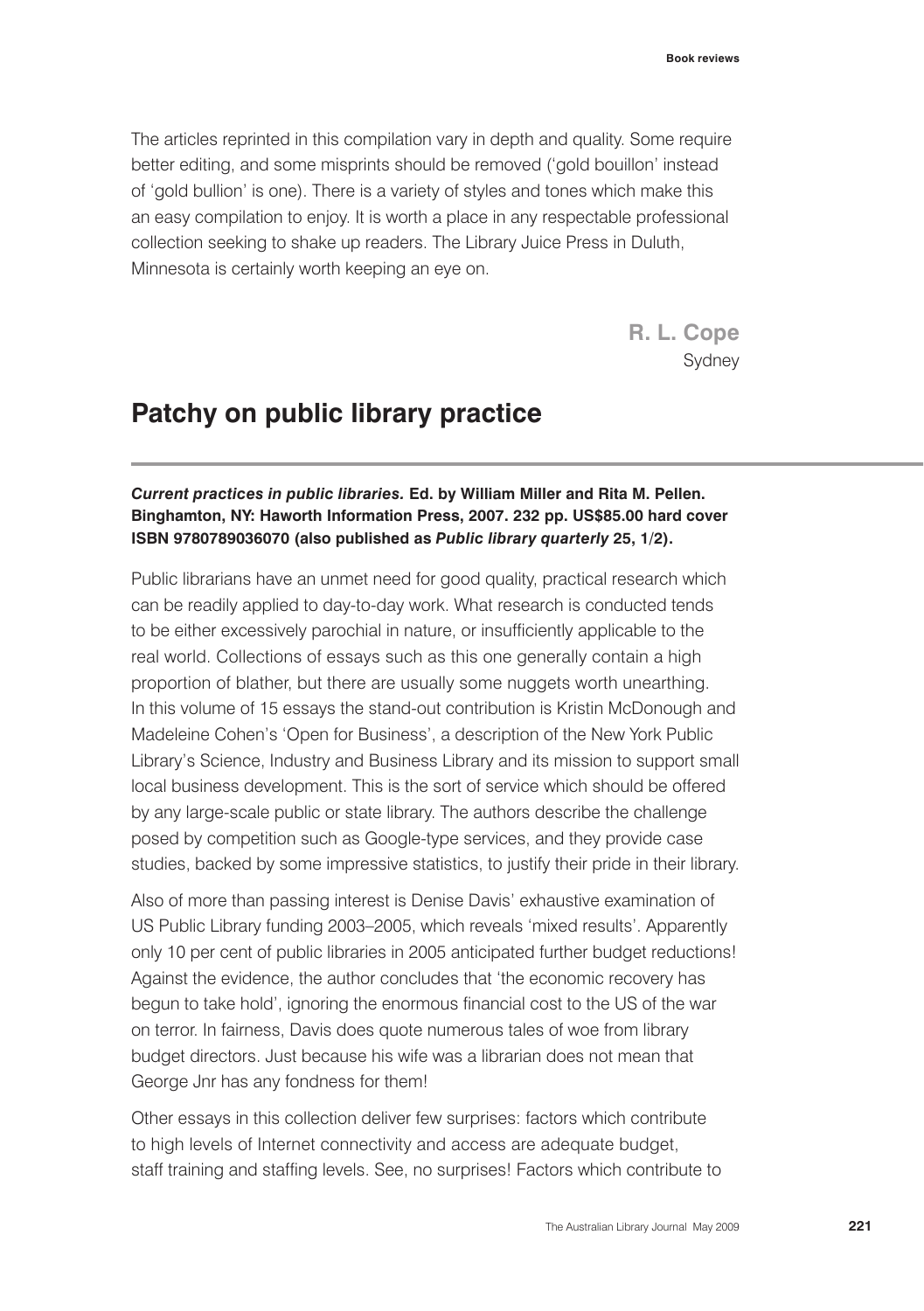the closing of a branch library are funding cuts, changing demographics and decrepit buildings. Hit me over the head with the obvious mallet, please.

There is an essay on creating advocates for your public library, which would be quite useful if the author gave tips on how to go about it, but again the advice is unsurprising. A further essay suggests that we need a worldwide network of advocates for public libraries, which sounds like a job for UNESCO.

Three contributors describe a model of leadership that is non-hierarchical. Nowadays, it is asserted, new staff are likely to be more clued-up on technological advances than library managers, so it is up to the managers to swallow their pride, and ask to be shown the ropes. This paints an amusing but implausible picture.

All in all, this is an uneven collection, unnecessarily published in hardback. Connoisseurs of nouns-used-as-verbs will find 'lowball', 'keynote' and 'ballpark' in these pages, as well as a highly quotable reference to librarians as 'the ultimate search engines'.

> **John MacRitchie** Manly Library

#### **Attracting teens**

*Crash course in teen services.* **By Donna P. Miller. Crash Course [Series]. Westport, CT: Libraries Unlimited, 2008. 140 pp. US\$30.00 soft cover ISBN 9781591585657.**

If you want to inspire and encourage young adults to use your public library, then *Crash course in teen services* is for you. Donna Miller has tackled what some would consider a rather difficult issue – attracting teenagers to the public library, retaining their business and providing innovative programmes and resources to suit their needs. This inspirational and practical resource will spur many library staff to create or improve library activities thus improving teen patronage.

Miller provides a 'one stop' resource that assists library staff to understand the importance of providing relevant information services and resources to young adults. Useful suggestions on topics such as teen reference services, collection development, programming, information technology, and creating a teen-friendly environment are discussed, as well as the importance of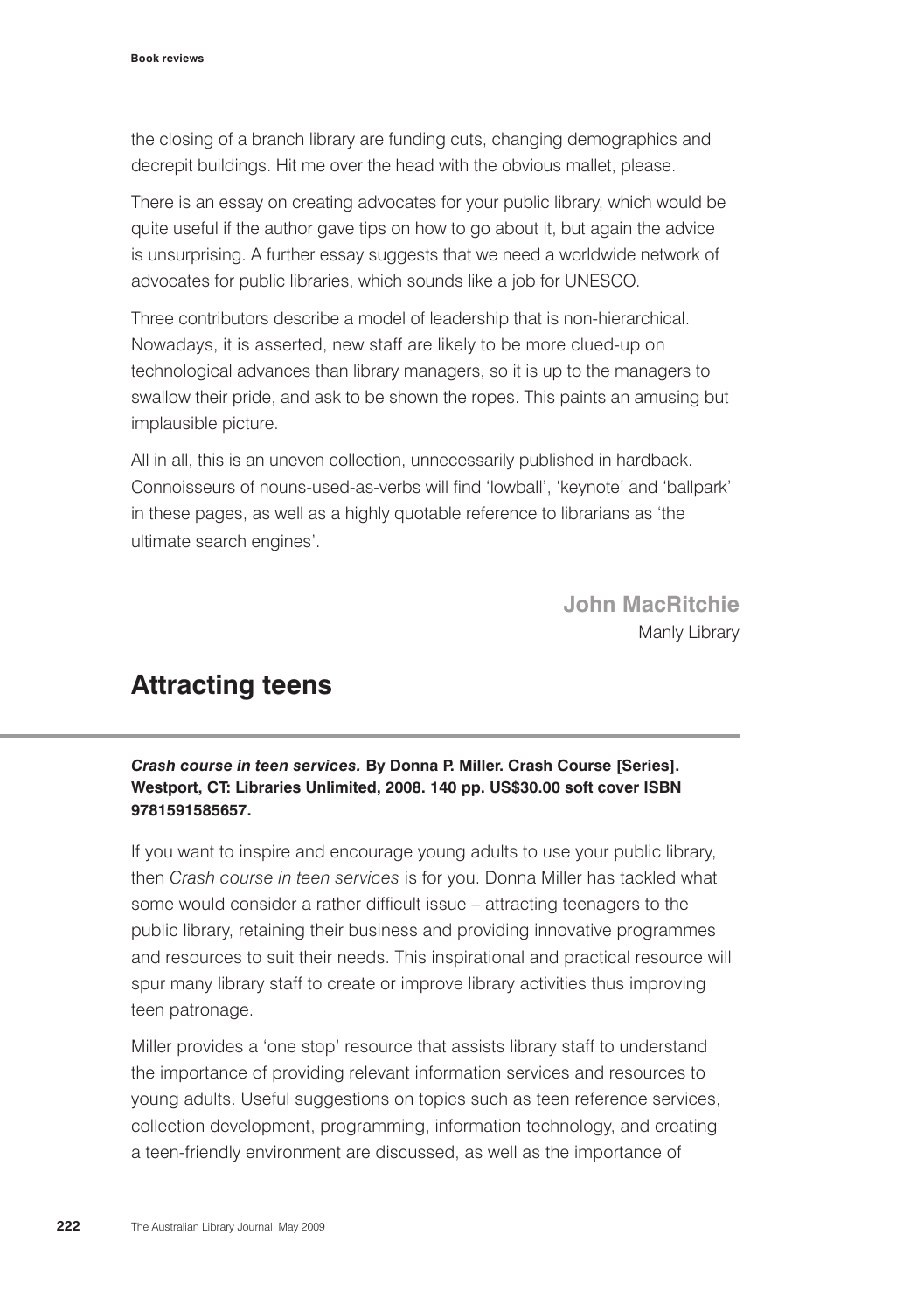networking with teachers and school librarians to promote libraries among teens. Of particular use are the citations at the end of each chapter which note useful reference resources for further research.

Each chapter has been written with a focus on a specific subject area so that readers can use the book 'at the point of need'. There are even reference interview scenarios that illustrate techniques suitable for conversing with teenagers. However, it is Miller's chapter, 'The World of Today's Teens', that is perhaps the most influential, as it discusses teen culture, issues, language, behaviour and, of most importance, communication with teens. As Miller explains:

Talk to teens in a way that is friendly but professional, respectful, nonjudgmental, and interested. Above all, library staff must be genuine, as teens are definitely savvy and will spot insincerity immediately.

Miller continues to discuss relationship values between teenagers and library staff, highlighting that, when positive, this creates the impetus for mutual respect and an open communication process.

Though this book is targeted at those library staff who are new to teen services, it is a valuable tool in updating more experienced staff in new techniques and information methods. With the aid of *Crash course in teen services*, any librarian can create vibrant and innovative programmes that will ensure the future life of our public libraries.

> **Michelle Jones** Australian Customs Service Library

#### **Reference works reviewed, but best for US**

*Reference sources for small and medium-sized libraries***, 7th ed. Ed. by Jack O'Gorman. Chicago: American Library Association, 2008. 320 pp. US\$80.00 (ALA members US\$72.00) soft cover ISBN 9780838909430.**

Could you encapsulate *LexisNexis academic* or the *Grove dictionary of art* in a hundred words? The task faced by O'Gorman, a former chair of the editorial board of *Reference books bulletin*, and his team of subject specialists is to compile nutshell reviews of the most useful works of reference. On the whole, they manage this with no sense of strain, even with a certain pizzazz.

*Reference sources* is primarily a buying guide for librarians looking to improve their reference collections. The guide indicates whether a selected work is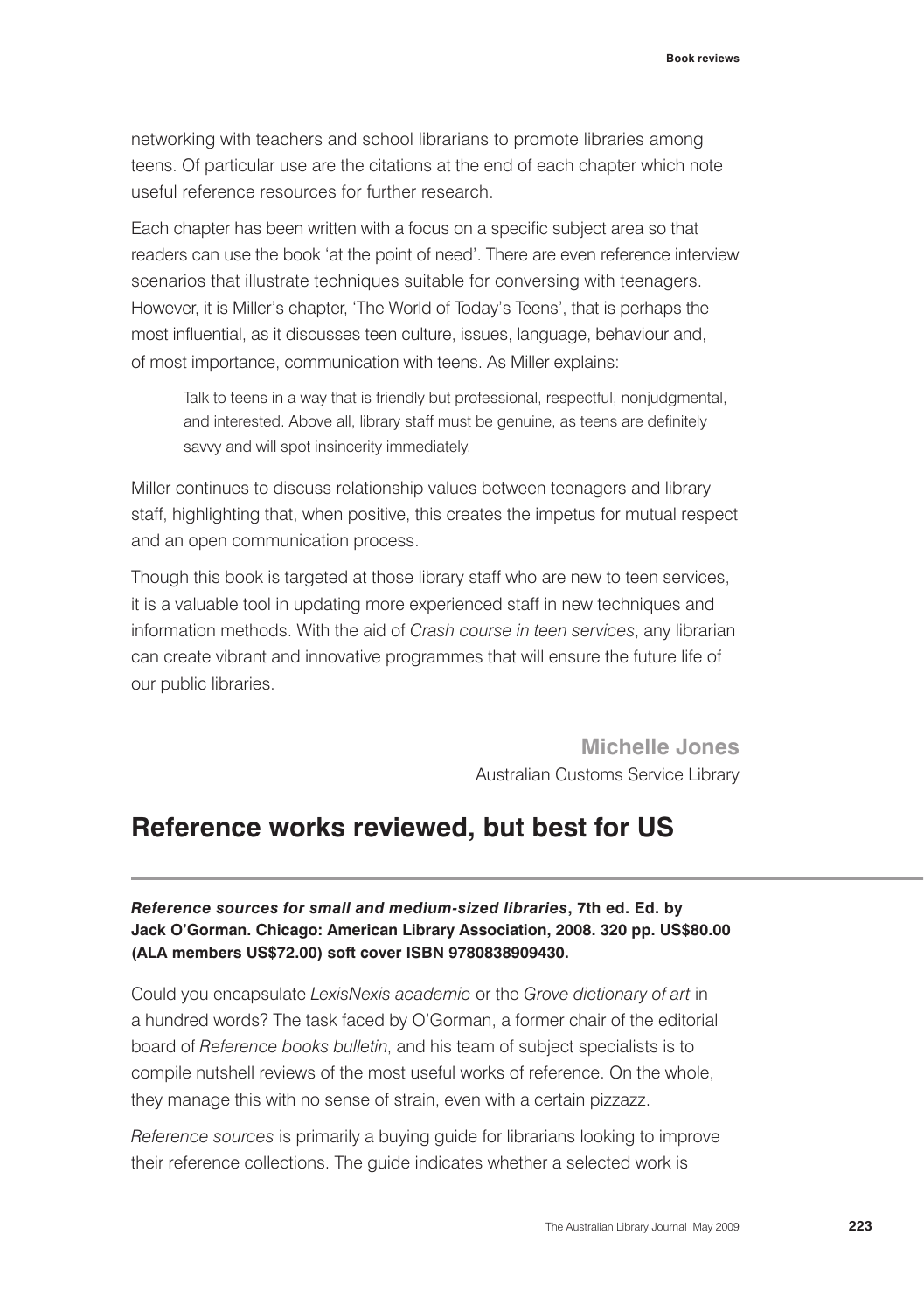budget price, mid-price or more expensive; hideously expensive works suitable only for the larger library are generally excluded from consideration. There are nearly 1700 entries, arranged in 20 chapters roughly reflecting the major divisions of Dewey.

This work is deservedly successful in America, but for our purposes it falls down in its parochial coverage, which limits its usefulness. Of the 68 titles listed under Education, for example, fewer than a dozen would have much relevance outside North America (and for that matter, none of the dozen titles we would use most in this subject area are listed at all). I have previously made a similar point about the British publication, *Know it all, find it fast,* and it is of interest to note that very few titles are selected by both publications. This simply reflects the different needs of our enquirers.

The opening chapter on general reference materials is the most relevant to librarians outside the US. The websites, bibliographies, directories and databases listed here are sources we should all be acquainted with. Science and technology, and visual arts, are also largely exempt from the charge of parochial coverage.

Possibly for historical reasons few reference collections cater well for the practical arts – subjects such as carpentry, metal-working, crafts, cookery. The section on Households lists a short range of titles, noting that many are also suitable for lending collections. If there is one area of the book that could be expanded it might be here, particularly by inclusion of web-based resources, perhaps at the expense of Literature, which always hogs too much of the reference limelight! Elsewhere, balance is generally good, although 18 entries on Judaism and four on Islam gives pause for thought. Quirky entries include *The ultimate encyclopedia of spells*, described as 'essentially a practical workbook'. Perhaps a work on scepticism should be included as a counter-balance.

To qualify for the guide, a work has to be of high quality. O'Gorman praises the sheer excellence of reference works now available, going so far as to call it 'a golden age of reference publishing'. He's absolutely right.

> **John MacRitchie** Manly Library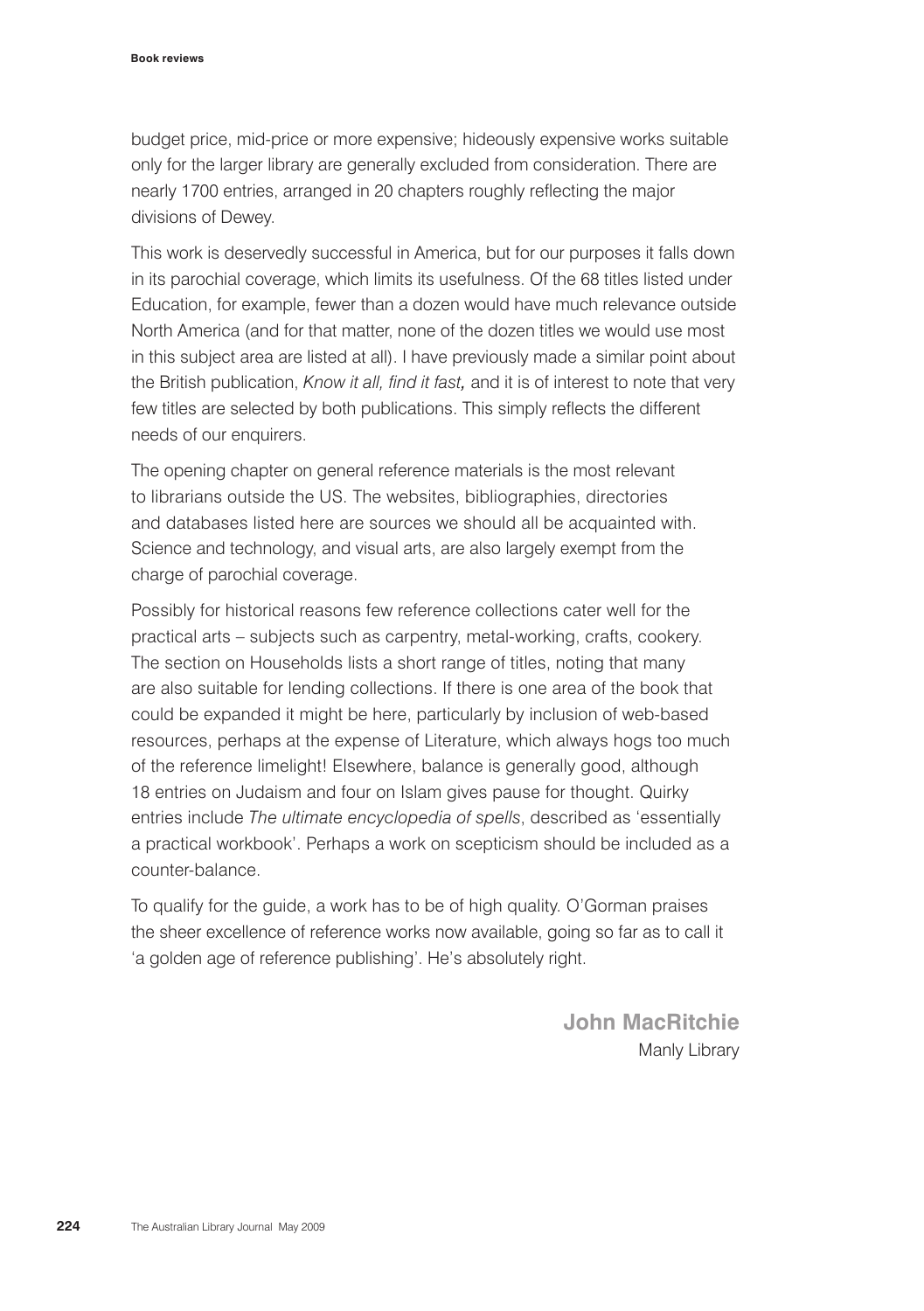# **Australian digital copyright text**

#### *Digital copyright and the consumer revolution: hands off my iPod***. By Matthew Rimmer. Cheltenham: Edward Elgar, 2008. 368 pp. A\$79.95 hard cover ISBN 978 1 8452 948 5.**

Dr Matthew Rimmer is a senior lecturer in law at the Australian National University and a frequent commentator in the media on cyber copyright issues. *Digital copyright and the consumer revolution* is an important and timely book. While aimed primarily at the specialist reader, Rimmer's lengthy introduction and conclusion provide clear overviews of the issues in regard to the 'consumer revolution against digital copyright laws particularly as they are represented by the Sonny Bono Act and the Digital Millennium Copyright Act'.

Rimmer uses the iPod as his symbol for the 'larger consumer interests in relation to battles over copyright laws' and notes in his introduction that there has been a 'concerted intellectual effort to reconceptualize the role of the consumer in copyright law'. He believes that Australia made a mistake in following the United States in lengthening copyright terms from life plus 50 years to life plus 70 years.

Is the Australia–United States Free Trade Agreement of 2004 therefore an inappropriate model? Rimmer's sections on the Walt Disney Company – a digital Darth Vader? – and the implications of its protection of its copyright images have profound effects in the multimedia environment. How does one balance the individual copyright of a creative artist with the sledgehammer tactics of multimedia companies?

Historical frameworks were ill-prepared to confront the societal and technological impact of Internet services such as YouTube, MySpace, Wikipedia, Flickr, etc. and the 'growing resistance and opposition by consumers to digital copyright in the United States'. Rimmer provides a 'practical and theoretical contribution to the debate over digital copyright law by reconceptualizing the role of the user in copyright jurisprudence'. He examines the 'intersection of power, culture and technology' within copyright debates but does not see copyright law as a formal set of rules. Rather he tackles the issues in the broader social context of copyright law.

The new technologies that Rimmer alludes to, and which the law has to both accommodate and regulate within appropriate frameworks, includes electronic publishing. The chapter by Rimmer on Creative Commons, and in particular its relationship to scientific publishing, will be of particular interest to librarians. Creative Commons provides, as Rimmer states, 'an alternative to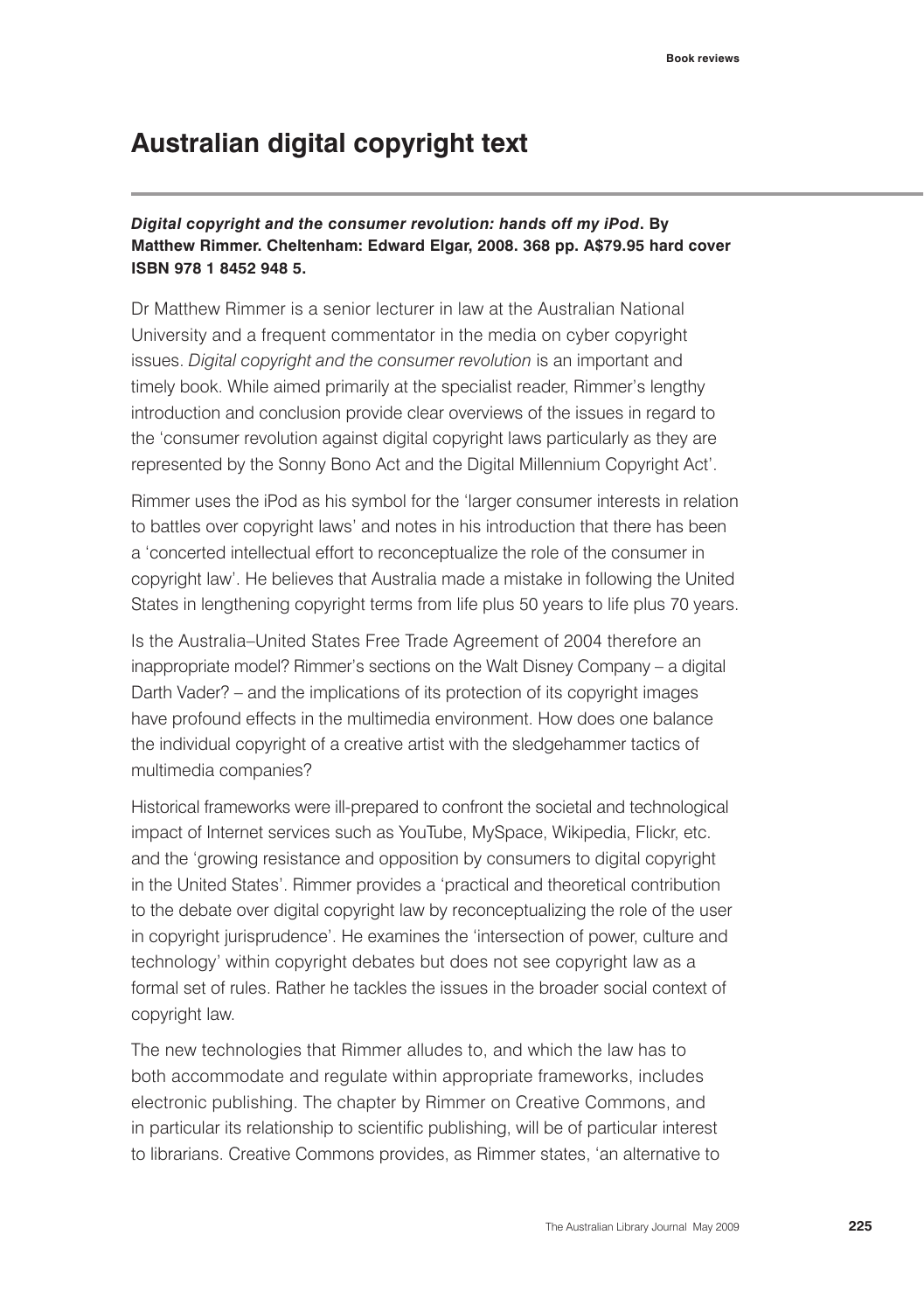the polar extremes of the proprietary culture of the copyright industries and the "free for all" of the users of peer-to-peer networks'.

In the context of libraries and scholarly communication, the issues regarding local and global access to knowledge have been highlighted in the US in 2008 with large multinational publishers, who make large profits from freely provided academic research, trying to overturn in Congress the provision of public access to research funded by the National Institutes of Health.

Open access and open innovation recommendations in the 2008 Cutler Report, *Venturous Australia: building strength in innovation*, may also see local lobbying by the same publishing multinationals if past experience counts. In the context of libraries, the work of the government-funded Oak Law Project (http://www.oaklaw.qut.edu.au) has been highly significant in providing guidance to help academics and universities in establishing copyright frameworks in a digital environment.

The topic that Rimmer tackles is a fast moving one, even since publication. The digital age certainly poses global challenges in achieving appropriate balance. Dame Lynne Brindley, Chief Executive of the British Library, said, on the release in 2008 of its intellectual property survey, that 'striking the right balance on IP in the digital age is essential to support an innovative knowledge economy'. *Digital copyright and the consumer revolution* effectively highlights the issues both generally and within detailed legal contexts, and is a crucial vade mecum on the ever-evolving 'global maze of case law and copyright reform'.

> **Colin Steele** Australian National University

# **Searching second edition invaluable to researchers**

*How to find information: a guide for researchers***. 2nd ed. By Sally Rumsey. Open UP Study Skills [Series]. Maidenhead: Open University Press/McGraw-Hill Education, 2008. 223 pp. US\$52.95 soft cover ISBN-13: 9780335226313.**

'Finding information is one thing: working out what information is required in the first place, knowing where to look for it, how to recognise it when it is discovered and then what to do with it are equally necessary', Sally Rumsey tells us in the preface of *How to find information*. In line with this statement she has succeeded in producing an amazingly comprehensive examination of all these aspects of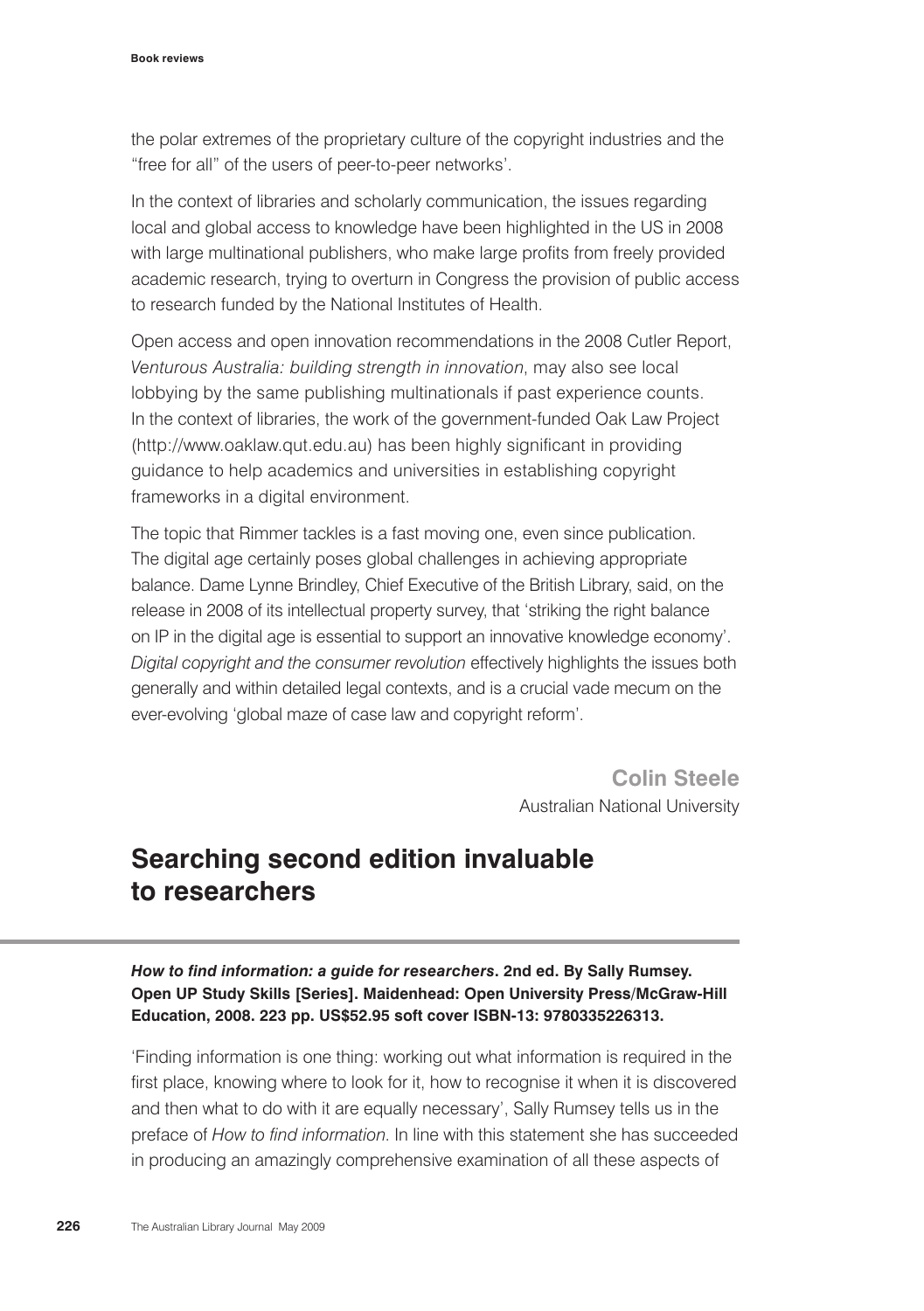the information search and the use of information for academic, public sector and commercial research. This second edition has been thoroughly updated to reflect the use of new technology in research as well as changes to regulations regarding intellectual property.

Immediately debunking the common belief that everything we need to know about anything will be found on the Web, Rumsey begins by defining the purpose and scope of an information search and setting up a campaign plan for seeking the information. First she sends the reader to his or her institution library, explaining how to make the best use of the library and its staff as a means of self-orientation to the world of information about the chosen topic and for deciding on the most likely places to begin the search. Obviously the first step is to find out what has been done and what is being done on the topic. Otherwise time will be wasted repeating work, at best, or charges of plagiarism and theft of ideas will be raised, at worst. For this the uses of abstracts, indexes, catalogues and bibliographies are explained along with citation searching and cross-referencing.

When searching online, the importance of planning a search strategy well and then carefully evaluating what has been located for provenance, content and relevance are emphasised. Correct methods of citing references and the construction and maintenance of accurate records of works consulted occupy two linked chapters, which also give a good coverage of the availability and use of bibliographic or 'reference management' software. Especially relevant for postgraduate researchers is the chapter on intellectual property and plagiarism. The final chapters give an overview of the research community, current awareness services and what directions are likely for the future management, preservation and dissemination of research results.

With appendices on using a library and formats of information sources, a glossary, a comprehensive bibliography and list of Web addresses, this book will prove invaluable to everyone engaged in any form of research, to librarians and to tutors and lecturers seeking to impart good information-seeking habits to their students.

> **Helen Dunford** TAFE Tasmania